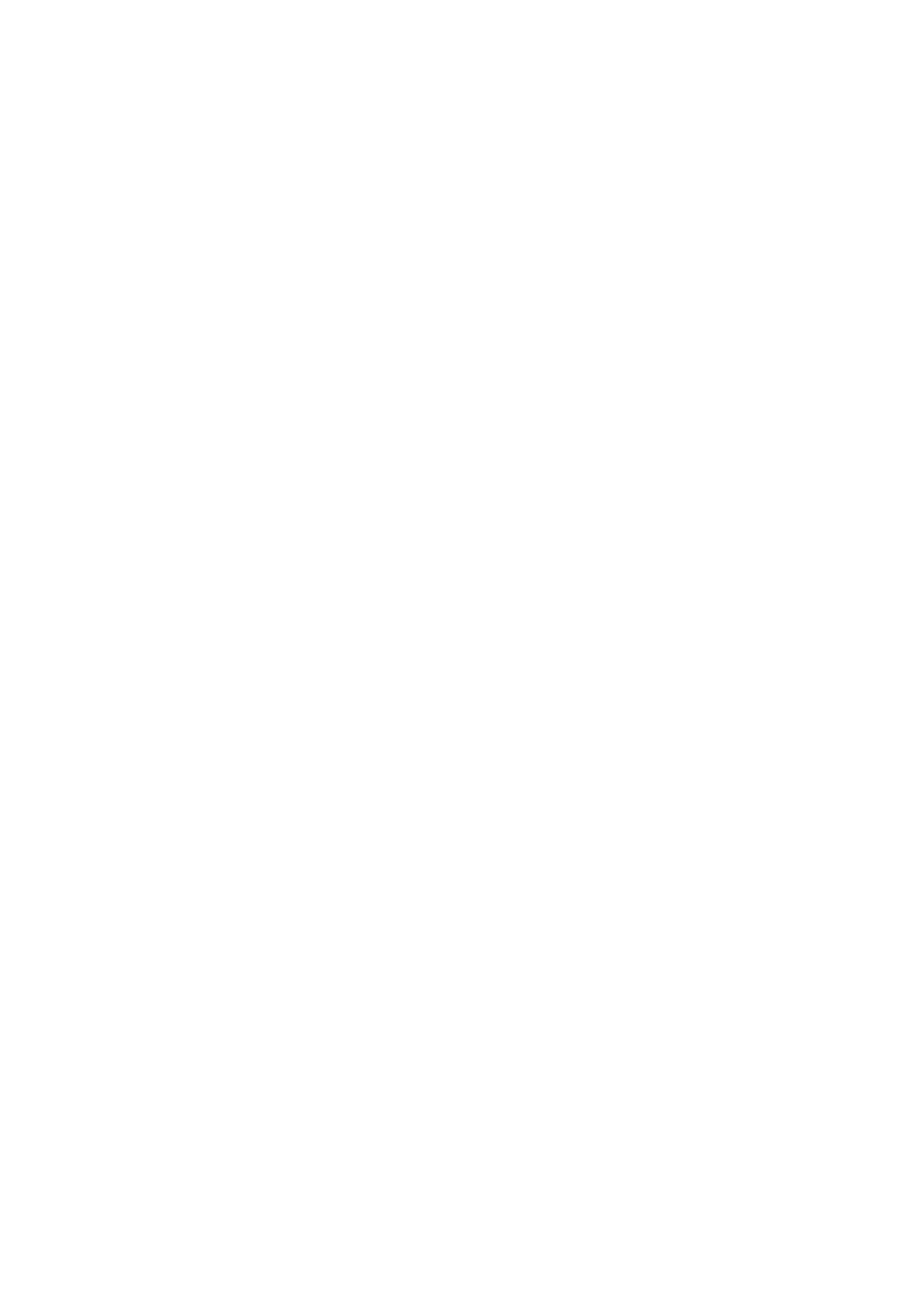Western Australia

# **Bail Act 1982**

## **Contents**

# **Part I — Preliminary**

| 1.               | Short title                                        | $\overline{c}$ |
|------------------|----------------------------------------------------|----------------|
| 2.               | Commencement                                       | $\overline{c}$ |
| 3.               | Terms used                                         | $\overline{2}$ |
| $\overline{4}$ . | Application of this Act                            | 8              |
| 4AB.             | <b>Courts and Tribunals (Electronic Processes</b>  |                |
|                  | <i>Facilitation</i> ) Act 2013 Part 2 applies      | 9              |
| 4A.              | Accused appearing on summons or court hearing      |                |
|                  | notice, detention and bail of                      | 9              |
|                  | Part II — Rights of accused in                     |                |
|                  | relation to bail                                   |                |
| 5.               | Accused's rights to have bail considered           | 10             |
| 6.               | Arresting officer's duty to consider bail          | 10             |
| 6A.              | Officials considering bail may order release       |                |
|                  | without bail                                       | 12             |
| 7.               | Unconvicted accused, court to consider bail for    | 13             |
| 7A.              | Bail may be dispensed with by court                | 14             |
| 7B.              | Adult accused of murder                            | 14             |
| 7C.              | Child accused of murder                            | 15             |
| 7D.              | Bail after initial decision by court, court's duty |                |
|                  | as to                                              | 17             |
| 7E.              | Bail refused for trial, court's duty during trial  | 17             |
| 7F.              | Appeal from court of summary jurisdiction, bail in |                |
|                  | case of                                            | 18             |
| 8.               | Accused to be given information, approved forms    |                |
|                  | etc.                                               | 19             |

| As at 29 Nov 2016 | Version 09-c0-01                                                         | page i |
|-------------------|--------------------------------------------------------------------------|--------|
|                   | Extract from www.slp.wa.gov.au, see that website for further information |        |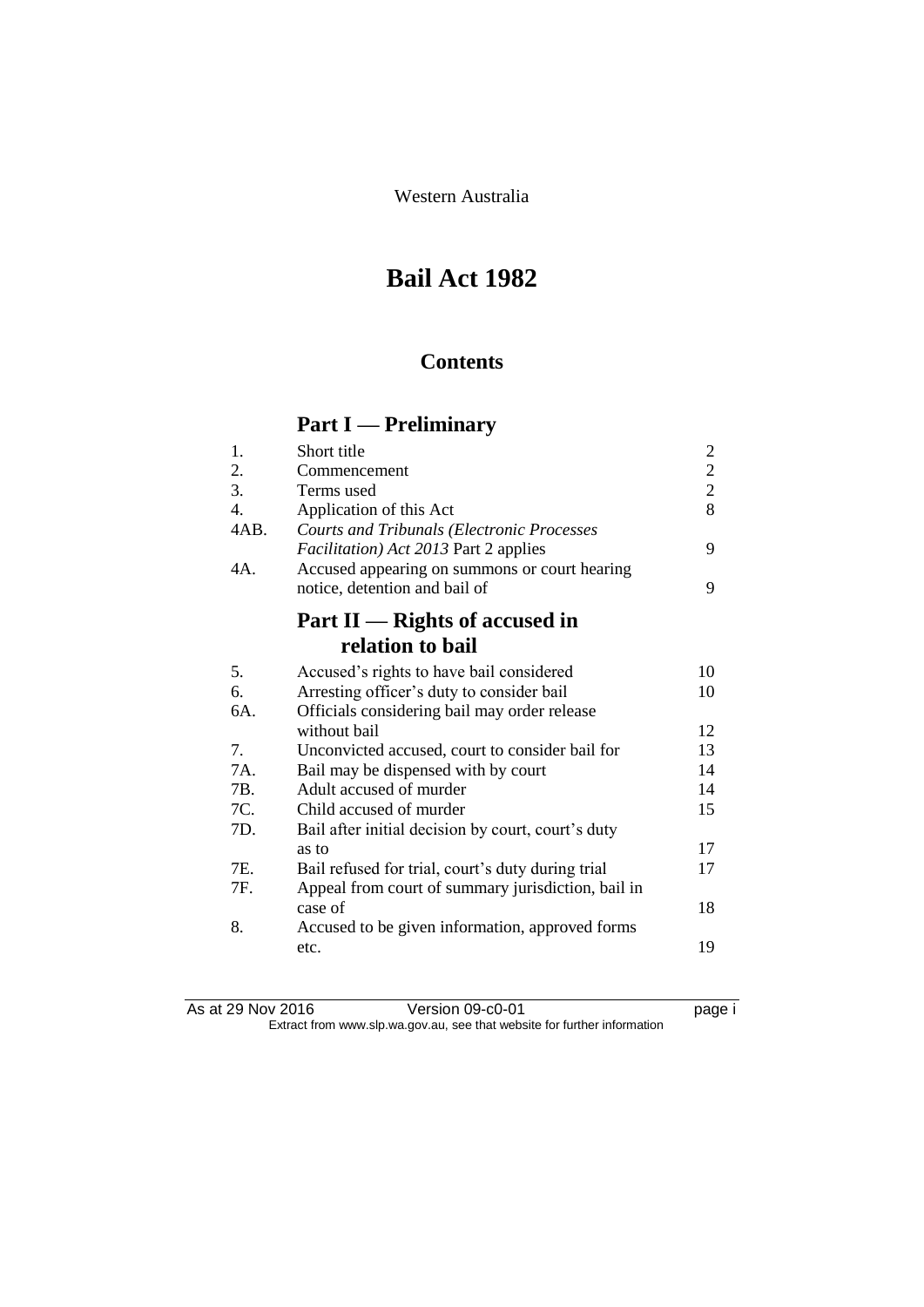| 9.   | Bail decision may be deferred until more             |    |
|------|------------------------------------------------------|----|
|      | information obtained                                 | 20 |
| 10.  | Sections 5, 6 and 7 do not apply if accused          |    |
|      | imprisoned for other cause                           | 21 |
| 11.  | Accused's rights following grant of bail             | 21 |
| 12.  | Rights in s. 7A(2) and 11, limitations on            | 22 |
|      | Part III — Jurisdiction relating to                  |    |
|      | <b>bail</b>                                          |    |
| 13.  | Jurisdiction to grant bail, who has and exercise of  |    |
|      | (Sch. 1)                                             | 24 |
| 13A. | Jurisdiction in s. 7A to dispense with bail, who has |    |
|      | and exercise of                                      | 24 |
| 13B. | Notices under s. 13A(3), service and proof of        | 25 |
| 14.  | Judges, jurisdiction of                              | 26 |
| 15.  | Accused charged with murder, jurisdiction as to      |    |
|      | bail for                                             | 27 |
| 15A. | Appeal against judge's decision on bail,             |    |
|      | commencment and conduct                              | 28 |
| 15B. | Appeal under s. 15A, determination                   | 29 |
| 16.  | Person arrested on warrant, bail of                  | 30 |
| 16A. | Person arrested in urban area, restrictions on who   |    |
|      | can grant bail for in some cases                     | 30 |
| 17.  | Conditions on bail which may be imposed              | 31 |
| 17A. | Child on bail, changing responsible person for       |    |
|      | (Sch. 1 Pt. C cl. 2)                                 | 32 |
|      | Part IV — Hearing of case for bail,                  |    |
|      | parties, and evidence                                |    |
| 20.  | Bail hearing for indictable offence, court may       |    |
|      | restrict publication or hold in private              | 34 |
| 21.  | Parties to bail proceedings                          | 35 |
| 22.  | Evidence at bail hearings                            | 35 |
| 23.  | Accused not bound to supply information              | 35 |
| 24.  | Court or authorised officer may ask police to verify |    |
|      | accused's information or make report                 | 36 |
| 24A. | Court may ask community corrections officer to       |    |
|      | verify accused's information or make report          | 36 |

page ii Version 09-c0-01 As at 29 Nov 2016 Extract from www.slp.wa.gov.au, see that website for further information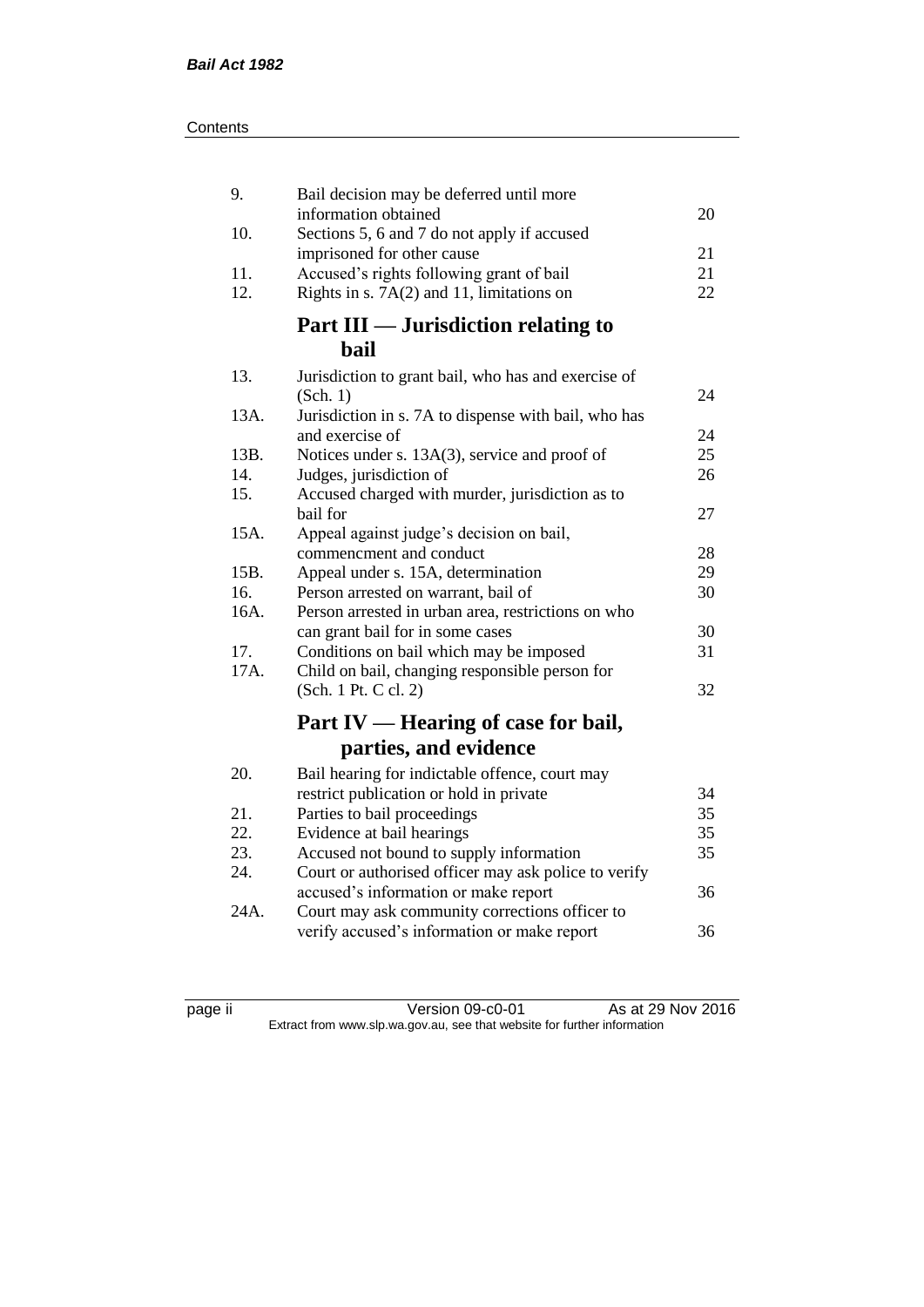| 25.  | Information given by accused for bail purposes not<br>admissible at trial | 37 |
|------|---------------------------------------------------------------------------|----|
| 26.  | Record of bail decision and reasons                                       | 37 |
| 27.  | Relevant papers to be made available to court                             |    |
|      | where accused to appear                                                   | 38 |
| 27A. | Bail with home detention, papers to be sent to CEO                        |    |
|      | (corrections)                                                             | 39 |
|      | <b>Part V</b> — Bail undertakings                                         |    |
| 28.  | Bail undertaking, when required and nature of                             | 40 |
| 29.  | Before whom bail undertaking may be entered into                          | 41 |
| 30.  | Duties of person before whom bail undertaking is                          |    |
|      | entered into                                                              | 41 |
| 31.  | Different time and place for appearance,                                  |    |
|      | substituting                                                              | 42 |
| 31A. | Conditions on bail, amending during trial                                 | 44 |
| 32.  | Notices under s. 31, service and proof of                                 | 46 |
| 33.  | Judicial officer may order accused to enter into bail                     |    |
|      | undertaking                                                               | 47 |
| 34.  | When bail undertaking ceases to have effect                               | 48 |
|      | <b>Part VI</b> — Sureties and surety                                      |    |
|      |                                                                           |    |
|      | undertakings                                                              |    |
| 35.  | Surety and surety undertaking                                             | 49 |
| 36.  | Sureties, who may approve                                                 | 49 |
| 37.  | Proposed surety to receive certain information and                        |    |
|      | form                                                                      | 50 |
| 38.  | Persons disqualified from being sureties                                  | 50 |
| 39.  | Matters to be regarded when approving sureties                            | 51 |
| 40.  | Decision on application by proposed surety                                | 51 |
| 41.  | Finality of decision to refuse approval of surety                         | 52 |
| 42.  | Before whom surety undertaking may be entered                             |    |
|      | into                                                                      | 52 |
| 43.  | Duties of person before whom surety undertaking                           |    |
|      | is entered into                                                           | 52 |
| 43A. | Entering into surety undertaking where proposed                           |    |
|      | surety interstate                                                         | 53 |
| 44.  | When surety undertaking extends to different time                         |    |
|      | or different time and place substituted under s. 31                       | 54 |
| 45.  | Notices under s. 44, service and proof of                                 | 56 |

As at 29 Nov 2016 Version 09-c0-01 page iii Extract from www.slp.wa.gov.au, see that website for further information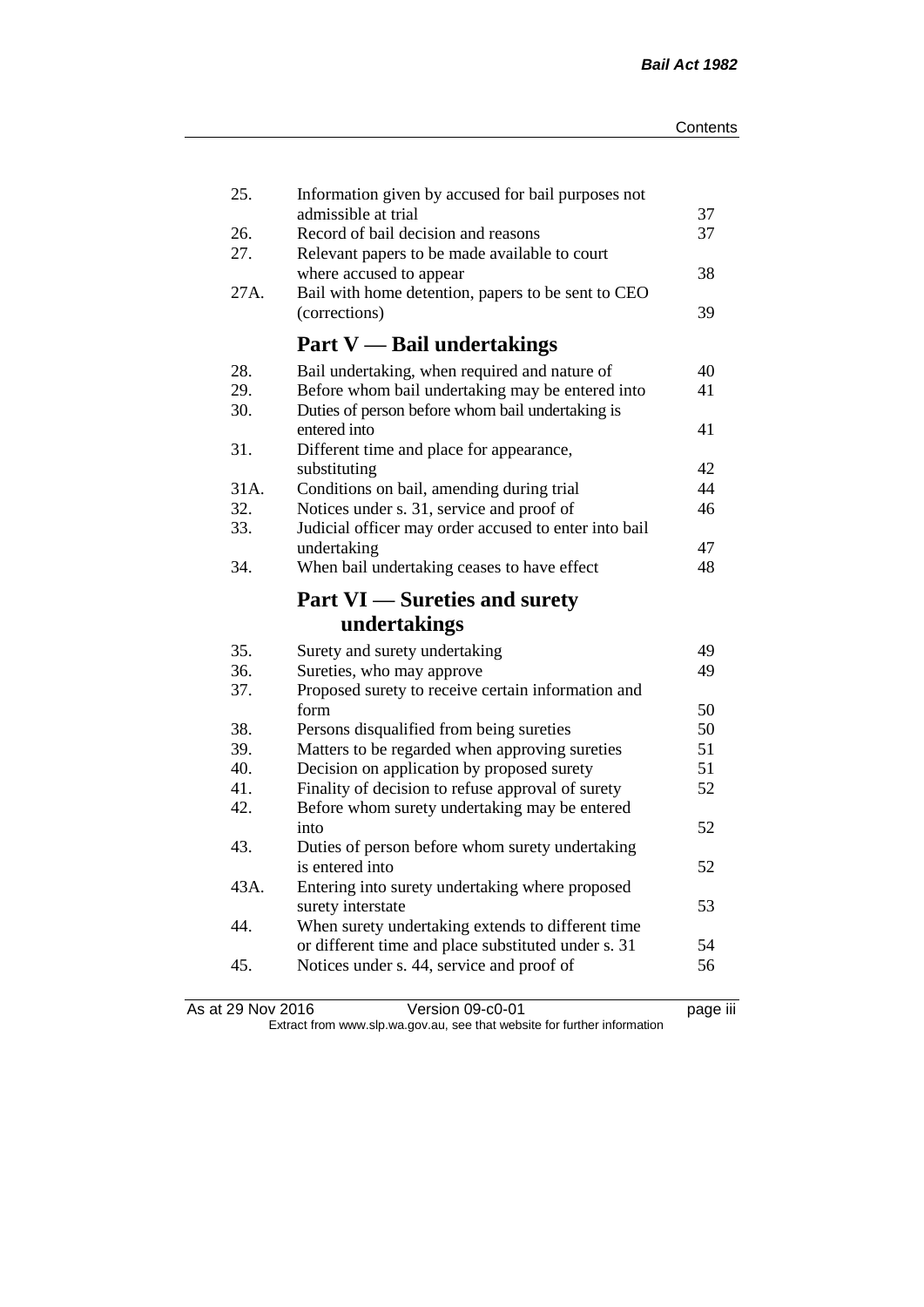| 46.        | Surety's power to arrest accused                                                                      | 57 |
|------------|-------------------------------------------------------------------------------------------------------|----|
| 47.        | When surety undertaking ceases to have effect                                                         | 58 |
| 48.        | Surety may apply for cancellation of his                                                              |    |
|            | undertaking                                                                                           | 59 |
| 49.        | Surety's undertaking to pay money, enforcing                                                          | 59 |
| 50.        | Indemnifying surety, offence                                                                          | 62 |
|            | <b>Part VIA — Administration of home</b>                                                              |    |
|            | detention conditions                                                                                  |    |
| 50A.       | Powers of CEO (corrections)                                                                           | 63 |
| 50C.       | Powers and duties of community corrections                                                            |    |
|            | officers                                                                                              | 63 |
| 50D.       | Powers of members of Police Force                                                                     | 65 |
| 50E.       | CEO (corrections) may substitute different place of                                                   |    |
|            | detention and apply conditions                                                                        | 65 |
| 50F.       | CEO (corrections) may revoke bail                                                                     | 66 |
| 50G.       | Procedure on arrest after revocation under s. 50F                                                     | 66 |
| 50H.       | Rules of natural justice excluded                                                                     | 67 |
| 50J.       | Delegation by CEO (corrections)                                                                       | 67 |
| 50K.       | Monitoring equipment, retrieving                                                                      | 67 |
|            |                                                                                                       |    |
| 50L.       | Rules for this Part                                                                                   | 68 |
|            | <b>Part VII — Enforcement of bail</b>                                                                 |    |
|            | undertakings                                                                                          |    |
|            |                                                                                                       |    |
| 51.        | Failing to comply with bail undertaking, offence                                                      | 69 |
| 51A.       | Prosecuting s. 51 offence for non-appearance in                                                       |    |
|            | court of summary jurisdiction                                                                         | 70 |
| 52.        | Prosecuting s. 51 offence for non-appearance in                                                       | 70 |
|            | superior court                                                                                        | 72 |
| 53.<br>54. | Appeal against decision made under s. 52                                                              |    |
|            | Bailed accused may be taken before judicial officer                                                   |    |
|            | to show cause against variation or revocation of<br>bail                                              | 73 |
| 54A.       |                                                                                                       |    |
|            | Accused on committal may be taken for purposes<br>of s. 54 before judicial officer by which committed | 75 |
| 55.        | Accused before court under s. 54, judicial officer                                                    |    |
|            | may revoke bail of etc.                                                                               | 76 |
| 57.        | Offence under s. 51, court to order forfeiture of                                                     |    |
|            | money under bail undertaking                                                                          | 77 |

page iv Version 09-c0-01 As at 29 Nov 2016 Extract from www.slp.wa.gov.au, see that website for further information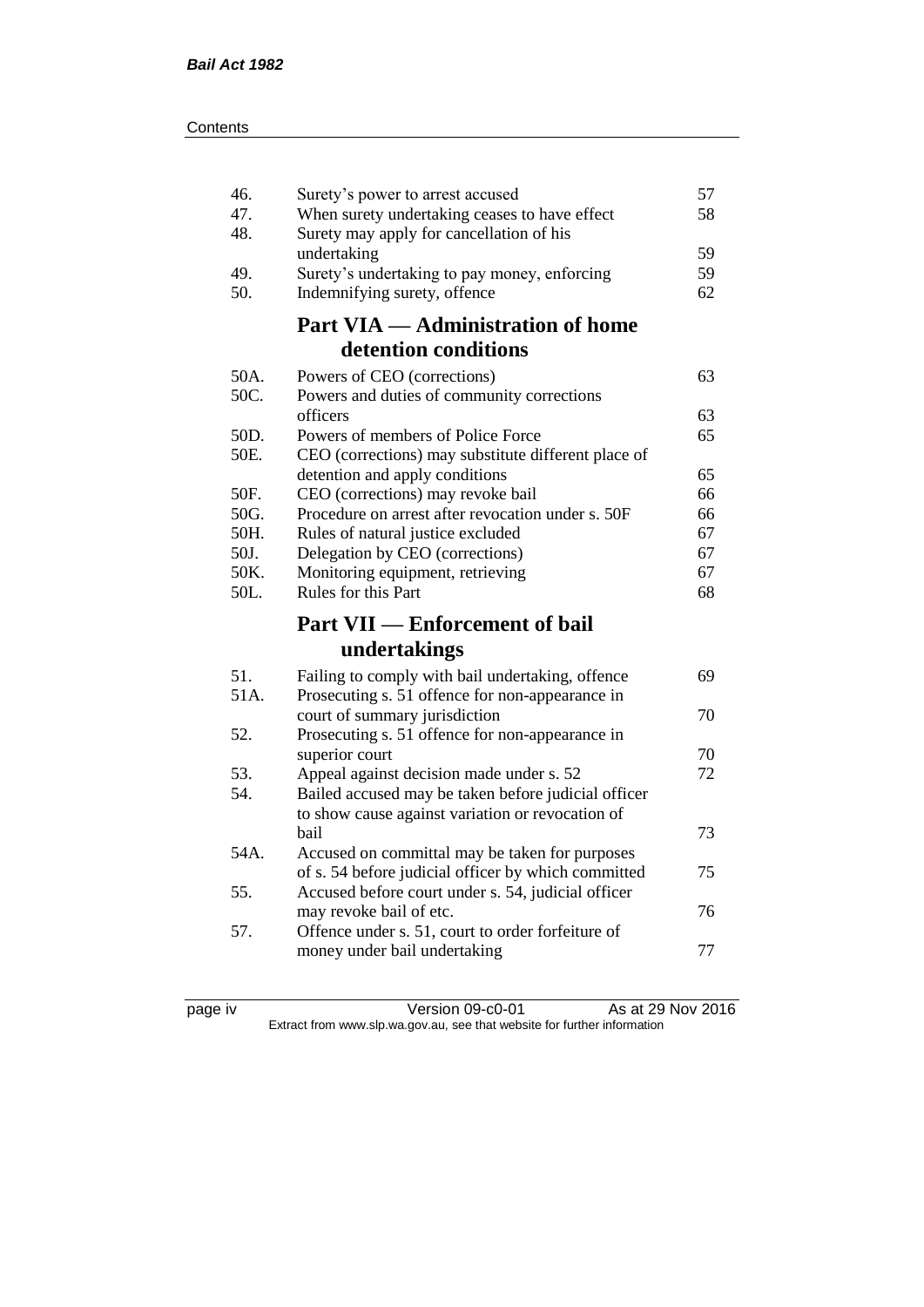| 58.  | Automatic forfeiture of money on expiration of<br>one year after absconding               | 78       |
|------|-------------------------------------------------------------------------------------------|----------|
|      | <b>Part VIII — Miscellaneous</b>                                                          |          |
| 59.  | Order for forfeiture, court's additional powers as to                                     | 79       |
| 59A. | If bail dispensed with, accused may be taken                                              |          |
|      | before judicial officer for reconsideration of matter                                     | 79       |
| 59B. | Absconding accused, warrant for arrest of                                                 | 80       |
| 60.  | Change of address, accused and surety to notify                                           | 81       |
| 61.  | Failing to bring arrested person before court or                                          |          |
| 62.  | person able to grant bail, offence                                                        | 81<br>82 |
| 63.  | Giving false information for bail purposes, offence<br>Protection from personal liability | 82       |
| 64.  | Proving appearance or non-appearance by accused                                           | 82       |
| 65.  | Bail undertakings by child, effect of                                                     | 83       |
| 66.  | Other powers or duties to grant bail abolished                                            | 83       |
| 66A. | Delegation by registrar of court                                                          | 83       |
| 66B. | Video link or audio link, use of in bail proceedings                                      | 84       |
| 67.  | Regulations                                                                               | 85       |
|      | Schedule 1 — Jurisdiction as to bail                                                      |          |
|      |                                                                                           |          |
|      | and related matters                                                                       |          |
|      | Part $A$ — Jurisdiction relating to bail                                                  |          |
| 1.   | Initial appearance                                                                        | 87       |
| 2.   | Appearance after adjournment                                                              | 88       |
| 3.   | Appearance on committal to Supreme Court or                                               |          |
|      | <b>District Court</b>                                                                     | 88       |
| 4.   | Appearance in connection with appeal, rehearing                                           |          |
|      | etc.                                                                                      | 88       |
| 5.   | Appearance prescribed by regulation                                                       | 89       |
| 6.   | Appearances not otherwise provided for                                                    | 89       |
| 7.   | Term used: proceedings for an offence                                                     | 89       |
|      | Part B — Cessation of powers relating to bail                                             |          |
| 1.   | Upon decision by judge, power of other officers                                           |          |
|      | ceases                                                                                    | 90       |
| 1A.  | Upon decision by Court of Appeal, other powers<br>cease                                   | 90       |
| 2.   | Upon decision by judicial officer, his power and                                          |          |
|      | that of his peers ceases                                                                  | 90       |

As at 29 Nov 2016 Version 09-c0-01 page v Extract from www.slp.wa.gov.au, see that website for further information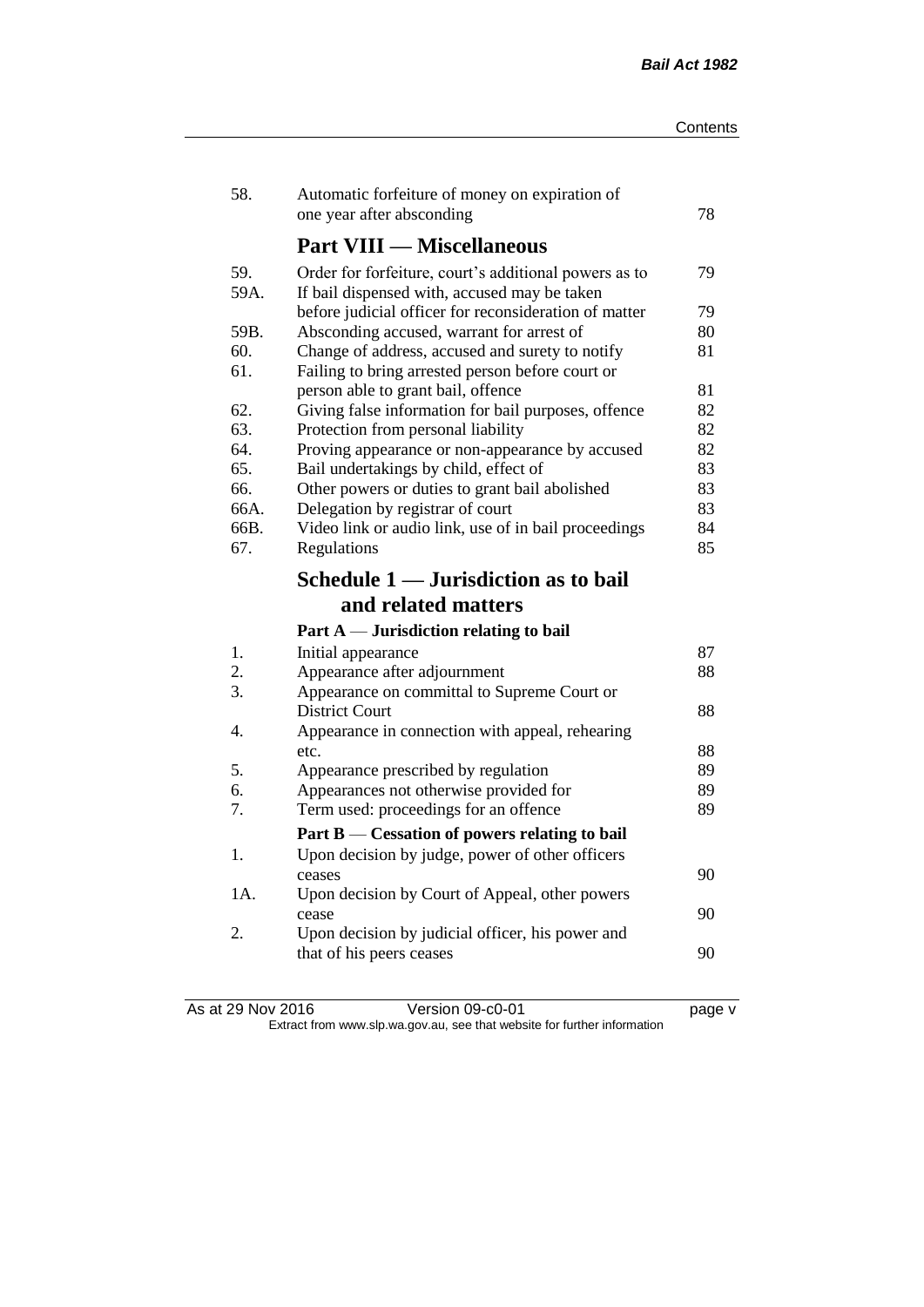#### **Contents**

| 3.               | Upon refusal of bail for initial appearance, certain |     |
|------------------|------------------------------------------------------|-----|
|                  | powers cease                                         | 91  |
| 4.               | Judicial officer's powers if accused proves new      |     |
|                  | facts or changed circumstances                       | 91  |
|                  | Part $C$ — Manner in which jurisdiction to be        |     |
|                  | exercised                                            |     |
| 1.               | Bail before conviction at discretion of court or     |     |
|                  | judicial officer except for child                    | 92  |
| 2.               | Child to have qualified right to bail                | 93  |
| $\overline{3}$ . | Matters relevant to cl. $1(a)$                       | 95  |
| 3A.              | Bail for accused charged with serious offence        |     |
|                  | committed while on bail or early release for         |     |
|                  | another serious offence                              | 95  |
| 3B.              | Exceptional reasons under cl. 3A(1), determining     | 96  |
| 3C.              | Bail in murder cases                                 | 98  |
| 4.               | Bail after conviction for accused awaiting sentence  | 98  |
| 4A.              | Bail after conviction for accused awaiting disposal  |     |
|                  | of appeal                                            | 99  |
| 5.               | Exception to cl. 4A for bail in appeal under         |     |
|                  | Criminal Appeals Act 2004 Part 2                     | 99  |
| 6.               | Bail of people on community or similar orders        | 100 |
| 7.               | Bail for initial appearance to be for not more than  |     |
|                  | 30 days                                              | 100 |
| 8.               | Bail on adjournment in court of summary              |     |
|                  | jurisdiction to be for not more than 30 days except  |     |
|                  | by consent                                           | 100 |
| 9.               | Calculating periods for cl. 7 and 8                  | 101 |
|                  | Part D — Conditions which may be imposed on          |     |
|                  | a grant of bail                                      |     |
| 1.               | Conditions as to forfeiture, sureties, security etc. | 101 |
| 2.               | Other conditions                                     | 102 |
| 3.               | Home detention condition                             | 105 |
|                  |                                                      |     |

# **Schedule 2 — Serious offences**

## **Notes**

| Compilation table                            | 112 |
|----------------------------------------------|-----|
| Provisions that have not come into operation | 117 |

page vi Version 09-c0-01 As at 29 Nov 2016 Extract from www.slp.wa.gov.au, see that website for further information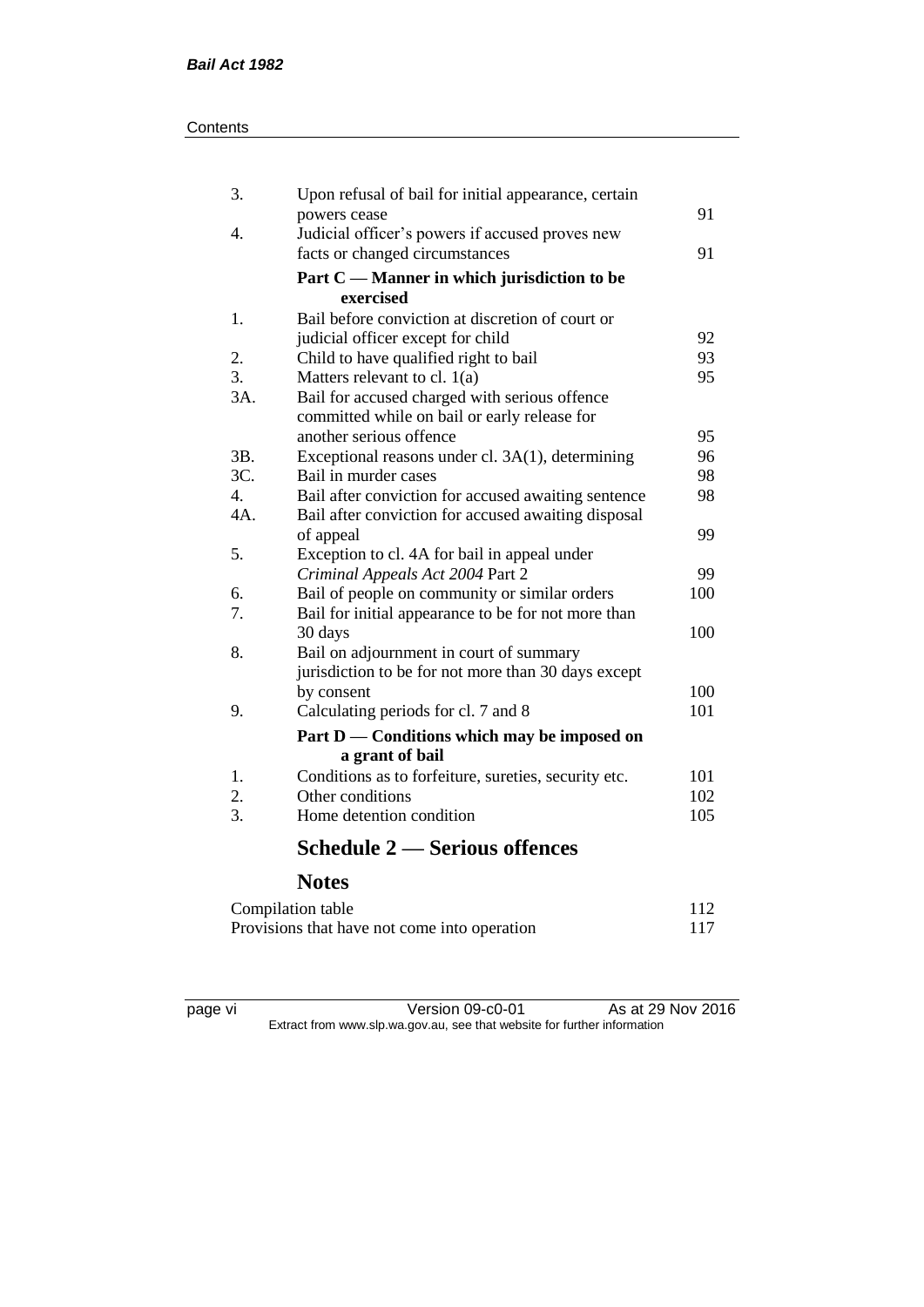**Contents** 

**Defined terms**

As at 29 Nov 2016 Version 09-c0-01 page vii Extract from www.slp.wa.gov.au, see that website for further information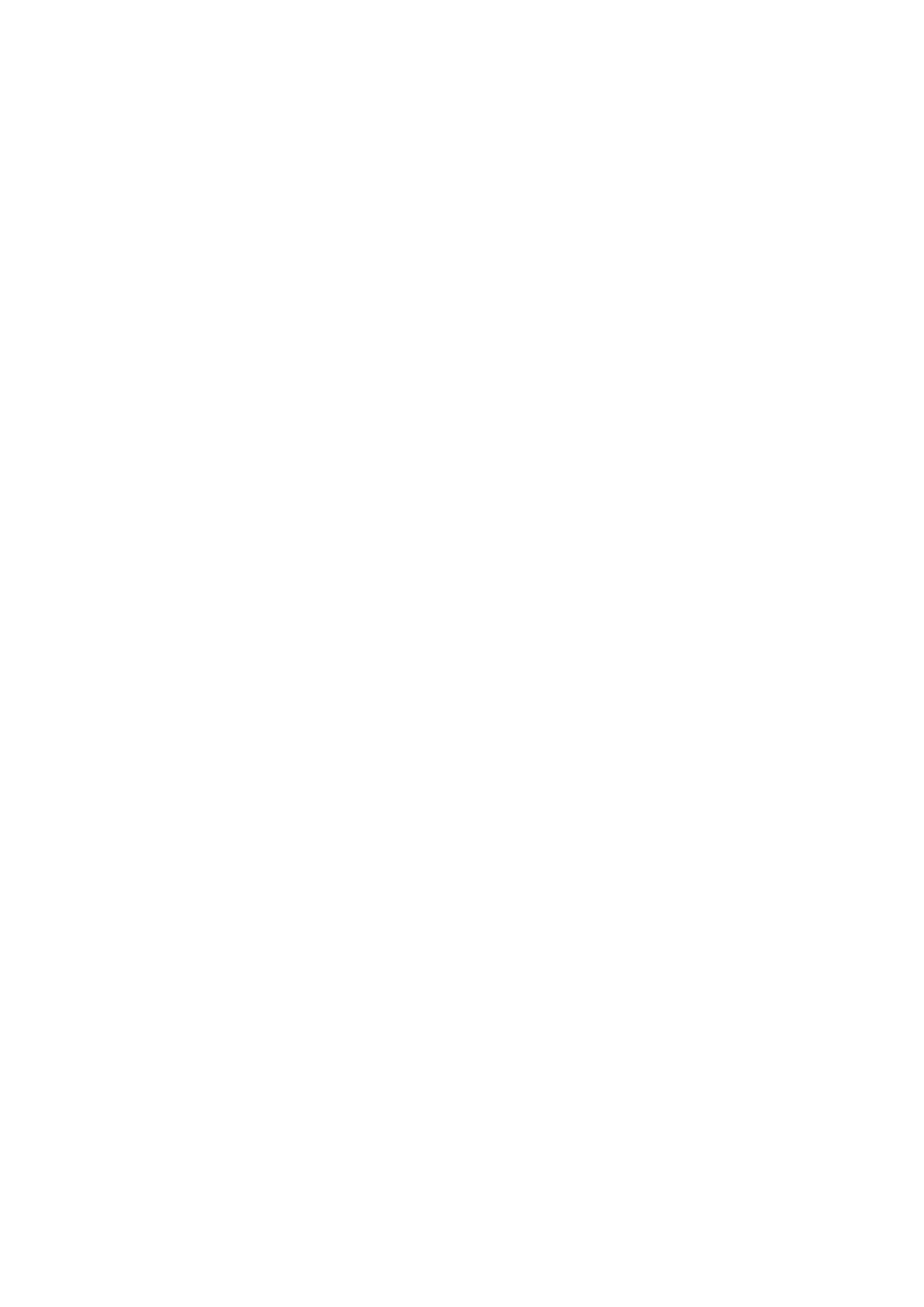Western Australia

## **Bail Act 1982**

**An Act to make better provision for bail in criminal proceedings.** 

As at 29 Nov 2016 Version 09-c0-01 page 1 Extract from www.slp.wa.gov.au, see that website for further information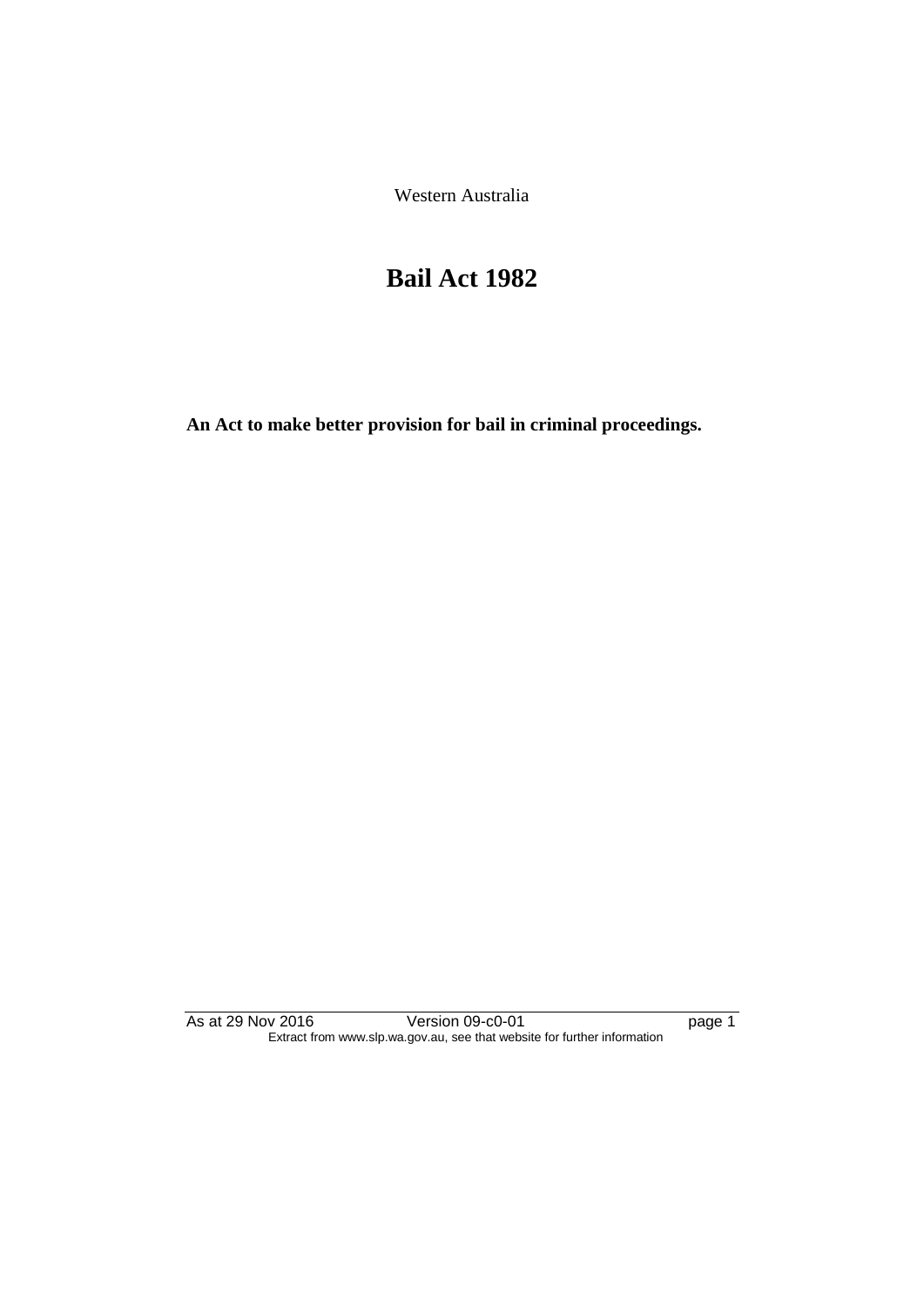## **Part I — Preliminary**

#### **1. Short title**

This Act may be cited as the *Bail Act* 1982<sup>1</sup>.

#### **2. Commencement**

This Act shall come into operation on a day to be fixed by proclamation<sup>1</sup>.

#### **3. Terms used**

(1) In this Act, unless a contrary intention appears —

*accused* includes —

- (a) a person charged with, convicted of, or found guilty of an offence;
- (b) a person whose conviction for an offence is stayed;
- (c) a person in respect of whom an appeal relating to an offence is pending;
- (d) a person in respect of whom a new trial for an offence has been ordered;

#### *adjournment* —

- (a) means any order of a court by which proceedings for an offence are postponed or interrupted or are to be held at a different time or place before the same court; and
- (b) is deemed to include any order of a court, other than a committal to the Supreme Court or District Court, by which the venue of any proceedings for an offence is changed to another court or a court at another place whether by way of a remand, referral, or recommittal of the accused or otherwise;

*appeal* includes an application for leave to appeal;

#### *appropriate judicial officer* means —

(a) subject to paragraphs (b), (c) and (d), a judicial officer who is empowered to exercise jurisdiction in the court

page 2 Version 09-c0-01 As at 29 Nov 2016 Extract from www.slp.wa.gov.au, see that website for further information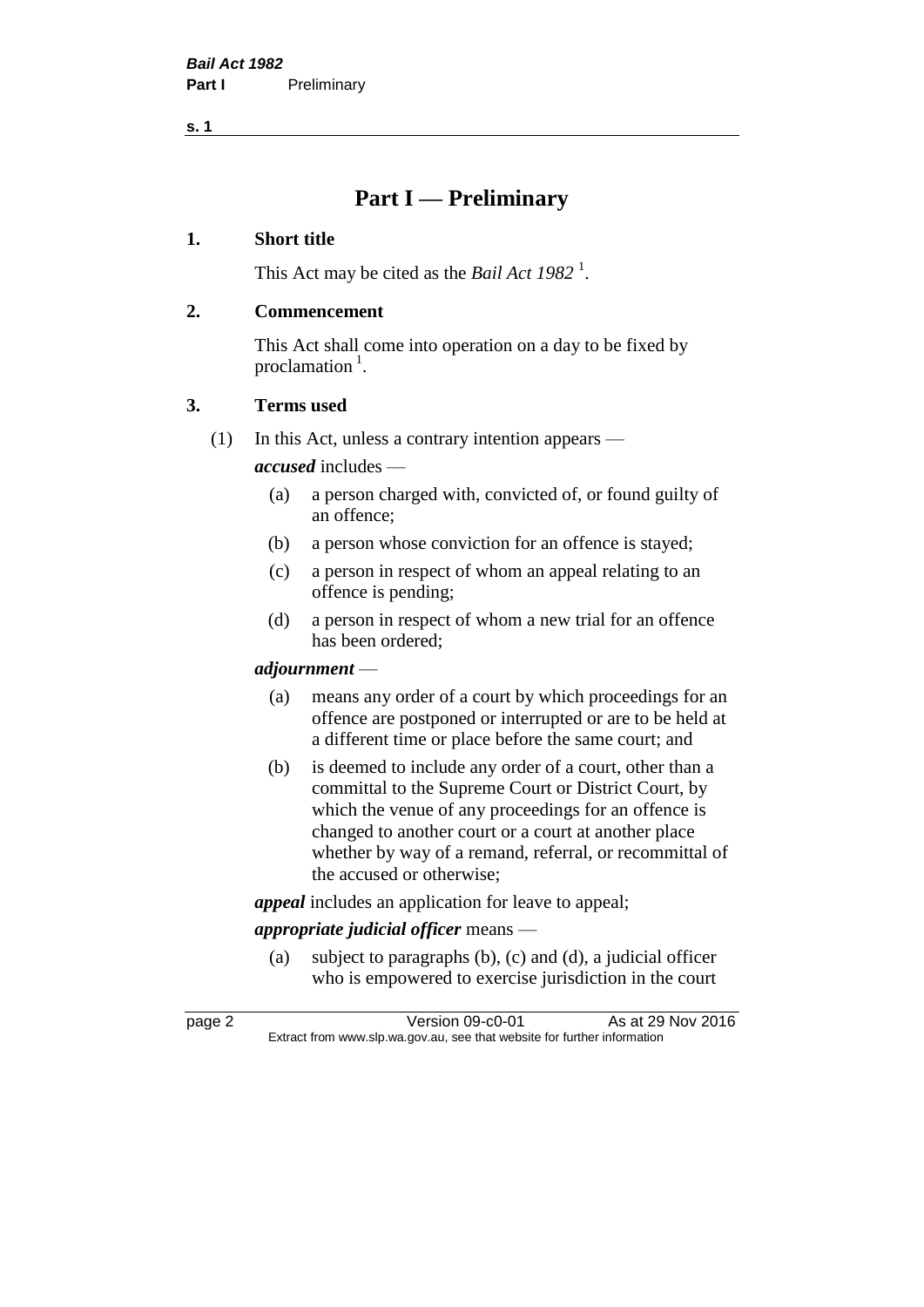before which the accused is required to appear pursuant to his bail undertaking; or

- (b) if the court is the Court of Appeal, a judge of appeal; or
- (c) except in section 49, a judge of the Supreme Court or of the Children's Court, as the case may require, in any case where —
	- (i) under section 15 only a judge of the Supreme Court or of the Children's Court has power to grant bail; or
	- (ii) a judicial officer has exercised the power contained in section 31(2)(d),

for the appearance in question; or

(d) except in section 49, a judge of the Supreme Court, of the District Court, or of the Children's Court, as the case may require, in any case where such a judge has granted bail under section 14 for the appearance in question;

*approved*, in relation to a form, means approved by the chief executive officer of the department of the Public Service principally assisting in the administration of this Act;

*as soon as is practicable* means as soon as is reasonably practicable;

*authorised community services officer* means any of the following persons —

- (a) the CEO (corrections) or a delegate of the CEO (corrections) under subsection (5);
- (b) a registrar of the Children's Court;
- (c) a superintendent of a detention centre under the *Young Offenders Act 1994*;
- (d) the officer for the time being in charge of any detention centre under the *Young Offenders Act 1994*;

*authorised officer* means an authorised police officer or an authorised community services officer;

As at 29 Nov 2016 Version 09-c0-01 page 3 Extract from www.slp.wa.gov.au, see that website for further information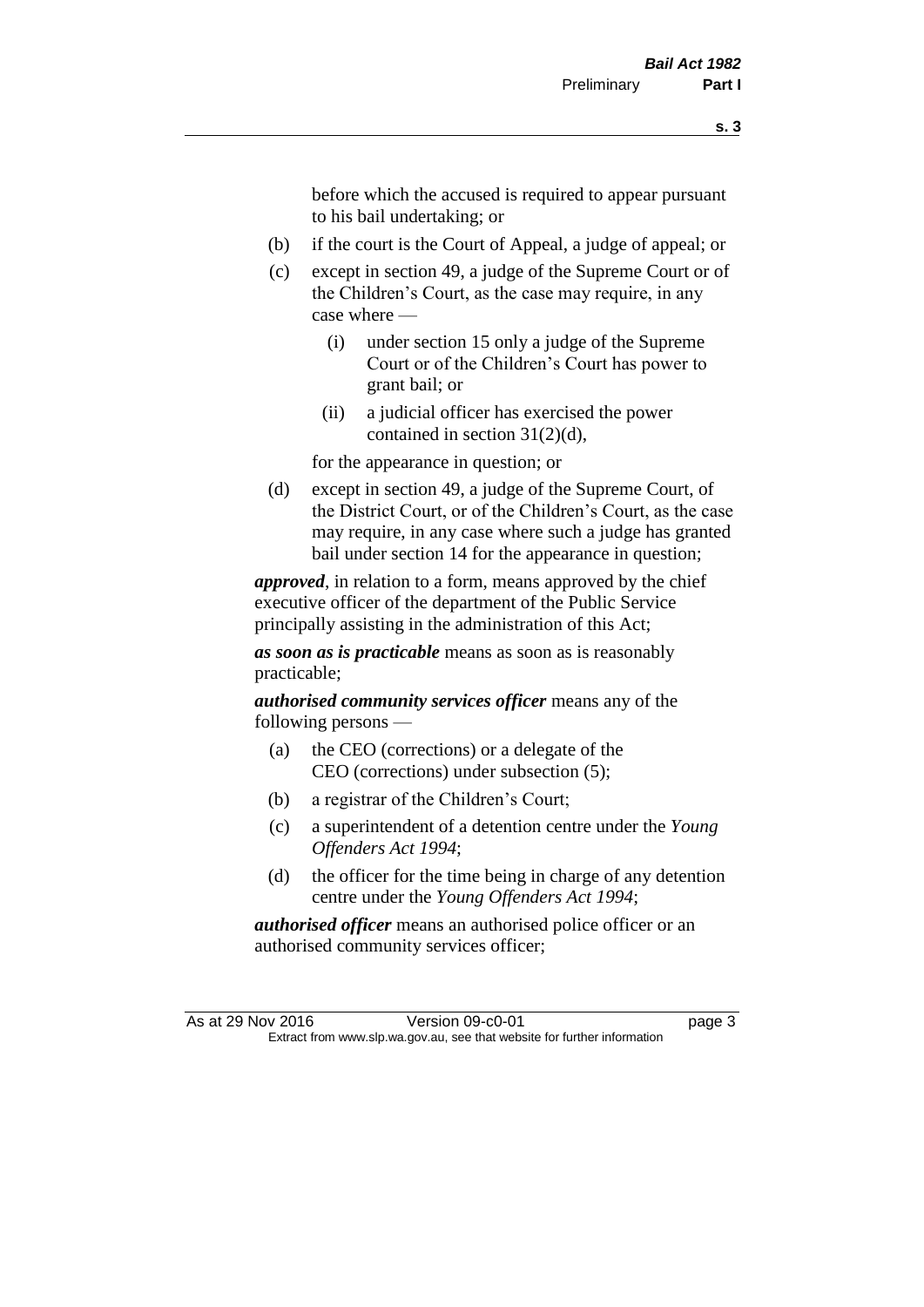*authorised police officer* means —

- (a) a police officer who holds the rank of sergeant, or a higher rank;
- (b) the police officer who is for the time being in charge of a police station;
- (c) whichever of these officers is for the time being in charge of a lock-up —
	- (i) a police officer;
	- (ii) a special constable appointed under the *Police Act 1892* Part III whose powers, duties and obligations are or include those of an authorised police officer under this Act;
	- (iii) a police auxiliary officer appointed under the *Police Act 1892* Part IIIB whose powers, duties and obligations are or include those of an authorised police officer under this Act;

*bail undertaking* means an undertaking described in section 28(2);

*CEO (corrections)* means the chief executive officer of the Public Sector agency principally assisting the Minister administering Part 8 of the *Sentence Administration Act 2003* in its administration;

*Chief Judge* means the Chief Judge of the District Court;

*Chief Justice* means the Chief Justice of Western Australia;

*child* has the same meaning as *young person* has in the *Young Offenders Act 1994*;

*community corrections officer* has the same meaning as in the *Sentence Administration Act 2003*;

*court* means each of the following —

- (a) the Magistrates Court;
- (b) the Children's Court;

page 4 Version 09-c0-01 As at 29 Nov 2016 Extract from www.slp.wa.gov.au, see that website for further information

**s. 3**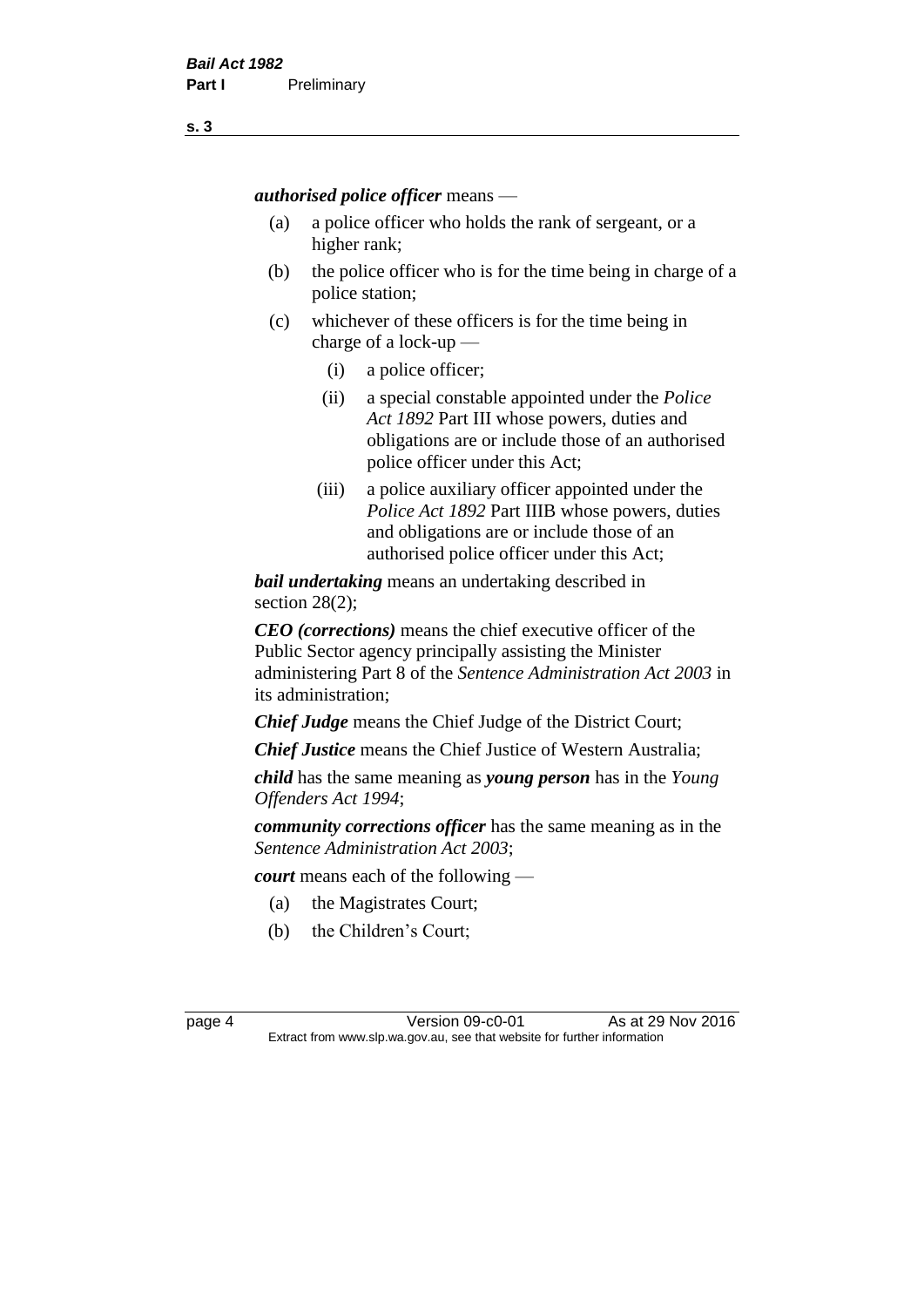- (c) the Coroner's Court of Western Australia;
- (d) the District Court;
- (e) the Supreme Court;
- (f) the Court of Appeal;

*court custody centre* has the meaning given in the *Court Security and Custodial Services Act 1999* section 3;

*Director of Public Prosecutions* means —

- (a) the Director of Public Prosecutions for the State; or
- (b) the officer in charge in the State of the Commonwealth Office of the Director of Public Prosecutions,

as the case requires;

*early release order* means an early release order made under the *Sentence Administration Act 1995* <sup>2</sup> or *Sentence Administration Act 2003*;

*home detention condition* means a home detention condition imposed under clause 3 of Part D of Schedule 1;

*judge of appeal* has the meaning given in the *Supreme Court Act 1935* section 4(1);

*judicial officer* means any person empowered to exercise jurisdiction in a court whether or not he is sitting as a court, and includes a single justice and, where the context so requires, the Court of Appeal exercising jurisdiction under this Act;

*lock-up* includes a place prescribed as a lock-up for the purposes of the *Court Security and Custodial Services Act 1999*;

*offence* means any act, omission or conduct which renders the person doing the act, making the omission or engaging in the conduct liable to any punishment, and includes an alleged offence; but nothing in this definition shall limit the operation of subsection (4);

*prosecutor* includes —

(a) in the case of an offence charged in a prosecution notice, the prosecutor;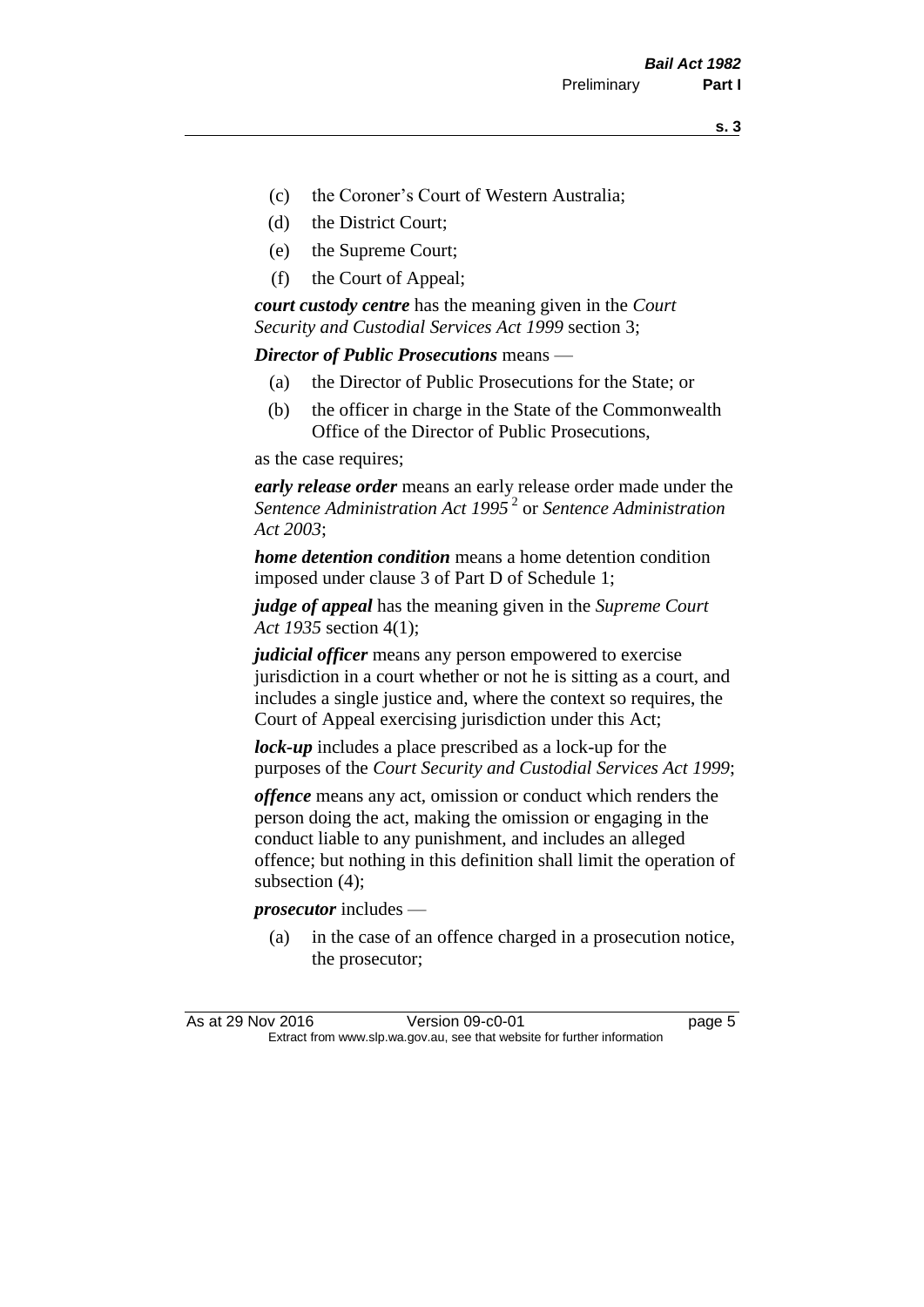(b) in the case of an offence charged in an indictment, the State or the Commonwealth, as the case may be;

*registrar* of a court means —

- (a) for a court other than the Coroner's Court of Western Australia, the principal registrar, a registrar or a deputy registrar of the court; or
- (b) for the Coroner's Court of Western Australia, a coroner's registrar as defined in the *Coroners Act 1996* section 3;

*serious offence* means —

- (a) an offence against section 51(2a); and
- (b) an offence described in Schedule 2;

*surety* and *surety undertaking* have the meanings assigned to them by section 35;

*surety approval officer* means a person who is authorised by section 36 to decide whether an applicant should be approved as a surety;

*trial* means all proceedings for an offence between —

- (a) the time when the accused is called upon to plead to the prosecution notice or the indictment; and
- (b) the time when the accused is found not guilty or is sentenced.
- (2) A reference in this Act
	- (a) to a power to grant bail includes a reference to a power to refuse bail;
	- (b) to a grant of bail includes a reference to a grant of bail by the exercise of a power in section 31(2).
- (3) Where in this Act there is a reference to a requirement that an accused appear in court, the reference is to a requirement, unless a contrary intention appears, that the accused —
	- (a) surrender himself into the custody of the court or, in the case of a bail undertaking, of the court specified therein,

**s. 3**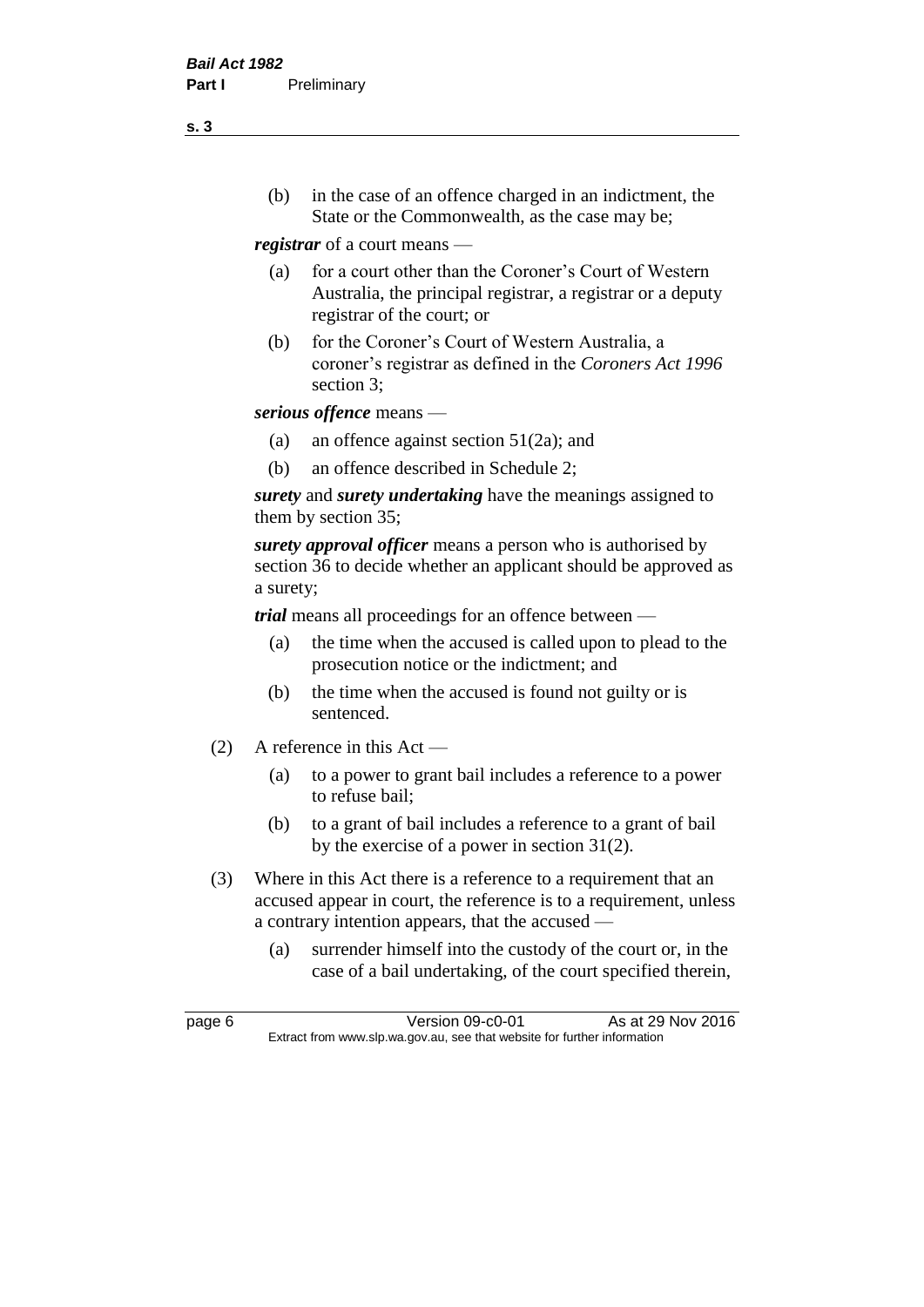or of such person as the court may direct, to be dealt with according to law; and

- (b) submit himself to a search of his person and any property then in his possession (which is hereby authorised) and allow to be taken from him, to be dealt with according to the relevant law and procedures, anything so found; and
- (c) remain in custody until authorised to be released therefrom.
- (4) If a person is arrested under a warrant issued
	- (a) under section 50, 79, 84E or 129 of the *Sentencing Act 1995* in connection with a possible breach of a conditional release order, a sentence of suspended imprisonment or conditional suspended imprisonment, or a community order imposed under that Act; or
	- (b) under section 43 of the *Young Offenders Act 1994* in respect of an alleged breach of a youth community based order, an intensive youth supervision order or a conditional release order made under that Act,
	- then
		- (c) the person is to be taken as having been arrested and to be in custody awaiting an appearance in court for the offence for which the sentence was imposed; and
		- (d) the first appearance in court after the arrest is to be taken, for the purposes of sections  $5(1)$  and  $8(1)$  and clause 1 of Part A and clause 7 of Part C of Schedule 1, to be the initial appearance for that offence; and
		- (e) the proceedings following the arrest are to be taken to be proceedings for that offence and to be a trial for the purpose of the definition in subsection (1) of *trial*.
- (5) The CEO (corrections) may by writing signed by him delegate to any officer of the department of which he is the chief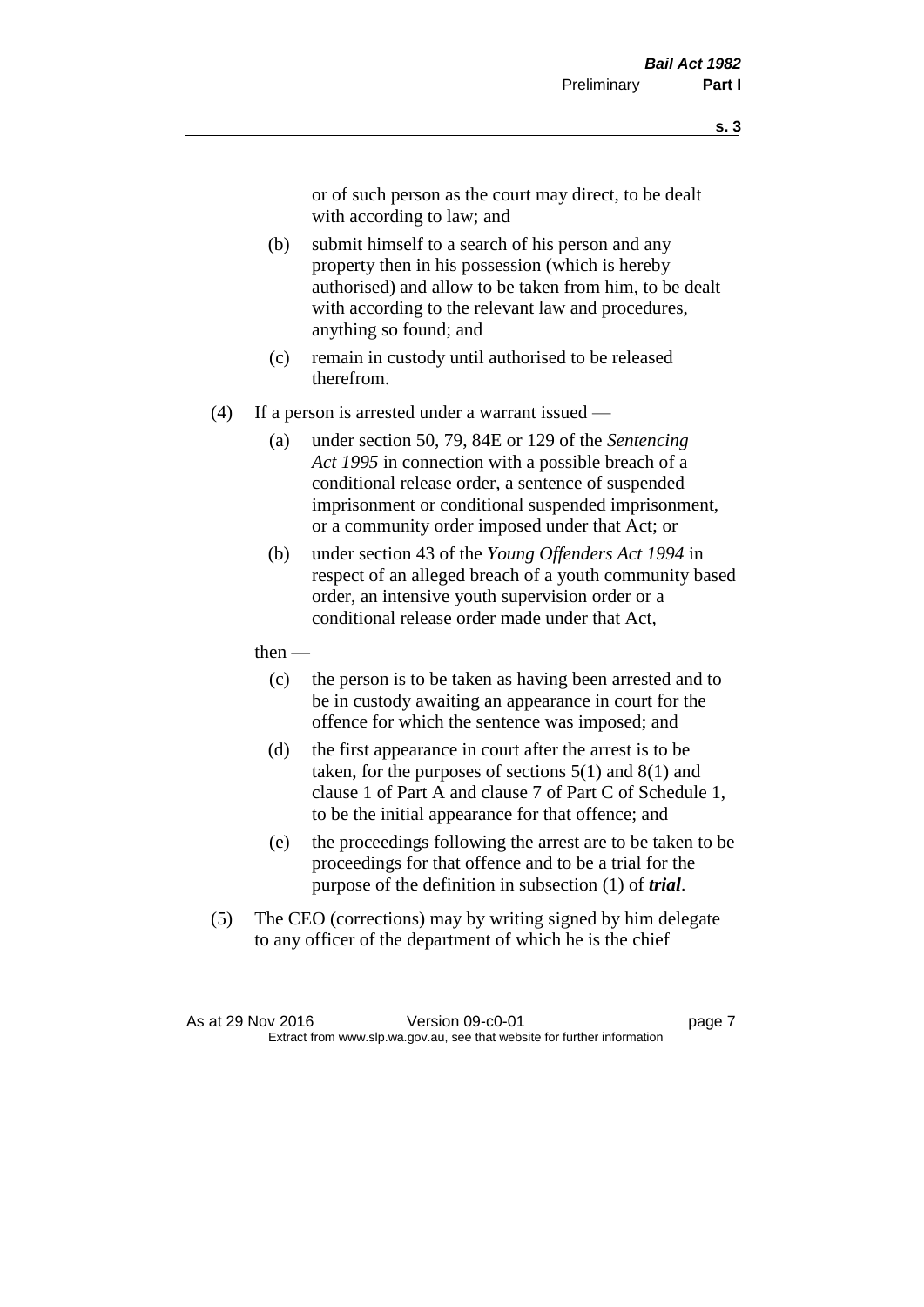executive officer any function he has under this Act as an authorised community services officer.

*[Section 3 amended by No. 74 of 1984 s. 3; No. 15 of 1988 s. 4; No. 49 of 1988 s. 78; No. 61 of 1990 s. 4; No. 31 of 1993 s. 6; No. 45 of 1993 s. 4 and 12; No. 78 of 1995 s. 7; No. 57 of 1997 s. 21(1); No. 54 of 1998 s. 4 and 14; No. 47 of 1999 s. 7; No. 50 of 2003 s. 29(3); No. 65 of 2003 s. 121(2); No. 27 of 2004 s. 13(2); No. 34 of 2004 Sch. 2 cl. 3(2); No. 45 of 2004 s. 28(4); No. 59 of 2004 s. 141; No. 84 of 2004 s. 11, 82 and 83(2); No. 65 of 2006 s. 51 and 53; No. 6 of 2008 s. 4 and 24(2); No. 46 of 2011 s. 25; No. 20 of 2013 s. 22.]* 

*[Section 3. Modifications to be applied in order to give effect to Cross-border Justice Act 2008: section altered 1 Nov 2009. See endnote 1M; amended by No. 42 of 2009 s. 12.]*

*[3A. Deleted by No. 20 of 2013 s. 23.]*

#### **4. Application of this Act**

The operation of this Act extends to any appearance in a court for an offence —

- (a) except to the extent that in this Act, or in the law creating the offence or applicable thereto, express provision is made excluding or limiting the operation of this Act in respect of that appearance; and
- (b) whether or not that law contains a reference to the granting of bail; and
- (c) however any reference in that law to the granting of bail may be expressed; and
- (d) as if any reference therein to the taking of a recognizance were to a requirement that, except where bail is dispensed with under this Act, the accused enter into a bail undertaking.

*[Section 4 amended by No. 84 of 2004 s. 82.]*

page 8 Version 09-c0-01 As at 29 Nov 2016 Extract from www.slp.wa.gov.au, see that website for further information

**s. 4**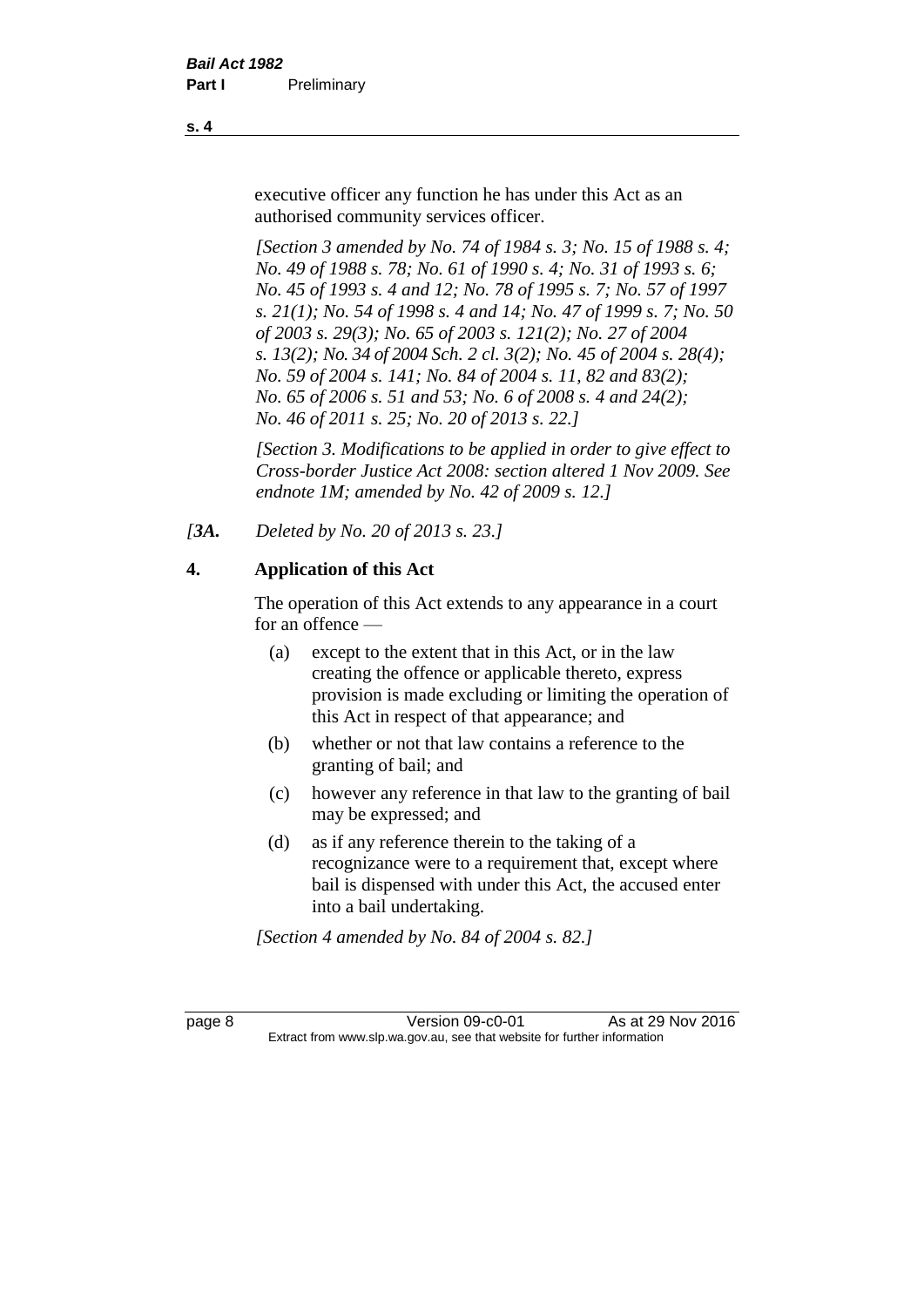*[4AA.* 1M *Modifications to be applied in order to give effect to Cross-border Justice Act 2008: section inserted 1 Nov 2009. See endnote 1M.]*

#### **4AB.** *Courts and Tribunals (Electronic Processes Facilitation) Act 2013* **Part 2 applies**

The *Courts and Tribunals (Electronic Processes Facilitation) Act 2013* Part 2 applies to this Act.

*[Section 4AB inserted by No. 20 of 2013 s. 24.]*

#### **4A. Accused appearing on summons or court hearing notice, detention and bail of**

- $(1)$  Where
	- (a) an accused has appeared in court for an offence pursuant to a summons or court hearing notice issued under the *Criminal Procedure Act 2004*; and
	- (b) a judicial officer adjourns the proceedings,

the accused is not to be detained in custody to further appear before the court for that offence unless the judicial officer so orders.

- (2) If an order is made under subsection (1), the duty described in section 7(1) applies.
- (3) On any appearance in court by the accused a judicial officer to whom section 7(1) applies may revoke an order made under subsection  $(1)$ .

*[Section 4A inserted by No. 6 of 2008 s. 6(1).]*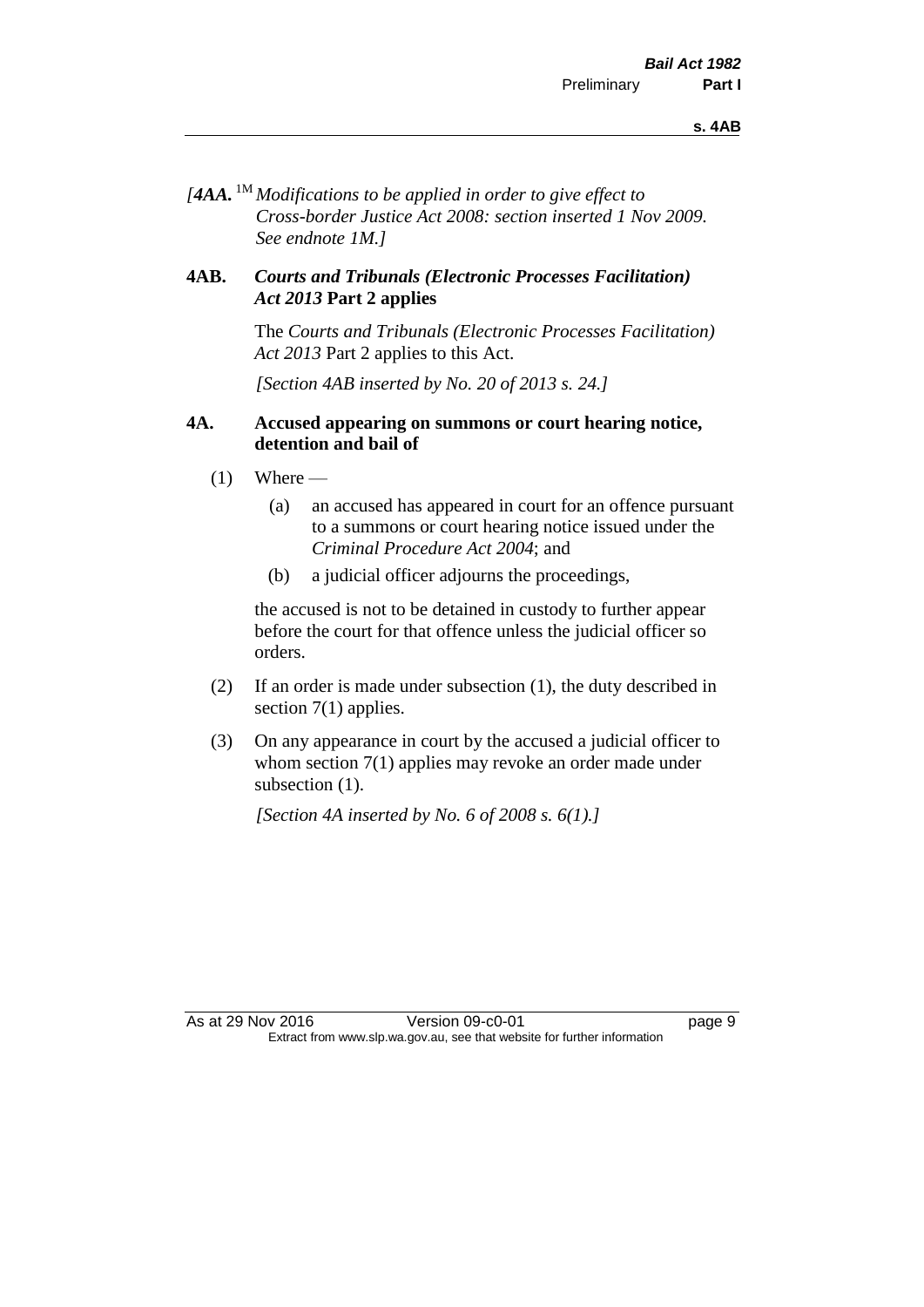## **Part II — Rights of accused in relation to bail**

*[Heading amended by No. 84 of 2004 s. 82.]* 

#### **5. Accused's rights to have bail considered**

- (1) An accused who is in custody for an offence awaiting his initial appearance in court therefor is entitled —
	- (a) subject to sections 9, 10, 12 and 16(2), to have his case for bail for that appearance considered under and in accordance with this Act as soon as is practicable;
	- (b) if his case is not so considered, or if he is refused bail or is not released on bail, to be brought before a court as soon as is practicable.
- (2) An accused who is in custody awaiting any appearance in court for an offence, other than an initial appearance, is entitled, subject to sections 7B, 7C, 7E, 9 and 10, to have his case for bail for that appearance considered under and in accordance with this Act.

*[Section 5 amended by No. 74 of 1984 s. 4; No. 84 of 2004 s. 82; No. 6 of 2008 s. 7.]* 

#### **6. Arresting officer's duty to consider bail**

- (1) This section applies to a police officer or other person (the *arrester*) who —
	- (a) charges a person who is under arrest (the *accused*) with an offence; and
	- (b) does not release the accused unconditionally under section 142 of the *Criminal Investigation Act 2006*,

or who arrests a person under a warrant.

- (2) This section is subject to  $-$ 
	- (a) the exercise of the power conferred by section 9; and
	- (b) sections 10, 12 and 16 and clause 3A of Part C of Schedule 1.

page 10 Version 09-c0-01 As at 29 Nov 2016 Extract from www.slp.wa.gov.au, see that website for further information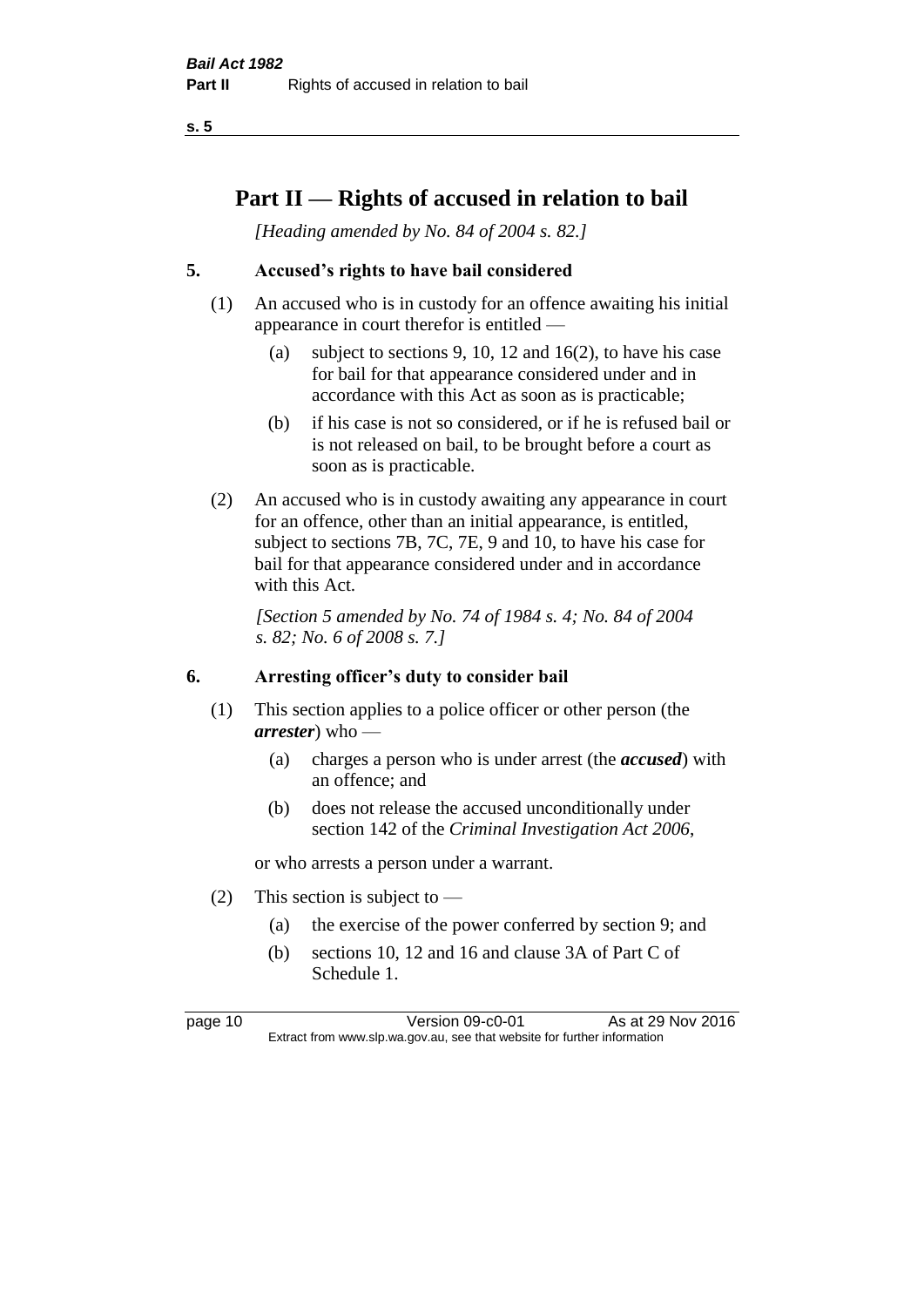- (3) The duties in this section shall be performed whether or not an application for bail is made by or on behalf of the accused.
- (4) As soon as is practicable after the accused is charged, or arrested under a warrant, as the case may be, the arrester shall either —
	- (a) bring the accused or cause the accused to be brought before a court; or
	- (b) perform the other duties of the arrester under this section.
- (5) If the arrester has power to grant the accused bail, the arrester shall consider the accused's case for bail.
- (6) If the arrester does not have power to grant the accused bail, the arrester shall, unless subsection (8), (9) or (10) applies, bring or cause the accused to be brought before an authorised police officer or a justice or, in the case of a child, any authorised officer or a justice, who shall consider the accused's case for bail as soon as is practicable.
- (7) Even if the arrester has power to grant the accused bail, the arrester may, instead of complying with subsection (5), comply with subsection  $(6)$  as if the arrester did not.
- (8) If under section 15 only a judge of the Supreme Court or a judge of the Children's Court has power to grant the accused bail, the arrester shall bring the accused or cause the accused to be brought before a judge of the Supreme Court or a judge of the Children's Court, as the case requires, who shall consider the accused's case for bail as soon as is practicable.
- (9) If under section 16 only a justice has power to grant the accused bail, the arrester shall bring the accused or cause the accused to be brought before a justice, who shall consider the accused's case for bail as soon as is practicable.
- (10) If section 16A applies, the arrester shall bring the accused or cause the accused to be brought before a court or judge referred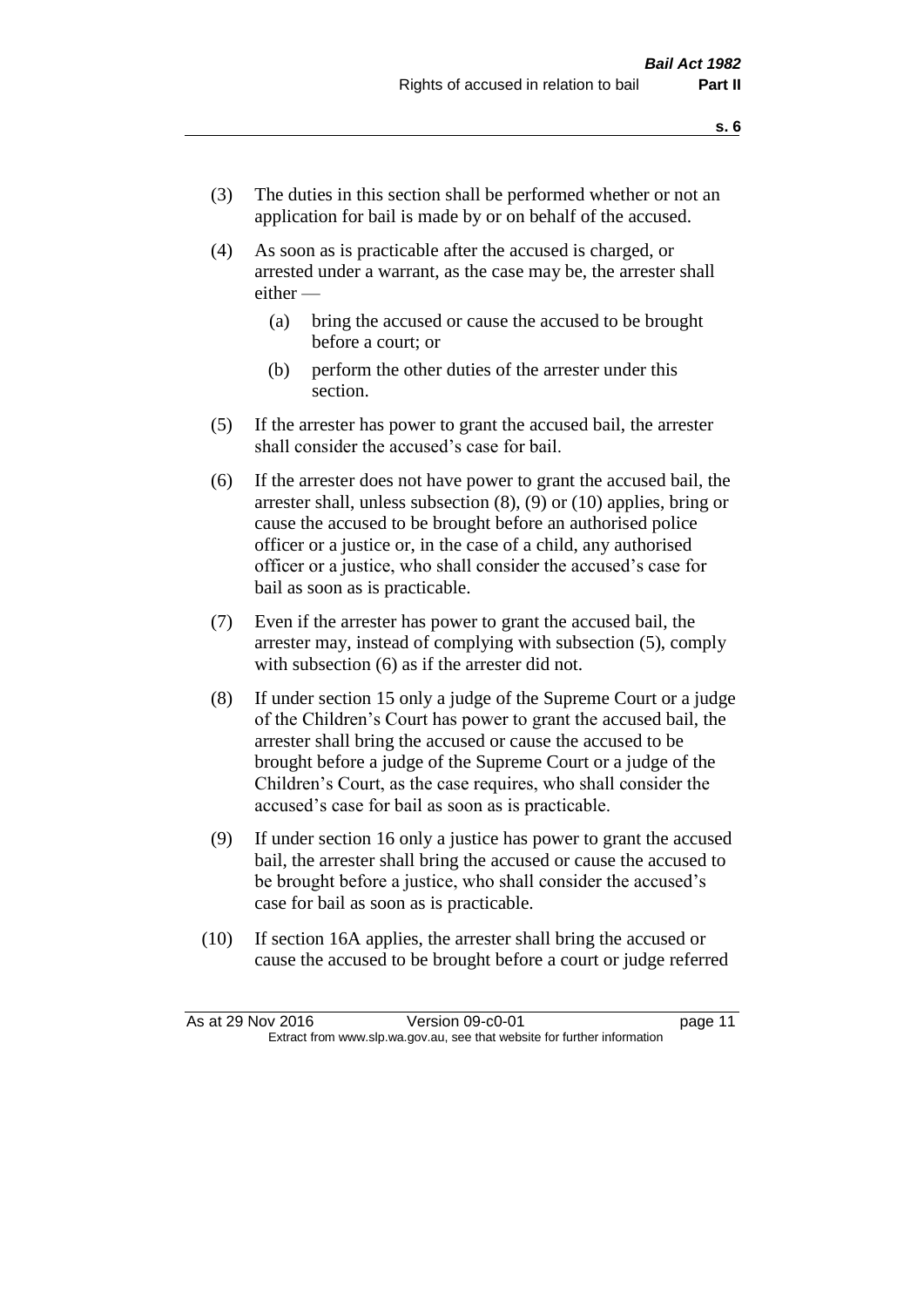**s. 6A**

to in section 16A(1), who shall consider the accused's case for bail as soon as is practicable.

*[Section 6 inserted by No. 59 of 2006 s. 4(1).]* 

#### **6A. Officials considering bail may order release without bail**

(1) In this section —

*accused* means an accused who is under arrest, other than pursuant to a warrant;

*released* means released from custody without being required to enter into, or without having entered into, a bail undertaking;

*serious offence* means an indictable offence the penalty specified by a written law for which is or includes imprisonment for 5 years or more or life;

*summary court* means the Magistrates Court or the Children's Court.

- (2) An authorised officer or justice who is considering an accused's case for bail for an initial appearance in a summary court on a charge of an indictable offence that is not a serious offence may order that the accused be served with a summons under the *Criminal Procedure Act 2004*, and released, in respect of the charge unless satisfied —
	- (a) that there are reasonable grounds to suspect the accused would not obey the summons if served with it; or
	- (b) that not releasing the accused is justified under subsection (4) or for any other reason.
- (3) An authorised officer or justice who is considering an accused's case for bail for an initial appearance in a summary court on a charge of a simple offence must order that the accused be served with a court hearing notice under the *Criminal Procedure Act 2004*, and released, in respect of the charge unless satisfied —
	- (a) that the presence of the accused when the charge is dealt with is likely to be necessary for any reason or for sentencing purposes; or

page 12 Version 09-c0-01 As at 29 Nov 2016 Extract from www.slp.wa.gov.au, see that website for further information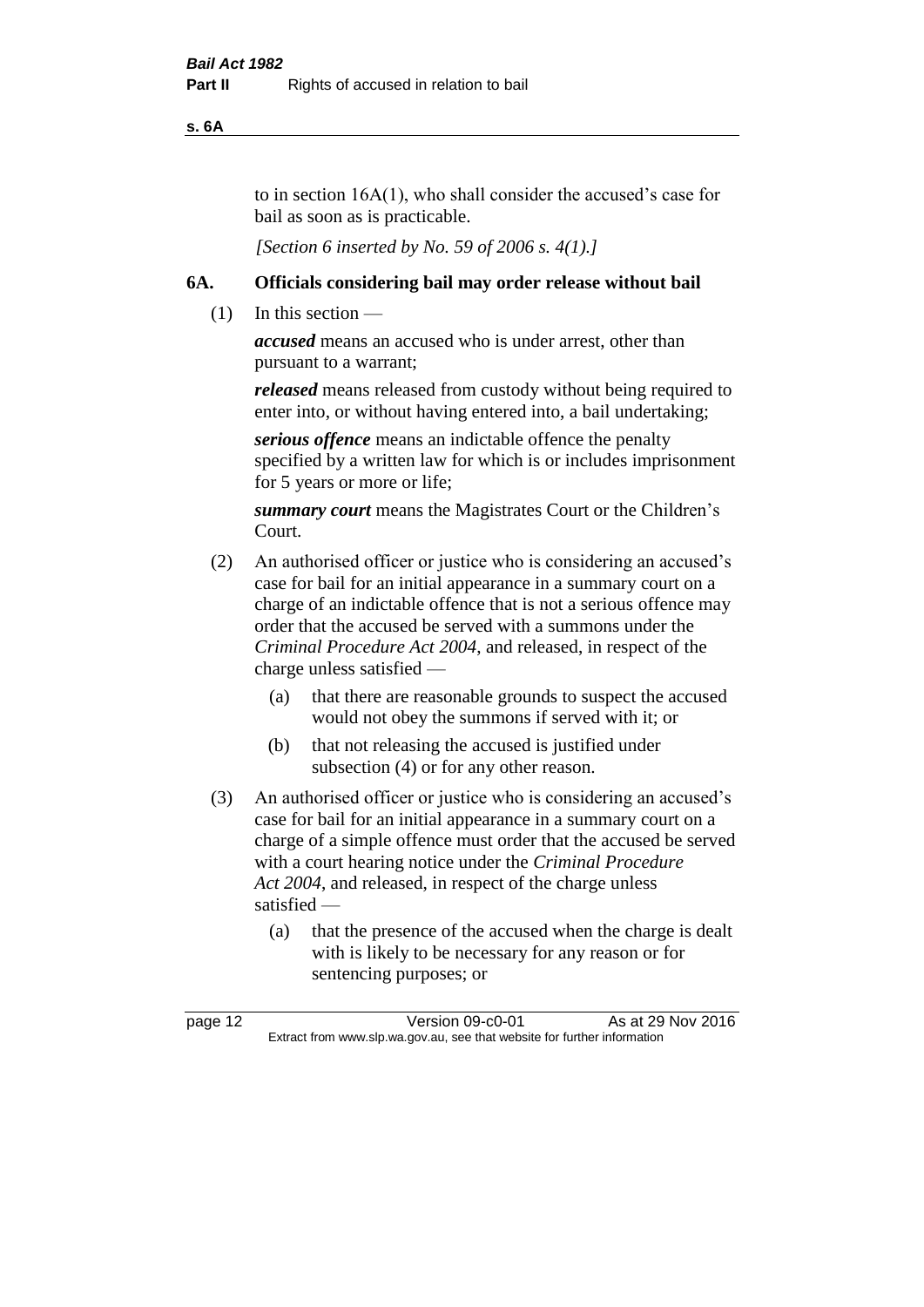- (b) that not releasing the accused is justified under subsection (4) or for any other reason.
- (4) Not releasing an accused is justified if there are reasonable grounds to suspect that if the accused were released —
	- (a) the accused
		- (i) would commit an offence; or
		- (ii) would continue or repeat an offence with which he or she is charged; or
		- (iii) would endanger another person's safety or property; or
		- (iv) would interfere with witnesses or otherwise obstruct the course of justice, whether in relation to the accused or any other person;

or

- (b) the accused's safety would be endangered.
- (5) This section does not affect the operation of section 28 or 30 of the *Criminal Procedure Act 2004*.

*[Section 6A inserted by No. 59 of 2006 s. 5.]* 

#### **7. Unconvicted accused, court to consider bail for**

(1) Upon and following an accused's initial appearance in court for an offence every judicial officer who may thereafter order his detention or continued detention in custody before conviction for the offence is under a duty, unless section 7B, 7C or 7E applies, to consider the accused's case for bail, whether or not an application for bail is made by the accused or on his behalf.

#### *[(2)-(4) deleted]*

(5) The operation of this section is subject to the exercise of the powers conferred by sections 7A and 9 and to the provisions of sections 10, 12 and 16(2) and clause 3A of Part C of Schedule 1.

*[Section 7 amended by No. 74 of 1984 s. 5; No. 49 of 1988 s. 80; No. 45 of 1993 s. 6; No. 84 of 2004 s. 82; No. 59 of 2006 s. 4(2); No. 6 of 2008 s. 8.]* 

As at 29 Nov 2016 Version 09-c0-01 page 13 Extract from www.slp.wa.gov.au, see that website for further information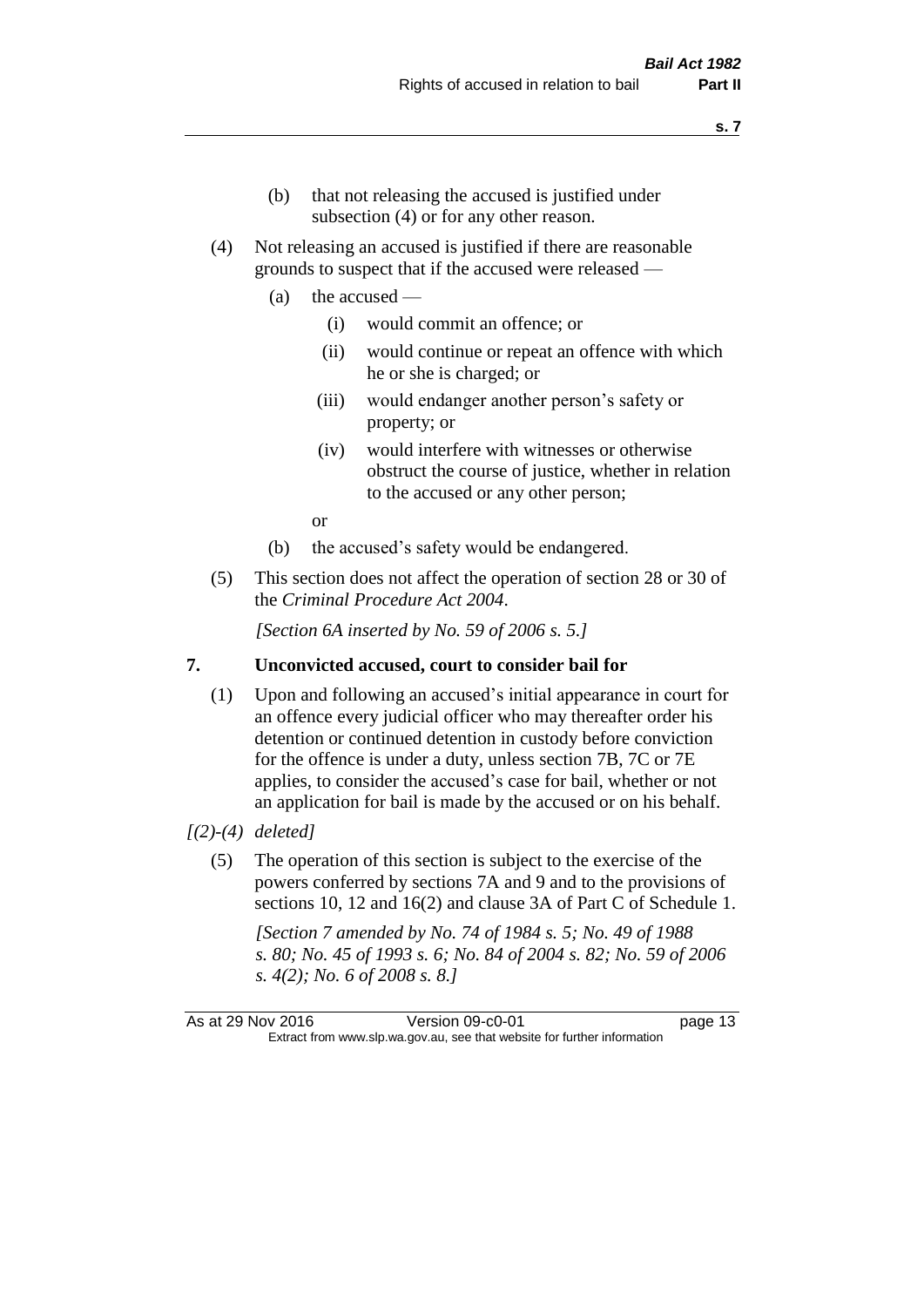**s. 7A**

#### **7A. Bail may be dispensed with by court**

- (1) A judicial officer referred to in section 7(1) may, instead of discharging the duty imposed by that subsection, dispense with the requirement for bail for an appearance in court for an offence by an accused if the judicial officer —
	- (a) has jurisdiction to do so under section 13A(1); and
	- (b) may properly do so under section 13A(2).
- (2) Where the requirement for bail is dispensed with under this section, the accused has a right to be at liberty until the accused is required to appear before a court for the offence, but subject  $to$ 
	- (a) section 59A; and
	- (b) any requirement that the accused be in custody for some other offence or reason.

*[Section 7A inserted by No. 6 of 2008 s. 9(1).]*

#### **7B. Adult accused of murder**

(1) In this section —

*judge* means a judge of the Supreme Court.

- (2) This section applies where
	- (a) an accused is in custody for an offence of murder so that under section 15 only a judge has power to grant bail; and
	- (b) the accused is not a child.
- (3) Where this section applies the accused, or a person on the accused's behalf, may make an application to a judge for bail at any time before conviction for the offence.
- (4) Upon an accused's initial appearance in court for an offence of murder, the judicial officer who may order the accused's detention in custody is under a duty to inform the accused of the right conferred by subsection (3).

page 14 Version 09-c0-01 As at 29 Nov 2016 Extract from www.slp.wa.gov.au, see that website for further information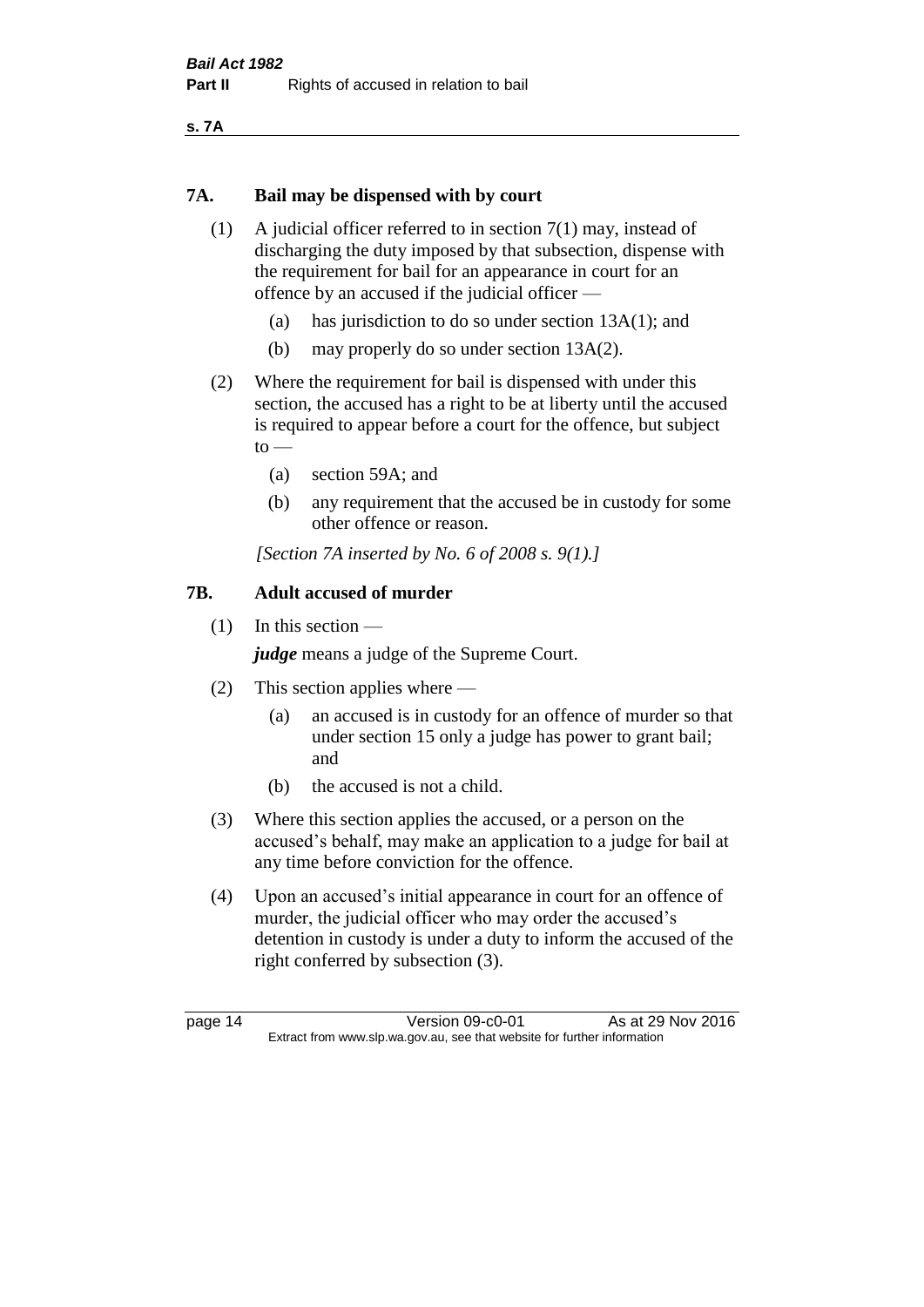- $(5)$  Where
	- (a) an accused's case for bail has been considered by a judge on an application under subsection (3); and
	- (b) bail has been refused,

the accused's case for bail shall not be considered on any subsequent occasion in the same case when the accused's continued detention may be ordered unless subsection (6) applies.

- (6) The accused's case for bail shall again be considered by a judge if the accused, or a person on the accused's behalf, applies to a judge and satisfies the judge that —
	- (a) new facts have been discovered, new circumstances have arisen or the circumstances have changed since bail was refused; or
	- (b) the accused failed to adequately present the accused's case for bail on the previous occasion.
- $(7)$  Where
	- (a) an accused's case for bail has been considered by a judge on an application under subsection (3); and
	- (b) bail has been granted,

on any subsequent appearance in the same case a judicial officer may order, notwithstanding section 15, that bail is to continue on the same terms and conditions.

(8) The accused is to be taken before a judge for the purposes of an application under this section only if the judge so orders.

*[Section 7B inserted by No. 6 of 2008 s. 9(1); amended by No. 29 of 2008 s. 24(2) and (3).]*

#### **7C. Child accused of murder**

(1) This section applies where a child accused is in custody for an offence of murder so that under section 15 only a judge of the Children's Court has power to grant bail.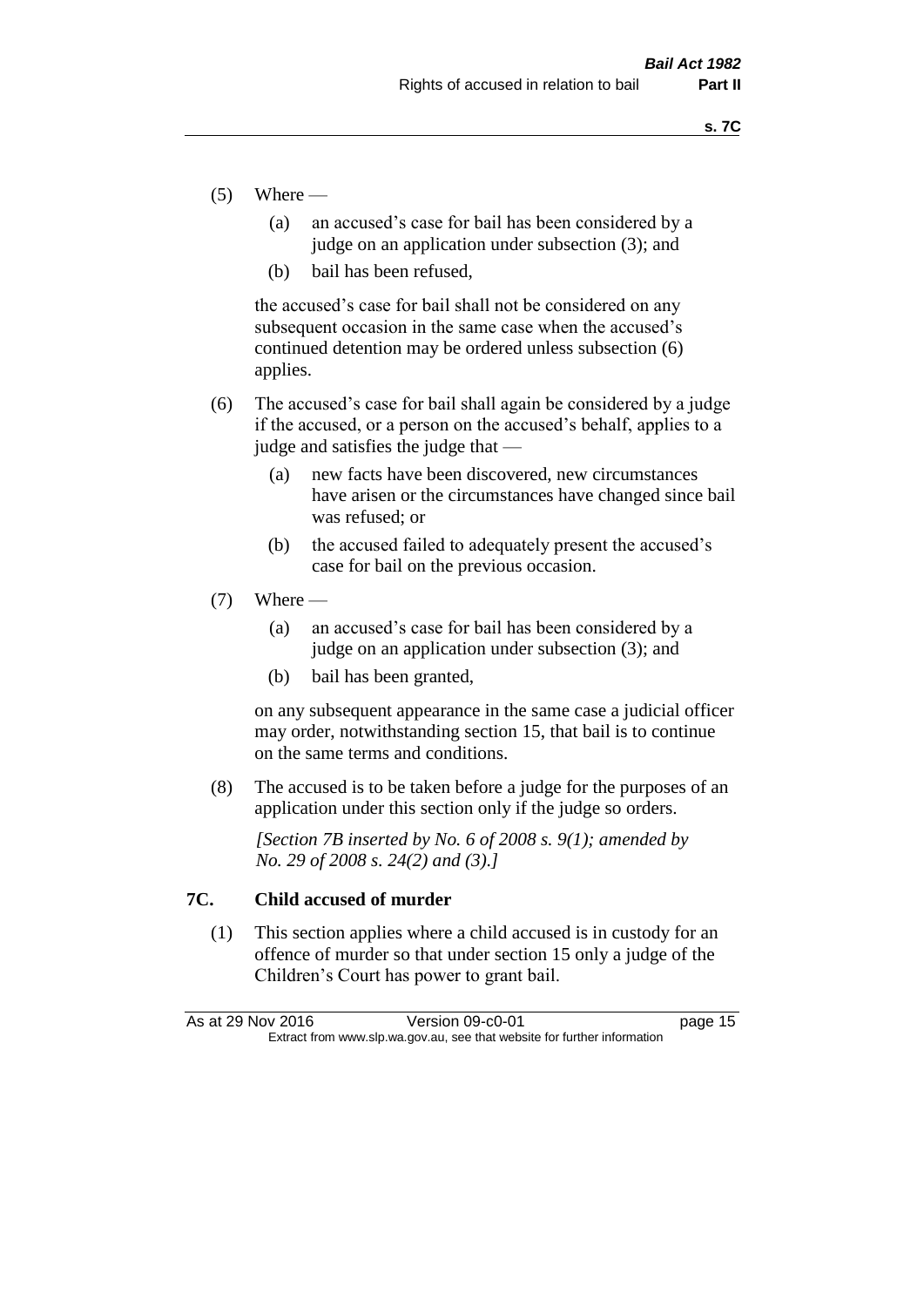**s. 7C**

- (2) Where this section applies, the judicial officer referred to in section 7(1) other than a judge of the Children's Court, shall, whether or not an application for bail is made by the accused or on the accused's behalf, cause the accused to be taken as soon as is practicable before a judge of the Children's Court for the purpose of having the accused's case for bail considered by the judge.
- (3) Notwithstanding subsection (2), where
	- (a) the duty described in that subsection has been discharged once in relation to a child accused's case for bail; and
	- (b) bail has on that occasion been refused by a judge of the Children's Court,

the accused's case for bail need not be considered on any subsequent occasion in the same case when the accused's continued detention may be ordered unless subsection (4) applies.

- (4) On a subsequent occasion the accused may apply to the judicial officer who may order the accused's continued detention for a reconsideration of the accused's case for bail on the ground  $that -$ 
	- (a) new facts have been discovered, new circumstances have arisen or the circumstances have changed since bail was refused on the occasion mentioned in subsection (3); or
	- (b) the accused failed to adequately present the accused's case for bail on that occasion.
- (5) If the judicial officer is satisfied as to one or more of those grounds the judicial officer shall cause the accused to be taken as soon as is practicable before a judge of the Children's Court for the purpose of having the accused's case for bail considered by the judge.

*[Section 7C inserted by No. 6 of 2008 s. 9(1); amended by No. 29 of 2008 s. 24(4).]*

page 16 Version 09-c0-01 As at 29 Nov 2016 Extract from www.slp.wa.gov.au, see that website for further information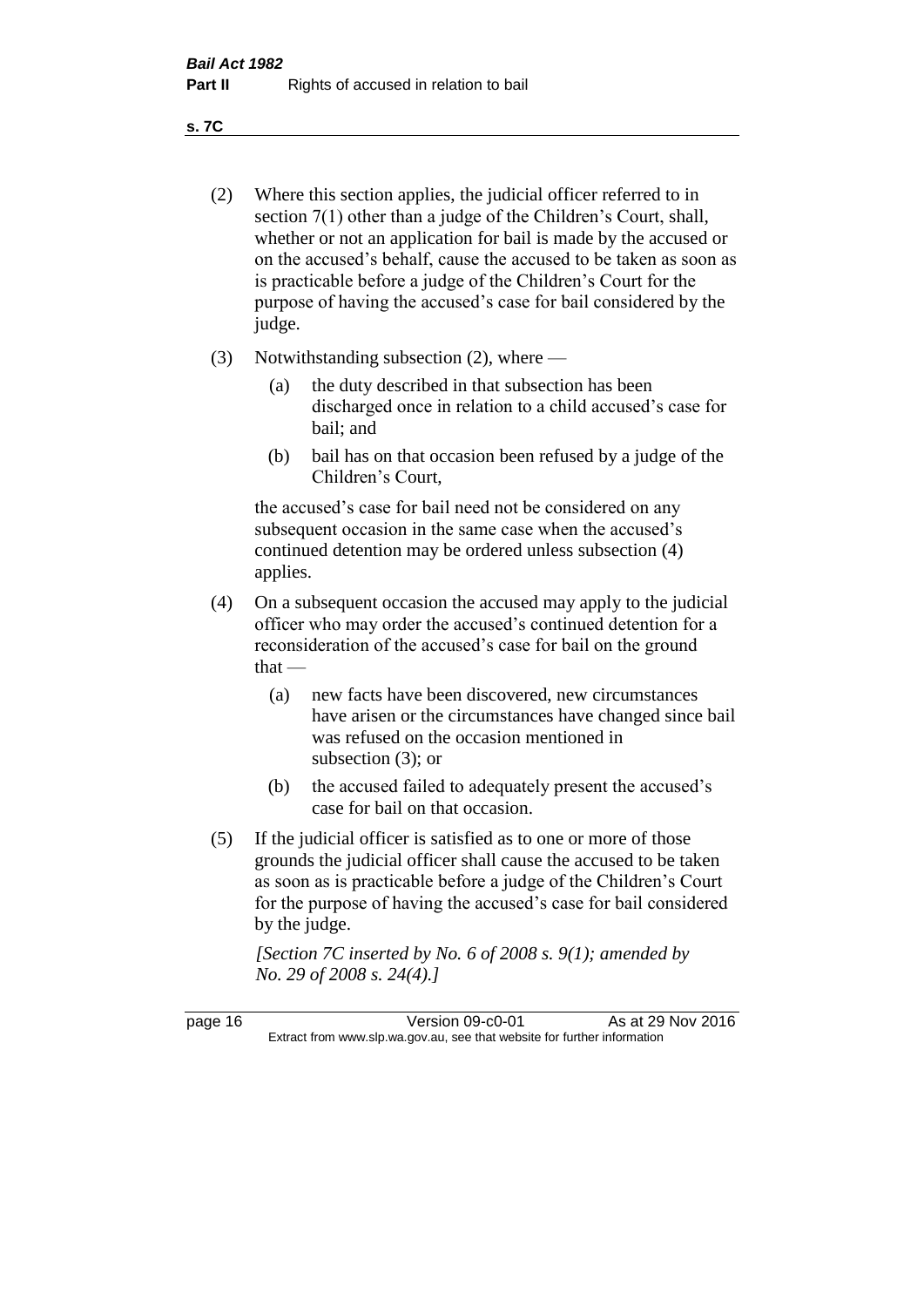#### **7D. Bail after initial decision by court, court's duty as to**

- (1) Notwithstanding section 7(1), after
	- (a) the duty described in that subsection has been discharged once in relation to an accused's case for bail; or
	- (b) a judge of the Children's Court has considered the case under section 15,

it is sufficient on any subsequent consideration of bail in the same case for a judicial officer, including a judge of the Children's Court acting under section 15, to make inquiry of the accused in terms of subsection (2).

- (2) The inquiry to be so made is  $-$ 
	- (a) whether any new fact has been discovered or new circumstance has arisen, or whether the circumstances have changed, since bail was previously granted or refused; and
	- (b) whether the accused considers that the accused failed to adequately present the accused's case for bail on a previous occasion.
- (3) Unless the judicial officer is satisfied that there is any reason of the kind mentioned in subsection (2) for not doing so, the judicial officer may adopt the decision previously made in the case, but with power to make such variations of the terms and conditions of bail as the judicial officer thinks fit.

*[Section 7D inserted by No. 6 of 2008 s. 9(1).]*

#### **7E. Bail refused for trial, court's duty during trial**

- $(1)$  Where
	- (a) an accused has been refused bail for the accused's appearance for trial for an offence; and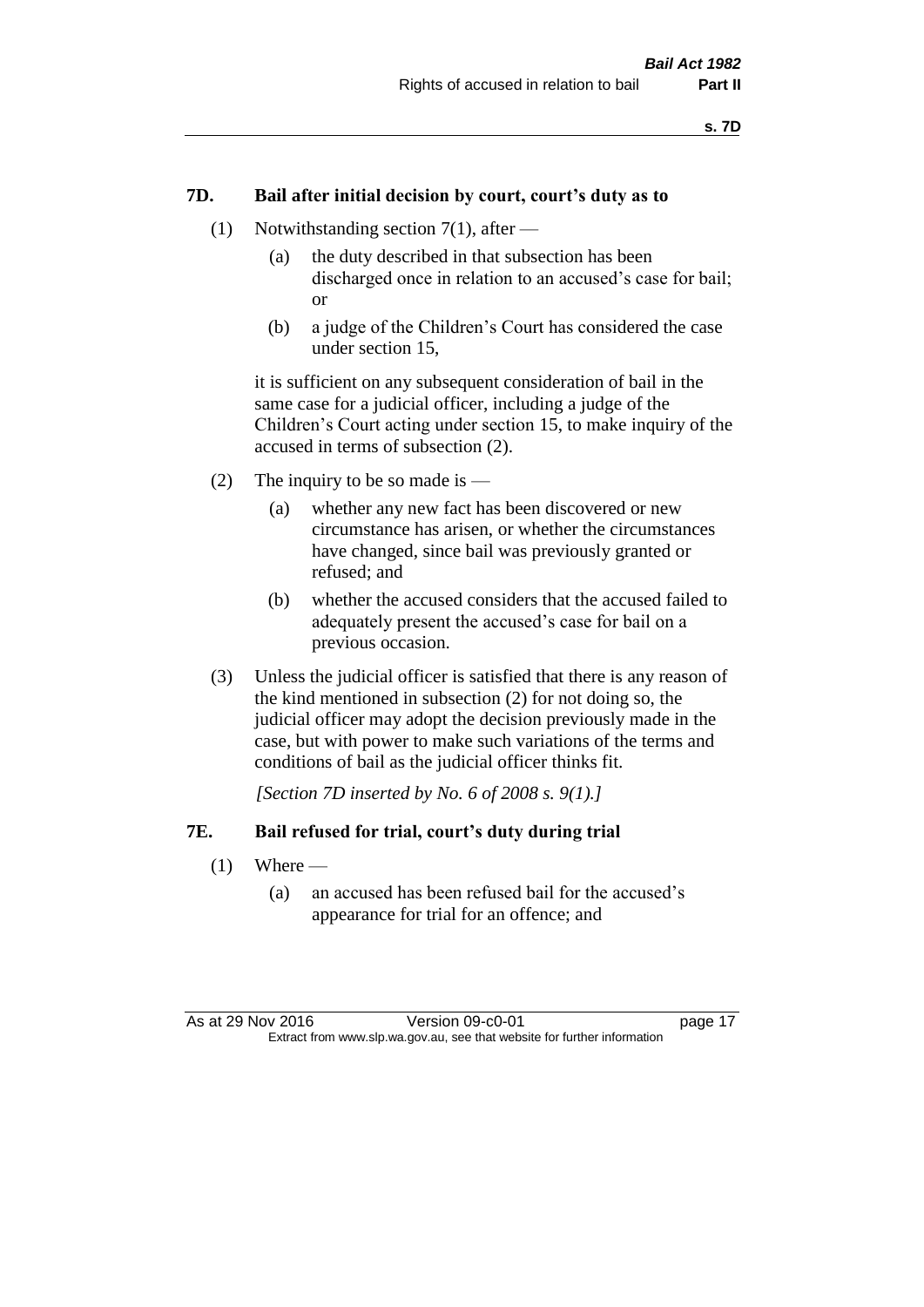**s. 7F**

(b) the trial extends beyond one day,

a judicial officer referred to in section 7(1) need not comply with that subsection unless the accused, or a person on the accused's behalf, applies for bail.

(2) In subsection  $(1)$  —

*trial* means that part of proceedings for an offence when evidence is being received by the court in respect of the offence and also extends to any time when —

- (a) legal argument is being heard; or
- (b) a judicial officer or a jury is deliberating.

*[Section 7E inserted by No. 6 of 2008 s. 9(1).]*

#### **7F. Appeal from court of summary jurisdiction, bail in case of**

- (1) If a person is in custody and an appeal has been commenced under the *Criminal Appeals Act 2004* Part 2 in connection with the decision by virtue of which the person is in custody, the person may apply for bail —
	- (a) if the appeal is to be heard and determined by the Court of Appeal or if an application has been made to the Court of Appeal for leave to appeal to the Court of Appeal — to a judge of appeal; or
	- (b) in any other case to a judge of the Supreme Court.
- (2) Bail shall not be granted to an applicant for bail under subsection (1) unless —
	- (a) the applicant has given notice of the application for bail  $to -$ 
		- (i) the Director of Public Prosecutions; or
		- (ii) the State Solicitor,
		- as the case may require; and
	- (b) that official has been given an opportunity to be heard on the application.

*[Section 7F inserted by No. 6 of 2008 s. 9(1).]*

page 18 Version 09-c0-01 As at 29 Nov 2016 Extract from www.slp.wa.gov.au, see that website for further information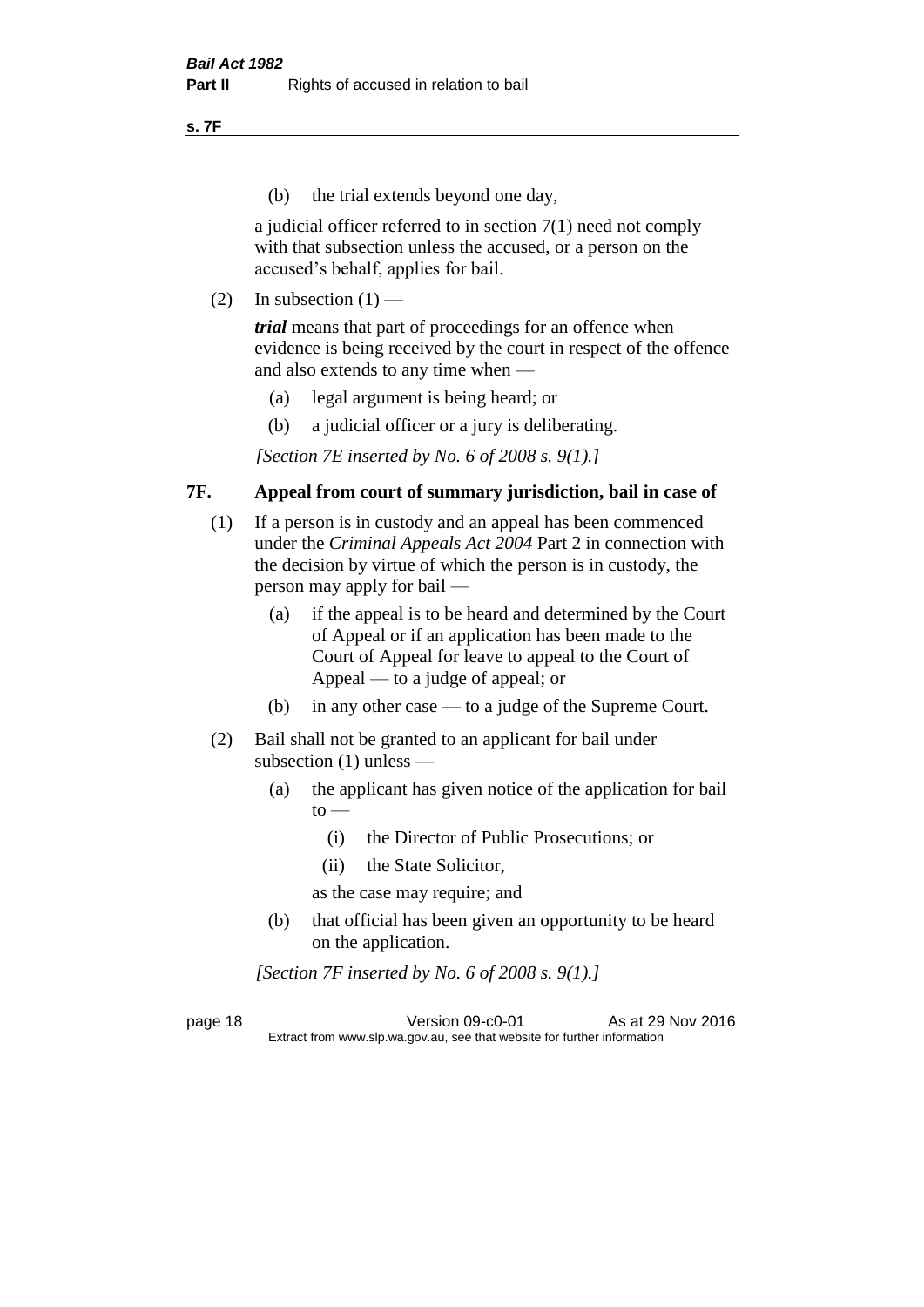#### **8. Accused to be given information, approved forms etc.**

- (1) Subject to subsection (4), a judicial officer or authorised officer who is called upon to consider an accused's case for bail, on the first occasion when it arises in relation to an offence or group of offences for which an accused is required to appear, shall ensure that the accused is, or has been, given —
	- (a) such information in writing as to the effect of this Act as is prescribed for the purposes of this paragraph; and
	- (b) an approved form for completion, designed to disclose to the judicial officer or authorised officer all information relevant to the decision; and
	- (c) where the accused is unable or insufficiently able, to read, speak or write English, such assistance as he may reasonably require in order to have communicated to him the information mentioned in paragraph (a) and complete the form referred to in paragraph (b).
- (2) After an accused case for bail has been considered once, a judicial officer or authorised officer on any subsequent consideration of bail in the same case shall —
	- (a) comply with subsection  $(1)(a)$ ; and
	- (b) either comply with subsection  $(1)(b)$  or obtain the form previously completed for the purposes of that paragraph, if any, and ensure that —
		- (i) the form is revised in order to show any changes which he is informed have occurred since it was completed; and
		- (ii) any assistance, of the kind referred to in subsection  $(1)(c)$  is given to the accused for the purpose of completing or revising the form, as the case may be.
- (3) Nothing in this section shall be read as limiting section 23.
- (3a) Notwithstanding subsection  $(1)(a)$  or  $(2)(a)$  a judicial officer or authorised officer need not comply with that paragraph if it

| As at 29 Nov 2016 | Version 09-c0-01                                                         | page 19 |
|-------------------|--------------------------------------------------------------------------|---------|
|                   | Extract from www.slp.wa.gov.au, see that website for further information |         |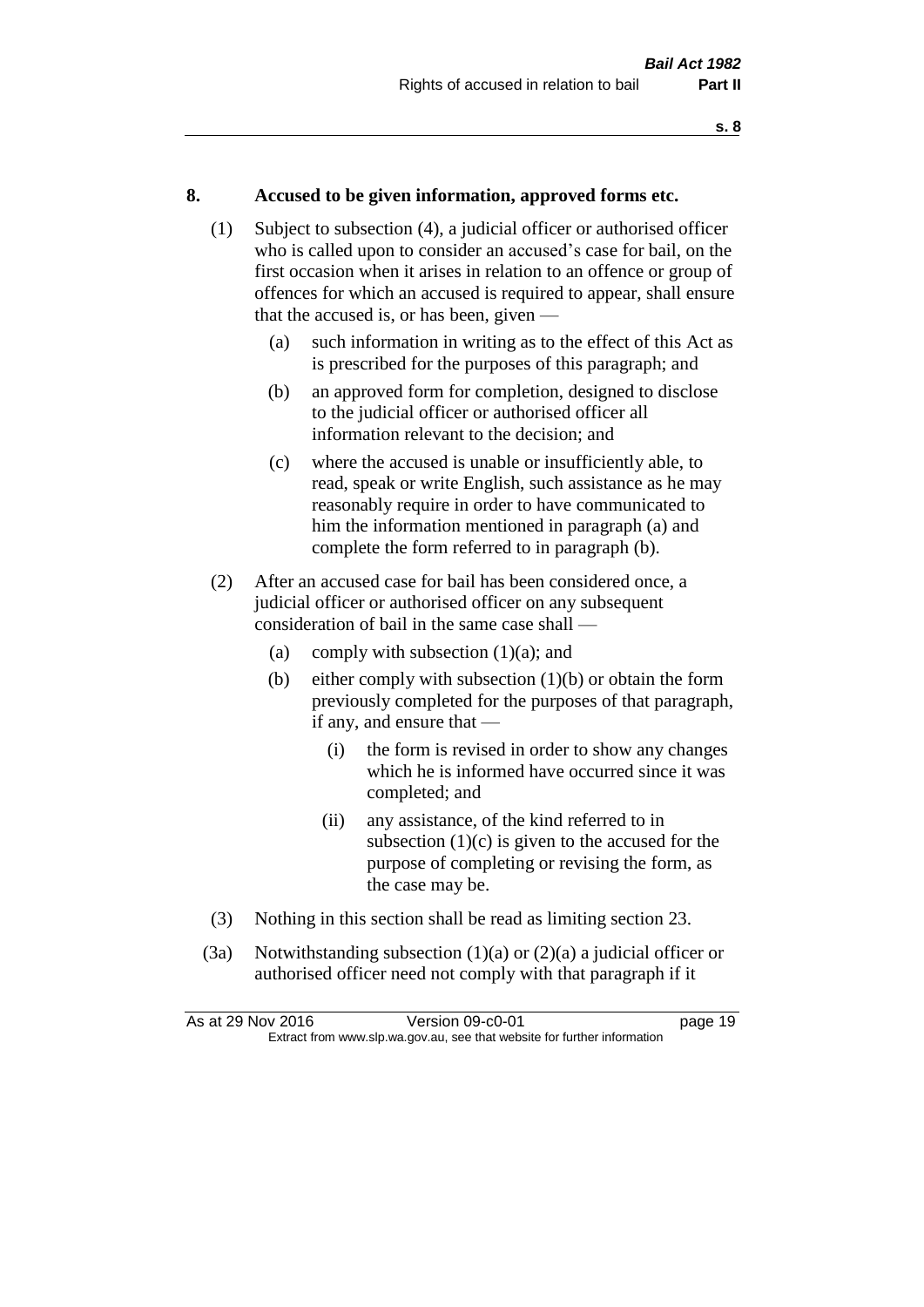appears to him that the accused's case for bail is such that bail is likely to be granted to him in accordance with this Act; but if it subsequently appears to him that bail will not be granted or that the accused is dissatisfied with any condition imposed on the grant of bail he shall then comply with that paragraph.

- (4) Notwithstanding subsection (1)(b) or (2)(b), a judicial officer or an authorised officer may dispense with completion or revision of the form referred to in those paragraphs if it appears to him  $that -$ 
	- (a) the accused's case for bail is such that bail is likely to be granted to him in accordance with this Act; and
	- (b) the information in the possession of the judicial officer or authorised officer is sufficient for his consideration of the case.
- (5) Where a person has applied for bail for an appeal as mentioned in section 7F(1), this section applies as if the consideration of bail for the appeal were a first consideration of bail for an offence.

*[Section 8 amended by No. 74 of 1984 s. 6; No. 15 of 1988 s. 6; No. 33 of 1989 s. 18; No. 84 of 2004 s. 82; No. 6 of 2008 s. 9(2) and 43(1).]* 

#### **9. Bail decision may be deferred until more information obtained**

- (1) Subject to section 26(2) of the *Young Offenders Act 1994*, a judicial officer or authorised officer who is called upon to consider a case for bail may defer consideration of the case for a period not exceeding 30 days if he thinks it is necessary —
	- (a) to obtain more information for the purpose of making a decision in accordance with this Act; or
	- (b) to take any step authorised by section  $24(1)$  or  $24A(1)$ or (2).

page 20 Version 09-c0-01 As at 29 Nov 2016 Extract from www.slp.wa.gov.au, see that website for further information

**s. 9**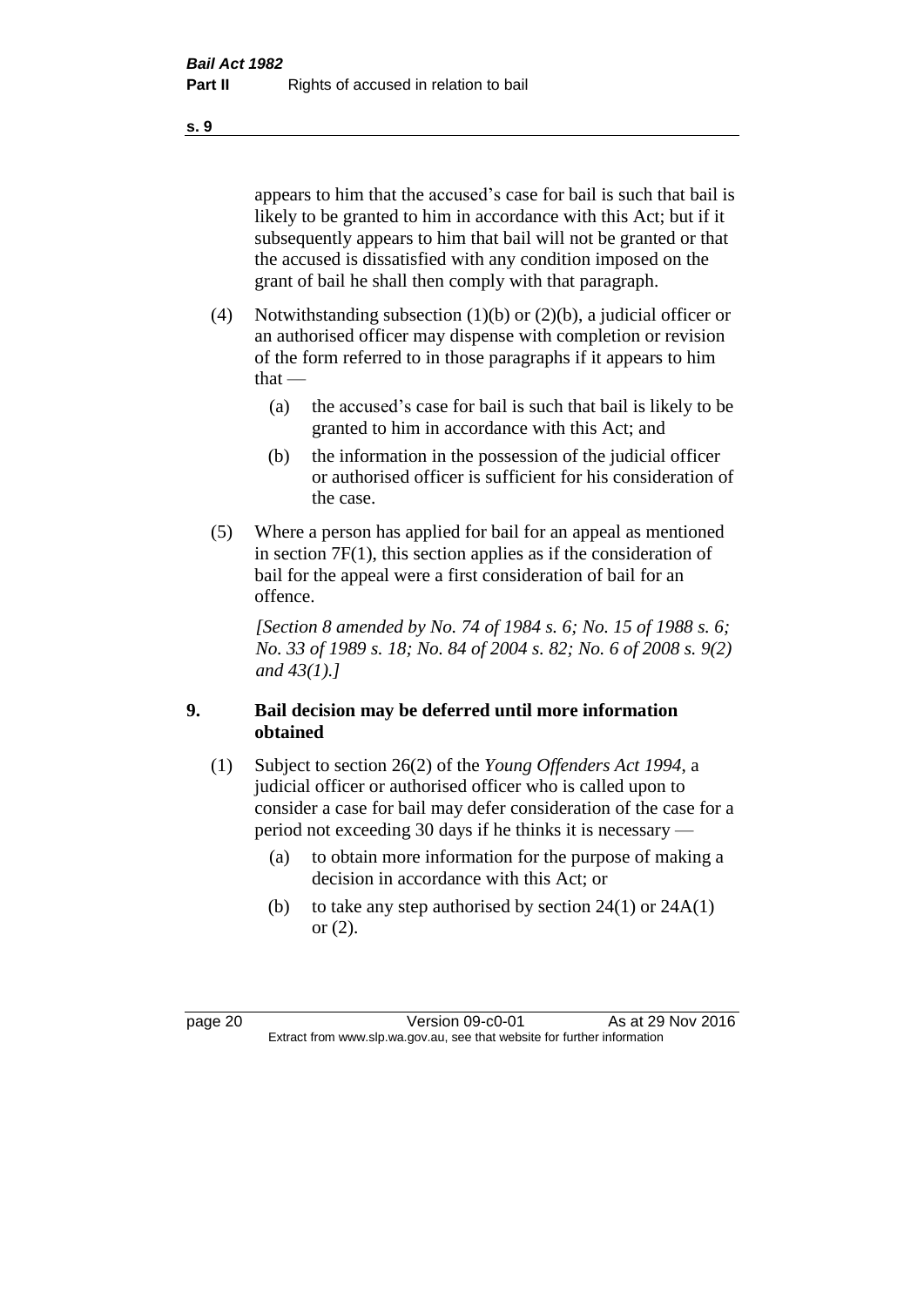(2) Nothing in this section shall be taken to limit the right of an accused to be brought before a court as soon as is practicable if he is not released on bail.

*[Section 9 amended by No. 57 of 1997 s. 21(2); No. 84 of 2004 s. 82; No. 6 of 2008 s. 10(1).]*

#### **10. Sections 5, 6 and 7 do not apply if accused imprisoned for other cause**

Notwithstanding sections 5, 6 and 7, the rights conferred on an accused and the duties imposed on police officers, authorised officers and judicial officers by those sections in respect of an appearance in court for an offence do not arise where —

- (a) the accused is in custody for some other offence or reason (including the non-payment of a sum of money); and
- (b) the police officer, authorised officer or judicial officer is satisfied that the accused is likely to remain in custody for that other offence or reason until or beyond the time for the appearance for the first-mentioned offence.

*[Section 10 amended by No. 84 of 2004 s. 82.]*

#### **11. Accused's rights following grant of bail**

- $(1)$  When
	- (a) bail has been granted to an accused for an appearance in court; and
	- (b) all conditions which are to be complied with before the release of the accused have been complied with; and
	- (c) he has entered into a bail undertaking for that appearance or his bail undertaking is deemed to be amended under section 31(3),

the accused has a right to be at liberty until he is required to appear, or to next appear, before a court, but subject to —

(d) any requirement that he be in custody for some other reason; and

As at 29 Nov 2016 Version 09-c0-01 page 21 Extract from www.slp.wa.gov.au, see that website for further information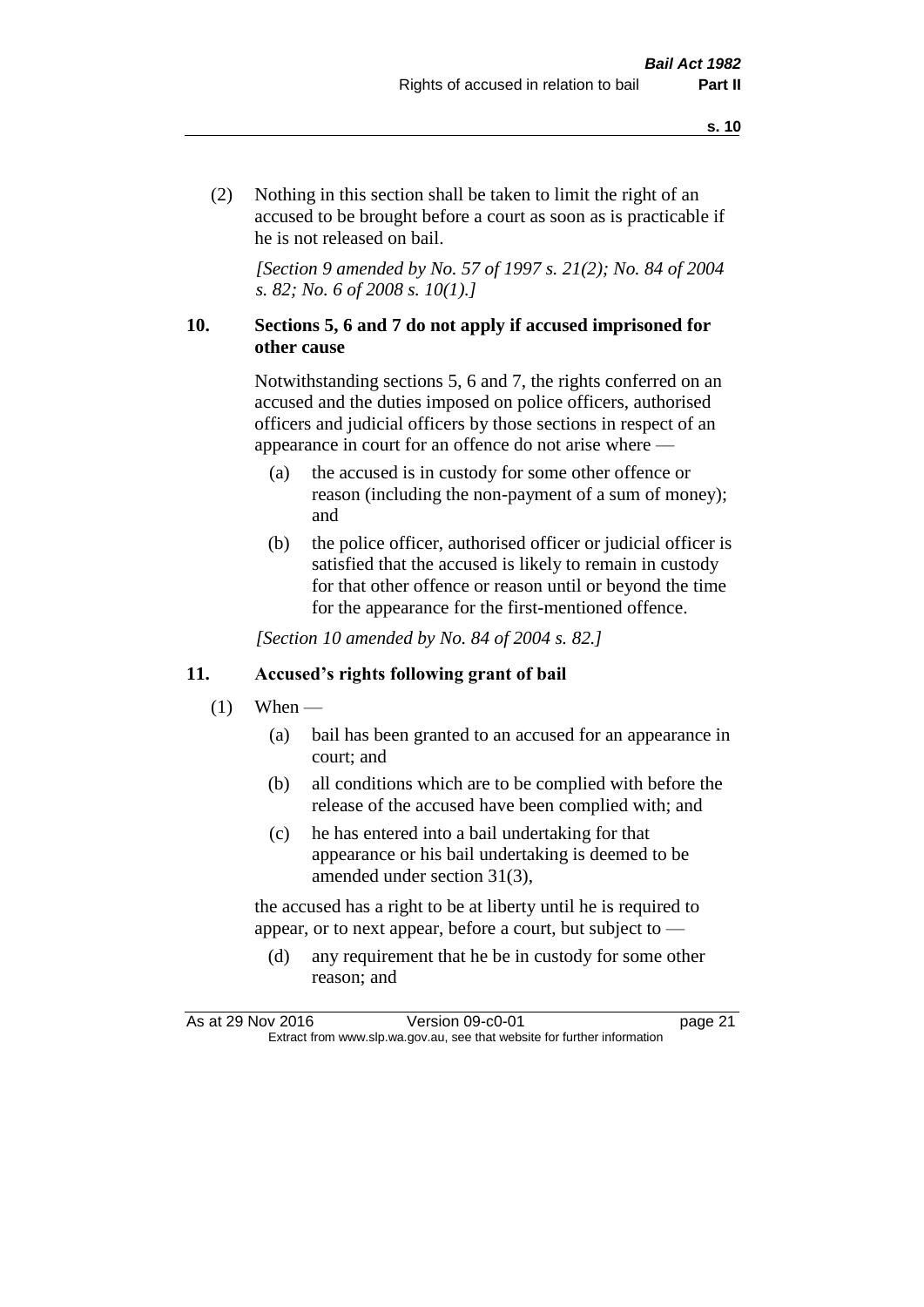- (e) the exercise of the powers in sections 14(3), 17A, 46, 50F, 54 and 55; and
- (f) the limitation mentioned in section 12.
- (2) Where the accused is in custody in a lock-up, court custody centre or prison, the right conferred by subsection (1) is also subject to the person in charge of the lock-up, court custody centre or prison either —
	- (a) signing a certificate under subsection (3); or
	- (b) receiving notice that a certificate has been signed by another person under that subsection.
- (3) After an accused becomes entitled to be at liberty as provided in subsection (1), a person referred to in section 29 may sign a certificate to that effect in the prescribed form.
- (4) The person in charge of a lock-up, court custody centre or prison in which the accused is in custody shall release the accused from custody as soon as is practicable after —
	- (a) the person in charge signs the certificate; or
	- (b) if the certificate is signed by a person other than the person in charge, the person in charge receives notice as described in subsection (2)(b).

*[Section 11 amended by No. 74 of 1984 s. 7; No. 15 of 1988 s. 7; No. 49 of 1988 s. 81; No. 45 of 1993 s. 7; No. 47 of 1999 s. 8; No. 59 of 2004 s. 141; No. 84 of 2004 s. 82; No. 6 of 2008 s. 11(1) and (2).]* 

#### **12. Rights in s. 7A(2) and 11, limitations on**

The right of an accused to have his case for bail considered as soon as is practicable, his right to be at liberty as mentioned in sections 7A(2) and 11(1), and the corresponding duties created by this Part, are limited so far as is reasonably necessary for the exercise or performance by a person of any statutory power or function vested in him which requires or permits the continued custody of the accused, including the exercise of the powers set

page 22 Version 09-c0-01 As at 29 Nov 2016 Extract from www.slp.wa.gov.au, see that website for further information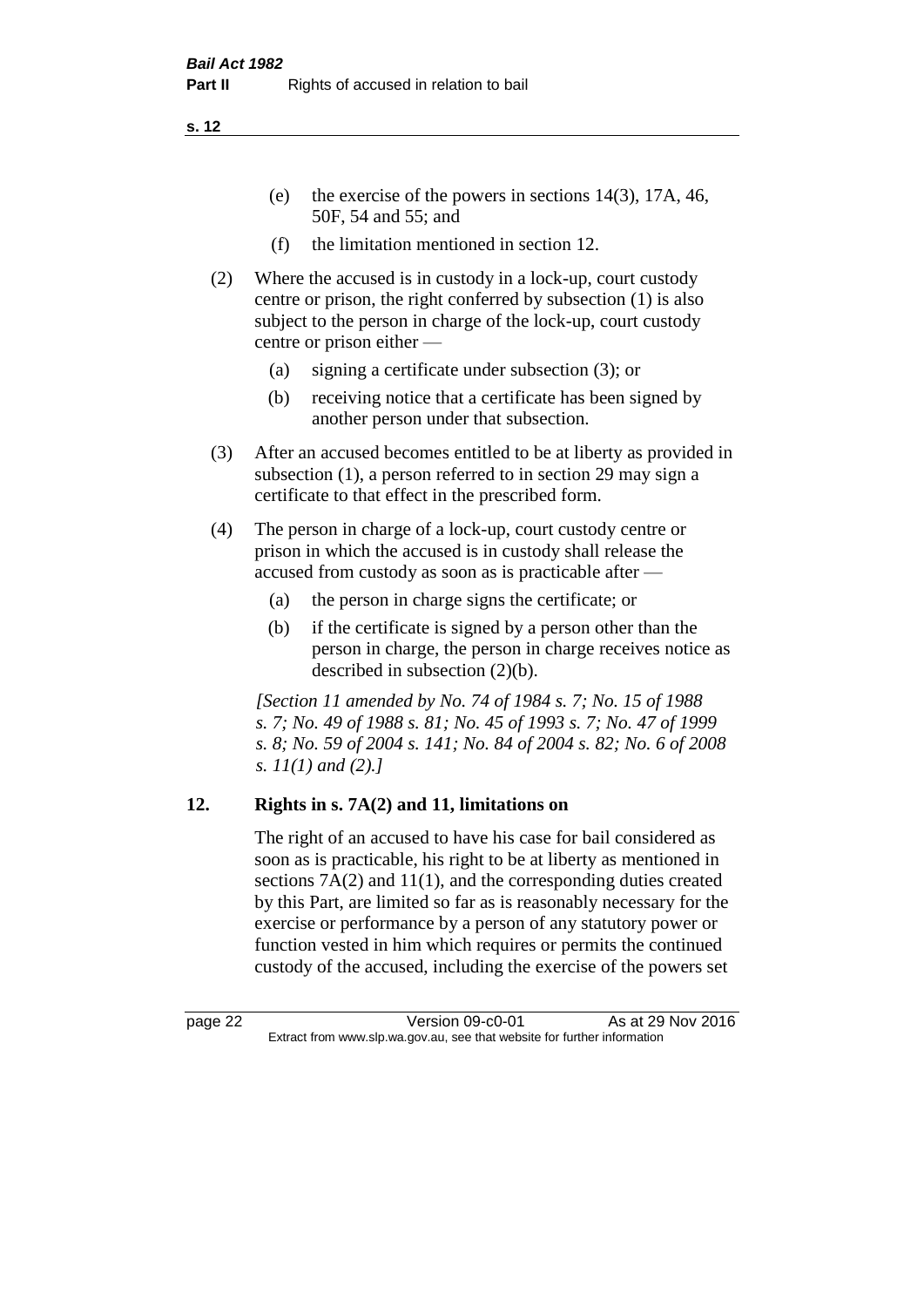out in Part 12 of the *Criminal Investigation Act 2006* and Parts 6 and 7 of the *Criminal Investigation (Identifying People) Act 2002*.

*[Section 12 amended by No. 6 of 2002 Sch. 2 cl. 1; No. 84 of 2004 s. 82; No. 59 of 2006 s. 6; No. 6 of 2008 s. 12.]*

As at 29 Nov 2016 Version 09-c0-01 page 23 Extract from www.slp.wa.gov.au, see that website for further information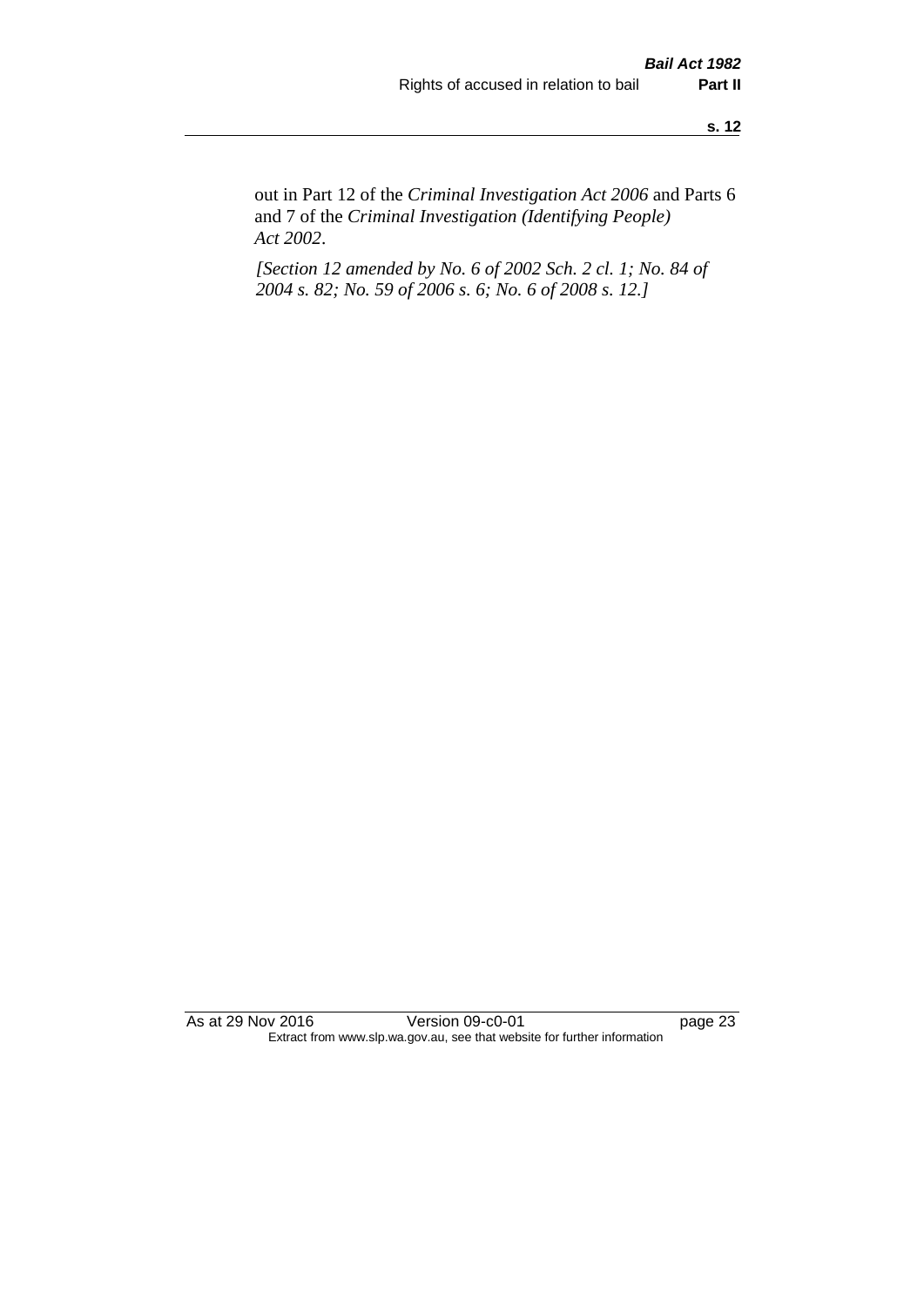## **Part III — Jurisdiction relating to bail**

*[Heading inserted by No. 6 of 2008 s. 13.]*

#### **13. Jurisdiction to grant bail, who has and exercise of (Sch. 1)**

- (1) Jurisdiction to grant bail for any appearance described in the first column of Part A of Schedule 1 is vested in the judicial officer or authorised officer specified in the second column of that Part opposite thereto and shall be exercised subject to and in accordance with this Part and the further provisions in Parts B, C and D of Schedule 1.
- (2) A home detention condition shall not be imposed as a condition of bail except by a judicial officer.

*[Section 13 amended by No. 61 of 1990 s. 5; No. 45 of 1993 s. 12.]* 

#### **13A. Jurisdiction in s. 7A to dispense with bail, who has and exercise of**

- (1) Jurisdiction to dispense with the requirement for bail under section 7A for any appearance described in the first column of Schedule 1 Part A clause 2 or 3 is vested, subject to Schedule 1 Part B, in the judicial officer specified in the second column of that clause opposite that description, but Schedule 1 Part A clause 7 does not apply for the purposes of this subsection.
- (2) The jurisdiction referred to in subsection (1) is exercisable  $only$ —
	- (a) in respect of an appearance in court before conviction for an offence; and
	- (b) if it appears to the judicial officer that bail would be granted in accordance with Schedule 1 Part C clause 1 or 2 but that in the circumstances the completion of bail papers is an unnecessary imposition.
- (3) Where a judicial officer dispenses with the requirement for bail for an appearance by an accused the registrar of the court shall,

page 24 Version 09-c0-01 As at 29 Nov 2016 Extract from www.slp.wa.gov.au, see that website for further information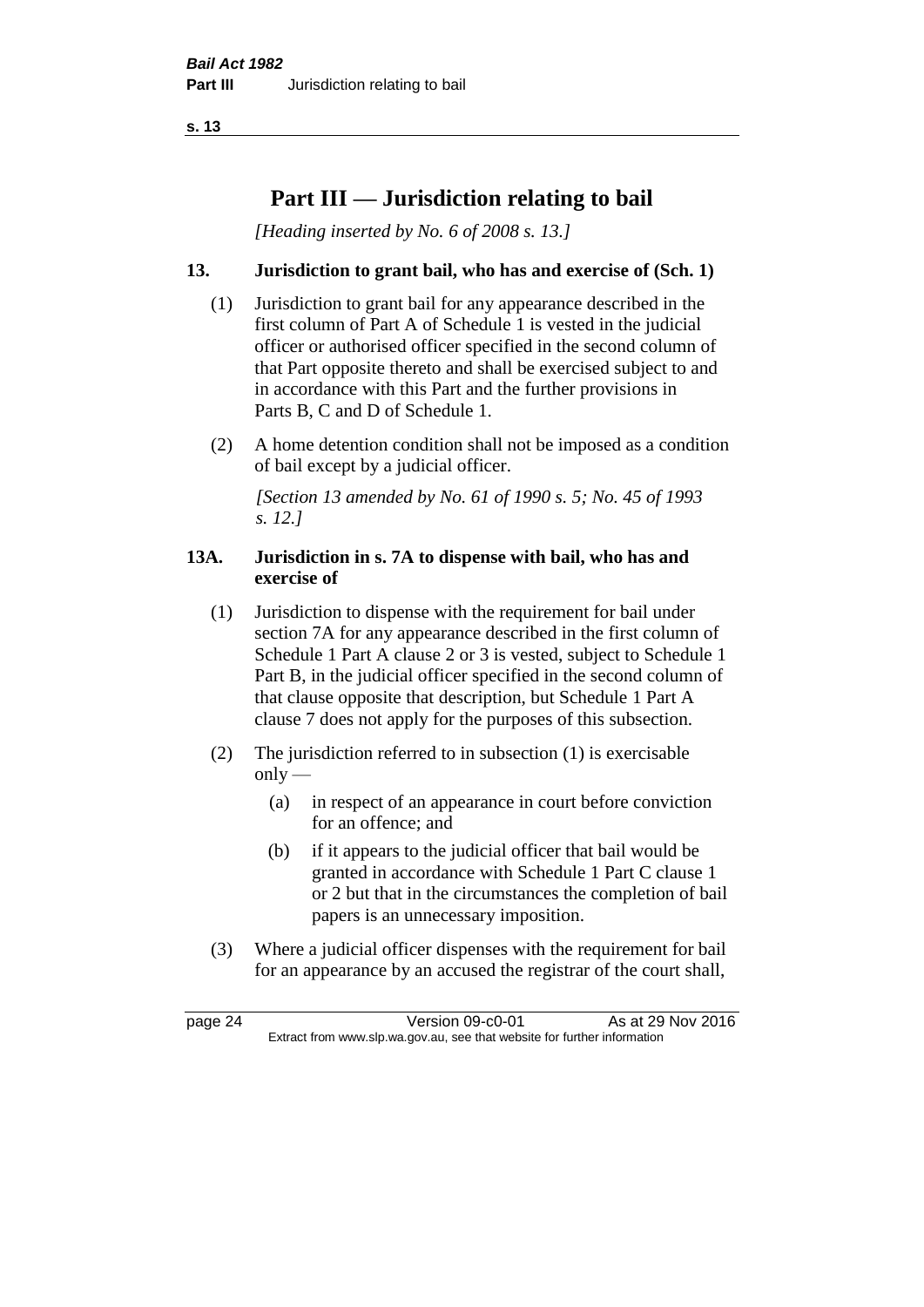in accordance with section 13B, give written notice to the accused of the time and place for the appearance.

*[Section 13A inserted by No. 6 of 2008 s. 14.]*

#### **13B. Notices under s. 13A(3), service and proof of**

- (1) A written notice to an accused under section  $13A(3)$  shall be
	- (a) given to the accused personally; or
	- (b) sent to the accused by post to the accused's address appearing in the records of the court; or
	- (c) in urgent cases or with the accused's consent, provided to the accused by electronic means in accordance with the regulations.
- (2) A person who gives, sends or provides a notice in accordance with subsection (1) shall endorse on a file copy of the notice a certificate showing —
	- (a) that the person has done so; and
	- (b) the time of doing so.
- (3) If a notice is sent by post under subsection  $(1)(b)$ , the notice is to be presumed, unless the contrary is shown, to have been received at the time when, in the ordinary course of events, it would have been delivered.
- (4) In any proceedings
	- (a) a document purporting to be a copy of a notice referred to in subsection (1) is evidence of the terms of the notice; and
	- (b) an endorsement on a copy of a notice referred to in subsection (2) purporting to be a certificate referred to in that subsection is evidence of the matters appearing in the certificate without proof of the signature of the person who made the endorsement.

*[Section 13B inserted by No. 6 of 2008 s. 14; amended by No. 20 of 2013 s. 25.]*

As at 29 Nov 2016 Version 09-c0-01 page 25 Extract from www.slp.wa.gov.au, see that website for further information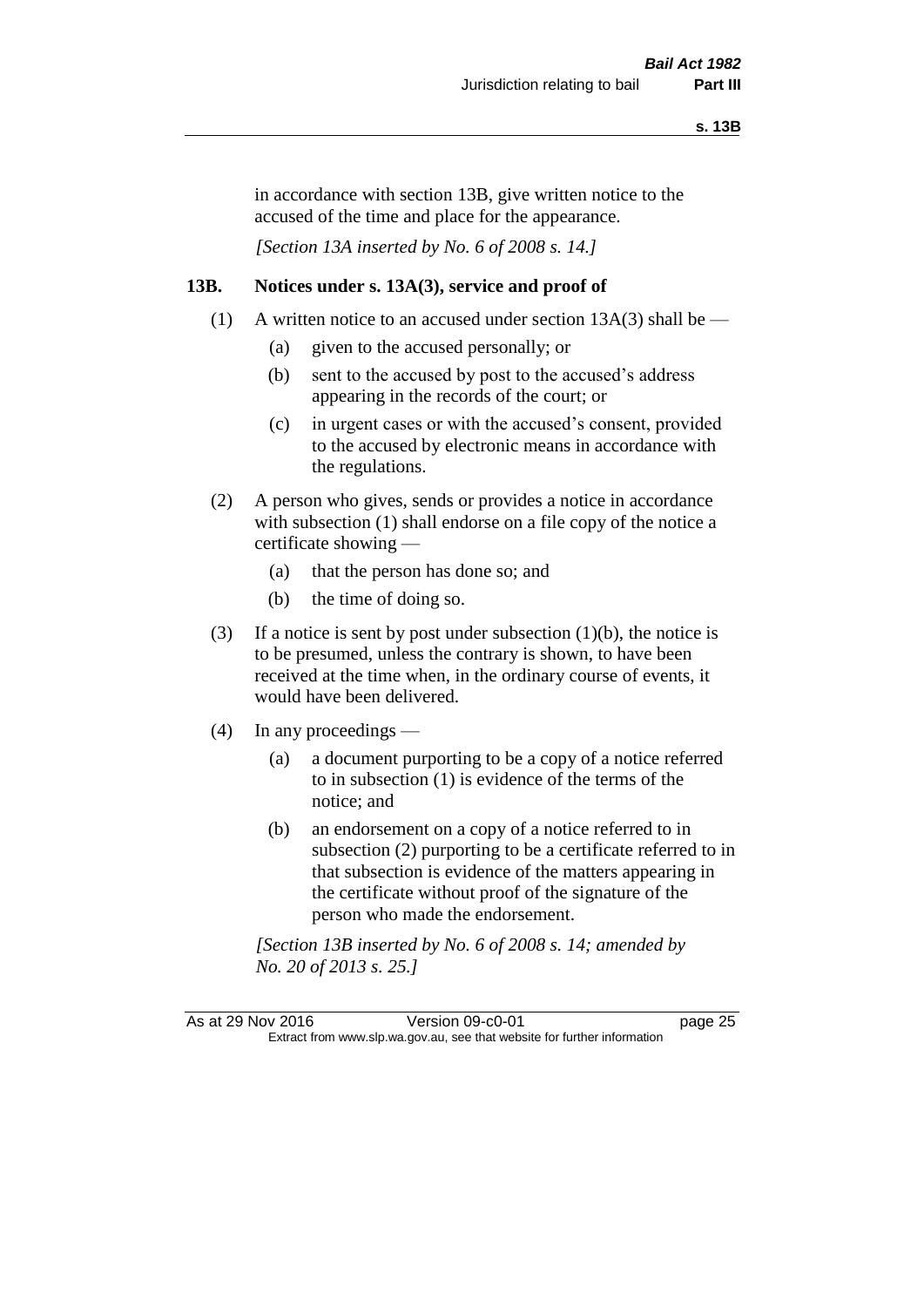#### **14. Judges, jurisdiction of**

- (1) A judge may, in accordance with this Act
	- (a) exercise a power to grant bail which is conferred upon any other judicial officer or any authorised officer by this Act; and
	- (b) revoke or vary any bail previously granted by any other such officer; and
	- (c) under section 7A dispense with the requirement for bail or revoke an existing dispensation.
- (2) Subject to subsection (2a), the jurisdiction of a judge under subsection (1) in respect of an appearance by an accused may be invoked by application made by either the prosecutor or the accused, and whether or not any other judicial officer has —
	- (a) previously granted, refused or dispensed with bail; or
	- (b) exercised any power conferred on him by section 55,

in respect of that appearance.

- (2a) After the jurisdiction under subsection (1) has been invoked once by an accused in relation to an offence or group of offences for which he is required to appear, it may not be further invoked by that accused in relation to that offence or group of offences unless the accused satisfies a judge that —
	- (a) new facts have been discovered, new circumstances have arisen or the circumstances have changed since the occasion when the jurisdiction was invoked; or
	- (b) he failed to adequately present his case for bail on that occasion.
- (3) Where under subsection (1) a judge
	- (a) revokes the bail of an accused who is at liberty, he may order that the accused be returned to custody to await the appearance for which the bail was granted;

page 26 Version 09-c0-01 As at 29 Nov 2016 Extract from www.slp.wa.gov.au, see that website for further information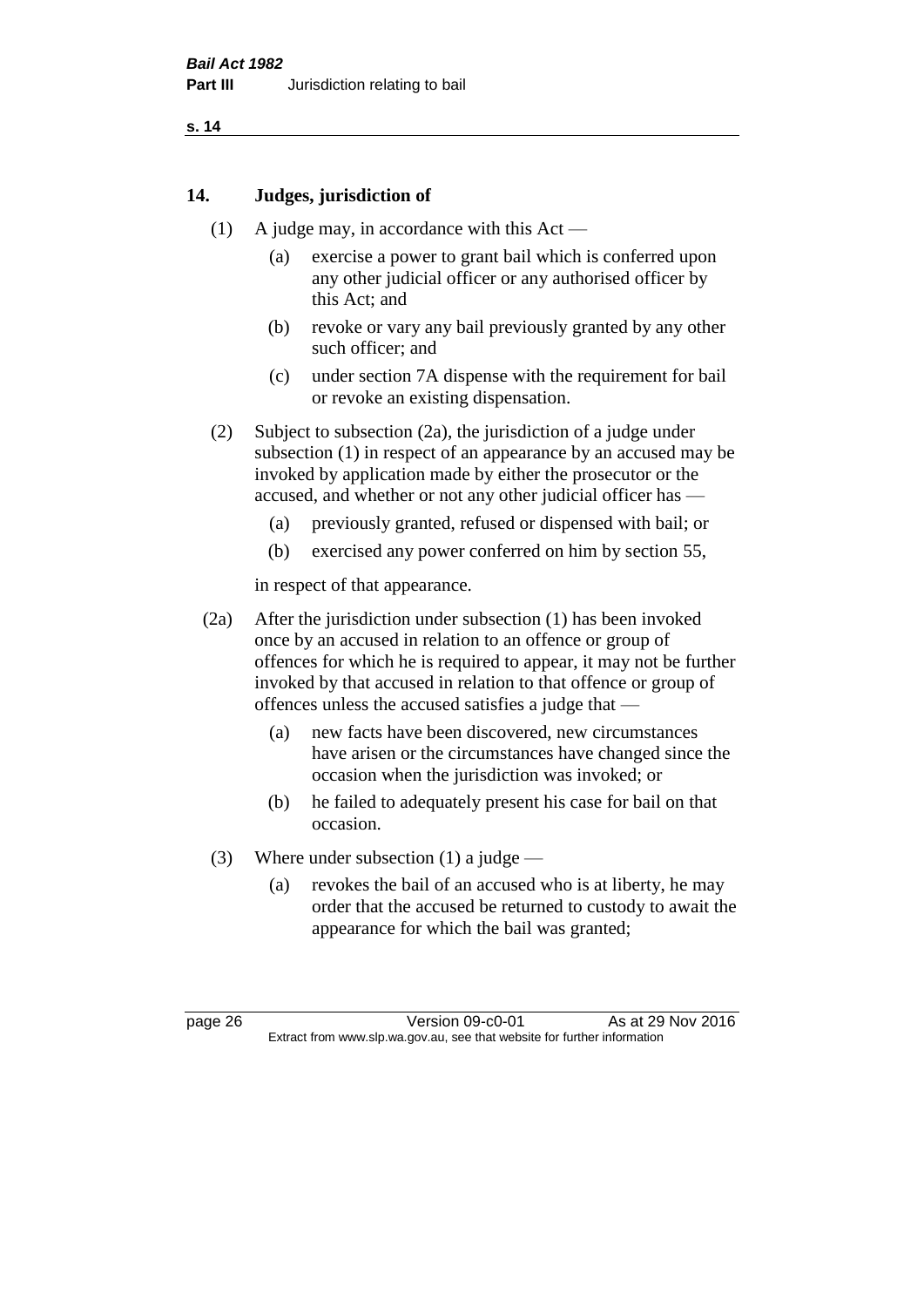and the judge may issue any warrant which may be necessary to carry such an order into effect.

- (4) In this section
	- (a) references to a judge are references
		- (i) in the case of a child charged with an offence before the Children's Court, to a judge of that Court; and
		- (ii) in the case of an accused committed for trial or sentence to the District Court, to a judge of that Court; and
		- (iii) in any other case, to a judge of the Supreme Court;
		- and
	- (b) references to any other judicial officer
		- (i) in relation to the exercise of powers under this section by a judge, are references to any judicial officer whose jurisdiction is inferior to that of the judge; but
		- (ii) in relation to the exercise of powers under this section by a judge of the Supreme Court, do not include a judge of the Children's Court or a judge of the District Court.

*[Section 14 amended by No. 74 of 1984 s. 8; No. 49 of 1988 s. 82; No. 84 of 2004 s. 82; No. 6 of 2008 s. 15(1)-(4).]* 

# **15. Accused charged with murder, jurisdiction as to bail for**

- (1) Where an accused is in custody for murder, the power to grant bail shall be exercised only by a judge of the Supreme Court, or in the case of an accused who is a child by a judge of the Children's Court, except —
	- (a) where section  $31(2)(d)$  applies; or

| As at 29 Nov 2016 | Version 09-c0-01                                                         | page 27 |
|-------------------|--------------------------------------------------------------------------|---------|
|                   | Extract from www.slp.wa.gov.au, see that website for further information |         |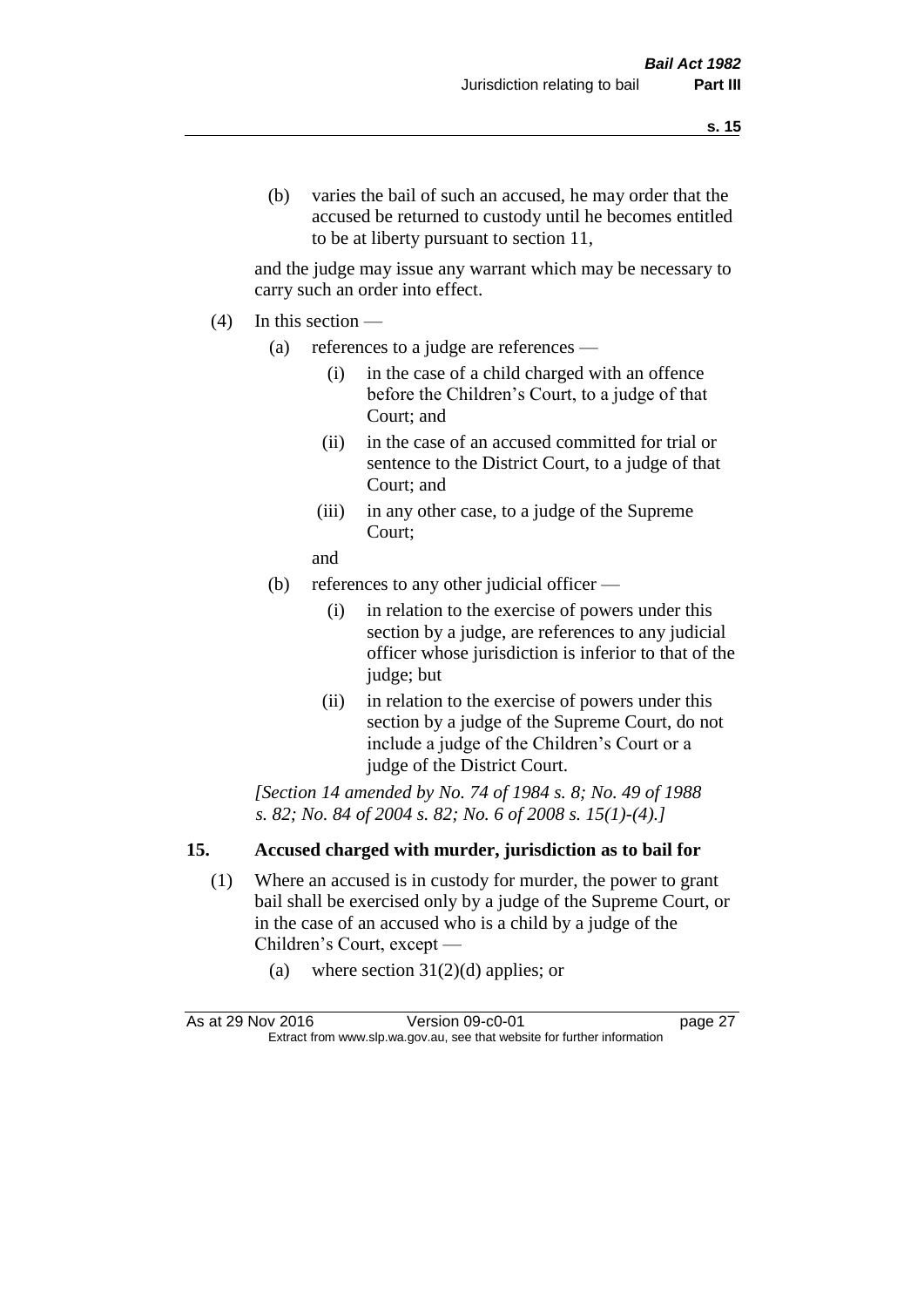**s. 15A**

- (b) to the extent that the Court of Appeal exercises its powers under Part A of Schedule 1.
- *[(2) deleted]*

*[Section 15 amended by No. 52 of 1984 s. 35; No. 74 of 1984 s. 9; No. 49 of 1988 s. 83; No. 70 of 1988 s. 45; No. 45 of 1993 s. 12; No. 45 of 2004 s. 28(4); No. 84 of 2004 s. 82; No. 29 of 2008 s. 24(5).]* 

## **15A. Appeal against judge's decision on bail, commencment and conduct**

 $(1)$  In this section —

*bail decision* means a decision —

- (a) to grant or refuse bail; or
- (b) to vary or revoke bail; or
- (c) to dispense with the requirement for bail; or
- (d) to impose any condition on a grant of bail,

and includes a decision under section 55 or 59A(4).

- (2) The prosecutor or the accused may appeal to the Court of Appeal against a bail decision of —
	- (a) a judge of the Children's Court; or
	- (b) a judge of the District Court; or
	- (c) a judge of the Supreme Court.
- (3) The leave of the Court of Appeal is required for each ground of appeal in an appeal under this section.
- (4) The *Criminal Appeals Act 2004* section 27(2), (3) and (4) apply, with necessary modifications, as if an appeal under this section were an appeal under Part 3 of that Act.
- (5) An appeal under this section shall be commenced and conducted in accordance with this section, section 15B and rules of court made by the Supreme Court.

page 28 Version 09-c0-01 As at 29 Nov 2016 Extract from www.slp.wa.gov.au, see that website for further information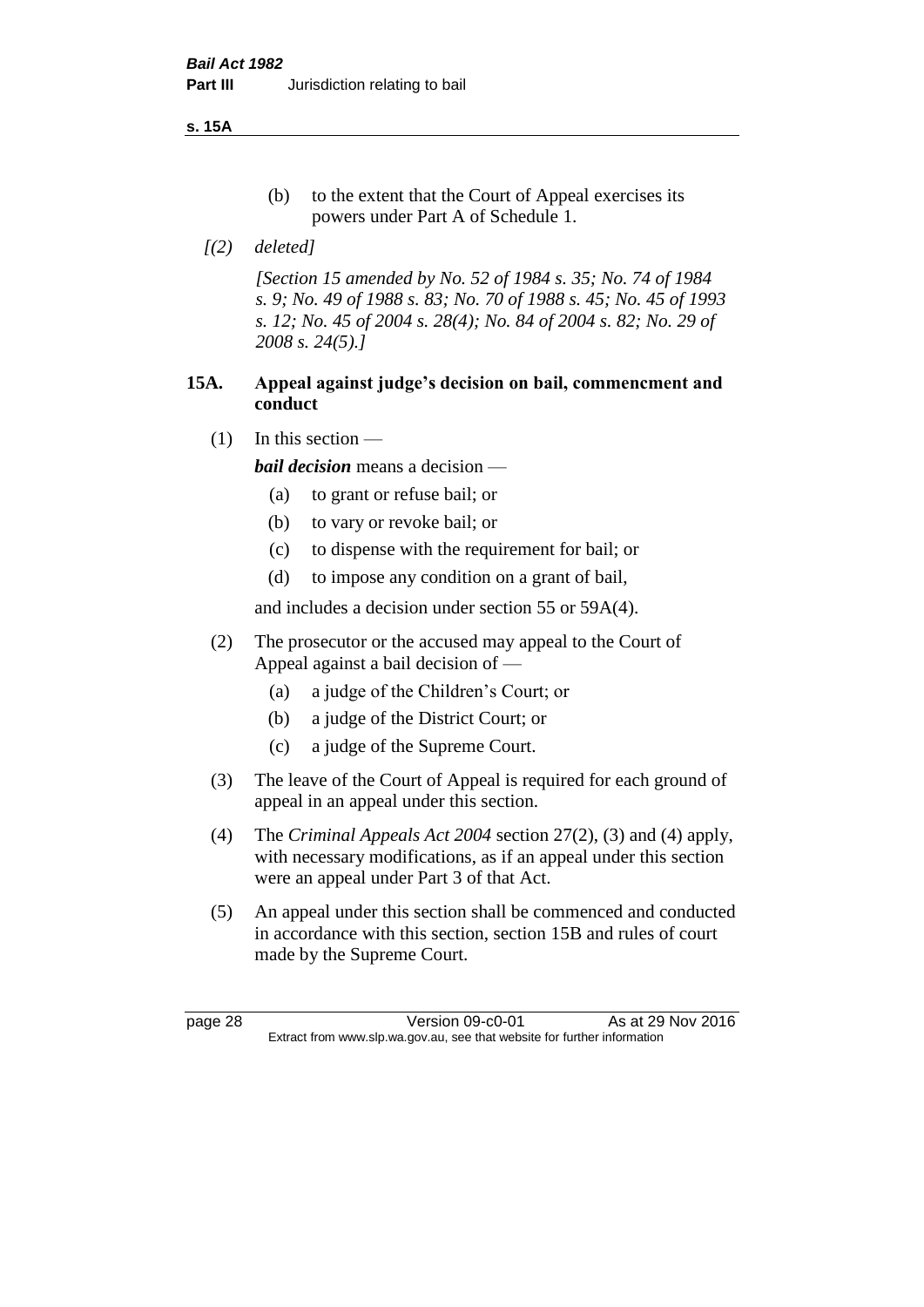- (6) An appeal under this section shall be commenced by lodging with the Court of Appeal an application for leave to appeal that sets out the grounds of the appeal.
- (7) An appeal under this section cannot be commenced later than 21 days after the date of the bail decision unless the Court of Appeal orders otherwise.
- (8) An accused who is a party to an appeal under this section and who is in custody is entitled to be present at the hearing of the appeal if the accused so requests, and any official responsible for that custody who is informed of such a request shall do what is necessary to give effect to it.
- (9) For the purposes of giving effect to a request referred to in subsection (8), arrangements may be made for the accused to appear before the Court of Appeal by means of a video link or an audio link in accordance with section 66B, unless the Court of Appeal has ordered that the accused appear before it in person.

*[Section 15A inserted by No. 6 of 2008 s. 16(1).]*

## **15B. Appeal under s. 15A, determination**

- (1) The Court of Appeal has jurisdiction to hear and determine an appeal under section 15A.
- (2) The Court of Appeal shall determine an appeal on the material and evidence that was before the judge whose decision is the subject of the appeal.
- (3) Any decision of the Court of Appeal in relation to bail shall be made in accordance with the relevant provisions of sections 13A and 17 and Schedule 1.
- (4) Where in determining an appeal the Court of Appeal revokes the bail of an accused who is at liberty, it may order that the accused be returned to custody to await the appearance for which the bail was granted.

As at 29 Nov 2016 Version 09-c0-01 page 29 Extract from www.slp.wa.gov.au, see that website for further information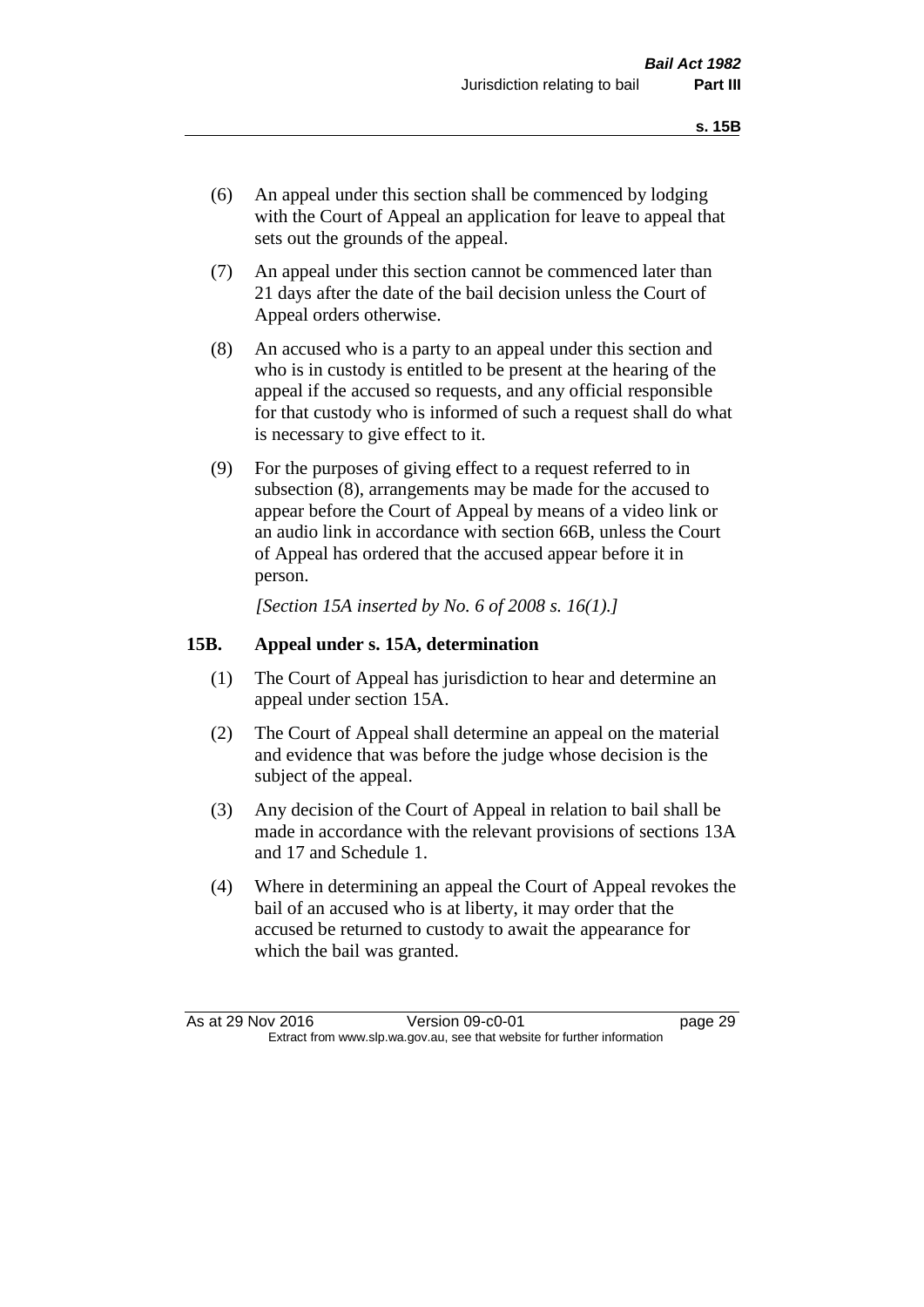- (5) Where in determining an appeal the Court of Appeal varies the bail of an accused who is at liberty, it may order that the accused be returned to custody until the accused becomes entitled to be again at liberty pursuant to section 11.
- (6) A judge of appeal may issue any warrant that may be necessary to carry into effect an order under subsection (4) or (5).

*[Section 15B inserted by No. 6 of 2008 s. 16(1).]*

## **16. Person arrested on warrant, bail of**

- (1) Subject to sections 14 and 15 where the arrest of an accused for an offence is made pursuant to a warrant he shall not be granted bail before he is brought before a court or judicial officer as commanded by the warrant, except by a justice acting in terms of section 6(9).
- (2) Notwithstanding subsection (1) or any other provision of this Act, an accused who has been arrested pursuant to a warrant —
	- (a) issued under section 59B; or
	- (b) issued under the *Criminal Procedure Act 2004* for an offence against section 51(1) or (2),

shall not have a right to have his case for bail considered, and shall not be granted bail, before he is brought before the court as commanded by the warrant.

*[Section 16 amended by No. 59 of 2004 s. 141; No. 84 of 2004 s. 11 and 82; No. 59 of 2006 s. 4(3); No. 6 of 2008 s. 36(2).]*

### **16A. Person arrested in urban area, restrictions on who can grant bail for in some cases**

- (1) Where this section applies to a person who has been arrested for an offence jurisdiction does not arise under section 13 until the person is brought before —
	- (a) a court constituted by or so as to include a magistrate; or

page 30 Version 09-c0-01 As at 29 Nov 2016 Extract from www.slp.wa.gov.au, see that website for further information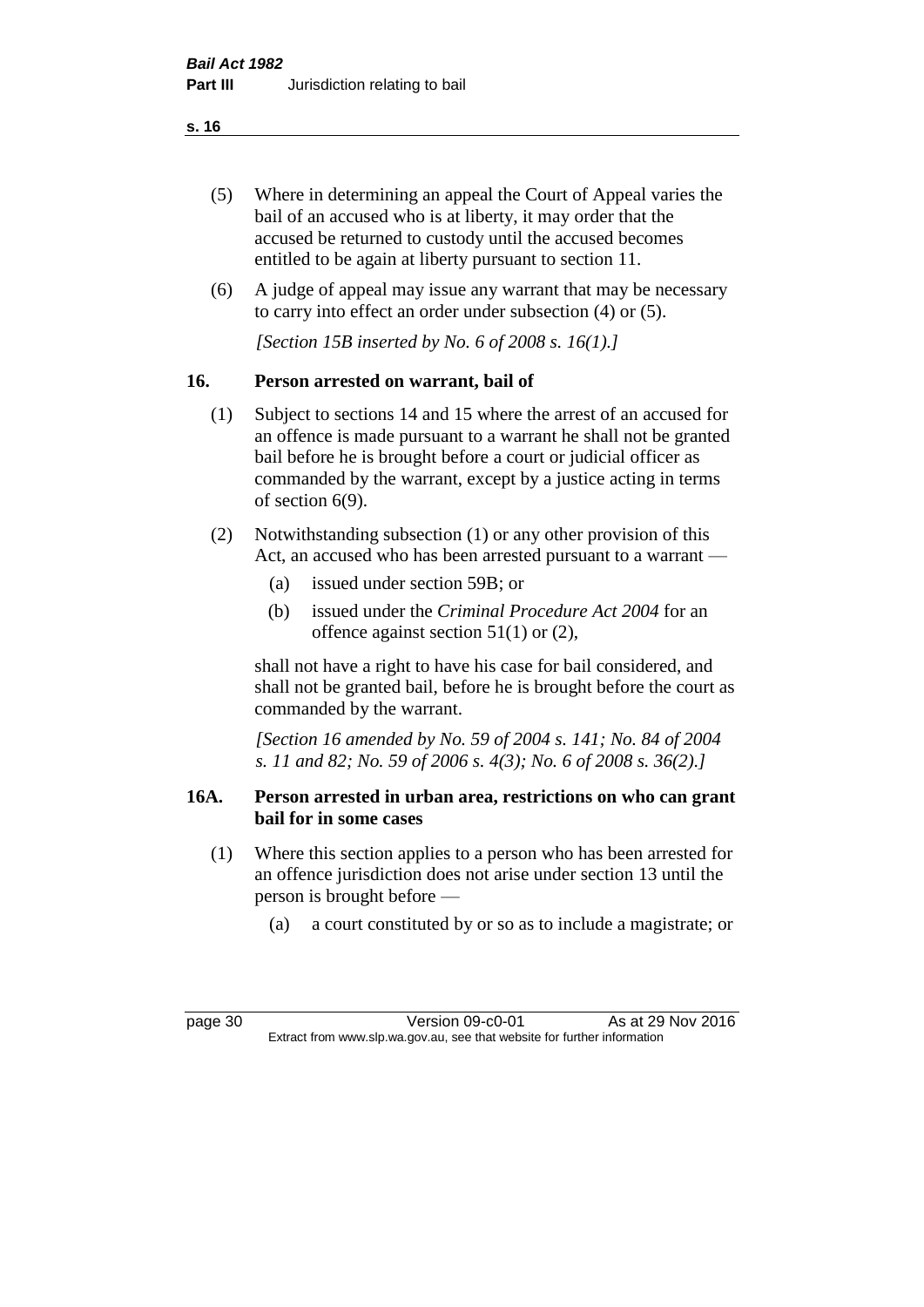- (b) where section 15 applies, a judge of the Supreme Court or a judge of the Children's Court as the case may require.
- (2) This section applies where
	- (a) a person has been arrested in an urban area for a serious offence; and
	- (b) the serious offence is alleged to have been committed while the accused was —
		- (i) on bail for; or
		- (ii) at liberty under an early release order made in respect of,

another serious offence.

- (3) This section also applies where a person has been arrested in an urban area for an offence against section 61(1) of the *Restraining Orders Act 1997* (which creates offences for breaches of violence restraining orders).
- $(4)$  In this section —

*urban area* means —

- (a) the metropolitan region as defined in the *Planning and Development Act 2005* and any prescribed area that adjoins that region; and
- (b) any other prescribed area of the State, being the whole or part of, or an area adjoining, a local government district under the *Local Government Act 1995* that is designated under that Act as a city or a town.

*[Section 16A inserted by No. 54 of 1998 s. 6(1); amended by No. 38 of 2004 s. 59; No. 84 of 2004 s. 82; No. 38 of 2005 s. 15.]*

# **17. Conditions on bail which may be imposed**

(1) A judicial officer or authorised officer may impose conditions on a grant of bail only to the extent that he is authorised to do so by clause 2(3)(c) of Part C and Part D of Schedule 1.

As at 29 Nov 2016 Version 09-c0-01 page 31 Extract from www.slp.wa.gov.au, see that website for further information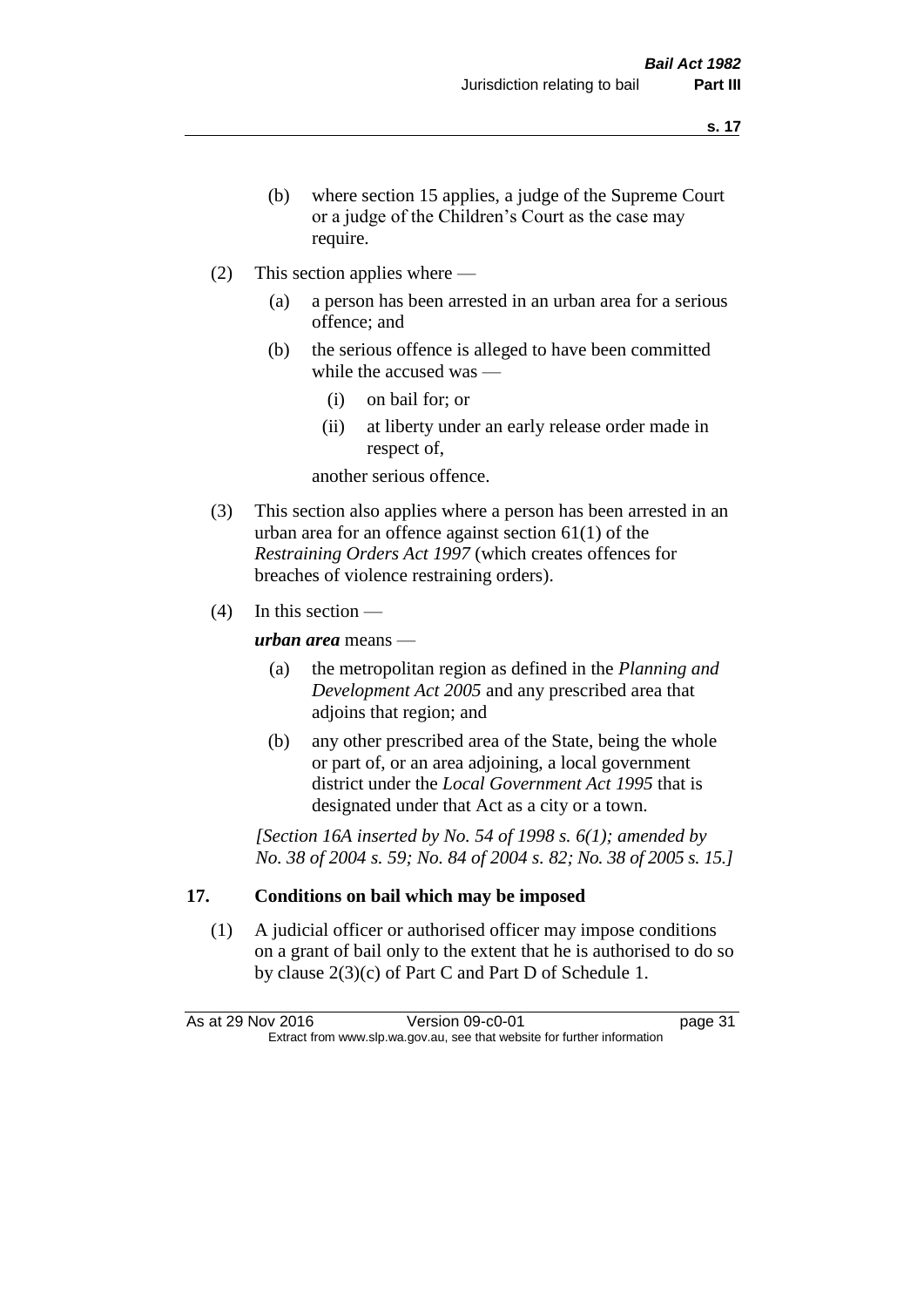**s. 17A**

(2) Conditions imposed on a grant of bail shall not be any more onerous on the accused than the judicial officer or authorised officer considers is required in the public interest having regard to the nature of the offence for which the accused is in custody and the circumstances of the accused.

*[Section 17 amended by No. 45 of 1993 s. 8 and 12; No. 84 of 2004 s. 82.]* 

# **17A. Child on bail, changing responsible person for (Sch. 1 Pt. C cl. 2)**

- (1) Where this section applies, an authorised police officer may
	- (a) cancel an undertaking of the kind described in clause 2(3)(c) of Part C of Schedule 1; and
	- (b) approve of another person as a responsible person within the meaning in that clause; and
	- (c) detain the accused or order his detention until the person so approved enters into an undertaking of the kind mentioned in paragraph (a).
- (2) Subsection (1) applies where
	- (a) a person has entered into an undertaking referred to in paragraph (a) of that subsection; and
	- (b) a judicial officer when granting bail ordered that the person may under this section be released from the undertaking by an authorised police officer; and
	- (c) the person wishes to be so released.
- (3) A police officer may, for the purpose of the exercise of the powers in subsection (1), take into custody a child accused who has been released on bail.
- (4) If the police officer is not an authorised police officer he shall, as soon as is practicable, bring the accused before an authorised police officer for the purpose referred to in subsection (3).

page 32 Version 09-c0-01 As at 29 Nov 2016 Extract from www.slp.wa.gov.au, see that website for further information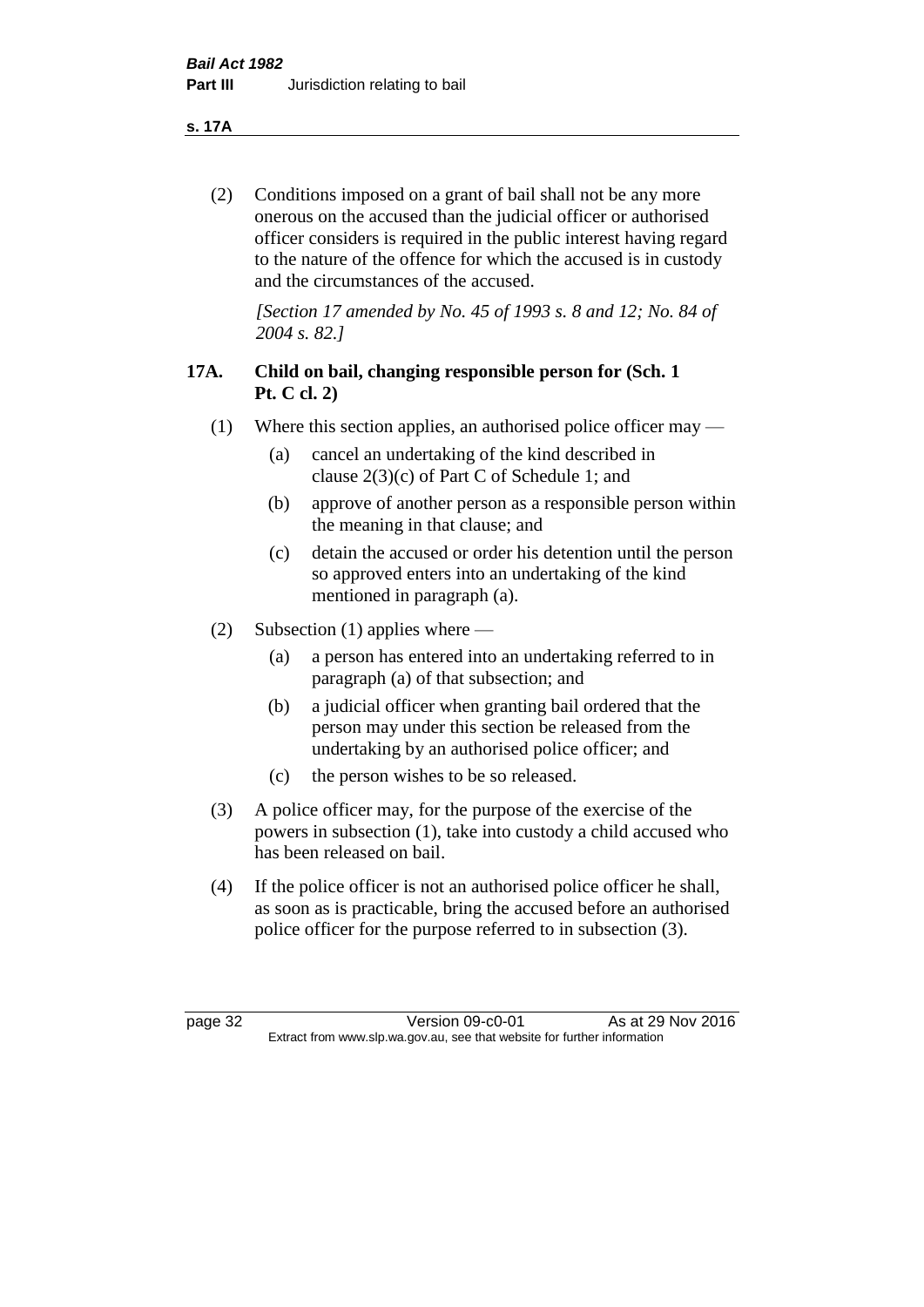(5) After an undertaking has been entered into as mentioned in subsection  $(1)(c)$ , the accused, subject to this Act, has a right to be at liberty until he is required to appear before a court.

*[Section 17A inserted by No. 45 of 1993 s. 9; amended by No. 84 of 2004 s. 82.]* 

*[18-19. Deleted by No. 59 of 2006 s. 7(1).]*

As at 29 Nov 2016 Version 09-c0-01 page 33 Extract from www.slp.wa.gov.au, see that website for further information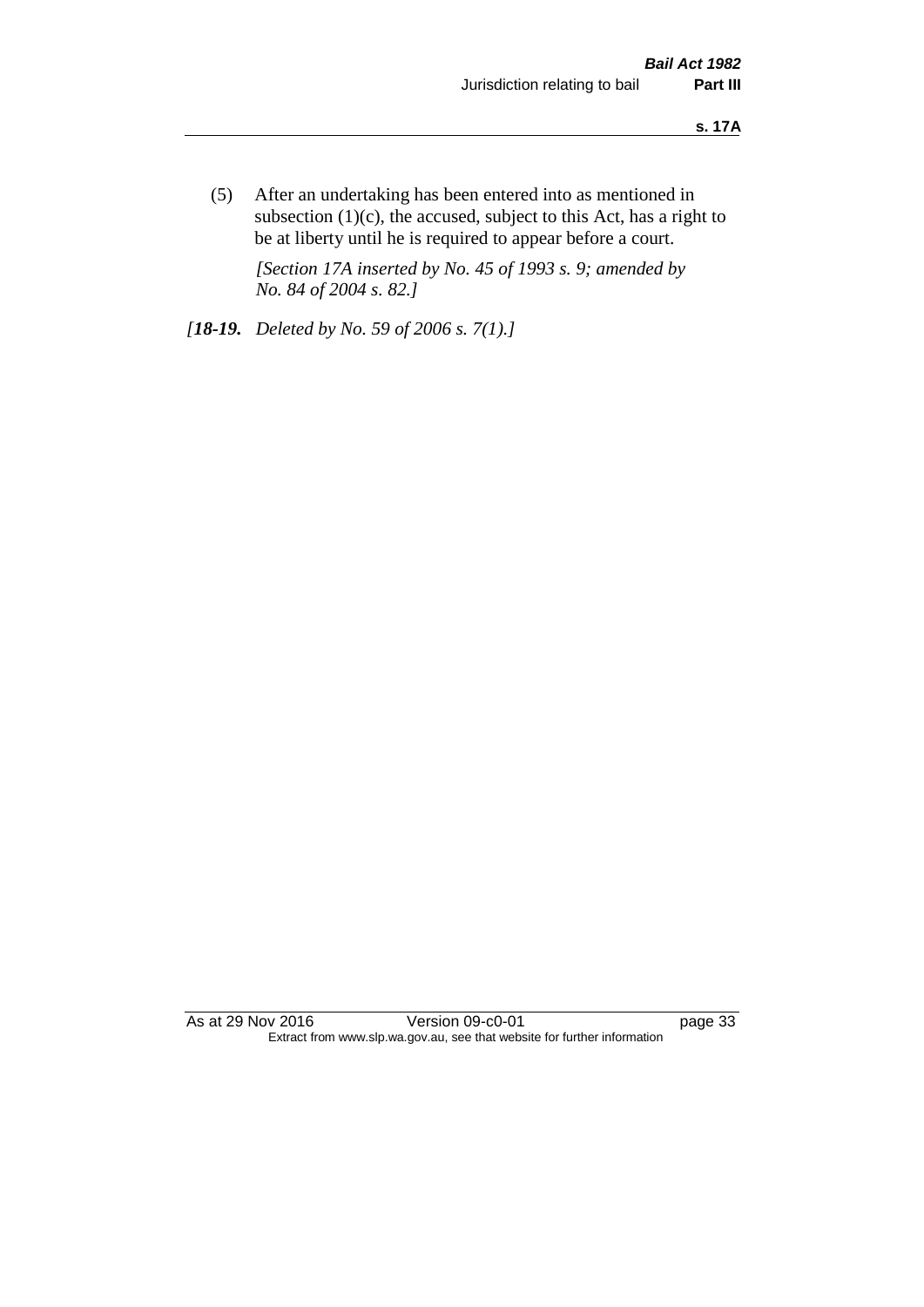# **Part IV — Hearing of case for bail, parties, and evidence**

# **20. Bail hearing for indictable offence, court may restrict publication or hold in private**

- (1) On the consideration by a judicial officer of a case for bail of an accused who is charged with an offence triable by jury, the judicial officer may, to avoid prejudice to either party, exercise the powers described in subsection (2), but shall only exercise the power in paragraph (b) thereof if he considers that the exercise of the power in paragraph (a) is not, on its own, likely to be sufficient to avoid prejudice.
- (2) The powers referred to in subsection (1) are to order
	- (a) that no report, or summary, of any statement, or of any specified statement, made or furnished at the hearing shall be published by any means;
	- (b) that the bail application be heard *in camera*.
- (3) Where an order is made under subsection (2)(a), no report, or summary, of any statement referred to in that paragraph shall be published by any means —
	- (a) if the offence is one that may be tried on indictment, before a court decides that it is to be tried on indictment; or
	- (b) if the accused is discharged from further proceedings upon the prosecution notice or indictment brought against him for the offence, before he is so discharged; or
	- (c) if the accused is tried on indictment for the offence, before the trial is ended.
- (4) A person who, except with lawful excuse, fails to comply with an order made under this section commits an offence.

Penalty: \$1 000.

*[Section 20 amended by No. 50 of 2003 s. 37(2); No. 4 of 2004 s. 58; No. 84 of 2004 s. 11 and 82.]*

page 34 Version 09-c0-01 As at 29 Nov 2016 Extract from www.slp.wa.gov.au, see that website for further information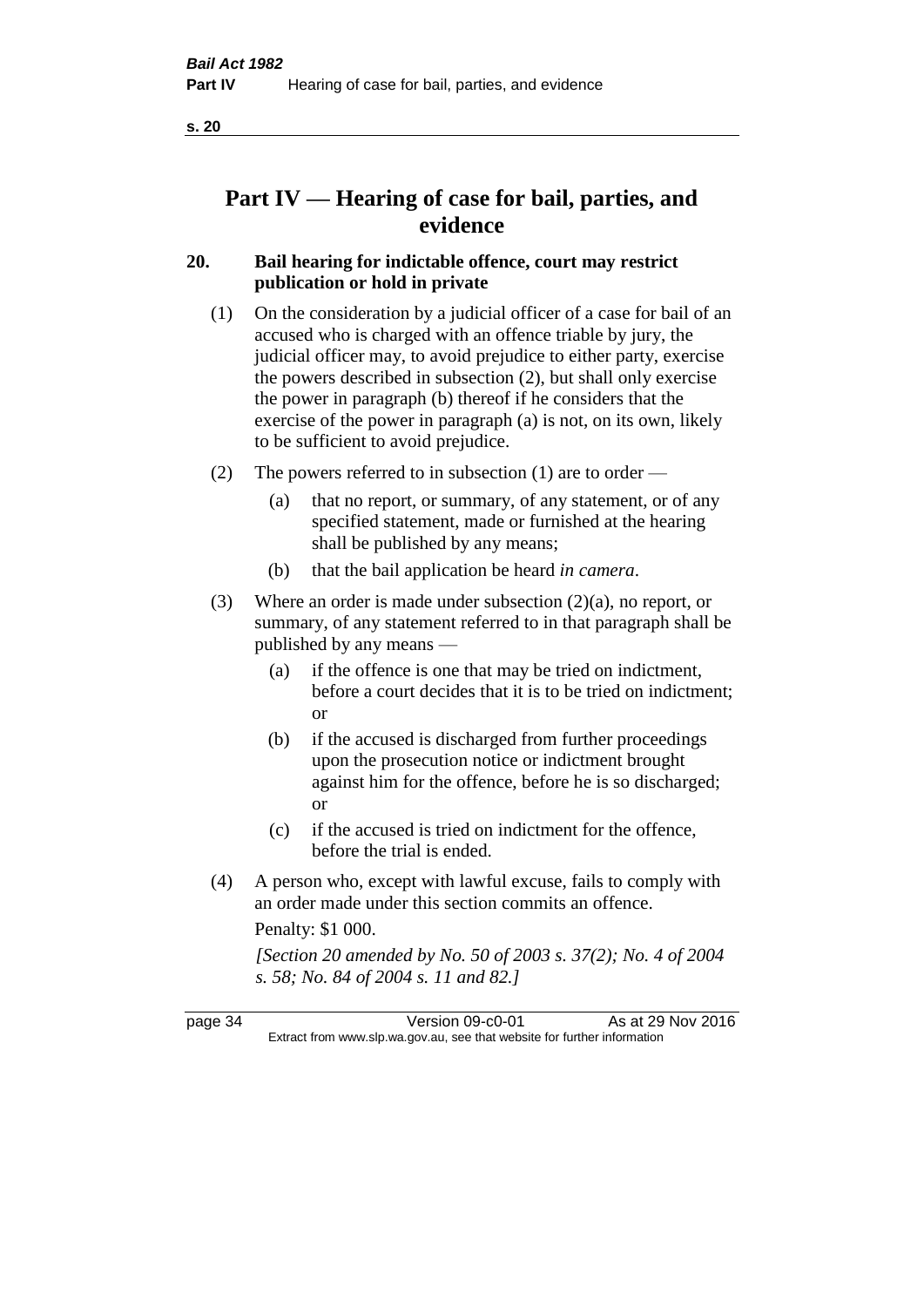## **21. Parties to bail proceedings**

- (1) The parties to proceedings on a case for bail are the prosecutor and the accused and, subject to subsection (2), no other person shall be a party to, or be represented at, the proceedings.
- (2) Nothing in subsection (1) affects the right of
	- (a) the Attorney General to apply for leave, or be an appellant, under Part 2 of the *Criminal Appeals Act 2004*; or
	- (b) the Director of Public Prosecutions or the State Solicitor to receive notice and be heard under section 7F(2); or
	- (c) an officer referred to in section 33 of the *Children's Court of Western Australia Act 1988* to be present at and participate in proceedings concerning a child under that section.

*[Section 21 amended by No. 15 of 1988 s. 9; No. 49 of 1988 s. 84; No. 33 of 1989 s. 18; No. 31 of 1993 s. 7; No. 65 of 2003 s. 88(3); No. 59 of 2004 s. 141; No. 84 of 2004 s. 11 and 82; No. 6 of 2008 s. 9(3).]* 

#### **22. Evidence at bail hearings**

A judicial officer or authorised person may in considering any case for bail receive and take into account such information as he thinks fit whether or not the same would normally be admissible in a court of law.

#### **23. Accused not bound to supply information**

An accused is not obliged to complete, or furnish information for, the form referred to in section  $8(1)(b)$ , or for any revision thereof, or to furnish any information, whether on oath or otherwise, for the purpose of having his case for bail considered.

*[Section 23 amended by No. 84 of 2004 s. 82; No. 6 of 2008 s. 43(2).]*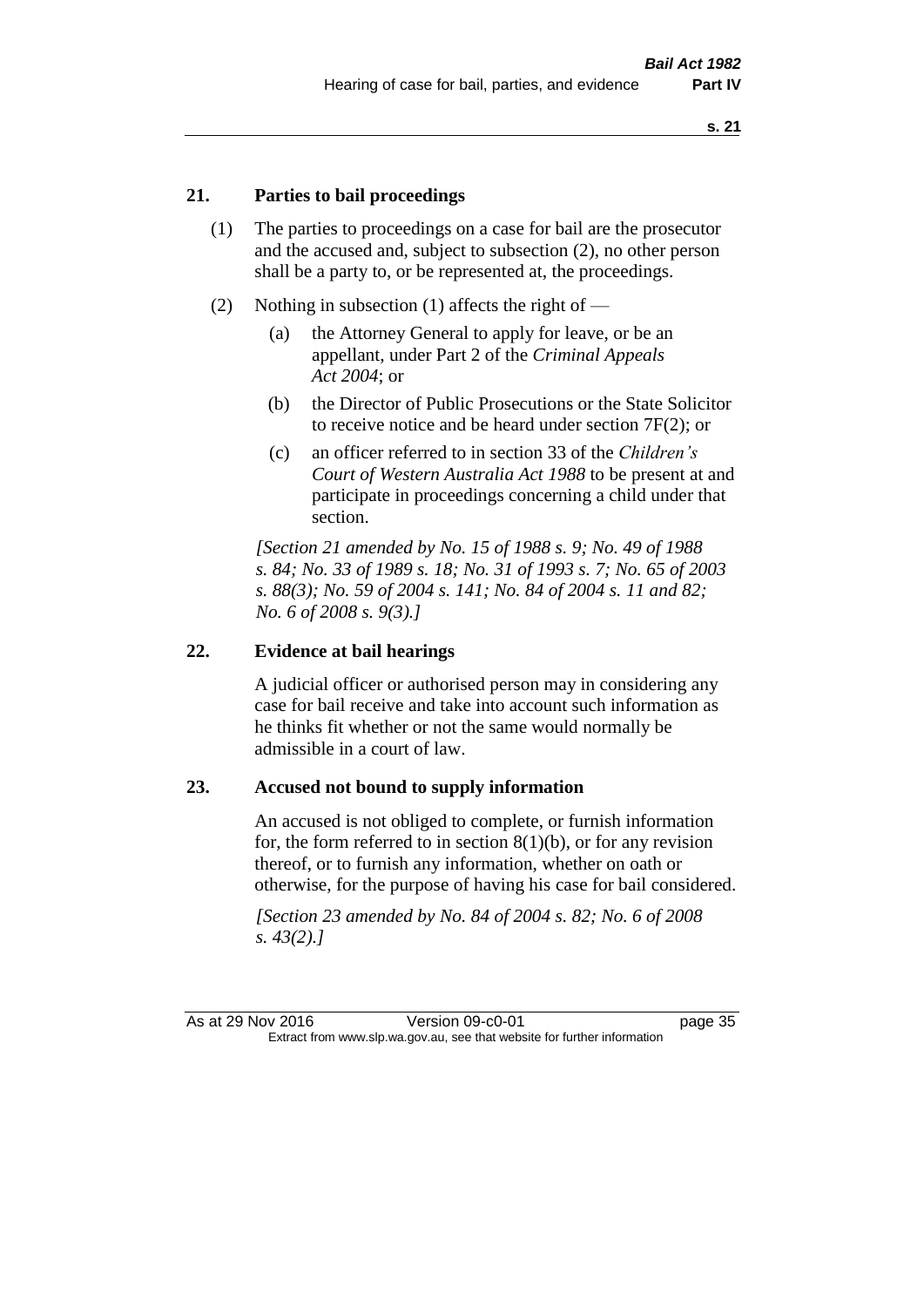## **24. Court or authorised officer may ask police to verify accused's information or make report**

- (1) A judicial officer or authorised officer who is called upon to consider a case for bail may —
	- (a) request that any information placed before the judicial officer or authorised officer by the accused for the purposes of the case be verified by a police officer, and to that end may refer to a police officer the form mentioned in section 8(1)(b), after it has been completed or revised;
	- (b) request that a report on any matter mentioned in Part C of Schedule 1, so far as it applies to an accused whose case is being or to be considered, be made by a police officer.
- (2) Where a reference or request is made under subsection (1) a police officer shall, as soon as is practicable —
	- (a) make a report to the judicial officer or the authorised officer accordingly; and
	- (b) furnish a copy of the report to the accused or his solicitor or counsel.

*[Section 24 inserted by No. 61 of 1990 s. 6; amended by No. 45 of 1993 s. 12; No. 84 of 2004 s. 82; No. 6 of 2008 s. 43(2).]* 

## **24A. Court may ask community corrections officer to verify accused's information or make report**

- (1) A judicial officer who is called upon to consider a case for bail may refer to a community corrections officer any matter referred to in section 24(1) and may request a community corrections officer to do any matter referred to in that section.
- (2) A judicial officer who is called upon to consider a case for bail and who desires to impose a home detention condition as a condition on a grant of bail, shall request that a report be made by a community corrections officer about the suitability of the accused to be subject to a home detention condition.

page 36 Version 09-c0-01 As at 29 Nov 2016 Extract from www.slp.wa.gov.au, see that website for further information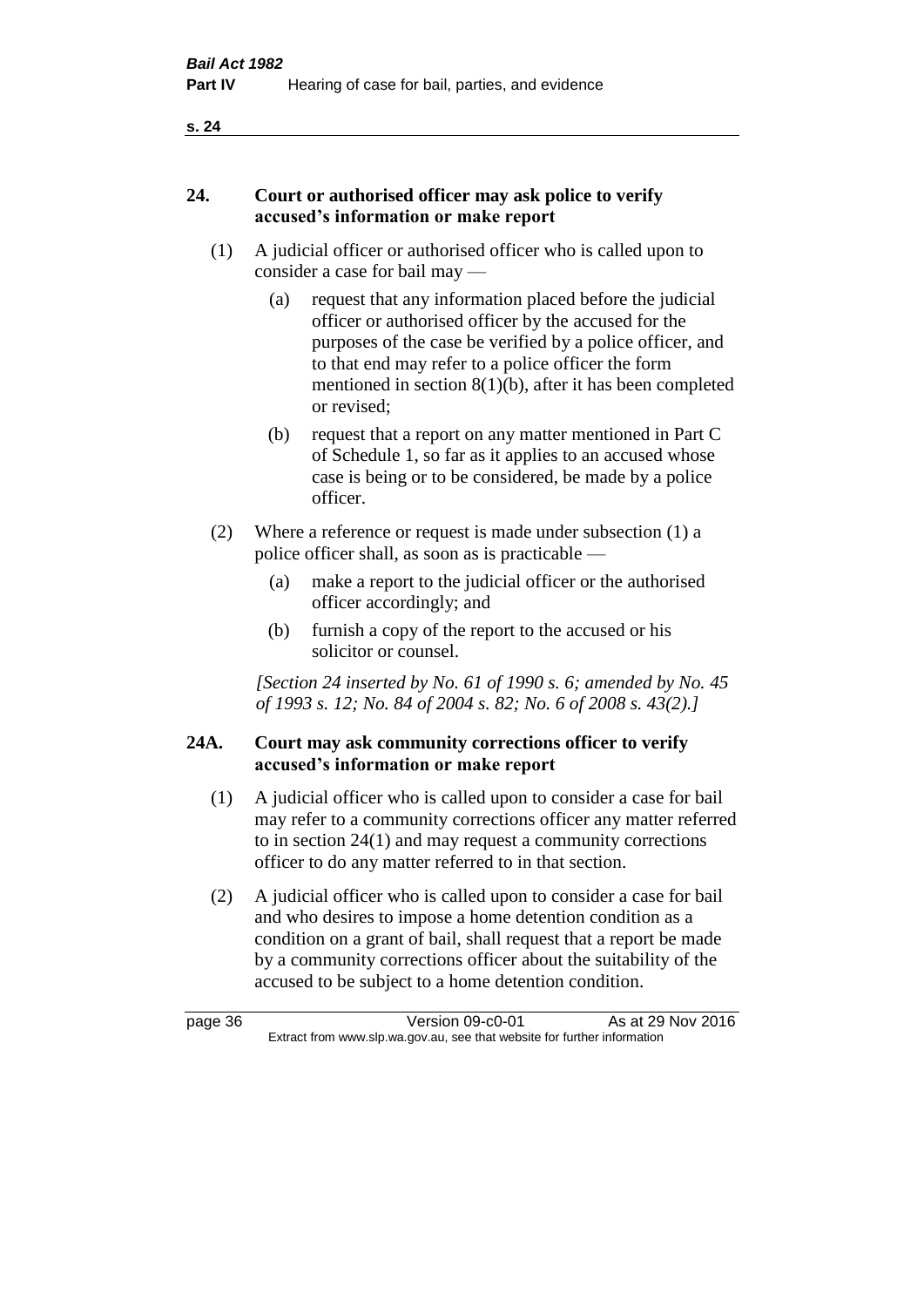- (3) Where a reference or a request is made under subsection (1) or a report is requested under subsection (2) a community corrections officer shall, as soon as is practicable, make a report to the judicial officer and, at the discretion of the judicial officer, copies may be made available to the prosecution or to the accused or his solicitor or counsel.
- (4) Where a community corrections officer makes a report that an accused is suitable to be subject to a home detention condition, the officer shall annex to the report and provide to the accused or his solicitor or counsel, a list of those conditions in rules made under section 50L that may be applied to the accused by the CEO (corrections) while the accused is subject to the home detention condition.

*[Section 24A inserted by No. 61 of 1990 s. 7; amended by No. 31 of 1993 s. 9; No. 84 of 2004 s. 82; No. 65 of 2006 s. 53.]* 

## **25. Information given by accused for bail purposes not admissible at trial**

A statement made by an accused to a judicial officer or authorised officer for the purpose of a decision whether bail should be granted to him for any appearance in court for an offence shall not be admissible in evidence against him at his trial for that offence.

*[Section 25 amended by No. 84 of 2004 s. 82.]* 

# **26. Record of bail decision and reasons**

- (1) A bail record form shall be completed by an authorised officer or a justice if he —
	- (a) refuses to grant bail to an accused; or
	- (b) grants bail to an accused in the circumstances referred to in clause 3 of Part B of Schedule 1; or
	- (ba) grants bail to an accused for a serious offence to which Schedule 1 Part C clause 3A applies; or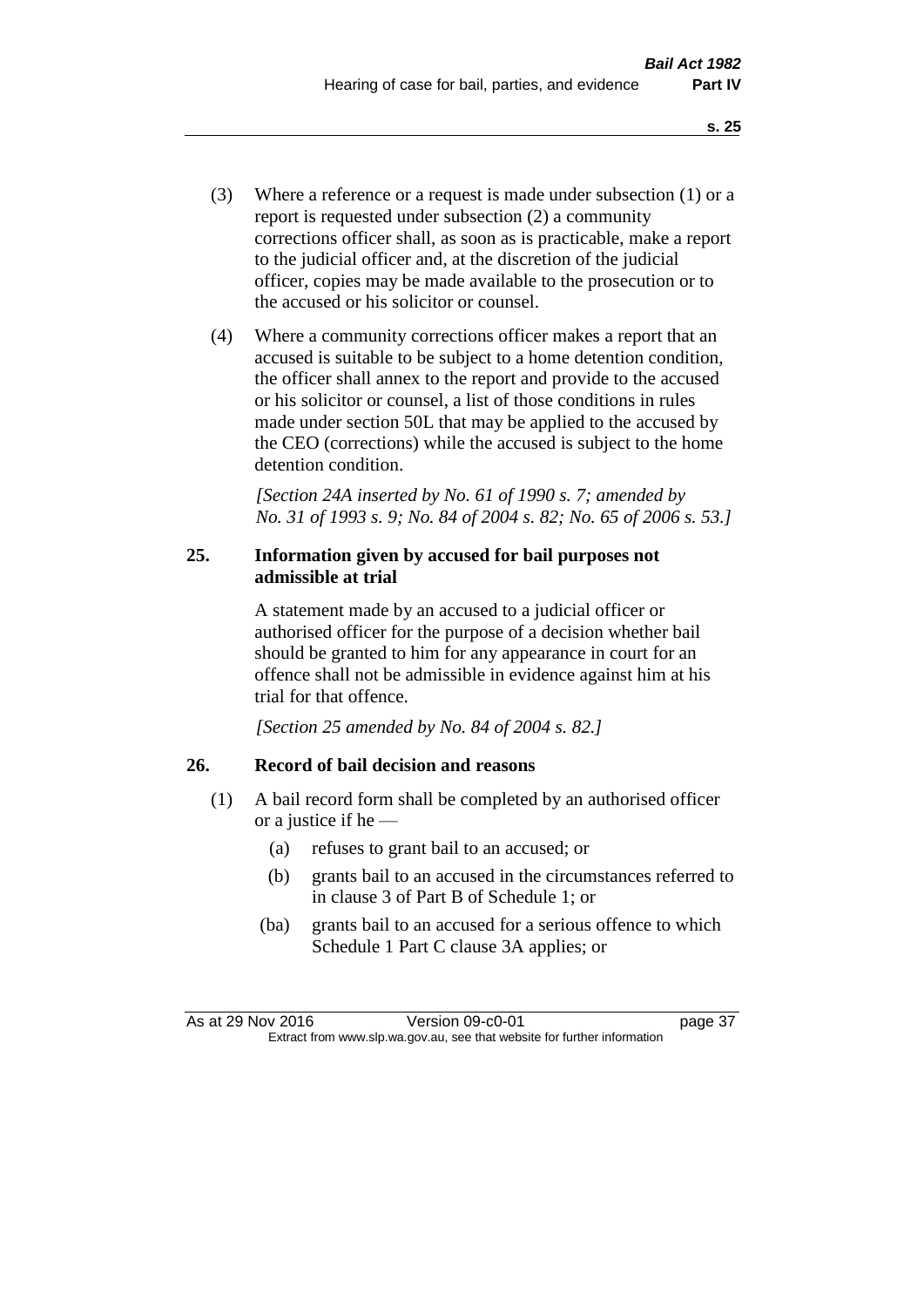- (c) imposes any condition on a grant of bail and it appears to him that the accused is dissatisfied with the condition.
- (2) Where a judicial officer, other than a justice
	- (a) refuses to grant bail to an accused; or
	- (aa) grants bail to an accused for a serious offence to which Schedule 1 Part C clause 3A applies; or
	- (b) imposes any condition on a grant of bail and it appears to him that the accused is dissatisfied with the condition,

a record of the decision and of the reasons therefor shall be made.

- (3) The accused, the prosecutor or an intending prosecutor shall be entitled, upon request, to be furnished with a copy of the bail record form or, where subsection (2) applies, of the record made.
- (4) For the purposes of this section
	- (a) references to a justice do not include a magistrate or a judge of the District Court or the Supreme Court or the Children's Court who is a justice; and
	- (b) a bail record form is an approved form designed to contain a summary of the matters relevant to the decision as to the bail of an accused, including those matters set out in Part C of Schedule 1, the decision made, and the reasons for the decision.

*[Section 26 inserted by No. 15 of 1988 s. 10; amended by No. 49 of 1988 s. 85; No. 45 of 1993 s. 12; No. 59 of 2004 s. 141; No. 84 of 2004 s. 82; No. 6 of 2008 s. 17 and 43(1).]* 

## **27. Relevant papers to be made available to court where accused to appear**

(1) An authorised officer and a judicial officer who consider an accused's case for bail for an appearance for an offence and a person before whom a bail undertaking or a surety undertaking is entered into shall ensure that the relevant papers are made

page 38 Version 09-c0-01 As at 29 Nov 2016 Extract from www.slp.wa.gov.au, see that website for further information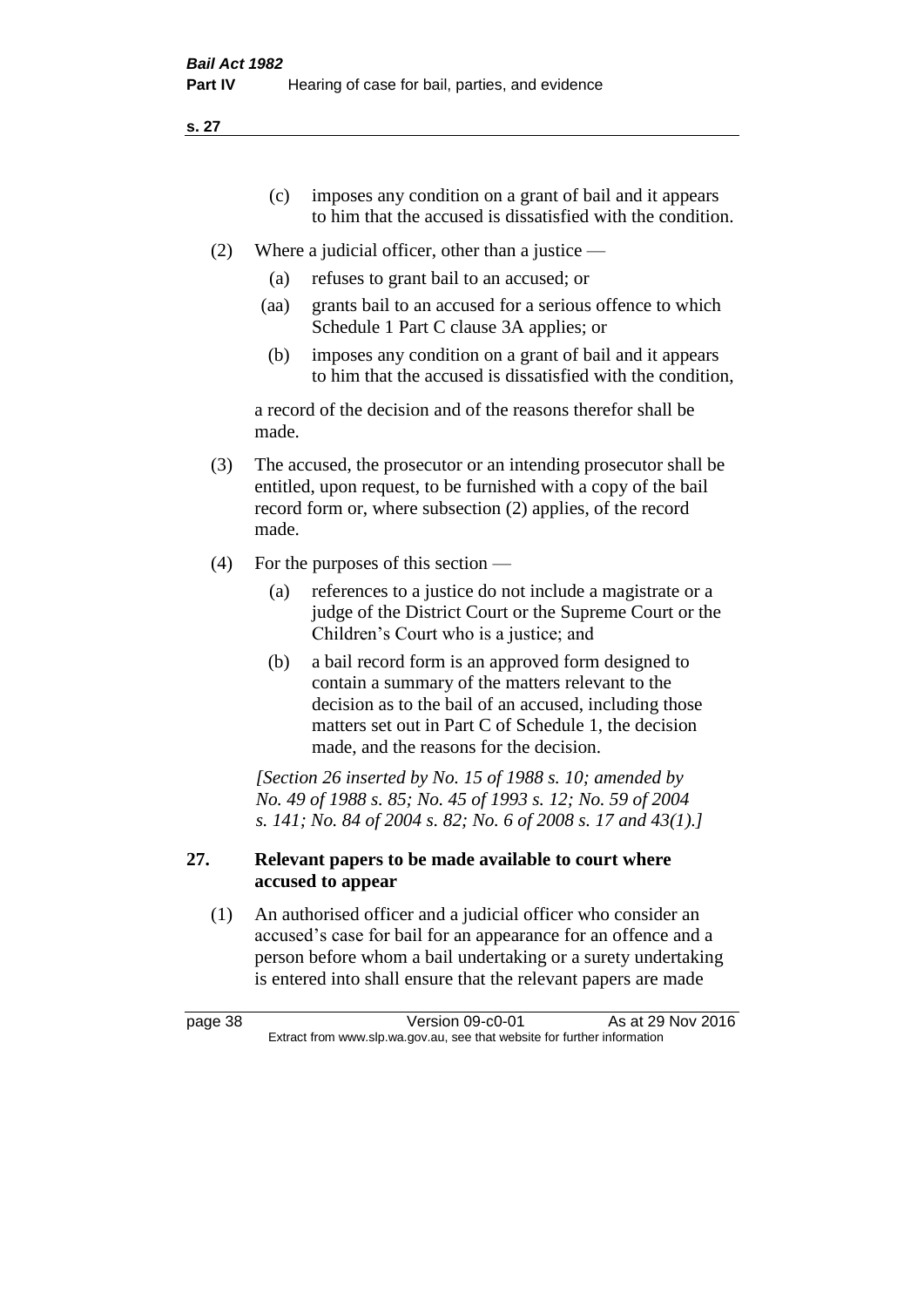available as soon as is practicable, to the court before which the accused is required to appear.

(2) In subsection (1) the *relevant papers* in relation to any particular officer or person means such papers as are prescribed to be made available by that officer or person.

*[Section 27 amended by No. 84 of 2004 s. 82; No. 59 of 2006 s. 7(2); No. 20 of 2013 s. 26.]* 

## **27A. Bail with home detention, papers to be sent to CEO (corrections)**

A judicial officer who grants bail subject to a home detention condition shall ensure that a copy of the bail record form and of the bail undertaking are sent as soon as is practicable to the CEO (corrections).

*[Section 27A inserted by No. 61 of 1990 s. 8; amended by No. 31 of 1993 s. 9; No. 65 of 2006 s. 53.]*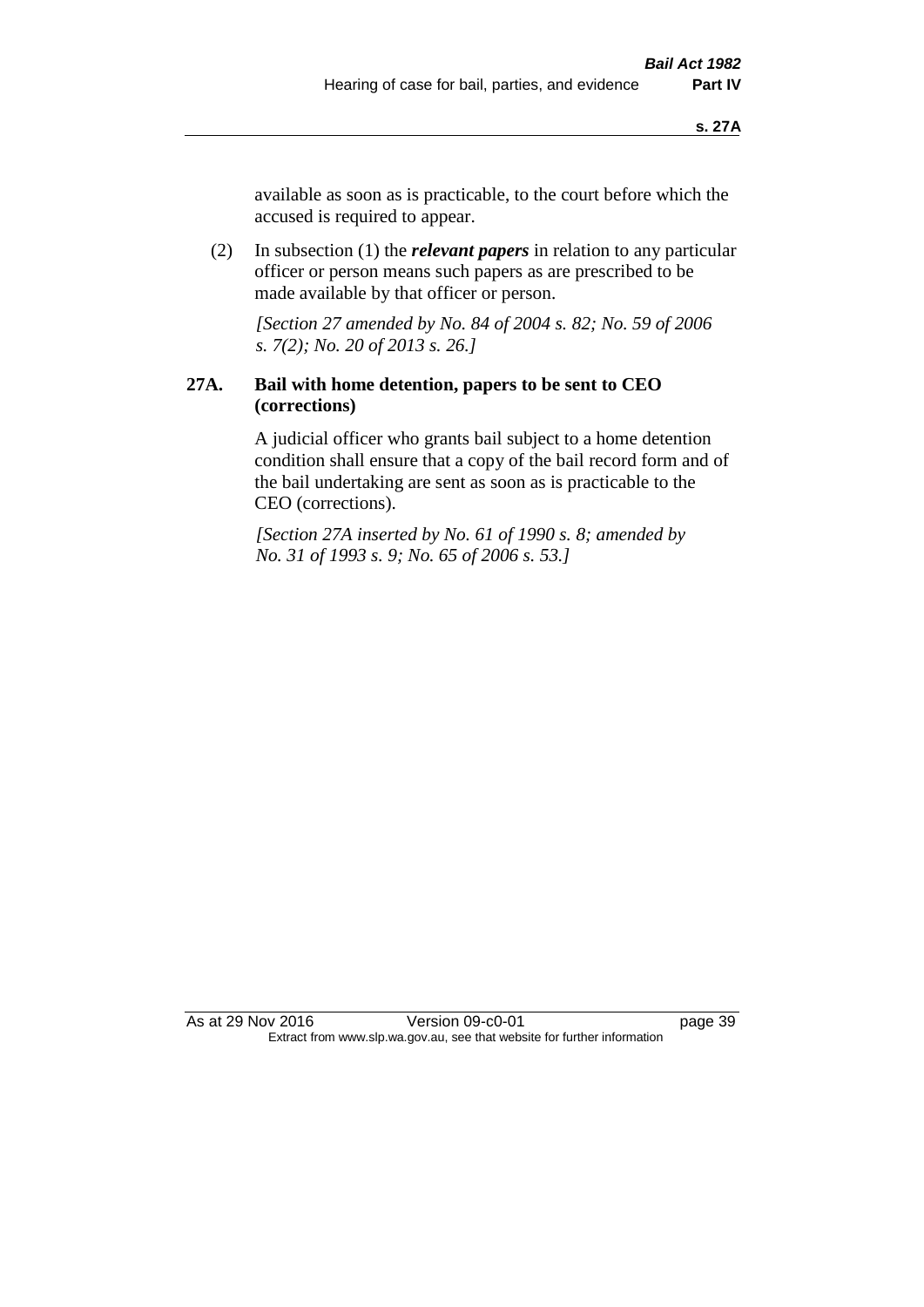# **Part V — Bail undertakings**

#### **28. Bail undertaking, when required and nature of**

- (1) A person shall not be released on bail for an appearance in court unless he has entered into a bail undertaking for that appearance or is deemed to have done so under section 31(3).
- (2) A bail undertaking is an undertaking in writing by an accused in the prescribed form —
	- (a) that he will appear at a time and place specified, or deemed by section 31(3) to be specified, in the undertaking; and
	- (b) that if the accused fails to appear at that time and place the accused will, as soon as is practicable, appear at the court at which the accused was required to appear, when that court is sitting; and
	- (c) that he will comply with such conditions as may be imposed on him under clause 2 of Part D of Schedule 1; and
	- (d) that he will comply with any home detention condition which may be imposed as a condition on a grant of bail to him pursuant to clause 3 of Part D of Schedule 1,

and containing any agreement as to forfeiture of money by the accused which may be required pursuant to clause 1 of that Part.

- (3) A bail undertaking for any appearance may be entered into in respect of more than one offence.
- (4) The undertakings mentioned in subsection (2)(a) and (b) are, subject to section 34, enforceable under sections 51, 57 and 58.

*[Section 28 amended by No. 61 of 1990 s. 9; No. 45 of 1993 s. 12; No. 59 of 2004 s. 141; No. 84 of 2004 s. 82; No. 6 of 2008 s. 18(1).]* 

page 40 Version 09-c0-01 As at 29 Nov 2016 Extract from www.slp.wa.gov.au, see that website for further information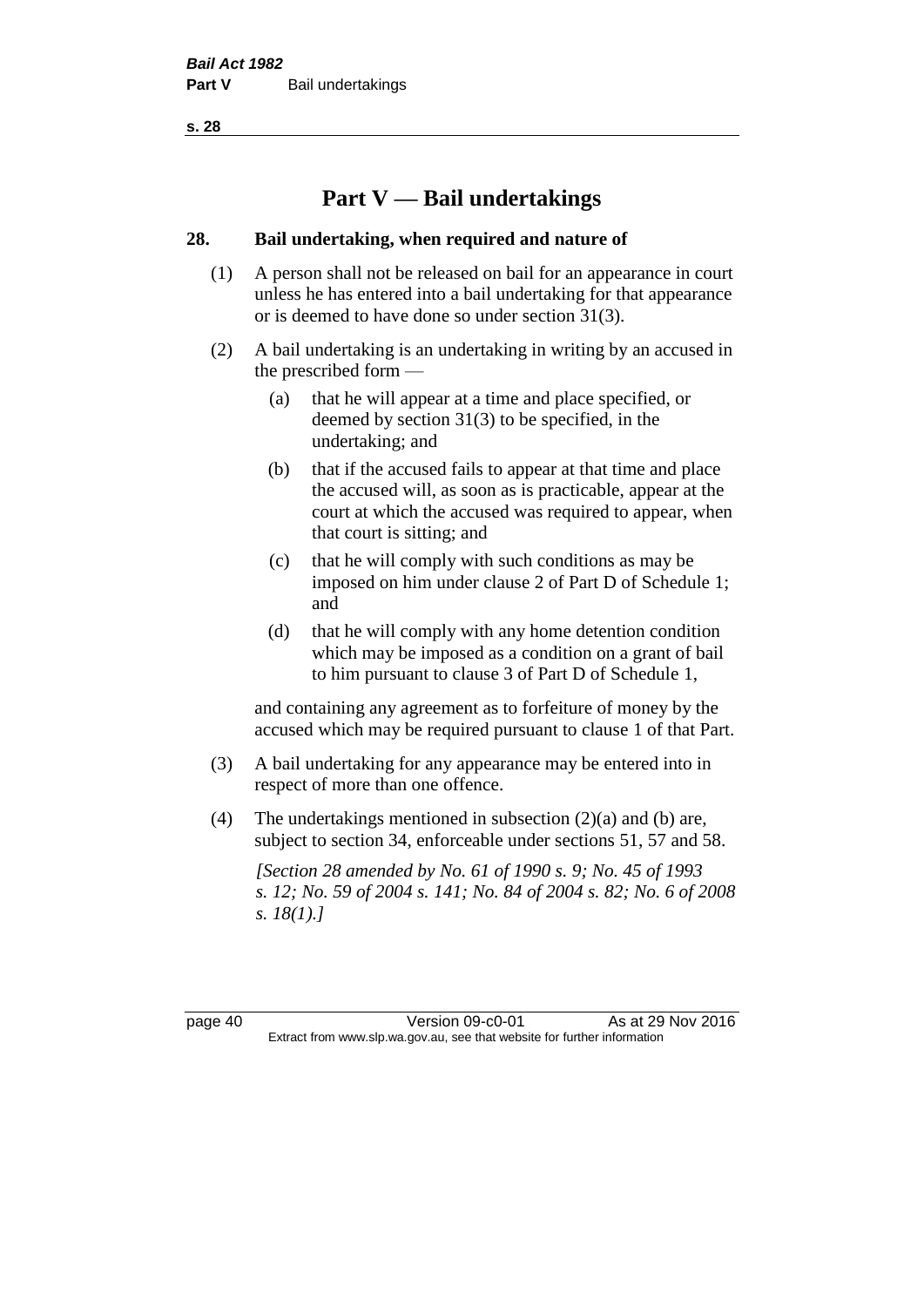#### **29. Before whom bail undertaking may be entered into**

A bail undertaking need not be entered into before the judicial officer or authorised officer who granted bail but may be entered into before any of the following persons —

- (a) a judicial officer;
- (b) a registrar of a court, other than a deputy registrar of the Magistrates Court or the Children's Court;
- (c) an authorised police officer;
- (d) an associate of a judge of the Supreme Court, the District Court or the Children's Court;
- (e) where the accused is in a lock-up or prison, any person for the time being in charge of the lock-up or prison;
- (f) where the accused is in a court custody centre, any person for the time being in charge of the centre who is approved for the purposes of this paragraph by the chief executive officer of the department of the Public Service principally assisting in the administration of the *Court Security and Custodial Services Act 1999*;
- (g) where the accused is a child, any authorised community services officer.

*[Section 29 amended by No. 15 of 1988 s. 11; No. 49 of 1988 s. 86; No. 2 of 1996 s. 61; No. 59 of 2004 s. 141; No. 84 of 2004 s. 82; No. 6 of 2008 s. 19.]* 

#### **30. Duties of person before whom bail undertaking is entered into**

- (1) The person before whom a bail undertaking is to be entered into by an accused shall before it is entered into —
	- $(a)$  either
		- (i) read it to the accused; or
		- (ii) be informed by the accused that the accused has read it; or
		- (iii) if necessary, have it translated to the accused; and

As at 29 Nov 2016 Version 09-c0-01 page 41 Extract from www.slp.wa.gov.au, see that website for further information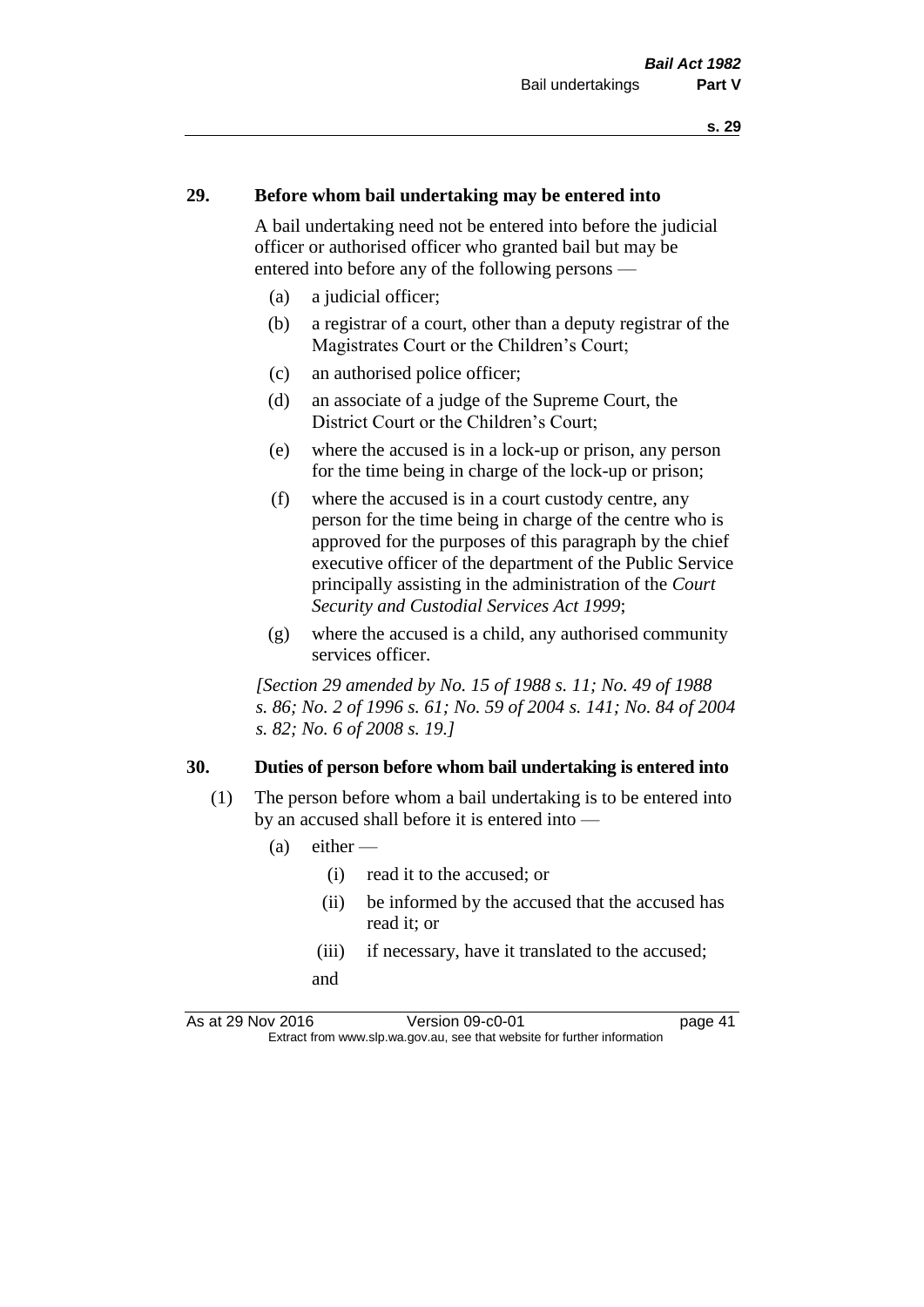(b) ensure that all conditions which are to be complied with before the release of the accused have been complied with.

- (2) The person before whom a bail undertaking is entered into by an accused shall give to him, or cause to be given to him —
	- (a) a copy of the bail undertaking as duly completed; and
	- (b) a notice in writing in the approved form showing
		- (i) his obligations pursuant to the undertaking; and
		- (ii) the consequences of his failure to comply with them.
- (3) The person before whom a bail undertaking is entered into by an accused shall enquire of the accused whether he requires the notice referred to in subsection (2)(b) to be read or translated to him and shall take such steps as are necessary to comply with any such requirement of the accused.

*[Section 30 inserted by No. 15 of 1988 s. 12; amended by No. 84 of 2004 s. 82; No. 6 of 2008 s. 20 and 43(3).]* 

## **31. Different time and place for appearance, substituting**

- (1) A different time or a different time and place may be substituted in accordance with this section for the time and place for appearance specified, or deemed by this section to be specified, in a bail undertaking.
- (2) A different time, or a different time and place, for the appearance by the accused may be substituted as mentioned in subsection  $(1)$  —
	- (a) upon an adjournment of proceedings at which the accused is present, by the judicial officer, if he has power to grant bail for that appearance, fixing a time and place for the resumed proceedings and notifying the accused orally thereof;
	- (b) upon an adjournment of proceedings from which the accused is absent for reasonable cause, by the judicial

page 42 Version 09-c0-01 As at 29 Nov 2016 Extract from www.slp.wa.gov.au, see that website for further information

**s. 31**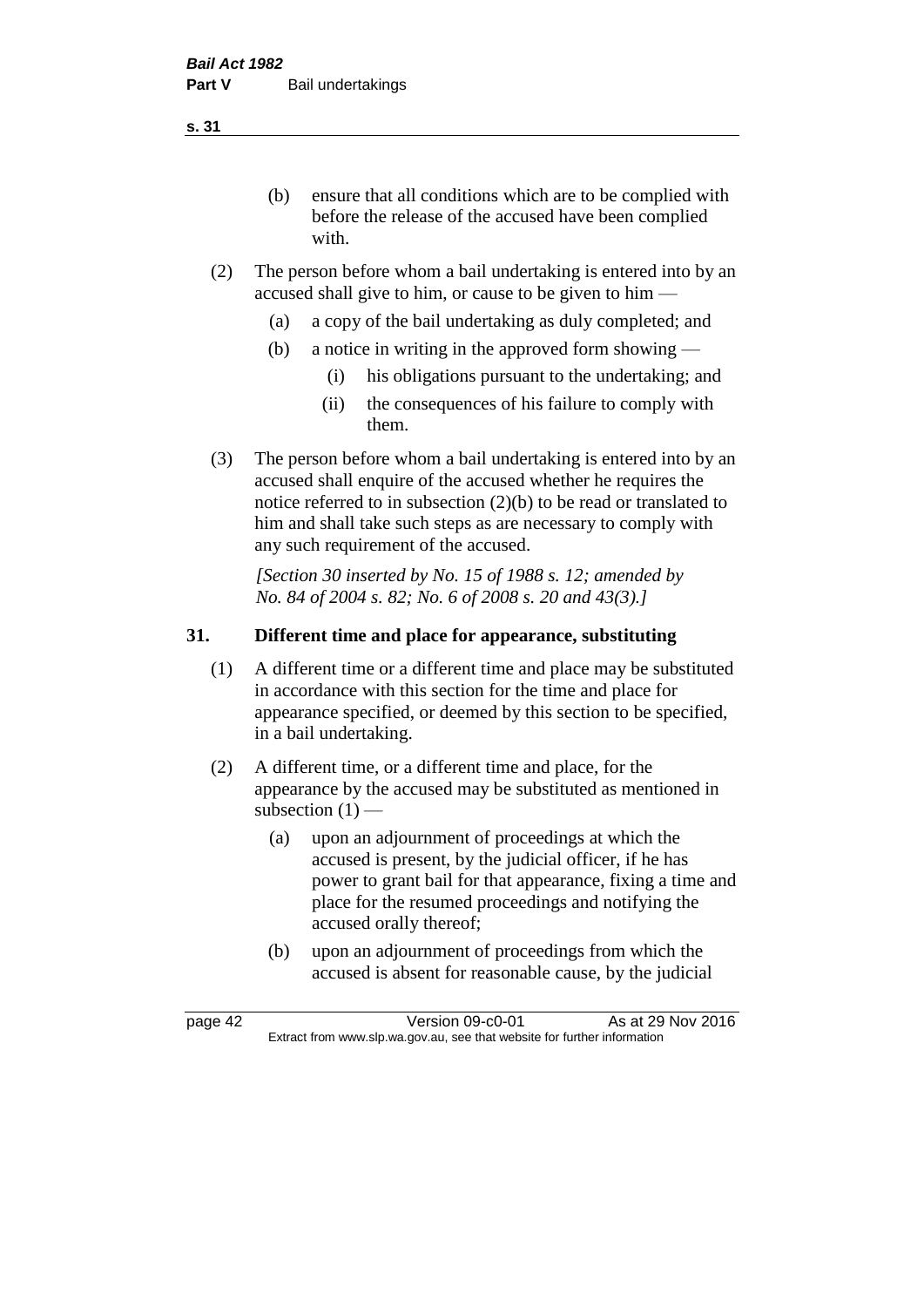officer, if he has power to grant bail for that appearance, fixing a time and place for the resumed proceedings and directing the registrar of the court to cause written notice of the time and place to be given to the accused;

- $(c)$  where
	- (i) a judge of the Supreme Court or a judge of the Children's Court has granted bail to an accused under section 15; and
	- (ii) a judicial officer, other than such a judge, has committed the accused to the Supreme Court,

by a judge of the Supreme Court or a judge of the Children's Court, as the case may require, notifying the accused orally, or directing the registrar of the court to cause written notice to be given to the accused of the time or time and place for the proceedings;

- (d) where  $-$ 
	- (i) a judge of the Supreme Court or a judge of the Children's Court has granted bail to an accused under section 15;
	- *[(ii) deleted]*
	- (iii) the judicial officer is satisfied that there has been no material change in the facts or circumstances which applied on the grant of bail,

by the judicial officer notifying the accused orally, or directing the registrar of the court to cause written notice to be given to the accused, of the time or time and place for the resumed proceedings;

(e) upon a committal to the Supreme Court or District Court, by a judicial officer, if he has power to grant bail for that appearance, fixing a specified day in a specified sitting or session of that court and directing the registrar of the court to cause written notice of the day to be given to the accused;

As at 29 Nov 2016 Version 09-c0-01 page 43 Extract from www.slp.wa.gov.au, see that website for further information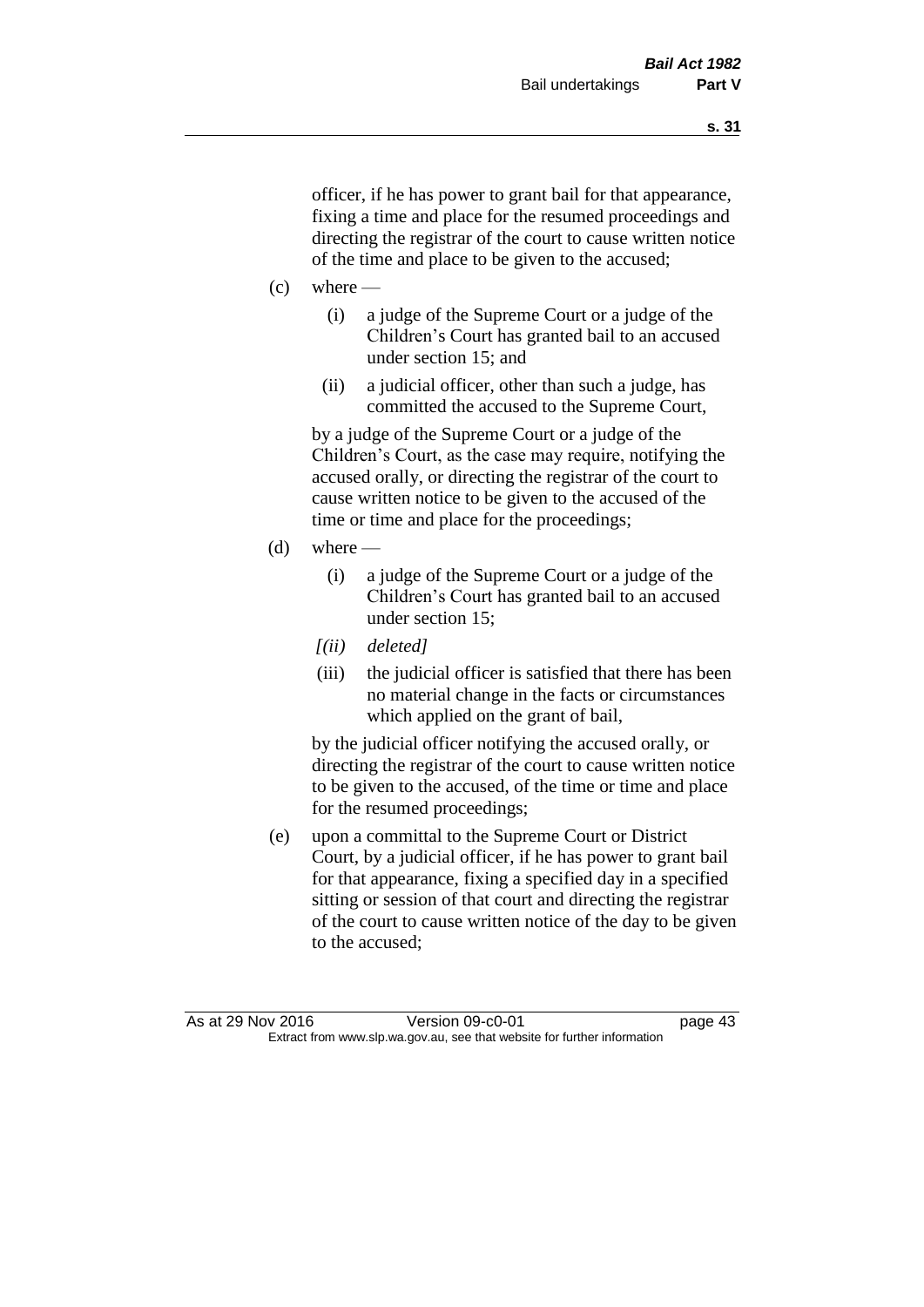(f) where an accused has been committed for trial in the Supreme Court or the District Court in a specified sitting or session thereof or on a specified day in a specified sitting or session thereof, by an officer of the court, or a person authorised under subsection (5), fixing a time for the trial in that sitting or session and causing written notice of the time to be given to the accused;

- (g) if the parties agree to a different time or a different time and place for the proceedings, by an officer of the court giving written notice thereof to the accused.
- (3) Where a different time or a different time and place is notified to an accused pursuant to subsection (2) the bail undertaking shall be deemed to be amended to specify that time or that time and place for appearance, and the terms and conditions thereof shall continue to apply as so amended as if the accused had entered into the bail undertaking in that form.
- (4) Where the power in subsection (2)(b) is exercised upon an adjournment of proceedings the right of the accused to be at liberty under section 11(1) does not lapse by reason only that there is an interval between the adjournment of the proceedings and the time when he is notified of the time and place for the resumed proceedings.
- (5) The Chief Justice, in respect of committals to the Supreme Court, and the Chief Judge, in respect of committals to the District Court, may authorise a person or persons, by name or office, to perform the functions referred to in subsection (2)(f).

*[Section 31 amended by No. 15 of 1988 s. 13; No. 49 of 1988 s. 87; No. 27 of 2002 s. 21; No. 59 of 2004 s. 141; No. 84 of 2004 s. 82; No. 6 of 2008 s. 21(1) and (2).]* 

### **31A. Conditions on bail, amending during trial**

 $(1)$  In this section —

*amendment* means an addition, variation or cancellation under subsection (2);

page 44 Version 09-c0-01 As at 29 Nov 2016 Extract from www.slp.wa.gov.au, see that website for further information

#### **s. 31A**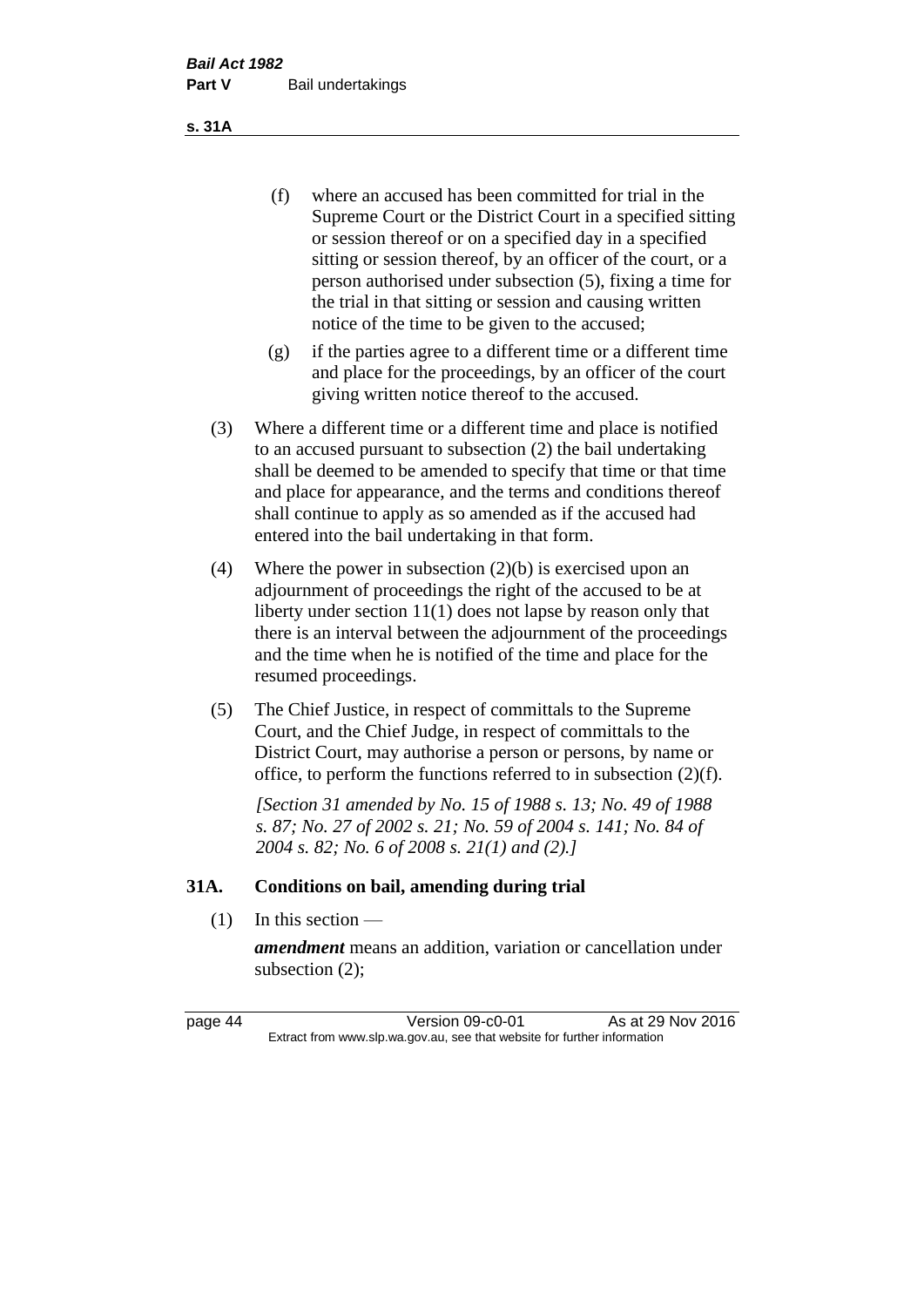*trial* means that part of proceedings for an offence when evidence is being received by the court in respect of the offence and also extends to any time when —

- (a) legal argument is being heard; or
- (b) a judicial officer or a jury is deliberating.

### $(2)$  Where —

- (a) an accused has been granted bail for the accused's appearance for trial for an offence; and
- (b) the trial extends beyond one day,

a judicial officer who grants bail for the next appearance by exercising the power in section  $31(2)(a)$  may also do one or more of the following —

- (c) add any condition to the extent that is authorised by clause 2 or 3 of Part D of Schedule 1;
- (d) vary a condition to that extent;
- (e) cancel a condition.
- (3) A judicial officer who adds, varies or cancels a condition under subsection (2) shall cause an officer of the court —
	- (a) to endorse the amendment on the accused's copy of the bail undertaking or, if that copy is not available for endorsement, to give written notice of the amendment to the accused; and
	- (b) to endorse on a file copy of the undertaking a certificate as to the amendment and the action taken under paragraph (a).
- (4) If the judicial officer considers that the amendment is of a minor nature, the judicial officer may, for the purposes of section 44(4), cause the officer of the court to include a statement to that effect in the endorsement or notice under subsection (3)(a) and the certificate under subsection (3)(b).

As at 29 Nov 2016 Version 09-c0-01 page 45 Extract from www.slp.wa.gov.au, see that website for further information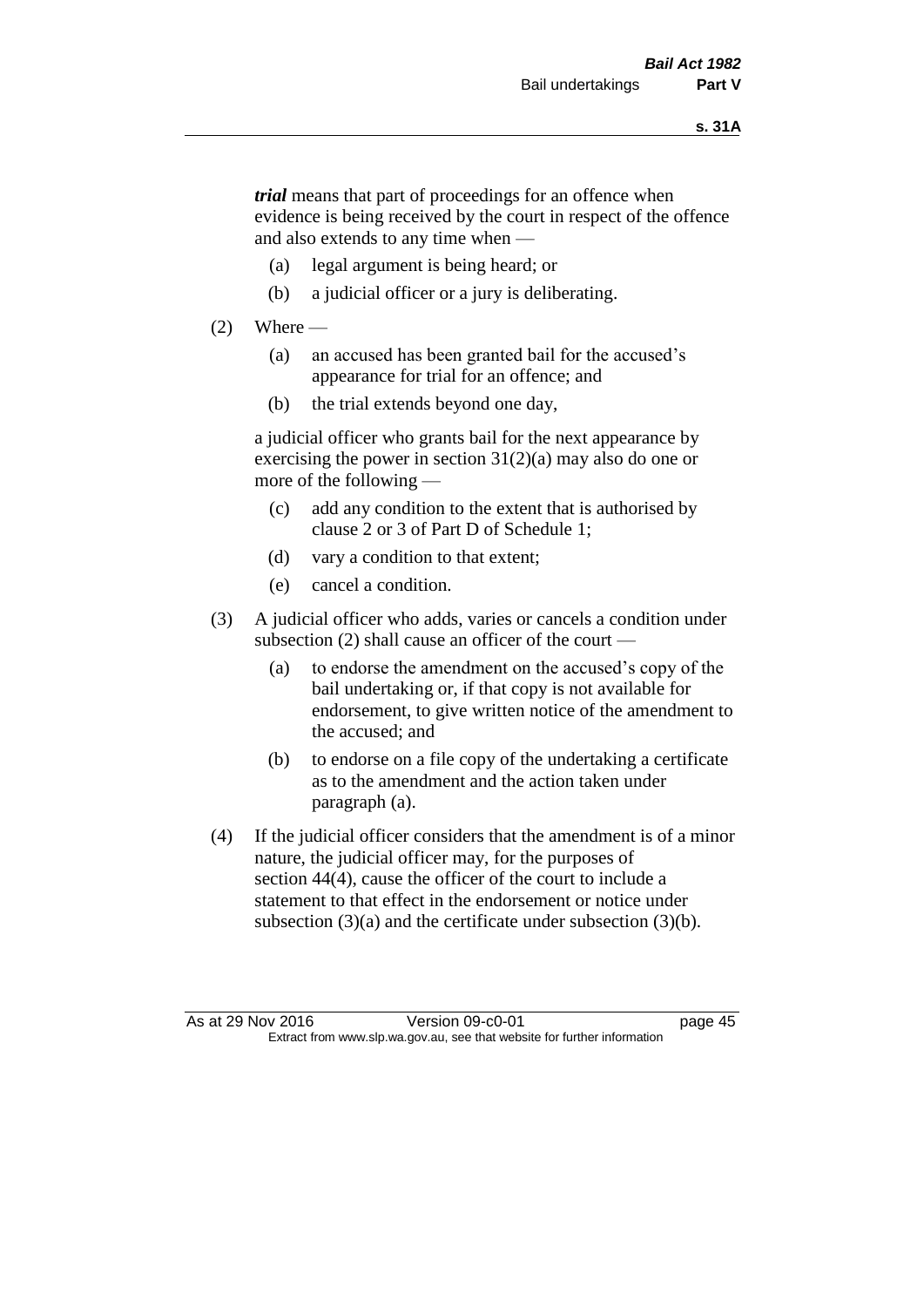- (5) When action is taken under subsection  $(3)(a)$ 
	- (a) the bail undertaking is to be regarded as having been amended as provided in the endorsement or notice, as the case requires; and
	- (b) the terms and conditions of the bail undertaking continue to apply as so amended as if the accused had entered into the bail undertaking in that form.
- (6) In any proceedings an endorsement on a copy of a bail undertaking referred to in subsection (3)(b) purporting to be a certificate referred to in that paragraph is evidence of the matters appearing in it without proof of the signature of the person who made the endorsement.

*[Section 31A inserted by No. 6 of 2008 s. 22(1).]*

## **32. Notices under s. 31, service and proof of**

- (1) A written notice to an accused under section  $31(2)$ 
	- (a) shall be given to the accused personally; or
	- (b) shall be sent to the accused by post to the accused's address appearing in the records of the court; or
	- (c) in urgent cases or with the accused's consent, shall be provided to the accused by electronic means in accordance with the regulations.
- (2) A person who gives, sends or provides a notice in accordance with subsection (1) shall endorse on a file copy of the notice a certificate showing —
	- (a) that the person has done so; and
	- (b) the time of doing so.
- (3) If a notice is sent by post under subsection  $(1)(b)$ , the notice is to be presumed, unless the contrary is shown, to have been received at the time when, in the ordinary course of events, it would have been delivered.

page 46 Version 09-c0-01 As at 29 Nov 2016 Extract from www.slp.wa.gov.au, see that website for further information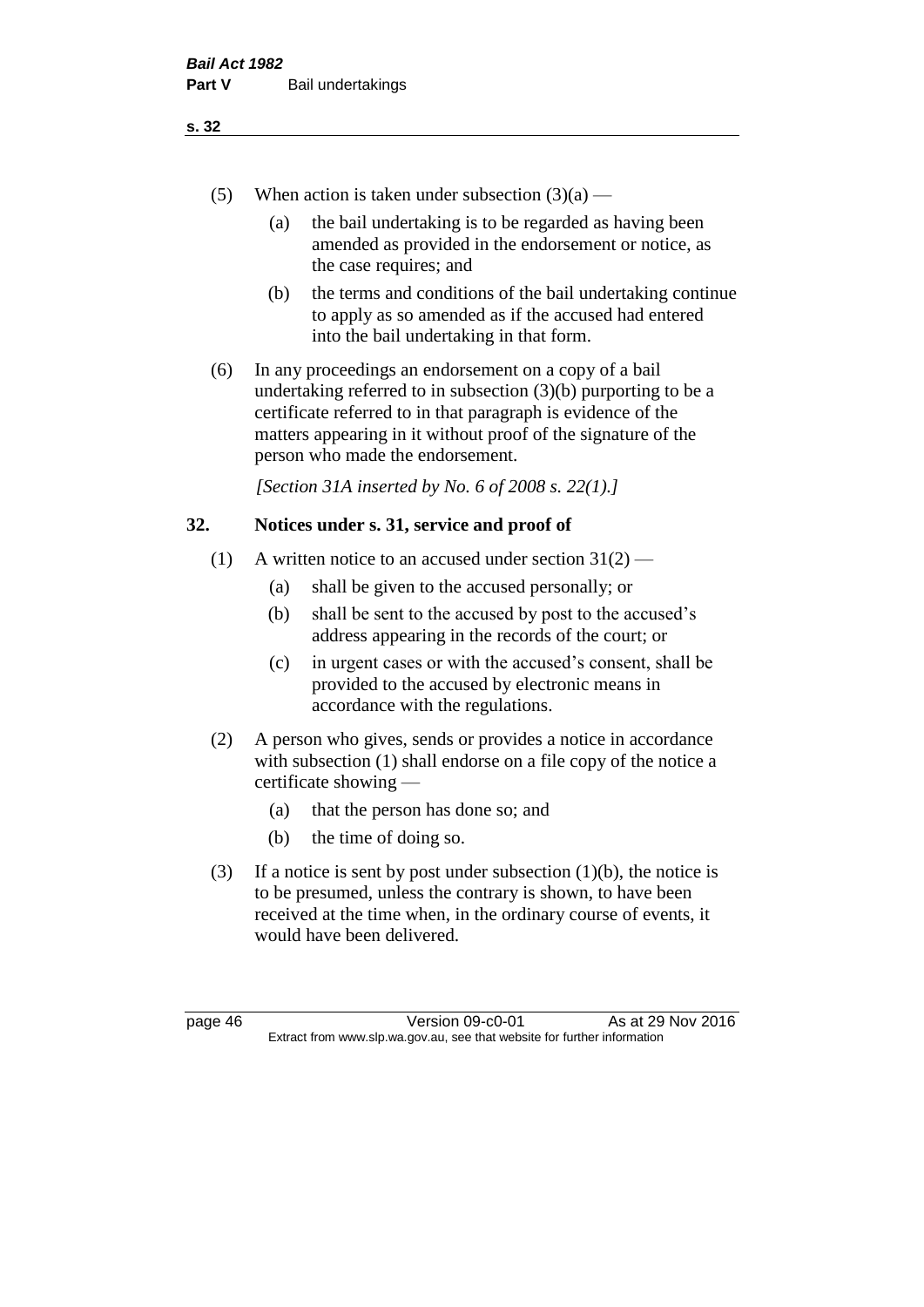- (4) The judicial officer who under section  $31(2)(a)$  notifies an accused of the time and place for resumed proceedings shall cause to be endorsed on the accused's bail undertaking a certificate showing details of such time and place and that the accused has been notified of them.
- (5) In any proceedings
	- (a) a document purporting to be a copy of a notice referred to in subsection (1) shall be evidence of the terms of the notice; and
	- (b) an endorsement
		- (i) on a copy of a notice referred to in subsection (2); or
		- (ii) on a bail undertaking,

purporting to be a certificate referred to in subsection (2) or (4) is evidence of the matters appearing in it without proof of the signature of the person who made the endorsement.

*[Section 32 amended by No. 74 of 1984 s. 12; No. 84 of 2004 s. 82; No. 6 of 2008 s. 23(1)-(3); No. 20 of 2013 s. 27.]* 

## **33. Judicial officer may order accused to enter into bail undertaking**

- (1) Where bail is granted to an accused by a judicial officer, whether with or without any condition being attached thereto, and the accused fails or refuses to enter into a bail undertaking in terms of the grant, the judicial officer who granted bail may, subject to subsection (3), order that the accused enter into the bail undertaking within such time as he may specify.
- (2) If an accused does not comply with an order under subsection (1), the judicial officer may, subject to subsection (3), further order that a bail undertaking, in such form as the judicial officer may approve, shall be deemed to have been entered into by the accused on the date of such further order, and thereupon that undertaking shall be treated as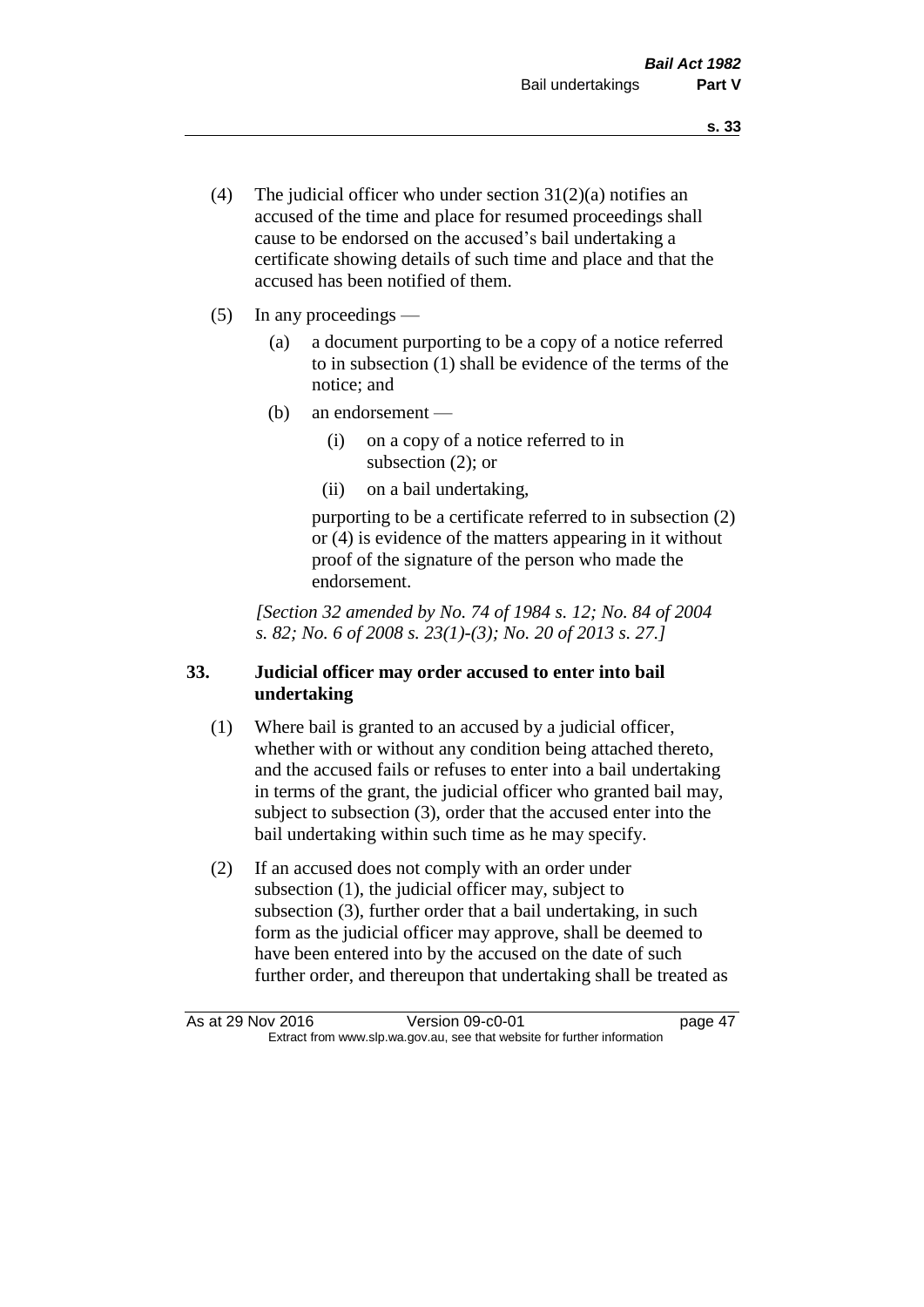if it had been duly entered into by the accused for the purposes of this Act.

- (3) A judicial officer shall not
	- (a) make an order under subsection (2) unless he has personally informed the accused of the terms and effect of the order made under subsection (1);
	- (b) exercise any of the powers conferred on him by this section unless he is satisfied that the accused has the capacity to enter into and comply with the undertaking.

*[Section 33 amended by No. 84 of 2004 s. 82.]* 

## **34. When bail undertaking ceases to have effect**

A bail undertaking ceases to have effect —

- (a) upon the revocation of bail under section 55;
- (b) upon the death of the accused, but only if no order has been made under section 57;
- (c) subject to section 31, upon the appearance in court by the accused as required by his bail undertaking;
- (d) upon the discharge of the accused according to law from any further proceedings for the offence, or all of the offences, to which the bail undertaking relates;
- (e) during any period before the time at which the accused is required to appear in court when he is in custody for any other offence or reason.

*[Section 34 amended by No. 84 of 2004 s. 82.]* 

page 48 Version 09-c0-01 As at 29 Nov 2016 Extract from www.slp.wa.gov.au, see that website for further information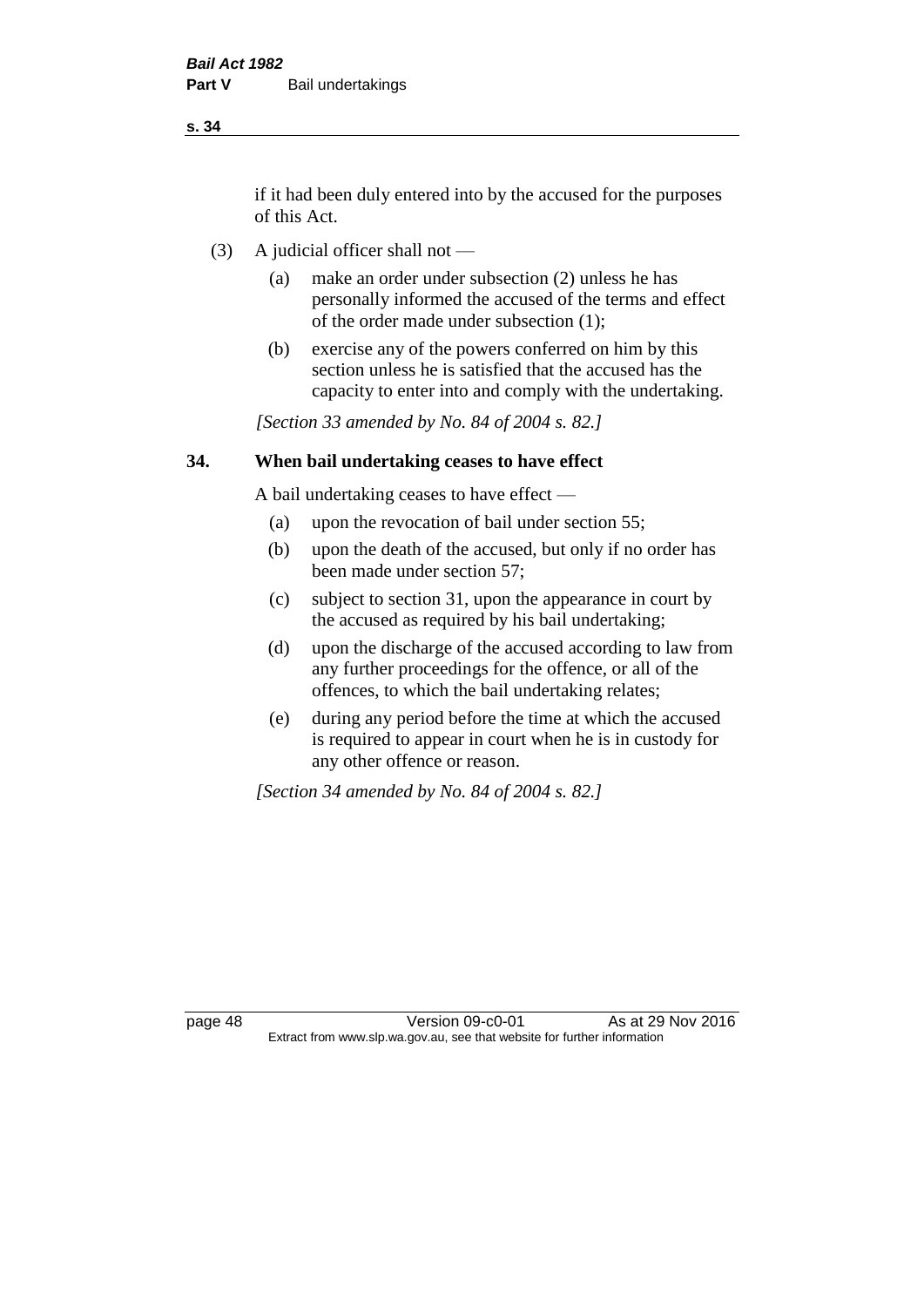# **Part VI — Sureties and surety undertakings**

#### **35. Surety and surety undertaking**

- (1) A surety is a person who, as a condition of the grant of bail to an accused, enters into a surety undertaking, that is to say, undertakes in writing that he will, subject to this Act, forfeit a specified amount of money if the accused fails to comply with any requirement of his bail undertaking mentioned in section  $28(2)(a)$  and (b).
- (2) A surety is required to be approved under section 40.
- (3) A forfeiture of money by a surety as mentioned in subsection (1) is enforceable as provided in section 49 but not otherwise.

*[Section 35 amended by No. 84 of 2004 s. 82; No. 6 of 2008 s. 18(3).]* 

## **36. Sureties, who may approve**

- (1) The decision whether an applicant should be approved as a surety in any case is to be made —
	- (a) by a person referred to in section 29(a) to (d); or
	- (b) where the accused to whom bail has been granted is in prison, by a person for the time being in charge of the prison; or
	- (c) where the accused to whom bail has been granted is a child, by an authorised community services officer.
- (2) A judicial officer when granting bail to an accused subject to a requirement for a surety or sureties may make an order as to -
	- (a) the giving of notice to the prosecutor of an application for approval of any surety; or
	- (b) the person or persons who are to, or may, approve any surety,

and subsection (1) has effect subject to any such order. *[Section 36 inserted by No. 6 of 2008 s. 24(1).]*

As at 29 Nov 2016 Version 09-c0-01 page 49 Extract from www.slp.wa.gov.au, see that website for further information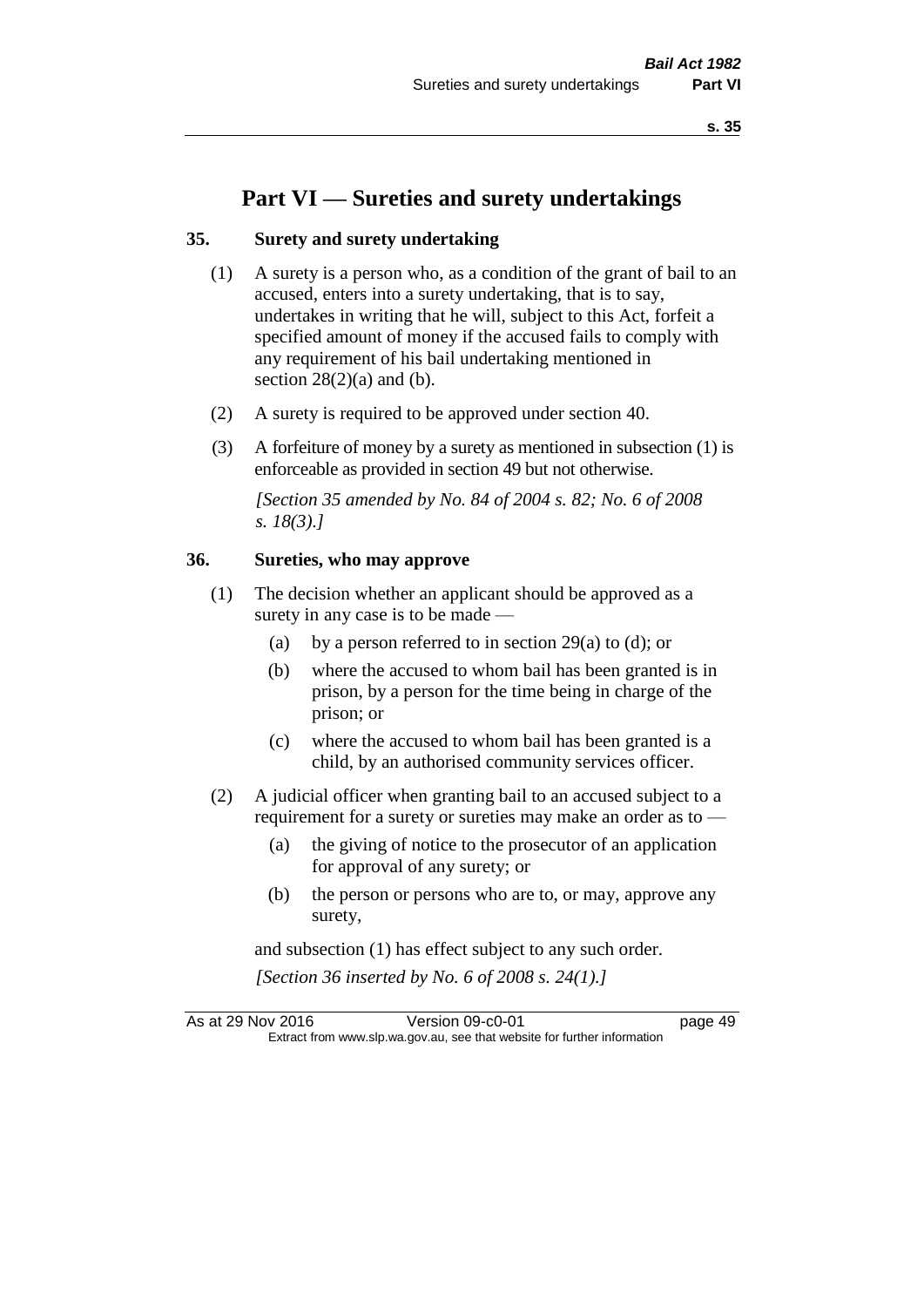### **37. Proposed surety to receive certain information and form**

- (1) Whenever a surety approval officer is called upon to decide whether an applicant should be approved as a surety, he shall ensure that the applicant is, or has been, given —
	- (a) a duly completed notice in the prescribed form showing details of the terms and conditions on which bail has been granted to the accused in whose case the surety is required; and
	- (b) such information in writing as to the effect of this Act in relation to the rights, obligations and liabilities of sureties as is prescribed for the purposes of this paragraph; and
	- (c) a prescribed form of declaration for completion designed to disclose to the surety approval officer all information relevant to the decision.
- (2) Before he makes his decision, the surety approval officer shall ensure that the applicant furnishes to him the declaration referred to in subsection (1)(c) duly completed.

*[Section 37 amended by No. 84 of 2004 s. 82; No. 6 of 2008 s. 24(4), (5) and 25; No. 20 of 2013 s. 28.]* 

## **38. Persons disqualified from being sureties**

- (1) A person is not qualified to be approved as a surety if  $-$ 
	- (a) he is under 18 years of age; or
	- (b) subject to subsection (2), the value of his assets, after provision is made for his debts and liabilities, is less than the amount which he might become liable to forfeit under his proposed surety undertaking; or
	- (c) there are reasonable grounds for believing that he has been, or will be, indemnified by any person against any forfeiture referred to in paragraph (b).

page 50 Version 09-c0-01 As at 29 Nov 2016 Extract from www.slp.wa.gov.au, see that website for further information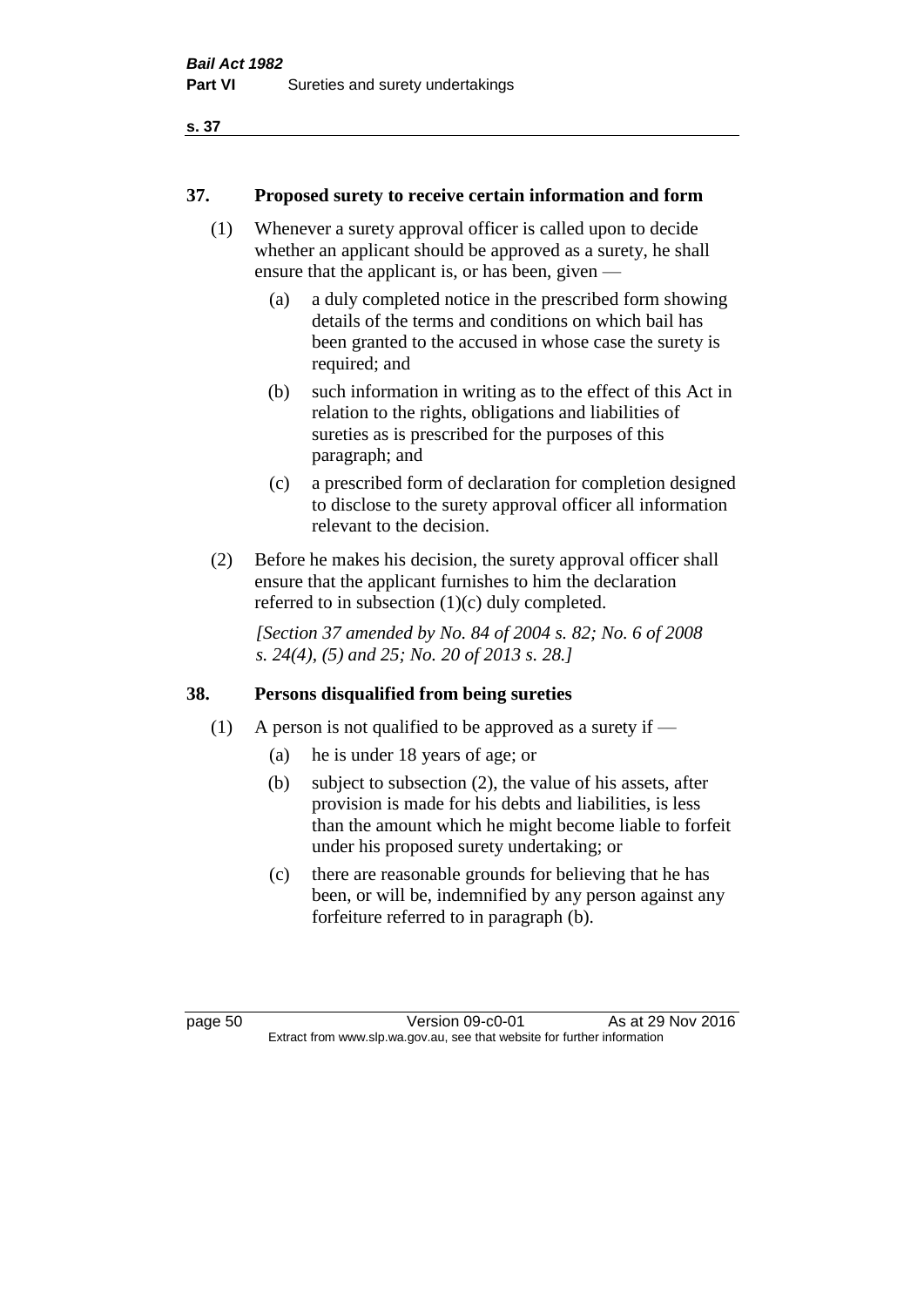(2) Subsection (1)(b) does not apply where the applicant for approval is required to give security sufficient to cover the amount which he might become liable to forfeit.

## **39. Matters to be regarded when approving sureties**

In determining whether an applicant is suitable to be a surety a surety approval officer shall have regard to all matters which appear to him to be relevant including, as well as any others, the following —

- (a) the character and antecedents of the applicant; and
- (b) his proximity to or connection with the accused, whether by kinship, place of residence or otherwise; and
- (c) his ability to pay, or give security for, the amount which he might become liable to forfeit under his proposed surety undertaking, without excessive hardship to himself or his dependants.

*[Section 39 amended by No. 84 of 2004 s. 82; No. 6 of 2008 s. 24(4).]* 

## **40. Decision on application by proposed surety**

- (1) Upon receipt of the duly completed declaration referred to in section  $37(1)(c)$ , the surety approval officer shall, after making any enquiries which he thinks desirable, make a decision, as soon as is practicable, either to approve or not to approve of the applicant as a surety in that case.
- (2) If the surety approval officer does not approve of the applicant as a surety he shall record the reasons for his doing so and inform the applicant and the accused thereof, or cause them to be so informed.

*[Section 40 amended by No. 15 of 1988 s. 15; No. 84 of 2004 s. 82; No. 6 of 2008 s. 24(5).]*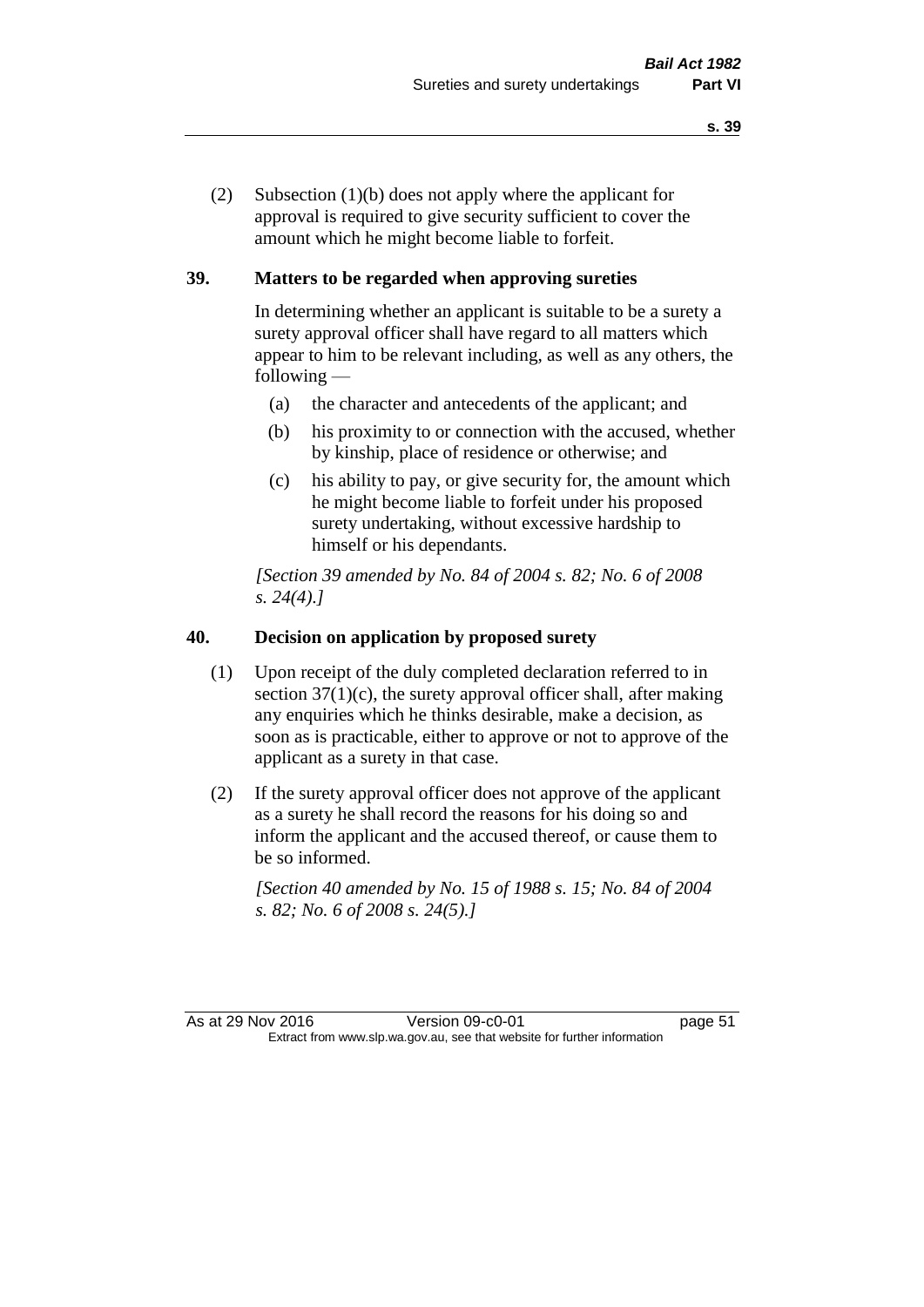```
s. 41
```
#### **41. Finality of decision to refuse approval of surety**

- (1) A decision by a surety approval officer not to approve of the applicant as a surety is final unless the applicant becomes entitled to re-apply under subsection (2).
- (2) An applicant who is refused approval as a surety may re-apply for approval to the surety approval officer who made that decision, or if that officer is absent or unavailable to another surety approval officer, on the ground that —
	- (a) new facts have been discovered, new circumstances have arisen or the circumstances have changed since he was refused approval; or
	- (b) he failed to adequately present his case for approval on his previous application,

and the provisions of this Act, except section 37, shall, with necessary modifications, apply to any such further application and the decision thereon.

*[Section 41 amended by No. 6 of 2008 s. 24(3) and (4).]*

## **42. Before whom surety undertaking may be entered into**

A surety undertaking need not be entered into before the surety approval officer who approved the surety but may be entered into before any person before whom the accused for whose appearance the surety is approved might enter into his bail undertaking under section 29.

*[Section 42 amended by No. 84 of 2004 s. 82; No. 6 of 2008 s. 24(5).]* 

### **43. Duties of person before whom surety undertaking is entered into**

A person before whom a surety undertaking is to be entered into —

- $(a)$  shall
	- (i) read to the surety; or

page 52 Version 09-c0-01 As at 29 Nov 2016 Extract from www.slp.wa.gov.au, see that website for further information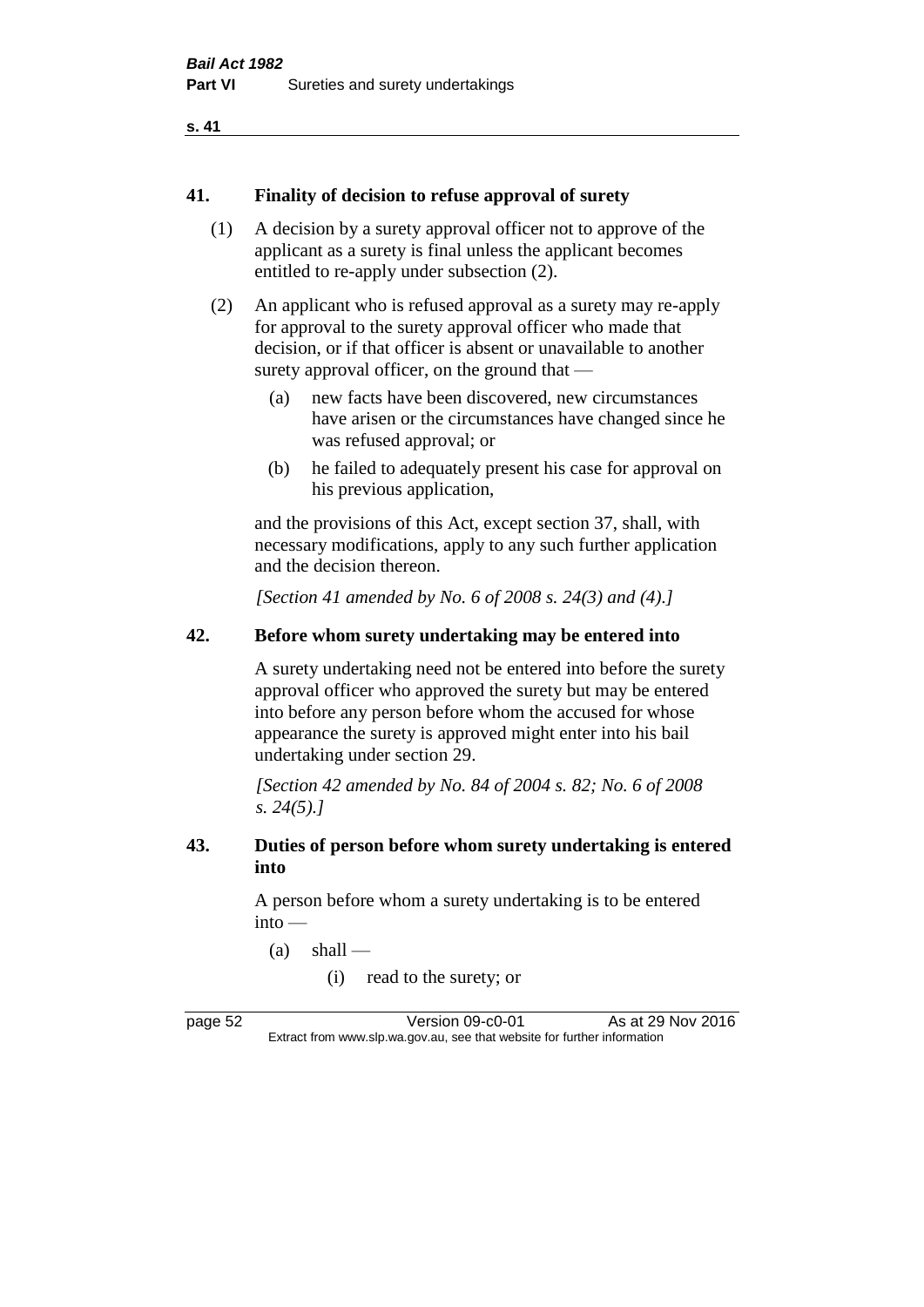- (ii) be informed by the surety that he has read; or
- (iii) if necessary, have translated to the surety,

the documents described in section  $37(1)(a)$  and (b), and the surety undertaking, before the surety enters into the undertaking; and

- (b) shall ensure that all conditions which are to be complied with by the surety have been complied with before the surety enters into his undertaking; and
- (c) shall give to the surety a copy of his surety undertaking as duly completed.

*[Section 43 amended by No. 74 of 1984 s. 13.]* 

#### **43A. Entering into surety undertaking where proposed surety interstate**

 $(1)$  In this section —

*proposed surety* means a person who is to enter into a surety undertaking;

*relevant official* means the person before whom the surety undertaking is to be entered into or was entered into, as the case requires;

*video link* means facilities (including closed circuit television) that enable, at the same time —

- (a) the relevant official to see and hear the proposed surety; and
- (b) the proposed surety to see and hear the relevant official.
- (2) This section applies if a proposed surety is in another State or a Territory.
- (3) The relevant official may comply with section 43(a) and (b) by means of a video link.
- (4) The relevant official may provide the surety undertaking to the proposed surety for completion by providing it by electronic means in accordance with the regulations.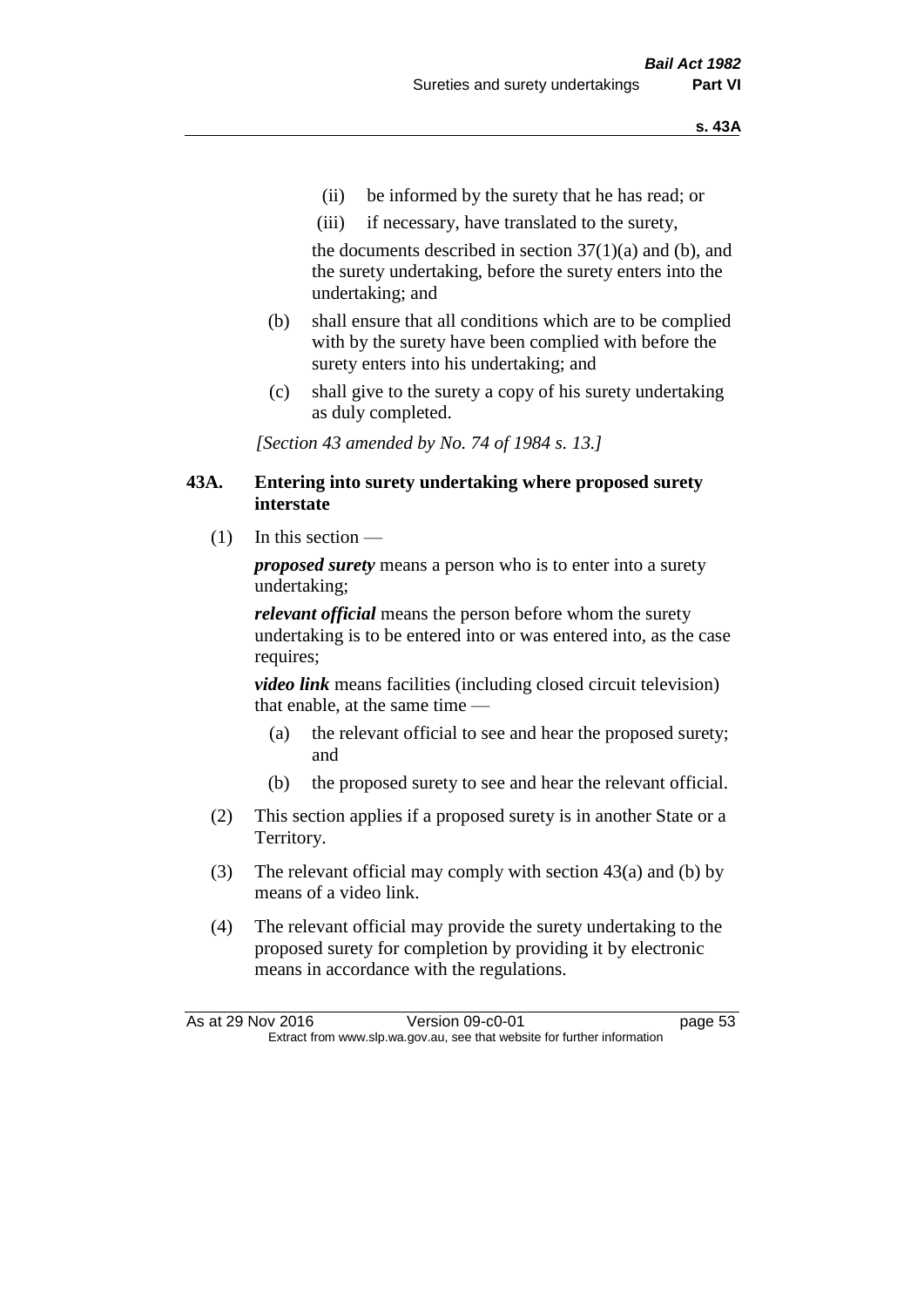- (5) The proposed surety may enter into the surety undertaking by providing the completed surety undertaking to the relevant official by electronic means in accordance with the regulations.
- (6) If the surety undertaking is provided by electronic means under subsection (4) or (5), any requirement for the proposed surety or the relevant official to sign it is to be taken to have been complied with if the full name of the proposed surety or the relevant official, as the case requires, appears in the appropriate place in the undertaking.
- (7) The relevant official may comply with section 43(c) by providing a copy of the surety undertaking (as duly completed) to the surety by electronic means in accordance with the regulations.
- (8) A surety undertaking that is entered into in accordance with this section is to be taken to have been entered into before the relevant official.
- (9) In any proceedings a document purporting to be a copy of a surety undertaking and purporting to be certified by the relevant official to be a copy of a surety undertaking entered into in accordance with this section is evidence of the surety undertaking without proof of the signature of the relevant official.

*[Section 43A inserted by No. 6 of 2008 s. 26; amended by No. 20 of 2013 s. 29.]*

# **44. When surety undertaking extends to different time or different time and place substituted under s. 31**

- (1) A surety undertaking does not extend to the failure by the accused to appear at a different time or a different time and place substituted pursuant to section 31 unless —
	- (a) the surety undertaking contains a provision stating that it does so extend and, where applicable under subsection (5), the surety has received notice as mentioned in that subsection; or

page 54 Version 09-c0-01 As at 29 Nov 2016 Extract from www.slp.wa.gov.au, see that website for further information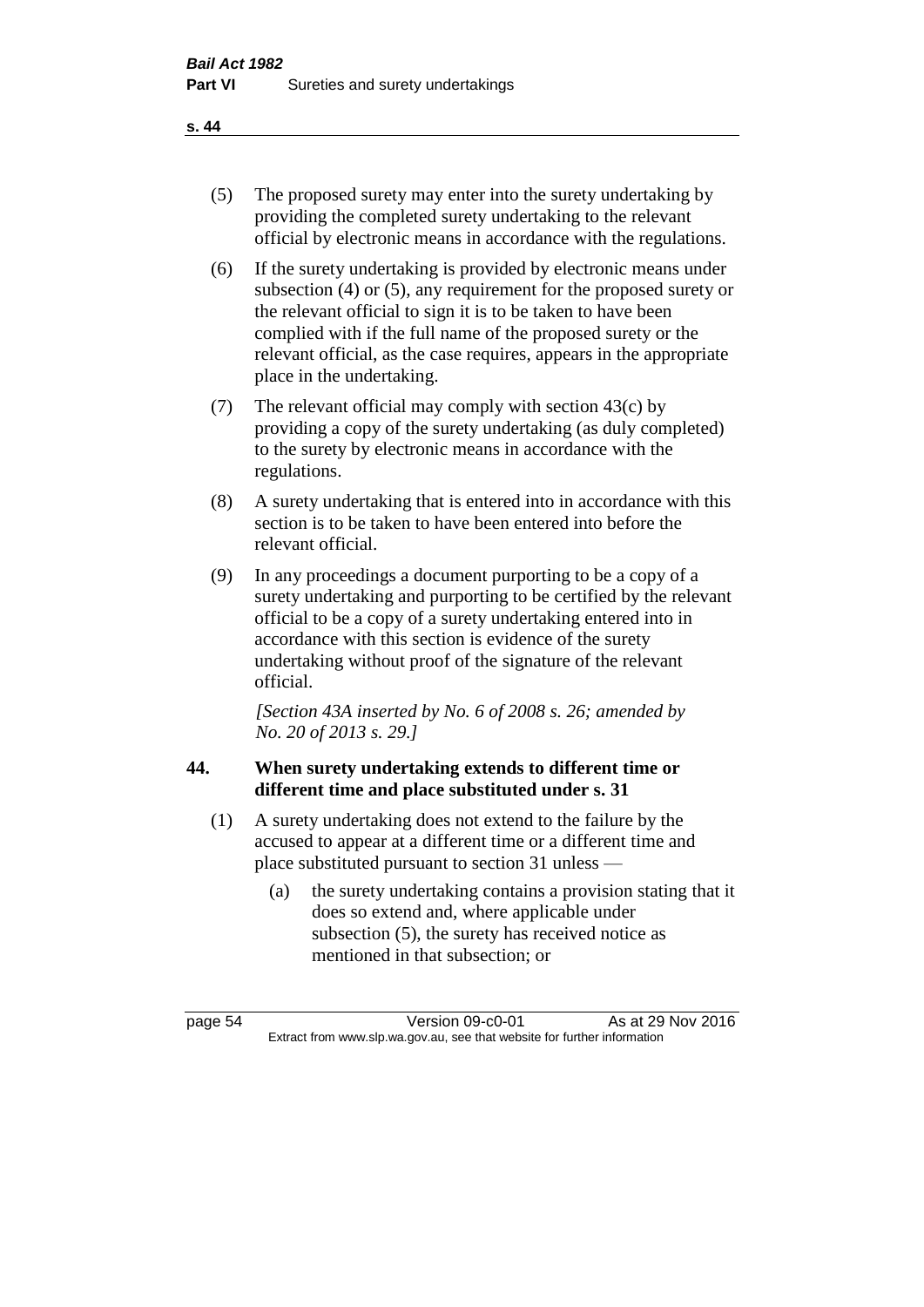- (b) subsection (2) applies.
- (2) A surety undertaking extends to the failure by the accused to appear at a different time substituted pursuant to section 31 during a trial if, at the option of the surety, the undertaking contains a provision stating —
	- (a) that it does so extend; and
	- (b) the effect of subsection (4).
- (3) In subsection  $(2)$  —

*trial* means that part of proceedings for an offence when evidence is being received by the court in respect of the offence and also extends to any time when —

- (a) legal argument is being heard; or
- (b) a judicial officer or a jury is deliberating.
- (4) Subsection (2) applies despite any amendment as defined in section 31A(1) if the endorsement or notice under section 31A(3)(a) in respect of the amendment includes a statement referred to in section 31A(4).
- (5) A surety undertaking may, at the option of the surety, also contain a provision stating that where —
	- (a) a different time or a different time and place for the accused's appearance is substituted pursuant to section 31; and
	- (b) subsection (2) does not apply,

the surety's liability only arises if the surety is given notice, as soon as is practicable, of the different time or the different time and place.

(6) Where, by operation of this section, a surety undertaking would extend to the failure by the accused to appear at a different time or a different time and place substituted pursuant to section 31, that extension is not affected by a reduction in the number of offences to which the accused's bail undertaking relates.

*[Section 44 inserted by No. 6 of 2008 s. 27(1).]*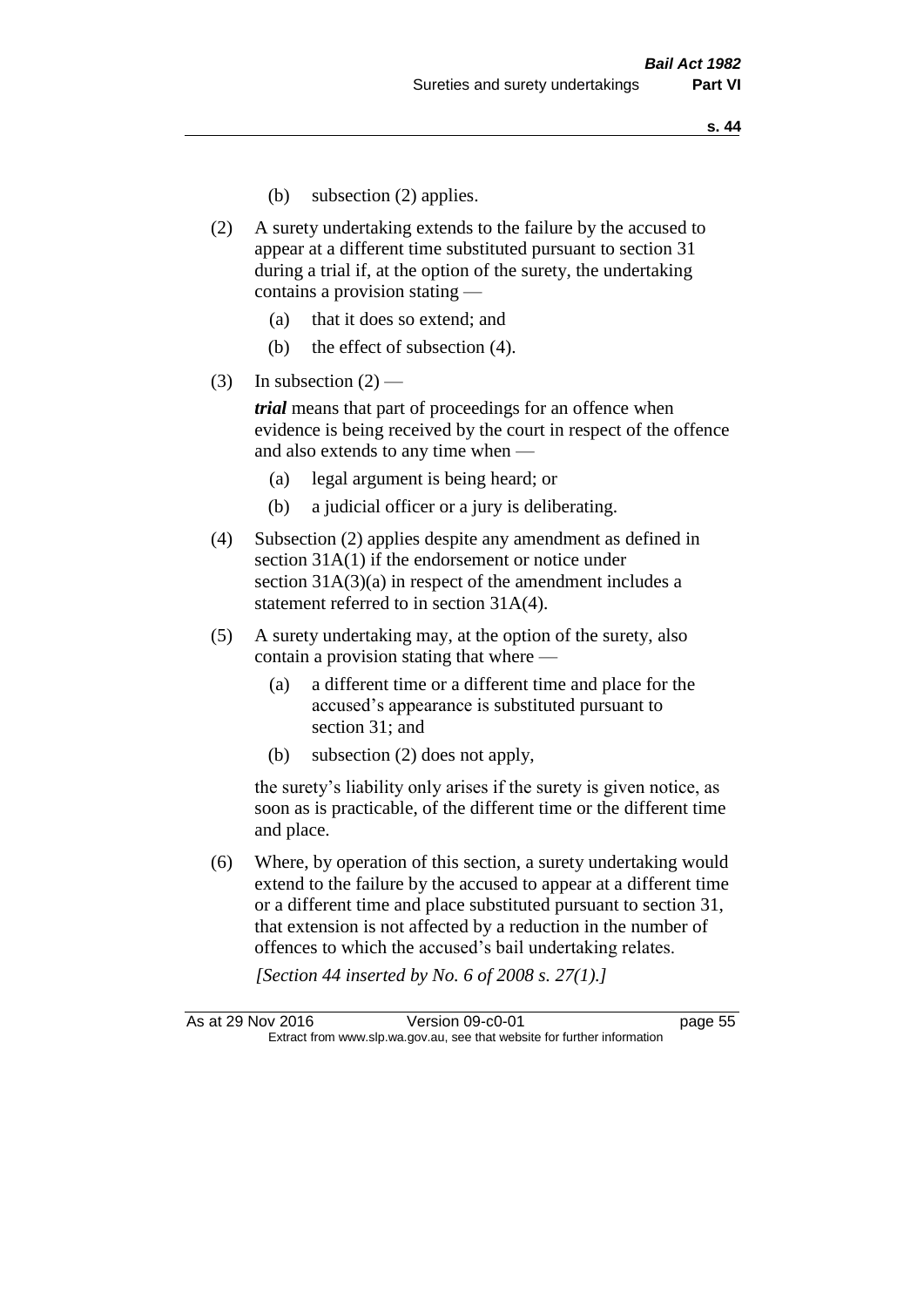```
s. 45
```
### **45. Notices under s. 44, service and proof of**

- (1) For the purposes of section 44(5) notice to a surety may be given —
	- (a) orally to the surety by the judicial officer when he fixes a time and place for the proceedings or the resumed proceedings; or
	- (b) in the approved form to the surety personally; or
	- (c) by a person authorised under subsection  $(5)$ 
		- (i) sending or causing to be sent the approved form to the surety by post to the surety's address appearing in the records of the court; or
		- (ii) in urgent cases or with the surety's consent, providing or causing to be provided the approved form to the surety by electronic means in accordance with the regulations.
- (2) A person who gives a notice in accordance with subsection  $(1)(b)$  or  $(c)$  shall endorse on a file copy of the notice a certificate showing —
	- (a) that the person has done so; and
	- (b) the time of doing so.
- (2a) If a notice is sent by post under subsection  $(1)(c)$ , the notice is to be presumed, unless the contrary is shown, to have been received at the time when, in the ordinary course of events, it would have been delivered.
- (3) A judicial officer who, under subsection  $(1)(a)$ , notifies a surety of the time and place for the proceedings or the resumed proceedings shall cause to be endorsed on a file copy of the surety's undertaking a certificate showing details of such time and place and that the surety has been notified of them.
- (4) In any proceedings
	- (a) a document purporting to be a copy of a notice referred to in section 44(5) shall be evidence of the terms of the notice; and

| page 56 |  |
|---------|--|
|---------|--|

 $Version$  09-c0-01 As at 29 Nov 2016 Extract from www.slp.wa.gov.au, see that website for further information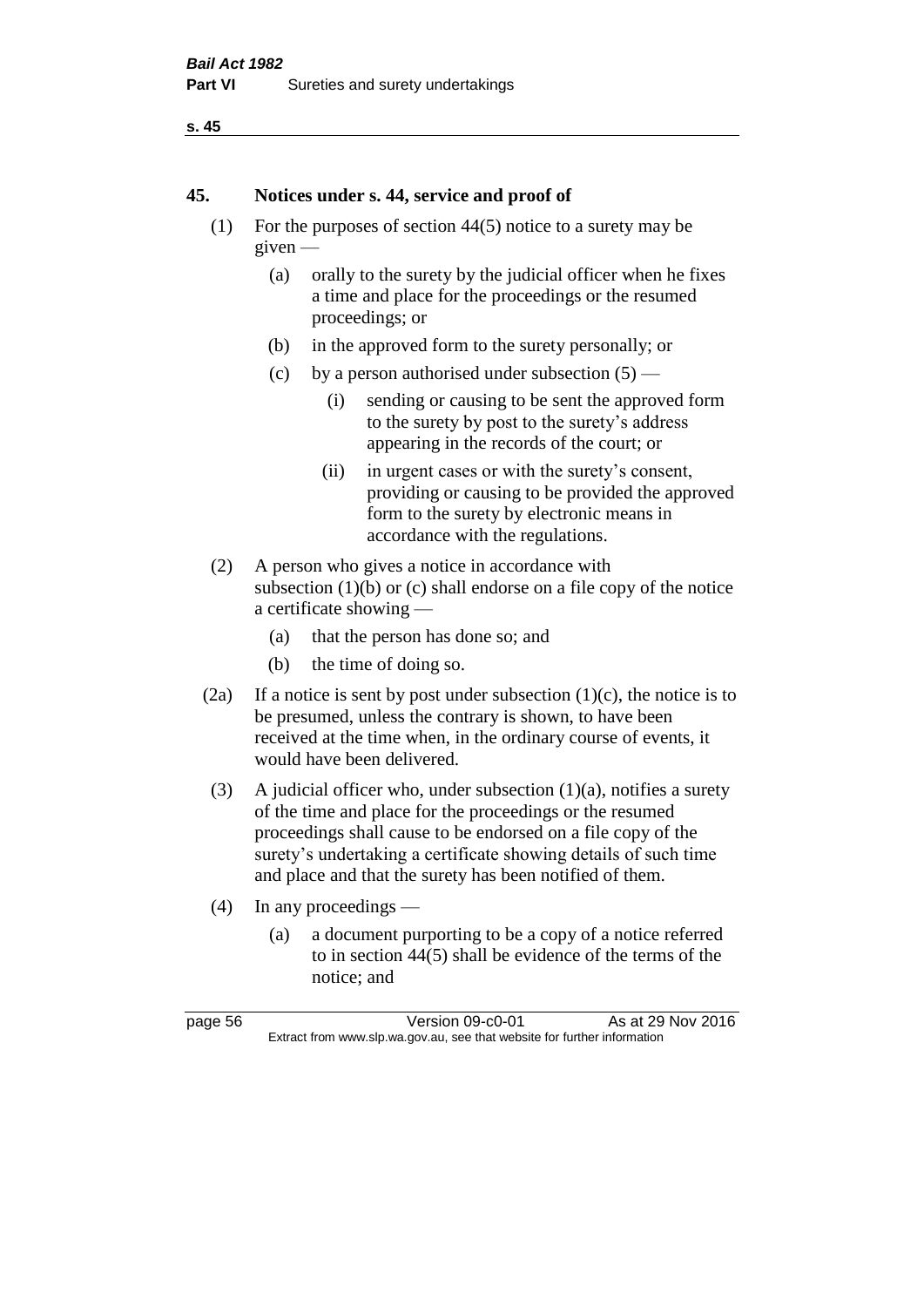- (b) an endorsement
	- (i) on a file copy of a notice given under subsection  $(1)(b)$  or  $(c)$  purporting to be a certificate referred to in subsection (2); or
	- (ii) on a file copy of a surety undertaking purporting to be a certificate referred to in subsection (3),

is evidence of the matters appearing in the certificate without proof of the signature of the person who made the endorsement.

- (5) A registrar of the court, other than a deputy registrar of the Magistrates Court or the Children's Court, is an authorised person for the purposes of subsection  $(1)(c)$  and in addition —
	- (a) in respect of committals to the Supreme Court, the Chief Justice; and
	- (b) in respect of committals to the District Court, the Chief Judge,

may authorise a person or persons, by name or office, to perform the function referred to in subsection  $(1)(c)$ .

*[Section 45 amended by No. 74 of 1984 s. 15; No. 59 of 2004 s. 141; No. 6 of 2008 s. 28(1)-(5); No. 20 of 2013 s. 30.]* 

#### **46. Surety's power to arrest accused**

- (1) A surety may arrest an accused for whose appearance in court he has entered into a surety undertaking if the surety has reasonable grounds to believe that —
	- (a) the accused
		- (i) is not likely to comply with the requirements of his bail undertaking mentioned in section  $28(2)(a)$  or (b); or
		- (ii) is, or has been, in breach of any condition of his bail undertaking mentioned in section 28(2)(c); or

As at 29 Nov 2016 Version 09-c0-01 page 57 Extract from www.slp.wa.gov.au, see that website for further information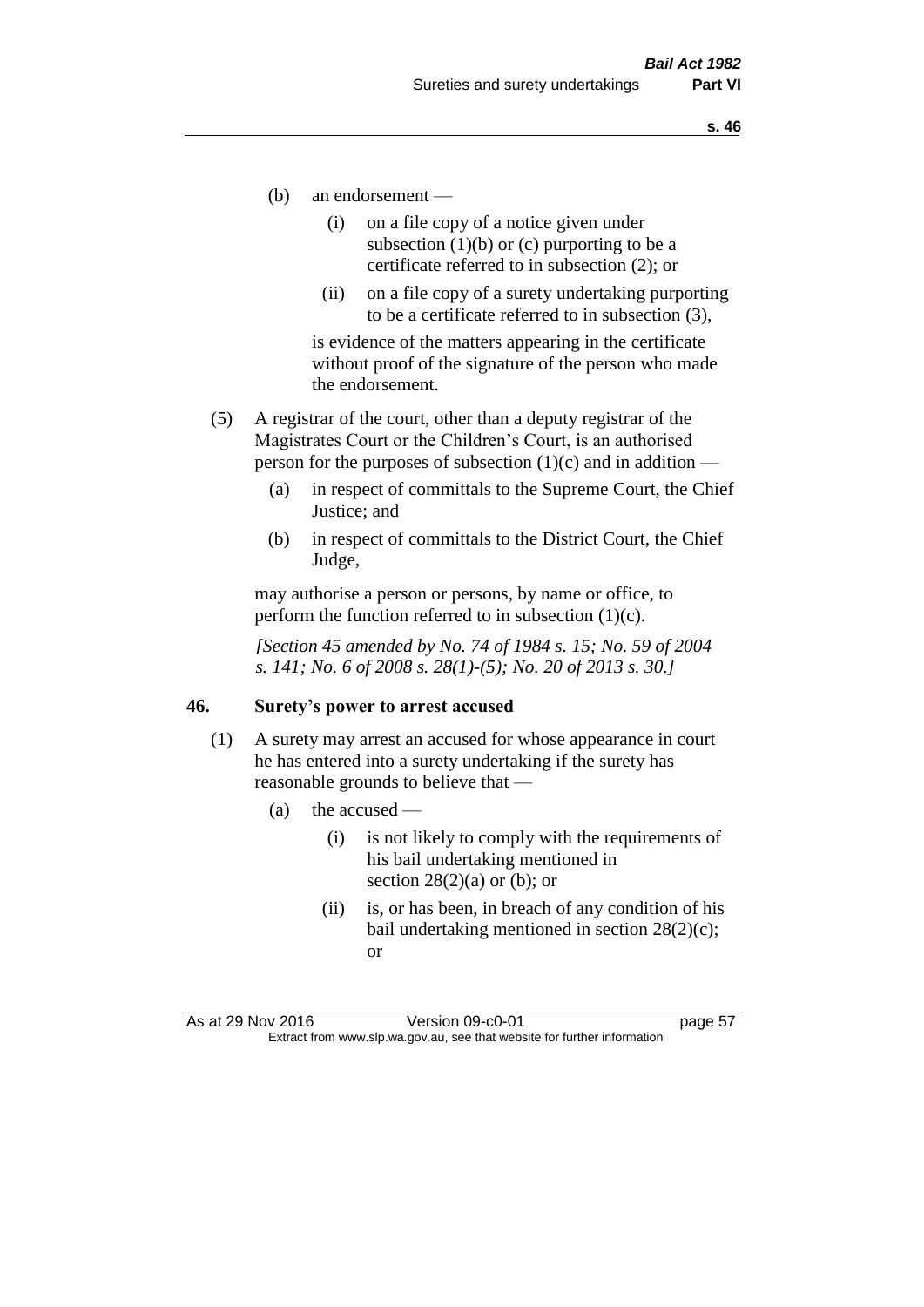(iii) is, or has been, in breach of a home detention condition mentioned in section 28(2)(d);

and

- (b) it is not expedient to invoke the assistance of the relevant officer under section 54(1) because the delay occasioned by doing so would defeat the purpose of that section.
- (2) A surety who arrests an accused under subsection (1) shall, as soon as is practicable, deliver him into the custody of a police officer and thereafter he shall be dealt with under section 54(4) and section 55, and those provisions shall apply, as if he had been arrested by a police officer under section 54(2).

*[Section 46 amended by No. 74 of 1984 s. 16; No. 61 of 1990 s. 10; No. 84 of 2004 s. 82; No. 6 of 2008 s. 33(5).]* 

## **47. When surety undertaking ceases to have effect**

A surety undertaking ceases to have effect —

- (a) upon the revocation of bail under section 55(1); or
- (b) upon the release of an accused under section 55(2) if the surety does not consent to the continuance in force of his surety undertaking; or
- (c) upon its being cancelled under section 48(4) (and as from the time fixed therefor) by an appropriate judicial officer; or
- (d) upon the death of the surety, but only if no order under section 49(1) has been made before then; or
- (e) subject to sections 31 and 44, upon the appearance in court by the accused as required by his bail undertaking; or
- (f) upon the discharge of the accused according to law from any further proceedings for the offence, or all of the offences, to which the surety undertaking relates; or

page 58 Version 09-c0-01 As at 29 Nov 2016 Extract from www.slp.wa.gov.au, see that website for further information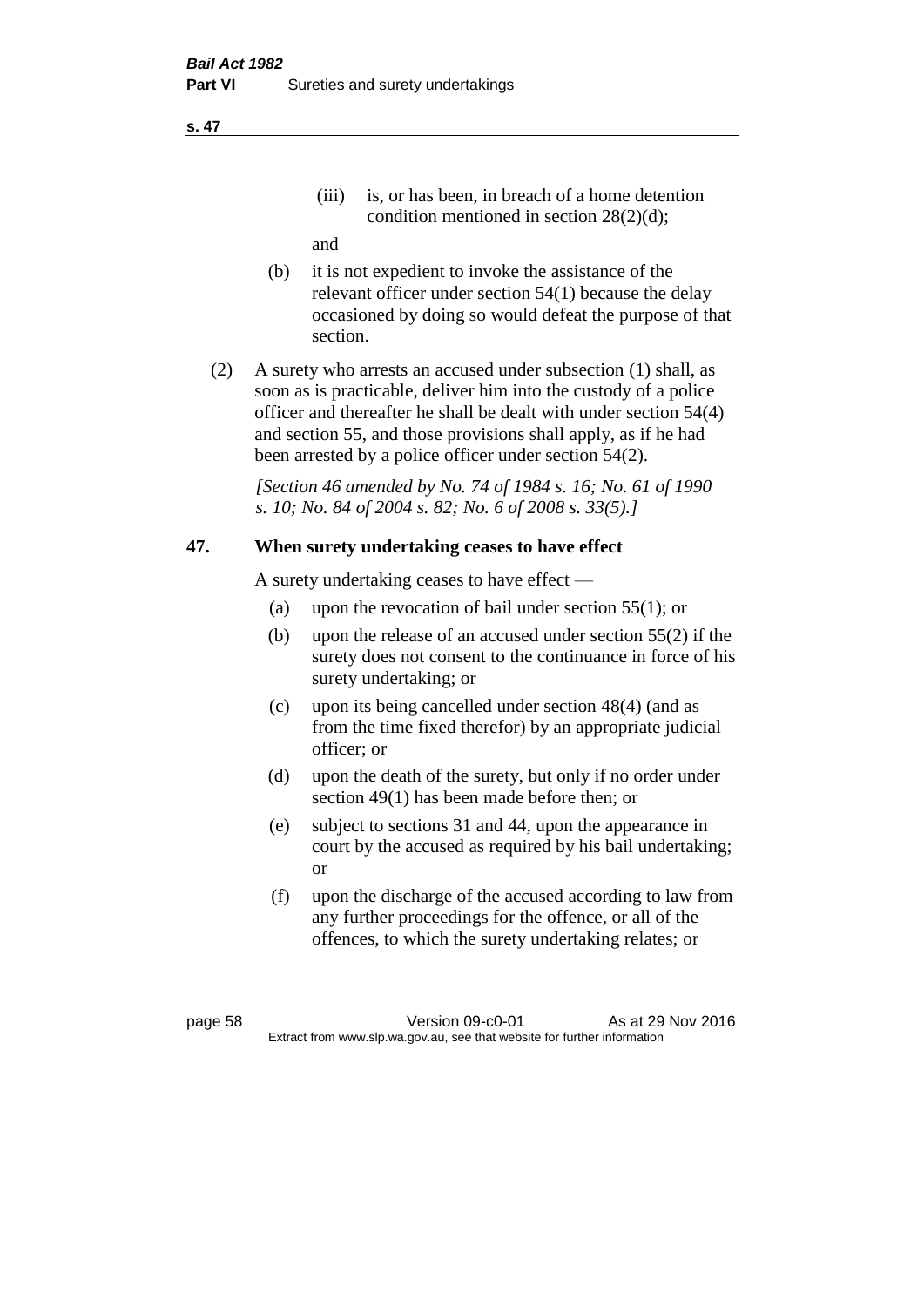(g) during any period before the time at which the accused is required to appear in court when he is in custody for any other offence or reason.

*[Section 47 amended by No. 84 of 2004 s. 82.]* 

### **48. Surety may apply for cancellation of his undertaking**

- (1) A surety may apply to an appropriate judicial officer for cancellation of his undertaking.
- (2) An application under subsection (1) may be made at any time before that specified, or deemed by section 31(3) to be specified, in the accused's bail undertaking for his appearance in court.
- (3) Upon an application being made under subsection (1) an appropriate judicial officer shall cause the accused to appear before him or another such officer and may issue a warrant or summons for that purpose.
- (4) Upon the appearance of the accused before the time mentioned in subsection (2) an appropriate judicial officer shall —
	- (a) cancel the surety undertaking; and
	- (b) exercise one of the powers set out in section  $55(1)(d)$ or (e).
- (5) An application under subsection (1) must be made, and proceedings on it are to be conducted —
	- (a) in a court of summary jurisdiction in accordance with the regulations;
	- (b) in the Supreme Court or the District Court  $-\text{in}$ accordance with rules of court.

*[Section 48 amended by No. 59 of 2004 s. 141; No. 84 of 2004 s. 7 and 82; No. 6 of 2008 s. 29.]* 

## **49. Surety's undertaking to pay money, enforcing**

(1) Where an accused has failed to comply with any requirement of his bail undertaking mentioned in section 28(2)(a) or (b) the

As at 29 Nov 2016 Version 09-c0-01 page 59 Extract from www.slp.wa.gov.au, see that website for further information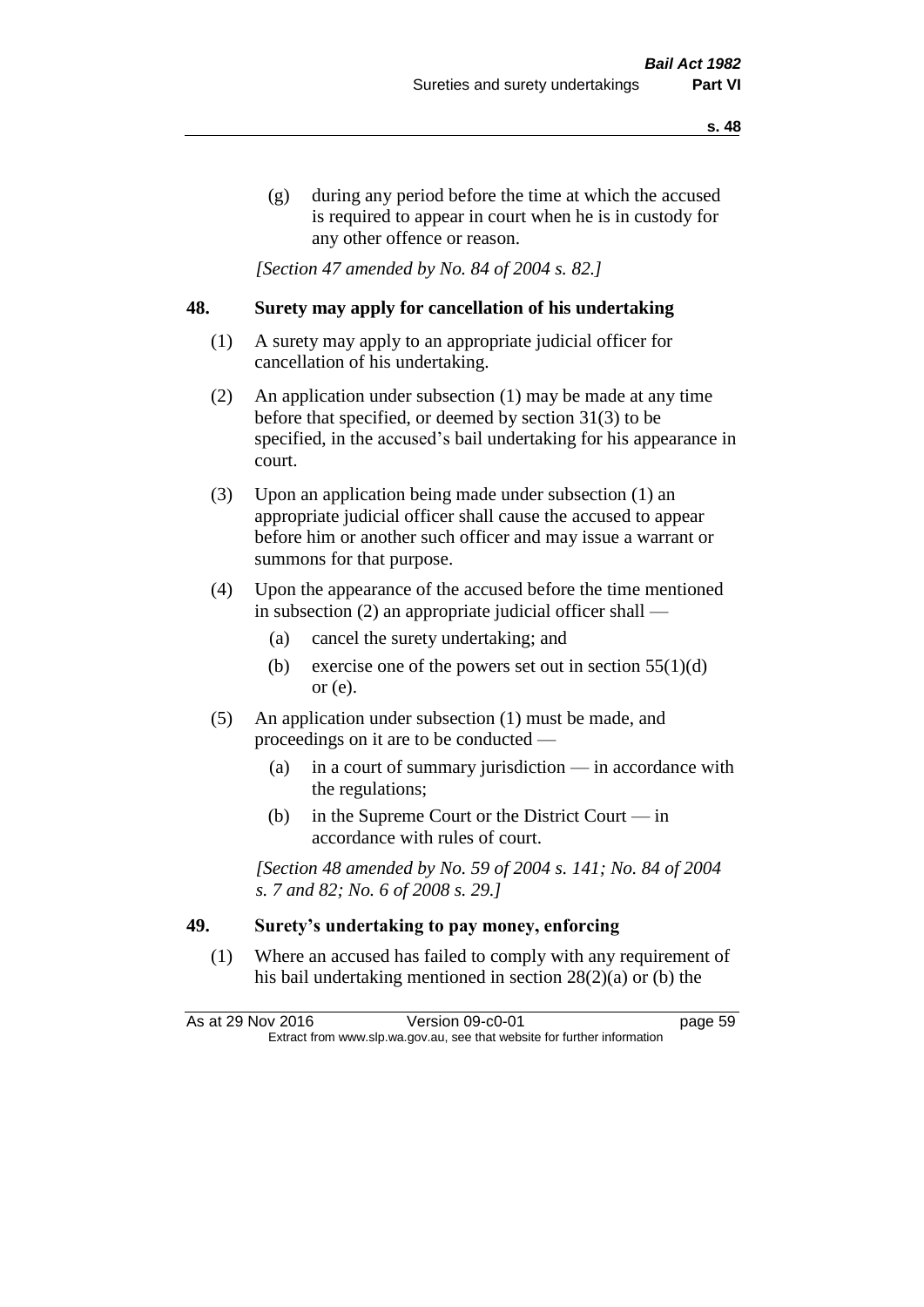following provisions of this section apply for the purpose of enforcing payment to the State of any sum thereupon payable by a surety in terms of his surety undertaking —

- (a) an application for an order that the sum be paid may be made to an appropriate judicial officer —
	- (i) by the Director of Public Prosecutions where the court before which the accused failed to appear was —
		- (I) the District Court, the Supreme Court or the Court of Appeal; or
		- (II) another court, if the Director of Public Prosecutions is the prosecutor in that court of the case against the accused;

or

- (ii) in other cases, by the State Solicitor or the registrar of the court before which the accused failed to appear;
- *[(b) deleted]*
	- (c) on the hearing of the application and upon proof of the surety's liability in terms of his undertaking, the judicial officer shall order forfeiture of the full amount specified in the undertaking unless the surety attends at the hearing and shows to the satisfaction of the judicial officer that there was reasonable cause for the failure of the accused to comply with the requirement to which the application relates;
- (d) notwithstanding paragraph (c), the judicial officer may decline to make an order under that paragraph or may order forfeiture in part only where the surety attends and shows to the satisfaction of the judicial officer —
	- (i) that, by reason of a change of circumstances since the undertaking was entered into, an order for forfeiture, or for forfeiture in full (as the case may be), would cause excessive hardship to the surety or his dependants; and

page 60 Version 09-c0-01 As at 29 Nov 2016 Extract from www.slp.wa.gov.au, see that website for further information

**s. 49**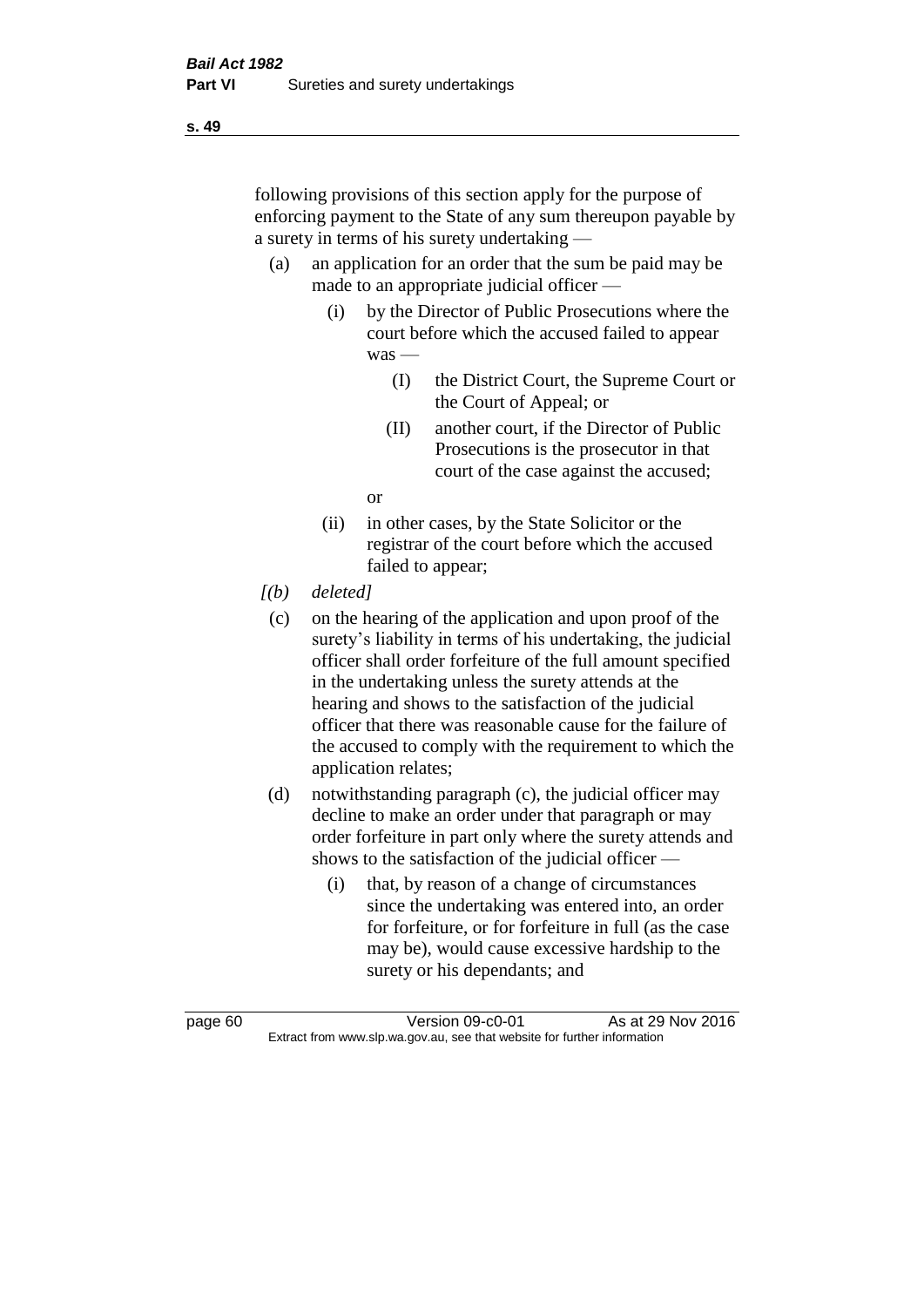- (ii) that such hardship would not be relieved by the exercise of one or more of the powers conferred by section 59;
- (e) an order may be made under this section whether or not the accused has been convicted of an offence against section 51(1) or (2) but if, after an order has been made, the surety satisfies the Governor that new facts have been discovered or new circumstances have arisen which show that there was reasonable cause for the failure of the accused as mentioned in paragraph (c), the Governor may exercise the power in section 139 of the *Sentencing Act 1995* as if the forfeiture were one to which that section applied.
- (2) An application under subsection (1) must be made, and proceedings on it are to be conducted —
	- (a) in a court of summary jurisdiction in accordance with the regulations;
	- (b) in the Supreme Court or the District Court  $-\text{in}$ accordance with rules of court.
- (3) Without prejudice to the recovery of such an amount as a civil debt due to the State, any amount to be paid under an order made under this section is to be paid, and its payment may be enforced under Part 5 of the *Fines, Penalties and Infringement Notices Enforcement Act 1994*, unless an order has been made under subsection (4).
- (4) If under this section the Supreme Court or the District Court makes an order requiring the payment of money, the court may make an order under section 59 of the *Sentencing Act 1995* in respect of the amount payable and for that purpose that section, with any necessary changes, applies as if the amount were a fine imposed on the surety.

*[Section 49 amended by No. 74 of 1984 s. 17; No. 92 of 1994 s. 5; No. 78 of 1995 s. 8; No. 65 of 2003 s. 121(3); No. 74 of 2003 s. 29; No. 59 of 2004 s. 141; No. 84 of 2004 s. 8, 11 and 82; No. 6 of 2008 s. 18(2) and 30(1) and (2).]*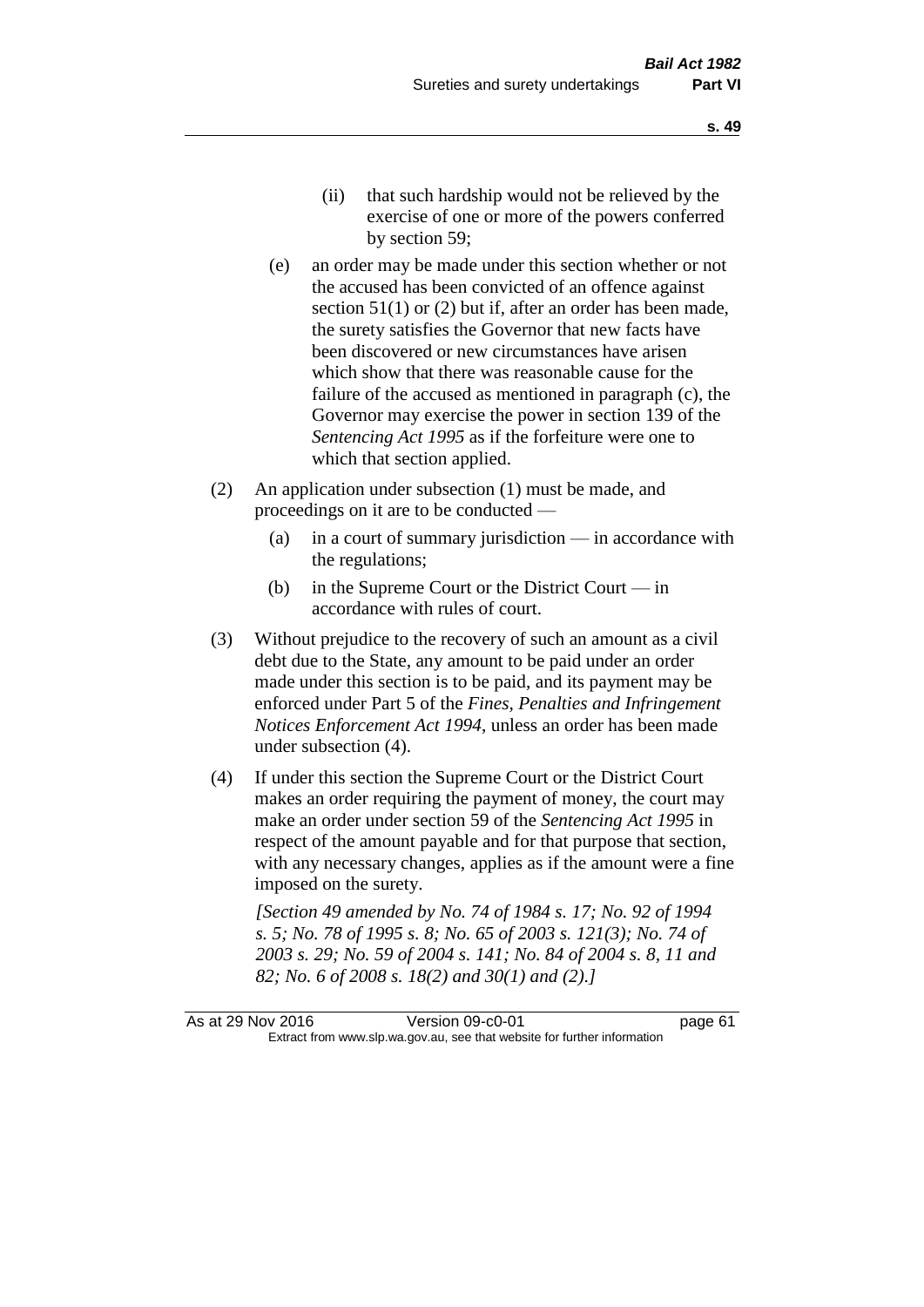#### **50. Indemnifying surety, offence**

- (1) If a person indemnifies, or agrees to indemnify, a surety or proposed surety against any liability which the surety or proposed surety may incur under this Act (including this section) he and the surety or proposed surety and any person with whom he agrees as aforesaid each commits an offence. Penalty: \$1 000 or imprisonment for 12 months or both.
- (2) An offence is committed under subsection  $(1)$ 
	- (a) whether the agreement is made before or after the surety undertaking is entered into and whether or not a proposed surety actually becomes a surety; and
	- (b) whether the compensation is to be in money or in money's worth.
- (3) An offence is not committed under subsection (1) by a surety or proposed surety if he shows —
	- (a) that he had no knowledge of an agreement within the meaning of subsection (1) proposed to be entered into between 2 other persons; or
	- (b) that having such knowledge he took all steps reasonably available to him to prevent the agreement being entered into.

*[Section 50 amended by No. 74 of 1984 s. 18.]* 

page 62 Version 09-c0-01 As at 29 Nov 2016 Extract from www.slp.wa.gov.au, see that website for further information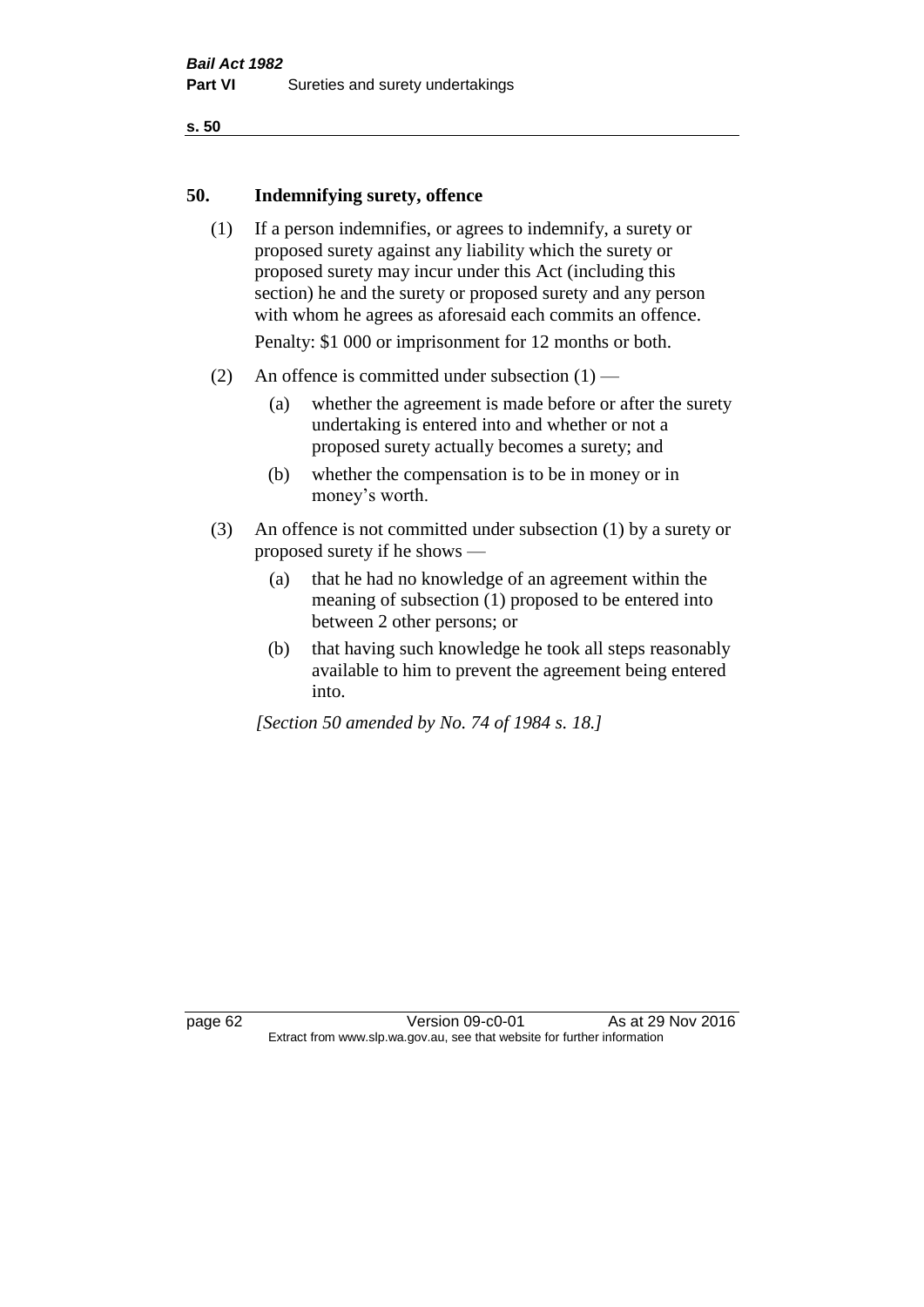**s. 50A**

# **Part VIA — Administration of home detention conditions**

*[Heading inserted by No. 61 of 1990 s. 11.]* 

# **50A. Powers of CEO (corrections)**

The CEO (corrections) has all of the powers conferred under this Act on a community corrections officer and may review, vary, or rescind a direction given by a community corrections officer.

*[Section 50A inserted by No. 61 of 1990 s. 11; amended by No. 31 of 1993 s. 9; No. 65 of 2006 s. 53.]* 

*[50B. Deleted by No. 78 of 1995 s. 8.]* 

# **50C. Powers and duties of community corrections officers**

- (1) A community corrections officer may give such reasonable directions to an accused subject to a home detention condition as are necessary for the proper administration of the condition and any other condition imposed on the grant of bail to the accused including, without limiting the generality of the foregoing, directions as to —
	- (a) when the accused may leave the place where he is required by the home detention condition to remain; and
	- (b) the period of any authorised absence from the place where he is required by the home detention condition to remain; and
	- (c) when the accused shall return to the place where he is required by the home detention condition to remain; and
	- (d) the method of travel to be used by the accused during any absence from the place where he is required by the home detention condition to remain; and
	- (e) the manner in which the accused shall report his whereabouts.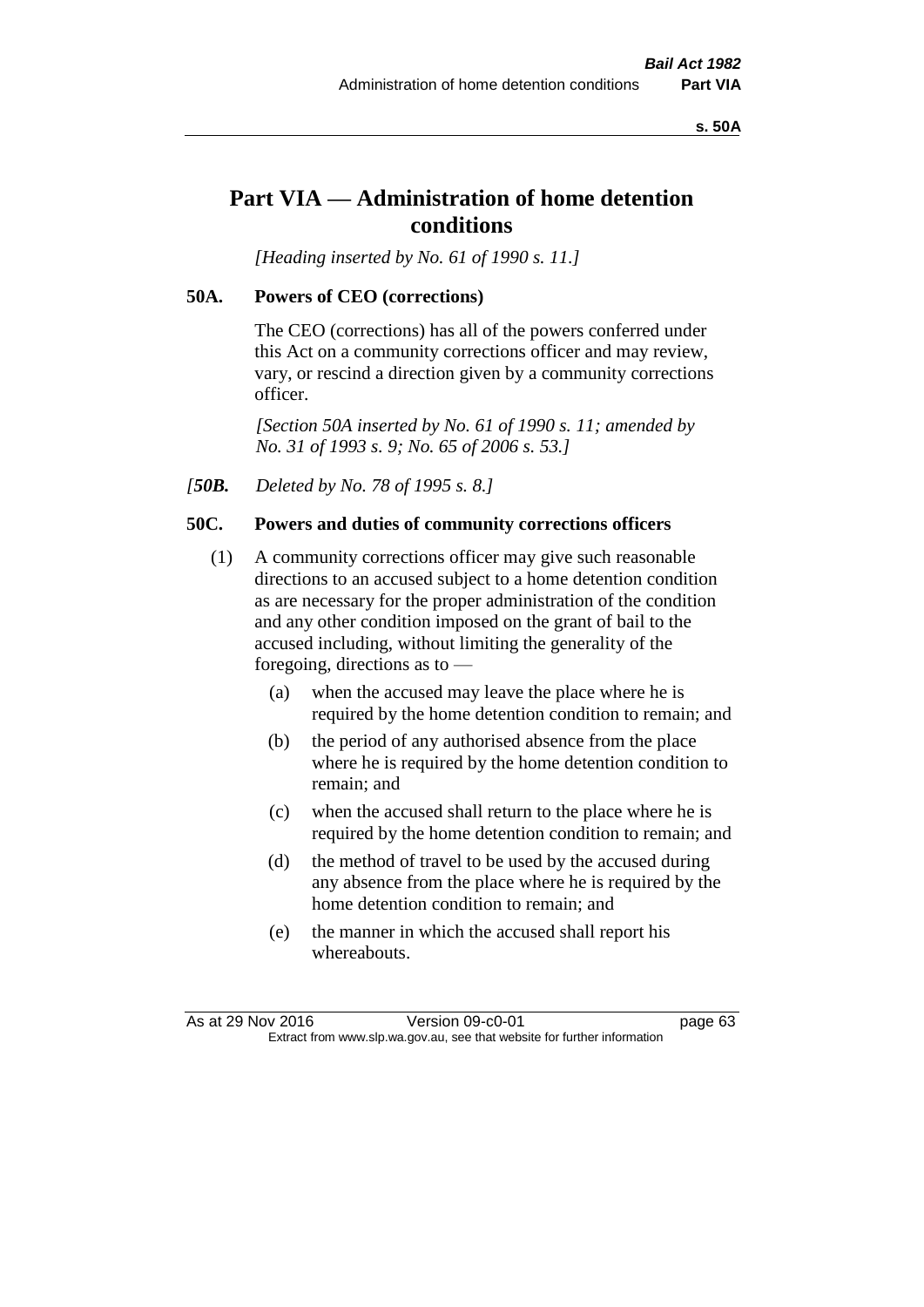**s. 50C**

| (2)     | For the purpose of ascertaining whether or not an accused is<br>complying with a home detention condition or any direction<br>given pursuant to subsection (1), a community corrections<br>officer may, at any time |                                                                                                                                                                              |  |  |
|---------|---------------------------------------------------------------------------------------------------------------------------------------------------------------------------------------------------------------------|------------------------------------------------------------------------------------------------------------------------------------------------------------------------------|--|--|
|         | (a)                                                                                                                                                                                                                 | enter or telephone the place where the accused is<br>required by a home detention condition to remain; or                                                                    |  |  |
|         | (b)                                                                                                                                                                                                                 | enter or telephone the accused's place of employment or<br>any other place where the accused is permitted or<br>required to attend; or                                       |  |  |
|         | (c)                                                                                                                                                                                                                 | question any person at any place referred to in<br>paragraph $(a)$ or $(b)$ .                                                                                                |  |  |
| (3)     | A person who $-$                                                                                                                                                                                                    |                                                                                                                                                                              |  |  |
|         | (a)                                                                                                                                                                                                                 | hinders a person exercising powers under subsection (2);<br><sub>or</sub>                                                                                                    |  |  |
|         | (b)                                                                                                                                                                                                                 | fails to answer a question put pursuant to<br>subsection $(2)(c)$ or gives an answer that the person<br>knows is false or misleading in a material particular,               |  |  |
|         |                                                                                                                                                                                                                     | commits an offence.                                                                                                                                                          |  |  |
|         |                                                                                                                                                                                                                     | Penalty: \$2 000 and imprisonment for 12 months.                                                                                                                             |  |  |
| (4)     | A community corrections officer —                                                                                                                                                                                   |                                                                                                                                                                              |  |  |
|         | (a)                                                                                                                                                                                                                 | shall keep such records and make such returns and<br>reports in relation to accused persons subject to home<br>detention conditions as the CEO (corrections) directs;<br>and |  |  |
|         | (b)                                                                                                                                                                                                                 | shall make any records relating to an accused subject to<br>a home detention condition available on the request of<br>the CEO (corrections) to him.                          |  |  |
|         | [Section 50C inserted by No. 61 of 1990 s. 11; amended by<br>No. 31 of 1993 s. 9; No. 50 of 2003 s. 37(3); No. 84 of 2004<br>s. 82 and 83(3); No. 65 of 2006 s. 53; No. 2 of 2008 s. 56(2).]                        |                                                                                                                                                                              |  |  |
|         |                                                                                                                                                                                                                     |                                                                                                                                                                              |  |  |
| page 64 |                                                                                                                                                                                                                     | Version 09-c0-01<br>As at 29 Nov 2016<br>Extract from www.slp.wa.gov.au, see that website for further information                                                            |  |  |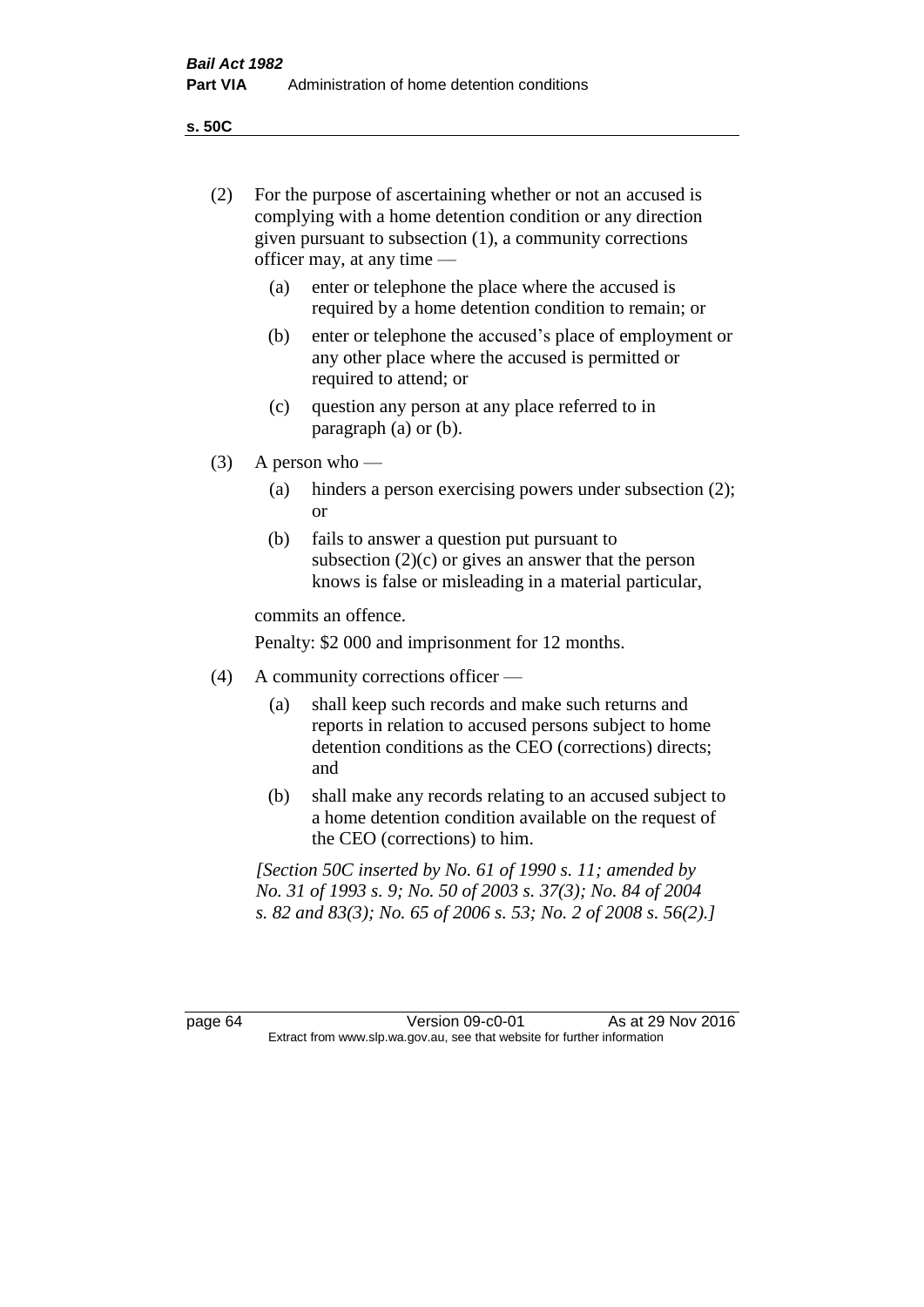# **50D. Powers of members of Police Force**

- (1) For the purpose of ascertaining whether or not an accused is complying with a home detention condition, a member of the Police Force may —
	- (a) require the accused to produce a copy of his bail undertaking and any notice by the CEO (corrections) under section 50E(a) for inspection; and
	- (b) require the accused to explain why he is absent from the place where he is required by the home detention condition to remain.
- (2) An accused who fails to comply with subsection  $(1)(a)$  or who fails to explain when required to do so under subsection (1)(b) or who gives an explanation that the accused knows is false or misleading in a material particular, commits an offence.

Penalty: \$2 000.

*[Section 50D inserted by No. 61 of 1990 s. 11; amended by No. 31 of 1993 s. 9; No. 50 of 2003 s. 37(4); No. 84 of 2004 s. 82; No. 65 of 2006 s. 53.]* 

# **50E. CEO (corrections) may substitute different place of detention and apply conditions**

The CEO (corrections) may, at any time, by notice in writing given to an accused granted bail subject to a home detention condition —

- (a) substitute a different place for the place where an accused is required by a home detention condition to remain;
- (b) require the accused to comply with such of the conditions specified in the list provided to the accused under section 24A(4) as are specified in the notice.

*[Section 50E inserted by No. 61 of 1990 s. 11; amended by No. 31 of 1993 s. 9; No. 84 of 2004 s. 82; No. 65 of 2006 s. 53.]*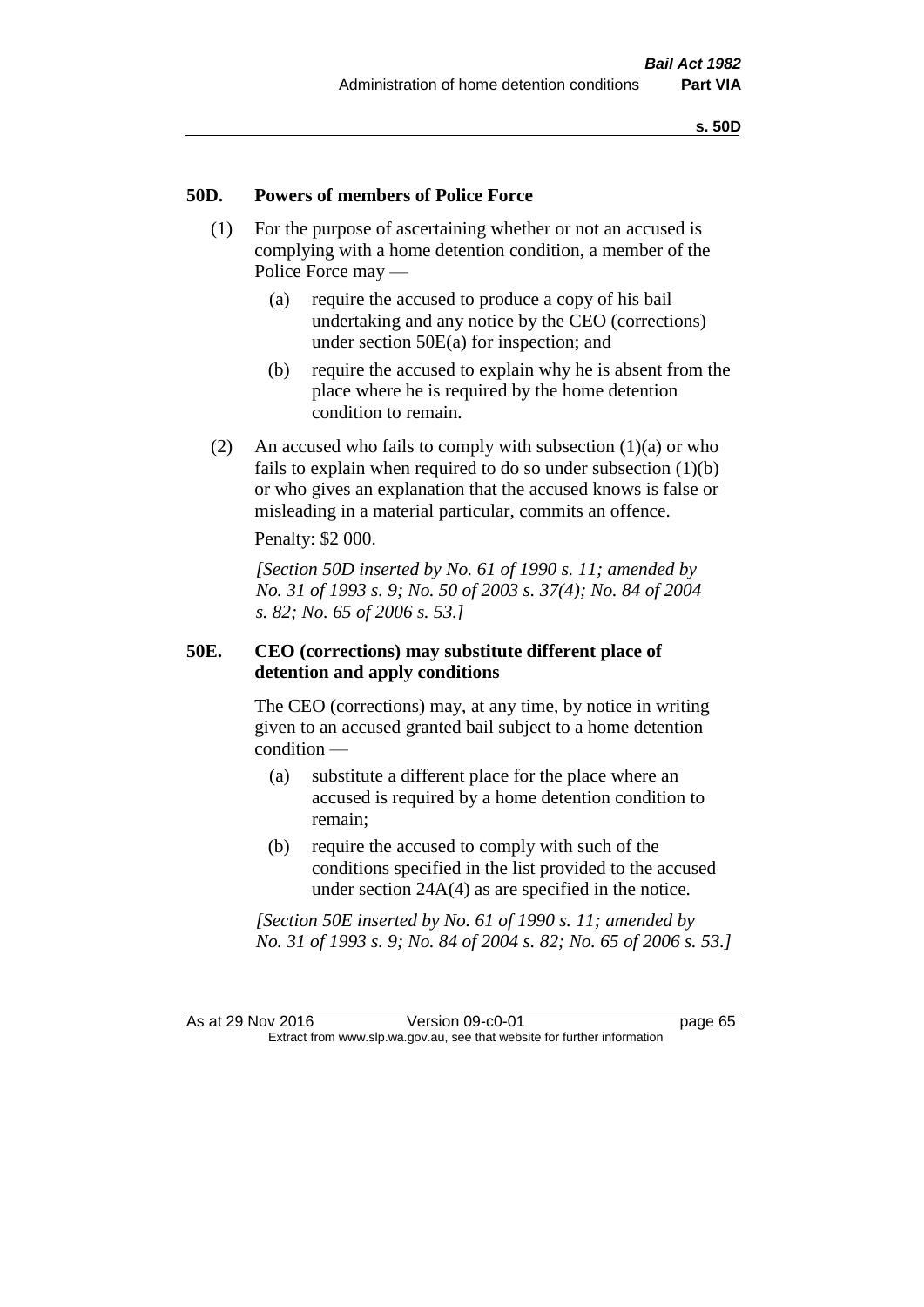```
s. 50F
```
# **50F. CEO (corrections) may revoke bail**

- (1) Where a home detention condition has been imposed as a condition on a grant of bail to an accused the CEO (corrections) may, in his absolute discretion, by instrument signed by him and if practicable, given to the accused, revoke the bail.
- (2) Without limiting the generality of subsection (1), the power to revoke bail may be exercised where the accused —
	- (a) is not likely to comply with any requirement of his bail undertaking mentioned in section 28(2)(a) or (b); or
	- (b) is, or has been, or is likely to be in breach of any condition of his bail undertaking mentioned in section  $28(2)(c)$ .
- (3) Subject to subsection (4), where the CEO (corrections) revokes bail he shall include a statement of his reasons for the cancellation in the instrument cancelling the bail.
- (4) Where the CEO (corrections) is of the opinion that it would be in the interest of the accused or any other person, or the public, to withhold from the accused any or all of the reasons referred to in subsection (3), the CEO (corrections) may so withhold the reason or reasons.
- (5) Where the CEO (corrections) revokes bail, he may, whenever necessary, issue a warrant directed to all members of the Police Force to have the accused arrested and brought before an appropriate judicial officer.

*[Section 50F inserted by No. 61 of 1990 s. 11; amended by No. 31 of 1993 s. 9; No. 84 of 2004 s. 82; No. 65 of 2006 s. 53.]* 

# **50G. Procedure on arrest after revocation under s. 50F**

(1) An accused arrested pursuant to a warrant issued under section 50F shall be taken as soon as is practicable before an appropriate judicial officer unless he is arrested less than 24 hours before the time at which he is due to appear in accordance with his bail undertaking, in which case he shall be

page 66 Version 09-c0-01 As at 29 Nov 2016 Extract from www.slp.wa.gov.au, see that website for further information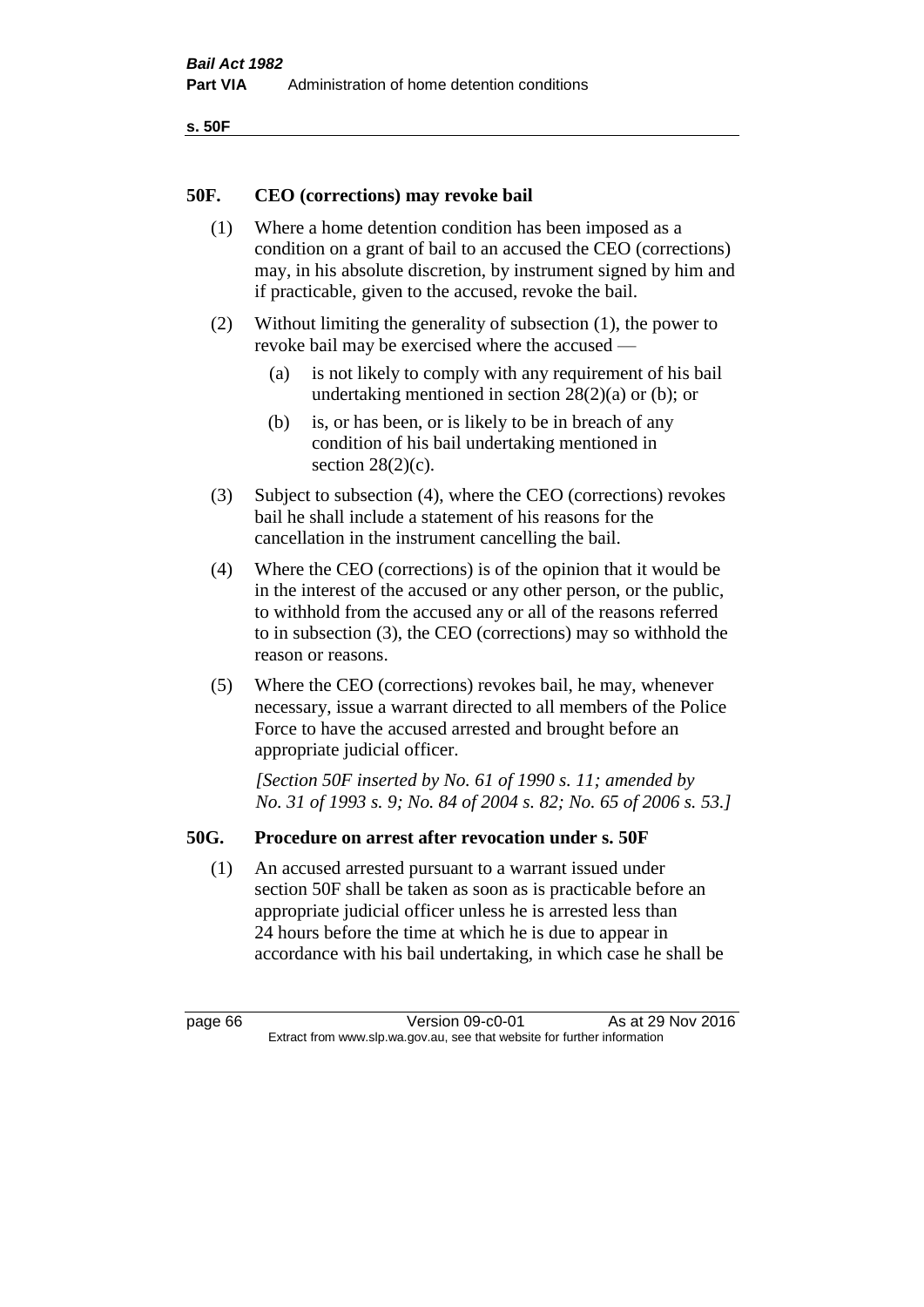held in custody and brought before an appropriate judicial officer at that time.

- (2) The judicial officer before whom an accused appears under this section may —
	- (a) remand the accused in custody to appear at the time and place specified, or deemed by section 31(3) to be specified, in his bail undertaking; or
	- (b) grant fresh bail to the accused in accordance with this Act, other than clause 2 of Part B of Schedule 1.

*[Section 50G inserted by No. 61 of 1990 s. 11; amended by No. 45 of 1993 s. 12; No. 84 of 2004 s. 82.]* 

# **50H. Rules of natural justice excluded**

The rules known as the rules of natural justice (including any duty of procedural fairness) do not apply to or in relation to the doing or omission of any act, matter or thing under this Part by the CEO (corrections).

*[Section 50H inserted by No. 61 of 1990 s. 11; amended by No. 31 of 1993 s. 9; No. 65 of 2006 s. 53.]* 

### **50J. Delegation by CEO (corrections)**

The CEO (corrections) may, either generally or as otherwise provided by the instrument of delegation, by writing signed by him, delegate to any person any power or duty under this Part, other than this power of delegation.

*[Section 50J inserted by No. 61 of 1990 s. 11; amended by No. 31 of 1993 s. 9; No. 65 of 2006 s. 53.]* 

### **50K. Monitoring equipment, retrieving**

If under rules made under section 50L any device or equipment has been installed at the place where an accused is required by a home detention condition to remain, section 118 of the *Sentence Administration Act 2003* applies.

*[Section 50K inserted by No. 78 of 1995 s. 8; amended by No. 50 of 2003 s. 29(3); No. 84 of 2004 s. 82.]* 

As at 29 Nov 2016 Version 09-c0-01 page 67 Extract from www.slp.wa.gov.au, see that website for further information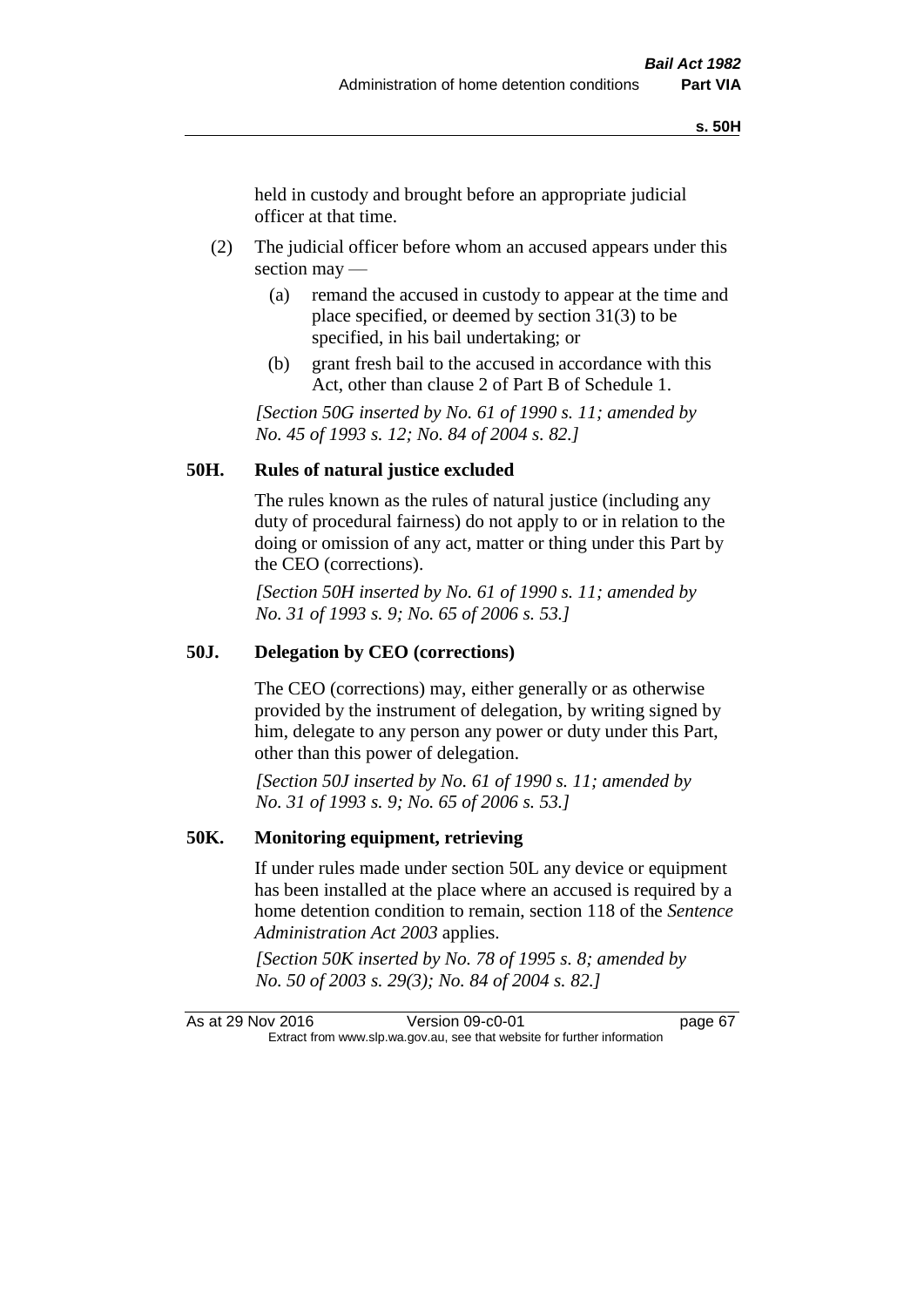**s. 50L**

### **50L. Rules for this Part**

- (1) The CEO (corrections) may, with the approval of the Minister, make rules for the purposes of this Part which may provide for the manner of ensuring that accused persons are complying with home detention conditions and for conditions to be applied to accused persons granted bail subject to home detention conditions including conditions —
	- (a) requiring an accused to wear any device;
	- (b) requiring an accused to permit the CEO (corrections) to install any device or equipment at the place where the accused is required by a home detention condition to remain.
- (2) Rules made under this section may confer a discretionary authority on any person or class of persons.
- (3) Sections 41 and 42 of the *Interpretation Act 1984* do not apply to rules made under this section.

*[Section 50L inserted by No. 61 of 1990 s. 11; amended by No. 31 of 1993 s. 9; No. 84 of 2004 s. 82 and 83(3); No. 65 of 2006 s. 53; No. 2 of 2008 s. 56(3) and (4).]* 

page 68 Version 09-c0-01 As at 29 Nov 2016 Extract from www.slp.wa.gov.au, see that website for further information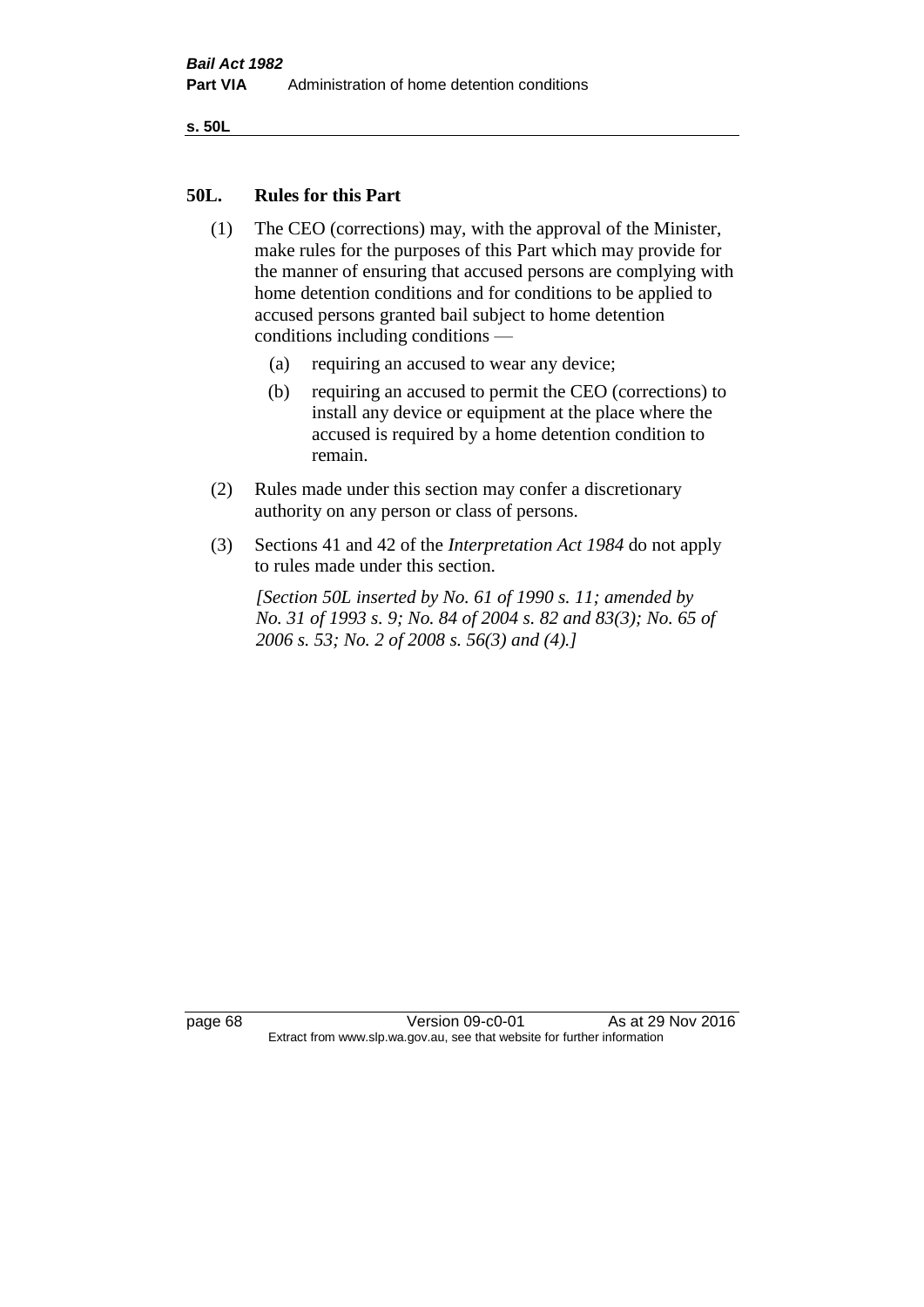**s. 51**

# **Part VII — Enforcement of bail undertakings**

# **51. Failing to comply with bail undertaking, offence**

- (1) An accused who, without reasonable cause, fails to comply with the requirement of his bail undertaking mentioned in section 28(2)(a) commits an offence.
- (2) An accused who fails to comply with the requirement of his bail undertaking mentioned in section 28(2)(b) commits an offence.
- (2a) An accused
	- (a) whose bail undertaking includes any condition imposed for a purpose mentioned in clause  $2(2)(c)$  or (d) of Part D of Schedule 1; and
	- (b) who fails to comply with the condition,

commits an offence.

- (3) An accused shall not be convicted in his absence of an offence against this section.
- (4) An accused who is charged with an offence against subsection (1) or (2) may be convicted of the other of those offences if that other offence is proved by the evidence.
- (5) A prosecution for an offence against subsection (1), (2) or (2a) may be brought at any time.
- (6) A person who is convicted of an offence against subsection (1), (2) or (2a) is liable to a fine not exceeding \$10 000 or imprisonment for a term not exceeding 3 years, or both.
- (7) A court which convicts an accused of an offence against this section may, in addition to any penalty which it may impose, order that the accused pay such sum as it may fix in or towards defraying the costs and expenses of and consequent upon his apprehension following the failure to comply with his bail undertaking for which he was convicted.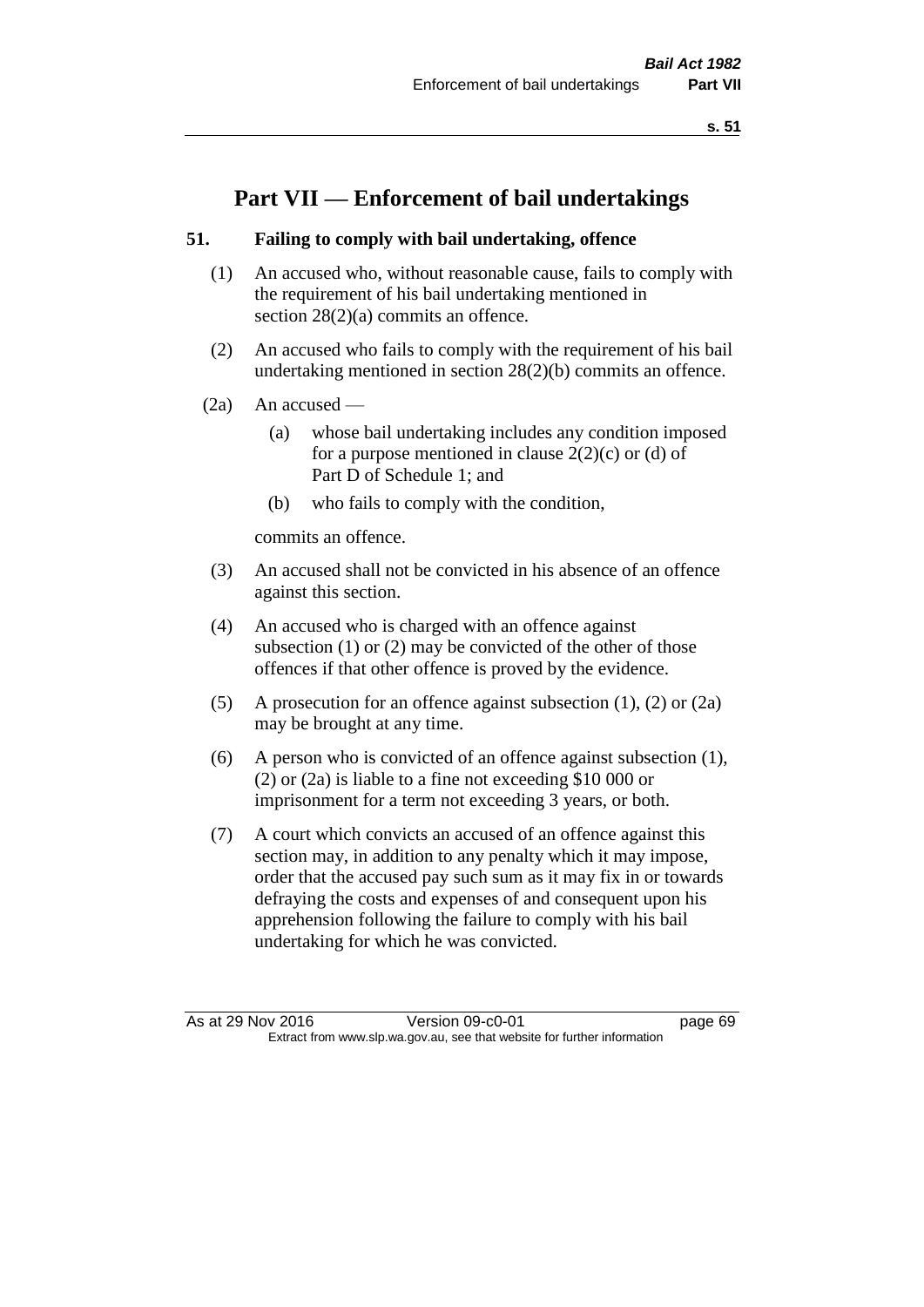### **s. 51A**

- (8) An order made under subsection (7)
	- (a) shall specify to whom and in what manner the sum shall be paid; and
	- (b) may be enforced as though the sum were a penalty imposed under this section.

*[Section 51 amended by No. 54 of 1998 s. 9; No. 59 of 2004 s. 141; No. 84 of 2004 s. 11 and 82; No. 6 of 2008 s. 18(3).]*

# **51A. Prosecuting s. 51 offence for non-appearance in court of summary jurisdiction**

- (1) This section applies for the purpose of prosecuting an offence against section  $51(1)$ ,  $(2)$  or  $(2a)$  where the court before which the accused is bound to appear at the time when the accused fails to comply with the accused's bail undertaking is a court of summary jurisdiction.
- (2) Where this section applies, the prosecution shall be commenced and conducted by the person who was conducting the proceedings in which the accused failed to comply with the accused's bail undertaking or by a police officer.
- (3) Where this section applies, the registrar of the court before which the accused was bound to appear shall cause to be issued to the Commissioner of Police a certificate under section 64 as to the accused's failure to appear.

*[Section 51A inserted by No. 6 of 2008 s. 31(1).]*

# **52. Prosecuting s. 51 offence for non-appearance in superior court**

(1) This section applies, notwithstanding any other Act, for the purpose of prosecuting an offence against section 51(1), (2) or (2a) where the court before which the accused is bound to appear at the time when he fails to comply with his bail undertaking is the Supreme Court or the District Court.

page 70 Version 09-c0-01 As at 29 Nov 2016 Extract from www.slp.wa.gov.au, see that website for further information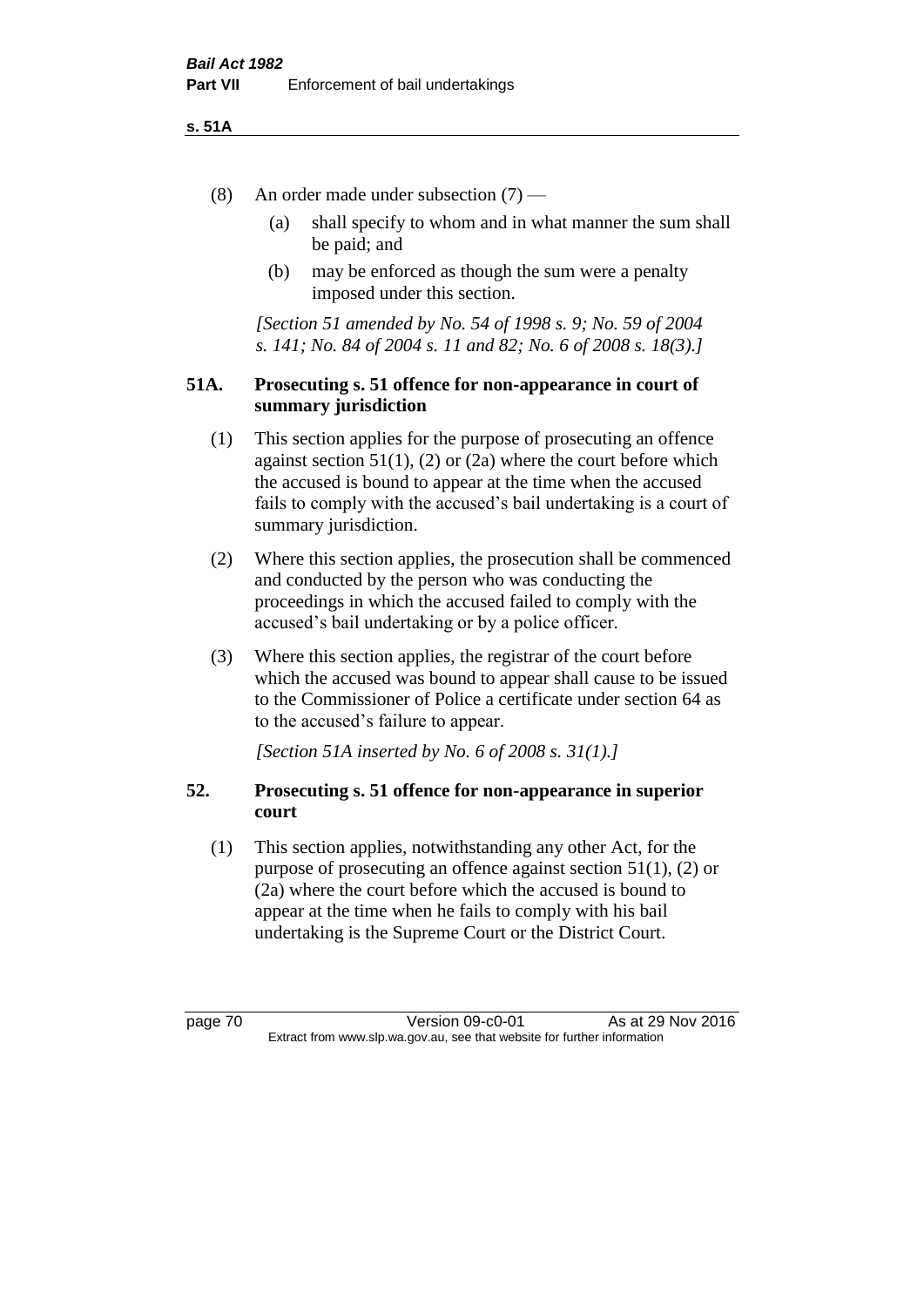- (2) Where this section applies, the accused shall be dealt with summarily for the offence and shall be so dealt with —
	- (a) by a judge of the Supreme Court in any case where the accused was bound to appear before the General Division of the Supreme Court;
	- (ab) by a judge of appeal in any case where the accused was bound to appear before the Court of Appeal;
	- (b) by a judge of the District Court in any case where the accused was bound to appear before that Court.
- (3) A prosecution for an offence which is to be dealt with under this section shall be commenced by the authorised officer (as defined in section 80 of the *Criminal Procedure Act 2004*) who was conducting the proceedings in which the accused failed to comply with his bail undertaking or by a police officer —
	- (a) where subsection  $(2)(a)$  or (ab) applies, in the Supreme Court; and
	- (b) where subsection (2)(b) applies, in the District Court.
- (3a) Where this section applies, a person authorised under subsection (3b) shall cause to be issued to the Commissioner of Police a certificate under section 64 as to the accused's failure to appear.
- (3b) The Chief Justice, in respect of cases where the court before which the accused was bound to appear is the Supreme Court, and the Chief Judge, in respect of cases where the court before which the accused was bound to appear is the District Court, may authorise a person or persons, by name or office, to perform the function referred to in subsection (3a).
- (3c) A prosecution that has been commenced under subsection (3) by a police officer shall be conducted by the Director of Public Prosecutions.
- (4) Subject to section 51(3) and (5), a prosecution for an offence which is to be dealt with under this section is to be commenced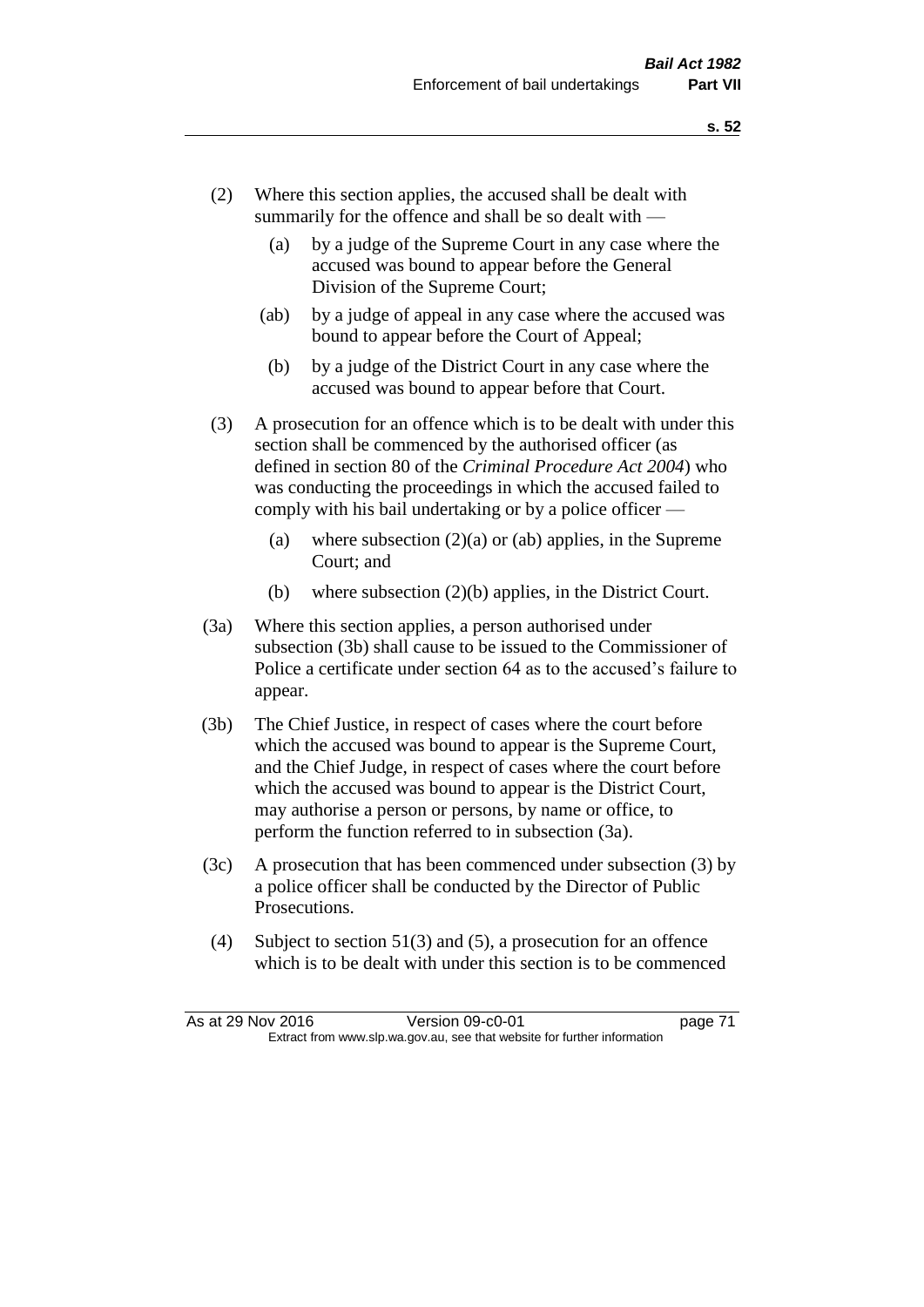and conducted under the *Criminal Procedure Act 2004* as if it were a prosecution of a simple offence in a court of summary jurisdiction, but —

- (a) no fees shall be charged by the Supreme Court or District Court for or in respect of any act or proceeding that relates to the prosecution; and
- (b) the Supreme Court or District Court cannot order a party to the prosecution to pay another party's costs of or relating to the prosecution, except under section 166(2) of the *Criminal Procedure Act 2004*.
- (5) If under section 51(6) or (7) the Supreme Court or the District Court imposes a pecuniary penalty the court may make an order under section 59 of the *Sentencing Act 1995* in respect of the amount payable.

*[Section 52 amended by No. 92 of 1994 s. 6; No. 78 of 1995 s. 8; No. 54 of 1998 s. 10; No. 45 of 2004 s. 28(2) and (4); No. 59 of 2004 s. 141; No. 84 of 2004 s. 11 and 82; No. 2 of 2008 s. 56(5); No. 6 of 2008 s. 32(1) and (2).]* 

# **53. Appeal against decision made under s. 52**

- (1) A person who is dissatisfied with a decision (as defined in section 6 of the *Criminal Appeals Act 2004*) made under section 52 may, with the leave of the Court of Appeal, appeal against it.
- (2) For the purposes of subsection (1), Part 2 of the *Criminal Appeals Act 2004*, with any necessary changes, applies as if —
	- (a) the decision referred to in subsection (1) were a decision of a court of summary jurisdiction; and
	- (b) a reference in that Part to a court of summary jurisdiction were a reference to the court that made the decision referred to in subsection (1); and
	- (c) a reference in that Part to commencing an appeal were a reference to applying for leave to appeal.

page 72 Version 09-c0-01 As at 29 Nov 2016 Extract from www.slp.wa.gov.au, see that website for further information

### **s. 53**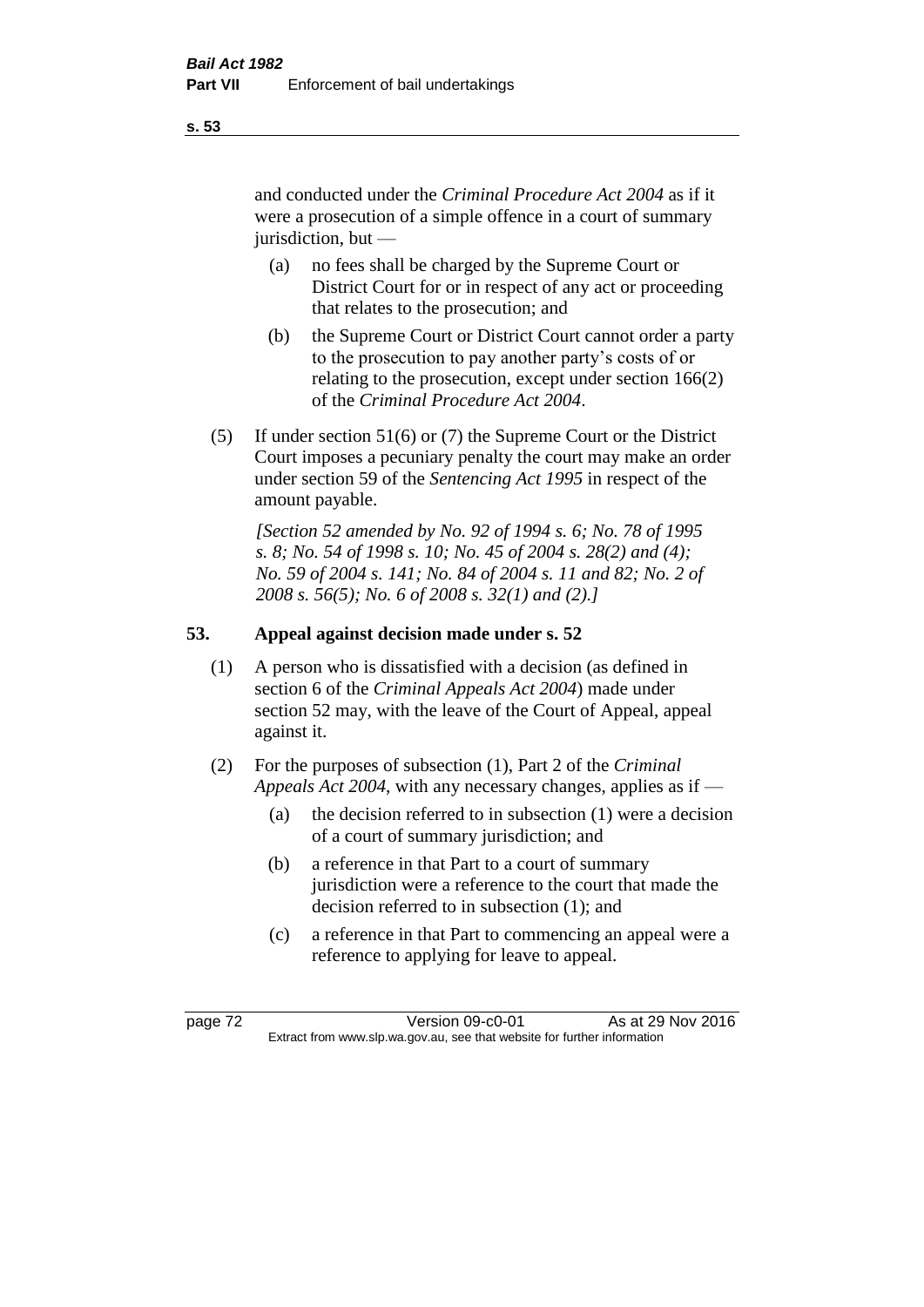(3) Despite section 13(1) of the *Criminal Appeals Act 2004*, the appeal is to be dealt with by the Court of Appeal.

*[Section 53 inserted by No. 45 of 2004 s. 28(3); amended by No. 84 of 2004 s. 11 and 82.]*

# **54. Bailed accused may be taken before judicial officer to show cause against variation or revocation of bail**

 $(1a)$  In this section —

*relevant officer* means —

- (a) if the court before which the accused is required to appear is the District Court, the Supreme Court or the Court of Appeal — the prosecutor; or
- (b) in any other case the prosecutor or a police officer.
- (1) Where an accused has been released on bail the relevant officer may cause the accused to appear before an appropriate judicial officer to show cause why the accused's bail should not be varied or revoked if the relevant officer —
	- (a) has reasonable grounds to believe, or is notified in writing by a surety for the accused that the surety has reasonable grounds to believe, that the accused —
		- (i) is not likely to comply with any requirement of his bail undertaking mentioned in section  $28(2)(a)$  or (b); or
		- (ii) is, or has been, or is likely to be in breach of any condition of his bail undertaking mentioned in section  $28(2)(c)$ ; or
		- (iii) is, or has been, in breach of a home detention condition mentioned in section 28(2)(d);
	- (b) has reasonable grounds to believe that
		- (i) any surety for the accused's appearance is no longer suitable under section 39 to be a surety, or is dead; or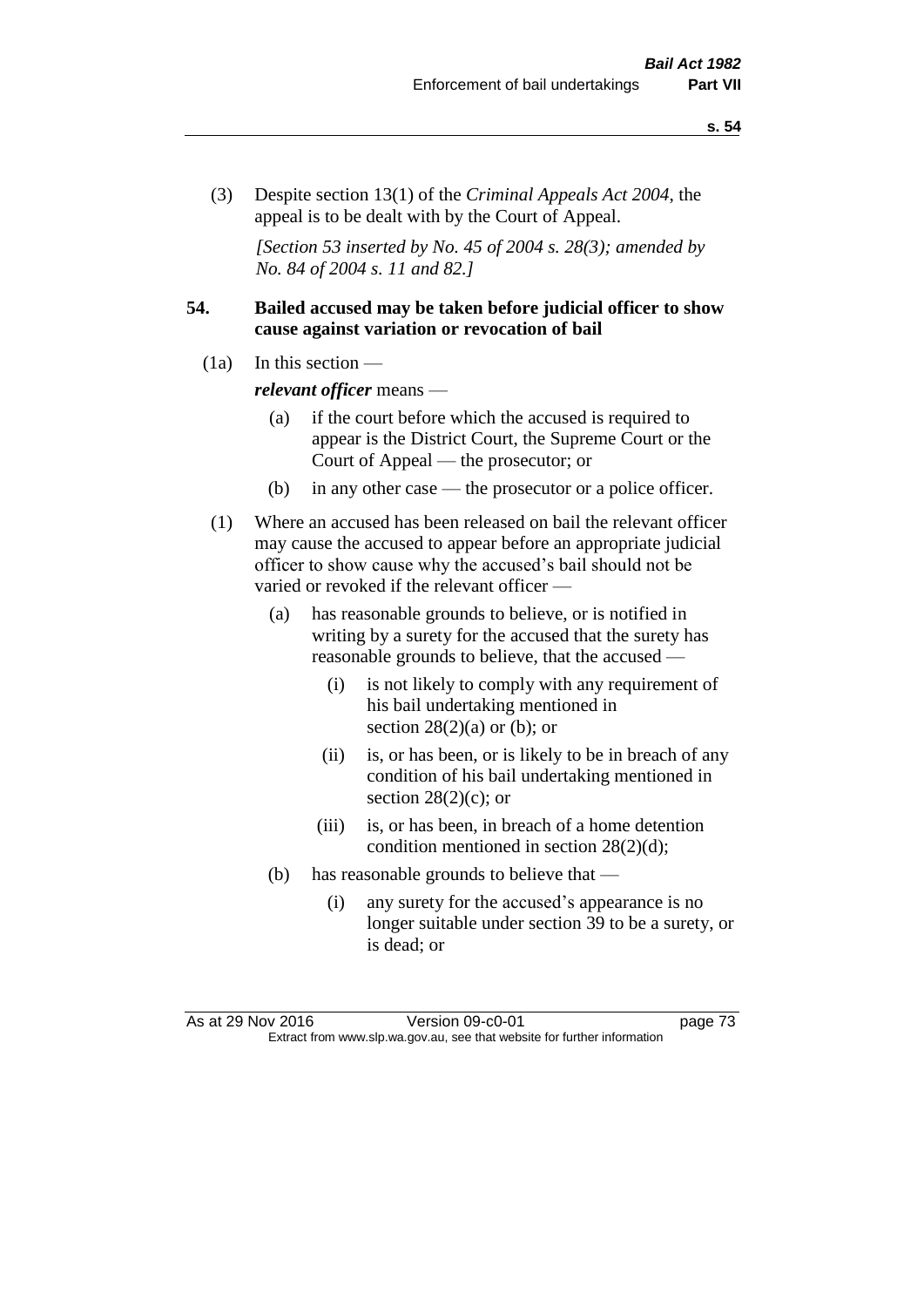(ii) for any reason any security required under Part D of Schedule 1 is no longer sufficient; or

- (iii) in a case where the accused has been granted bail for the purposes of an appeal, the accused has discontinued the appeal or has not prosecuted it with all due diligence.
- (2) For the purposes of causing an accused to appear before an appropriate judicial officer as provided in subsection (1) —
	- (a) a police officer may arrest the accused without warrant and bring the accused before an appropriate judicial officer; or
	- (b) the relevant officer may apply to an appropriate judicial officer for a summons or warrant on any ground specified in subsection (1).
- (2a) A police officer shall not exercise the power conferred by subsection  $(2)(a)$  unless the police officer is the relevant officer or is requested in writing to do so by the relevant officer.
- (3) An application under subsection (2)(b) must be made, and proceedings on it are to be conducted —
	- (a) in a court of summary jurisdiction in accordance with regulations made under the *Criminal Procedure Act 2004*;
	- (b) in the Supreme Court or the District Court  $-\text{in}$ accordance with rules of court made under the *Criminal Procedure Act 2004*.
- (4) An accused arrested under this section shall be taken as soon as is practicable before an appropriate judicial officer unless he is arrested less than 24 hours before the time at which he is due to appear in accordance with his bail undertaking, in which case he shall be held in custody and brought before an appropriate judicial officer at that time.

page 74 Version 09-c0-01 As at 29 Nov 2016 Extract from www.slp.wa.gov.au, see that website for further information

**s. 54**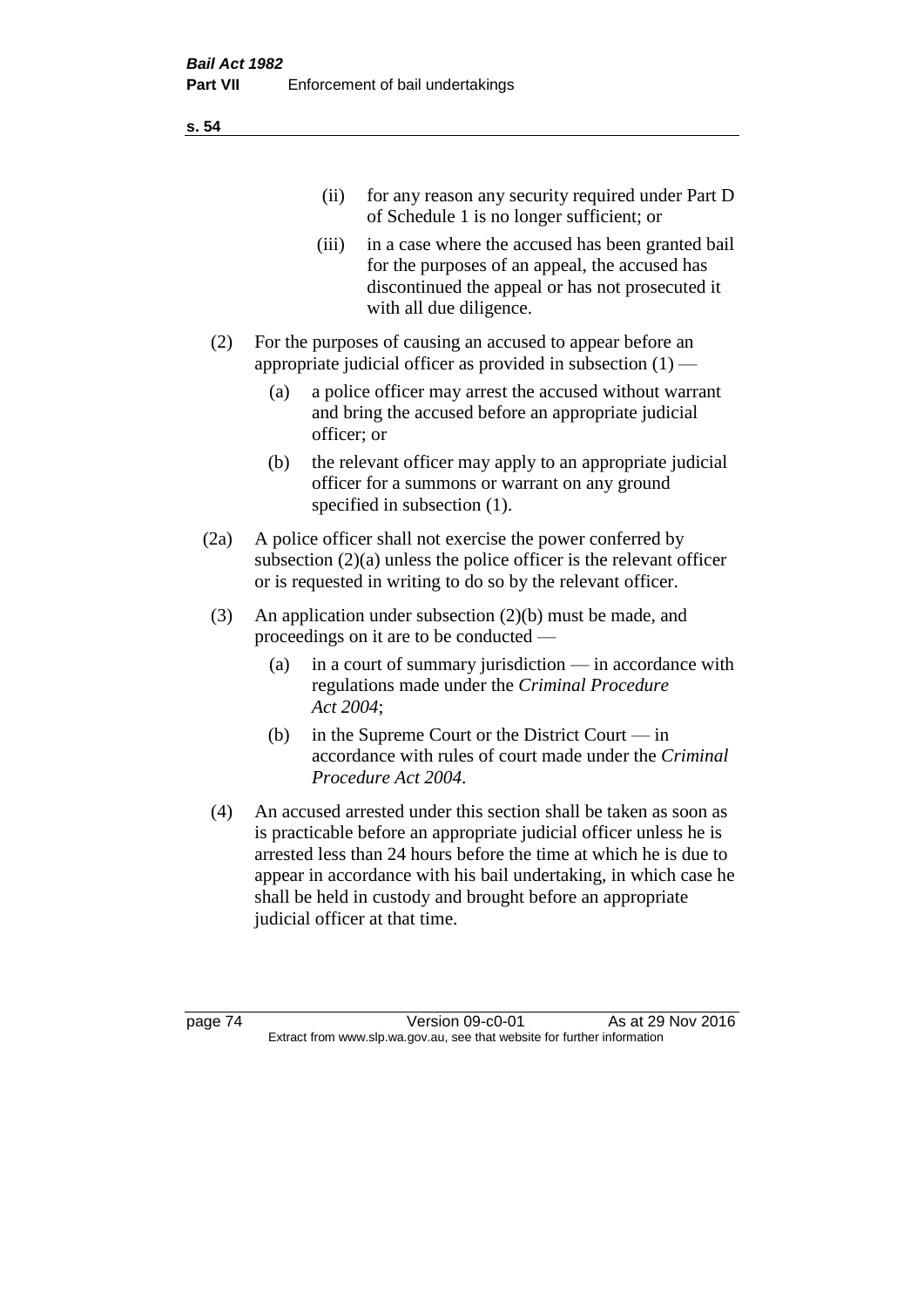- $(5)$  If
	- (a) the court before which the accused is required to appear is the District Court, the Supreme Court or the Court of Appeal; and
	- (b) a police officer is satisfied that because of the urgency of the case it is not practicable for the prosecutor to exercise the power conferred by subsection (1),

the police officer may exercise that power.

(6) If a police officer, acting under subsection (5), exercises the power conferred by subsection (1), the police officer is to be regarded as the relevant officer for the purposes of this section.

*[Section 54 amended by No. 33 of 1989 s. 18; No. 61 of 1990 s. 12; No. 45 of 1993 s. 12; No. 59 of 2004 s. 141; No. 84 of 2004 s. 9, 11 and 82; No. 6 of 2008 s. 33(1)-(4).]* 

# **54A. Accused on committal may be taken for purposes of s. 54 before judicial officer by which committed**

- (1) This section applies to an accused
	- (a) who has been released on bail following the accused's committal to the District Court or the Supreme Court to be tried (otherwise than for murder) or sentenced or otherwise dealt with; and
	- (b) who has not made an appearance in that court on the committal; and
	- (c) who, in the opinion of the relevant officer under section 54, should be made to show cause in terms of subsection (1) of that section.
- (2) The relevant officer may, under section 54, cause an accused to whom this section applies to appear before a judicial officer who is empowered to exercise jurisdiction in the court in which the committal order was made, instead of before an appropriate judicial officer.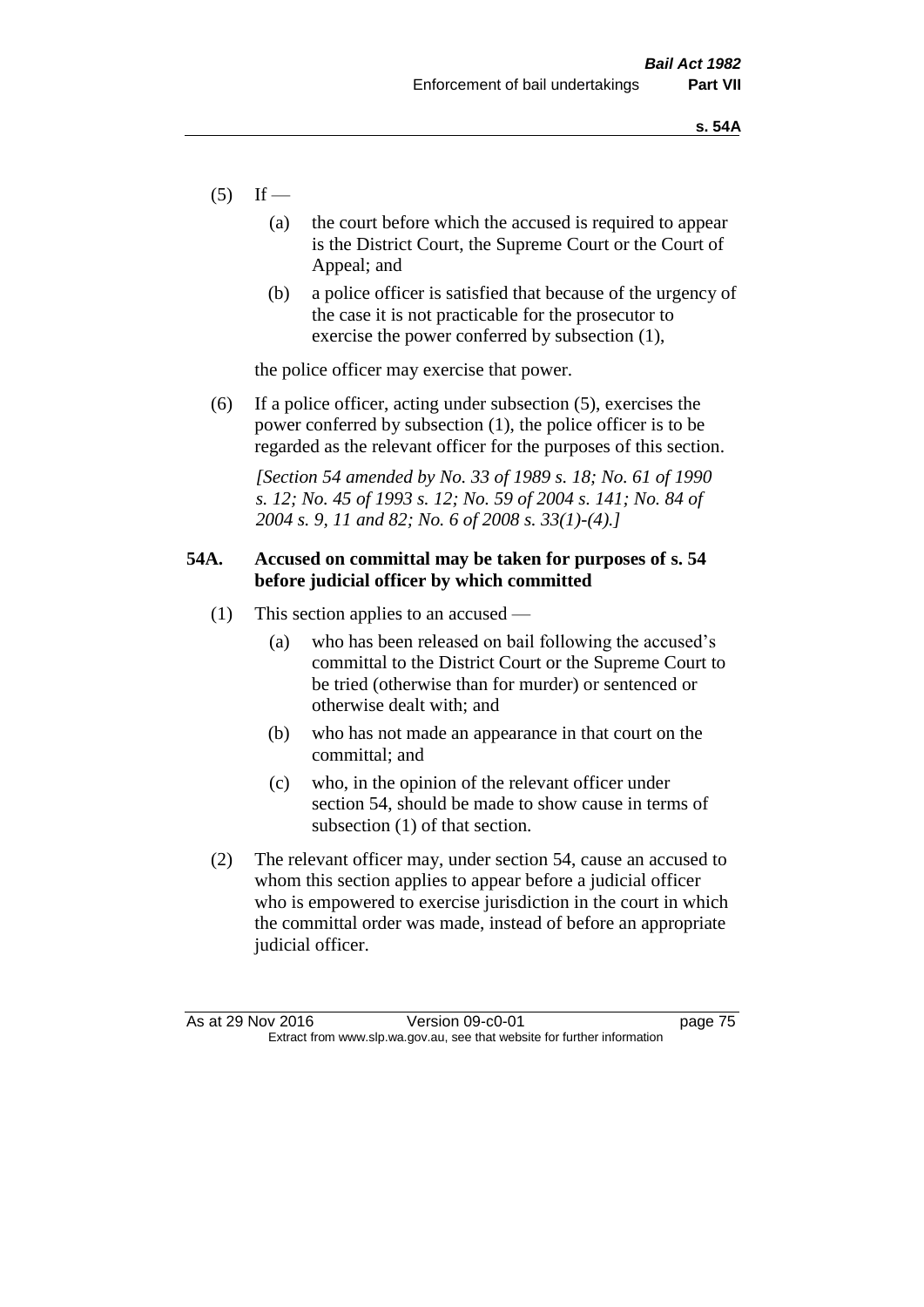(3) A judicial officer before whom an accused so appears is to be regarded as an appropriate judicial officer for the purposes of section 54(2).

- (4) A judicial officer before whom an accused so appears is not obliged to exercise any power conferred by section 55 but may refuse to do so and direct the relevant officer to cause the accused to appear before an appropriate judicial officer.
- (5) A relevant officer shall comply with a direction given to that officer under subsection (4).

*[Section 54A inserted by No. 6 of 2008 s. 34; amended by No. 29 of 2008 s. 24(6).]*

# **55. Accused before court under s. 54, judicial officer may revoke bail of etc.**

- (1) If the judicial officer before whom an accused appears under section 54 is satisfied that —
	- (a) the accused is not likely to comply with any requirement of his bail undertaking mentioned in section 28(2)(a) or  $(b)$ ; or
	- (b) he is, or has been, or is likely to be, in breach of any condition of his bail undertaking mentioned in section  $28(2)(c)$ ; or
	- (ba) he is, or has been, in breach of a home detention condition mentioned in section 28(2)(d); or
	- (c) any of the grounds set out in section  $54(1)(b)$  has been established,

he may —

- (d) revoke the bail and remand the accused in custody to appear at the time and place specified, or deemed by section 31(3) to be specified, in his bail undertaking; or
- (e) revoke the bail and grant fresh bail to the accused in accordance with this Act, other than clause 2 of Part B of Schedule 1.

page 76 Version 09-c0-01 As at 29 Nov 2016 Extract from www.slp.wa.gov.au, see that website for further information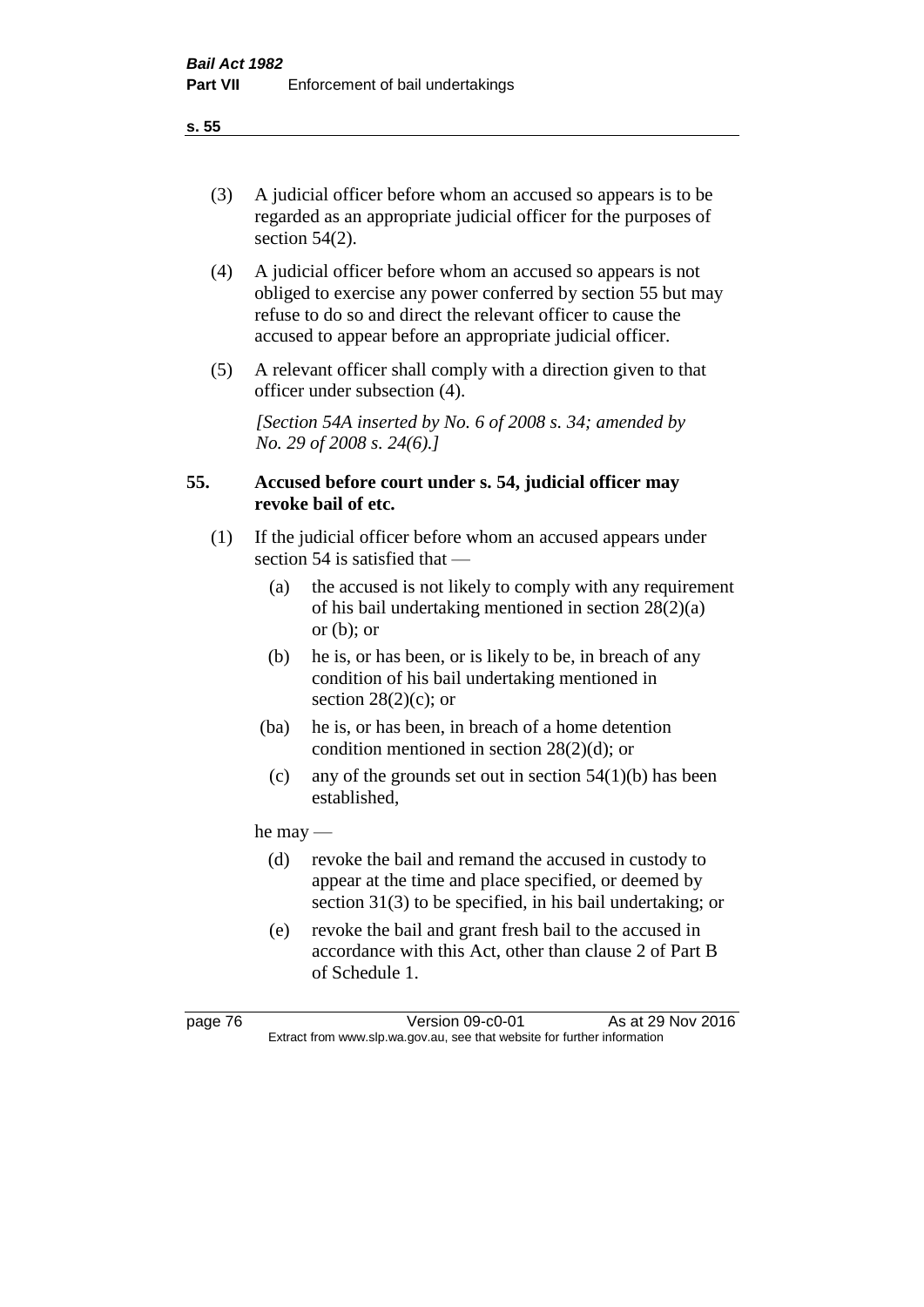(2) If the judicial officer before whom the accused so appears is not satisfied as to any of the matters mentioned in subsection (1)(a), (b), or (c) he shall release the accused on his existing bail undertaking and, with the consent in writing of the surety, on any existing surety undertaking.

*[Section 55 amended by No. 61 of 1990 s. 13; No. 45 of 1993 s. 12; No. 84 of 2004 s. 82.]* 

### *[56. Deleted by No. 6 of 2008 s. 35.]*

### **57. Offence under s. 51, court to order forfeiture of money under bail undertaking**

- (1) Where an accused is convicted of an offence against section  $51(1)$ ,  $(2)$  or  $(2a)$ , the court by which he is convicted shall, whether or not an application is made therefor by the prosecutor, order that the full amount agreed to be forfeited, in the accused's bail undertaking, be forfeited to the State.
- (2) Notwithstanding subsection (1), the court may decline to make an order thereunder or may order forfeiture in part only where the accused shows to the satisfaction of the judicial officer —
	- (a) that, by reason of a change of circumstances since the bail undertaking was entered into, an order for forfeiture, or for forfeiture in full (as the case may be), would cause excessive hardship to the accused or his dependants; and
	- (b) that such hardship would not be relieved by the exercise of one of the powers conferred by section 59.
- (3) Without prejudice to the recovery of such an amount as a civil debt due to the State, any amount to be paid under an order made under this section is to be paid, and its payment may be enforced under Part 5 of the *Fines, Penalties and Infringement Notices Enforcement Act 1994*, unless an order has been made under subsection (4).
- (4) If under this section the Supreme Court or the District Court makes an order requiring the payment of money, the court may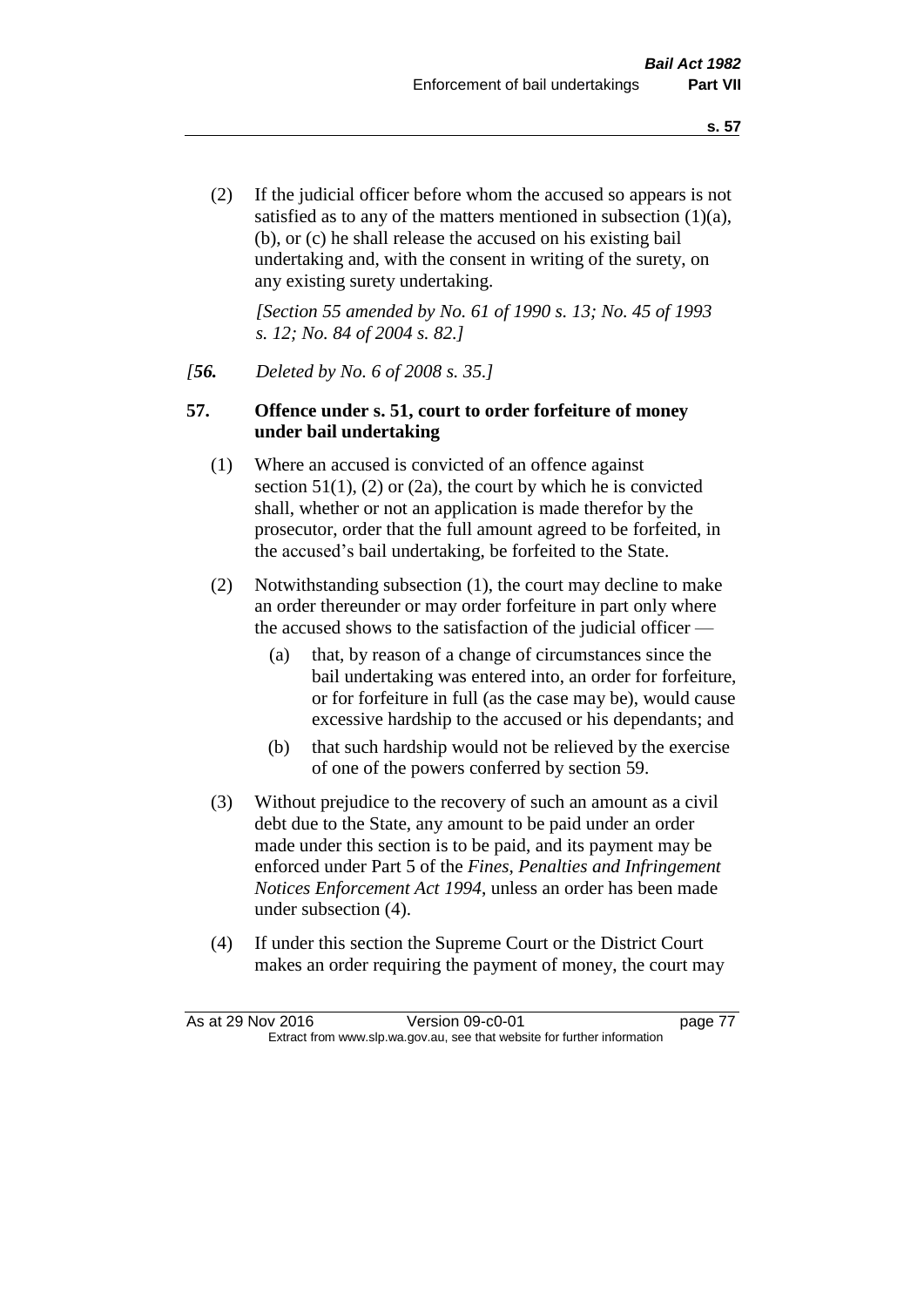make an order under section 59 of the *Sentencing Act 1995* in respect of the amount payable and for that purpose that section, with any necessary changes, applies as if the amount were a fine imposed on the accused.

*[Section 57 amended by No. 74 of 1984 s. 19; No. 92 of 1994 s. 7; No. 78 of 1995 s. 8; No. 54 of 1998 s. 11; No. 65 of 2003 s. 121(3); No. 84 of 2004 s. 82.]* 

# **58. Automatic forfeiture of money on expiration of one year after absconding**

- (1) If after the expiration of one year from the day on which the accused is required to appear in court in accordance with the requirement of his bail undertaking mentioned in section  $28(2)(a)$  he has not —
	- (a) been arrested under section 59B; or
	- (b) appeared in court in accordance with the requirement of his bail undertaking mentioned in section 28(2)(b); or
	- (c) otherwise surrendered himself or been taken into custody to be dealt with on the charge or charges for which the bail undertaking was entered into,

the full amount specified in the bail undertaking shall, on the expiration of the said period, be forfeited to the State by virtue of this section without any order of the court or other formality.

(2) Upon the occurrence of a forfeiture under subsection (1) any security given by the accused may be resorted to by the State as if an order of forfeiture had been made under section 57(1).

*[Section 58 amended by No. 65 of 2003 s. 121(3); No. 84 of 2004 s. 82; No. 6 of 2008 s. 18(3) and 36(2).]*

page 78 Version 09-c0-01 As at 29 Nov 2016 Extract from www.slp.wa.gov.au, see that website for further information

**s. 58**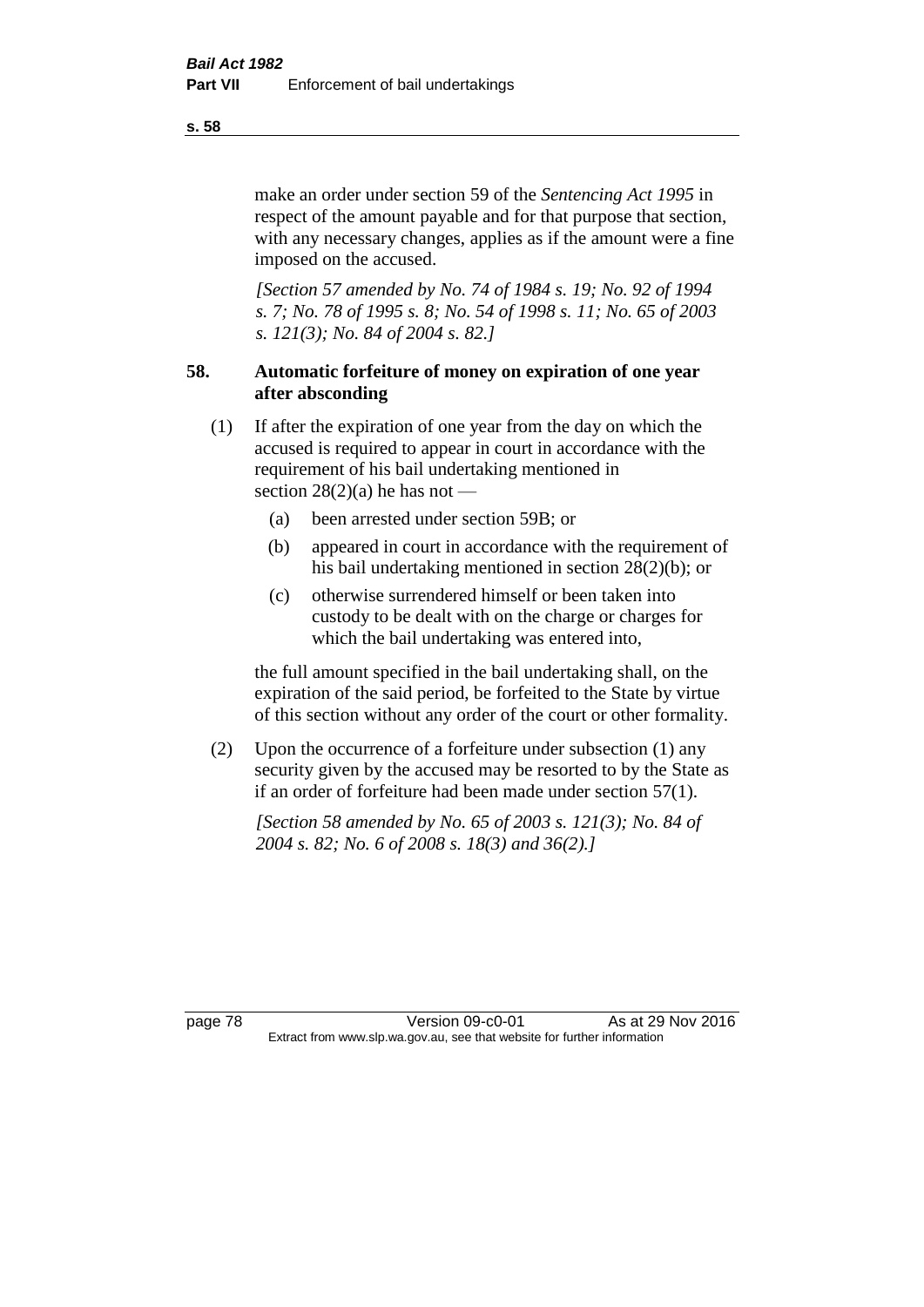**s. 59**

# **Part VIII — Miscellaneous**

# **59. Order for forfeiture, court's additional powers as to**

A court or an appropriate judicial officer who makes an order for forfeiture under section 49 or 57 may, when doing so, or at any time thereafter, further order —

- (a) that payment of any sum be made by specified instalments or be postponed to a specified date; or
- (b) that any security given be applied in or towards payment of the sum forfeited; or
- (c) that the accused or the surety, as the case may be, do all such things and execute all such documents as may be necessary, or as may be specified in the order, for the purpose of vesting any security in the State or enabling the State to realize the same or to resort thereto to recover the sum forfeited,

and the court or an appropriate judicial officer may at any time vary or revoke an order made under paragraph (a), (b), or (c).

*[Section 59 amended by No. 65 of 2003 s. 121(3); No. 84 of 2004 s. 82.]*

# **59A. If bail dispensed with, accused may be taken before judicial officer for reconsideration of matter**

 $(1)$  In this section —

*relevant officer* has the meaning given in section 54(1a).

(2) Where the requirement for bail has been dispensed with for an accused under section 7A, the relevant officer may cause the accused to appear before an appropriate judicial officer for reconsideration of the matter, if the relevant officer has reasonable grounds to believe that the accused is not likely to appear at the time and place specified in a notice under section 13A(3).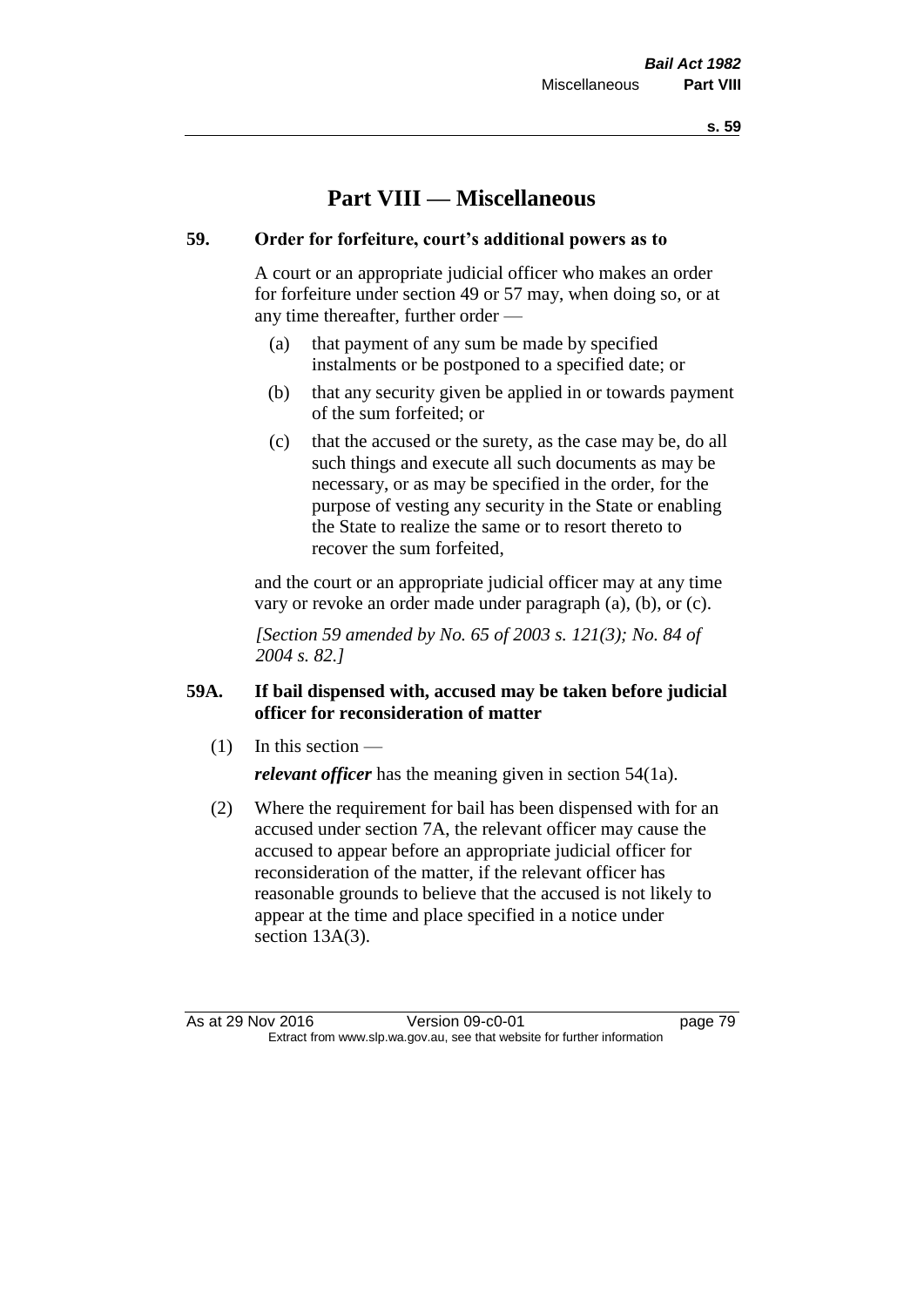- (3) Section 54(2), (2a), (3) and (4) apply, with necessary modifications, for the purposes of subsection (2).
- (4) The judicial officer before whom an accused appears under subsection (2) shall reconsider the accused's case and may, notwithstanding section 13 —
	- (a) again dispense with the requirement for bail; or
	- (b) grant bail; or
	- (c) refuse to grant bail,

in accordance with this Act, for the accused's appearance in court.

- $(5)$  If
	- (a) the court before which the accused is required to appear is the District Court, the Supreme Court or the Court of Appeal; and
	- (b) a police officer is satisfied that because of the urgency of the case it is not practicable for the prosecutor to exercise the power conferred by subsection (2),

the police officer may exercise that power.

(6) If a police officer, acting under subsection (5), exercises the power conferred by subsection (2), the police officer is to be regarded as the relevant officer for the purposes of this section.

*[Section 59A inserted by No. 6 of 2008 s. 36(1).]*

### **59B. Absconding accused, warrant for arrest of**

### Where —

(a) at any time after that specified in an accused's bail undertaking for an accused's appearance the accused has failed to comply with the requirements of the accused's bail undertaking mentioned in section  $28(2)(a)$  or (b); or

page 80 Version 09-c0-01 As at 29 Nov 2016 Extract from www.slp.wa.gov.au, see that website for further information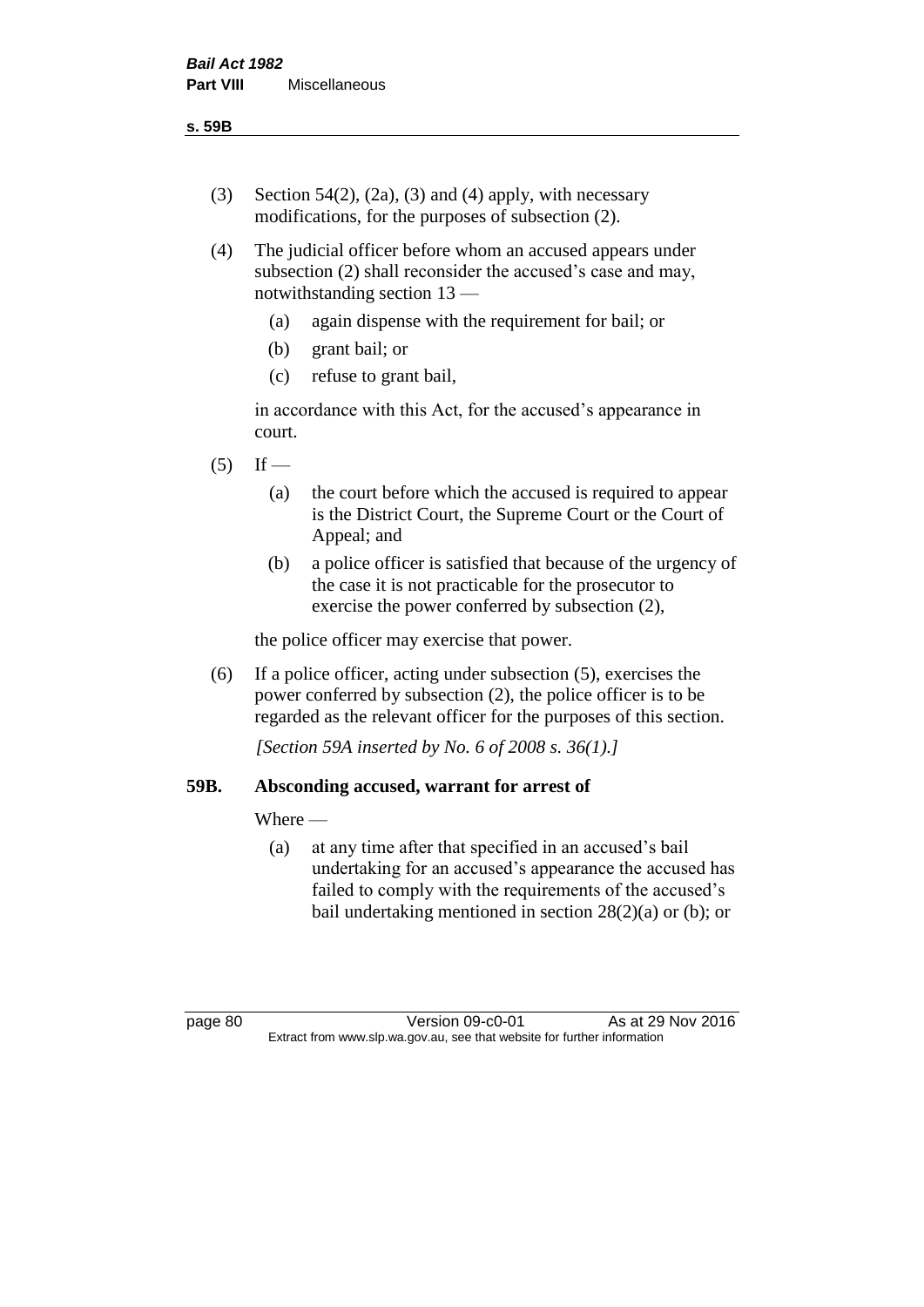(b) an accused has failed to appear at the time and place specified in a notice under section 13A(3),

the court before which the accused was required to appear may issue a warrant to arrest the accused and bring the accused before that court or a court of like jurisdiction.

*[Section 59B inserted by No. 6 of 2008 s. 36(1).]*

### **60. Change of address, accused and surety to notify**

Where the residential address of —

- (a) an accused who has been released on bail or for whom the requirement for bail has been dispensed with; or
- (b) a surety,

changes from that appearing on his bail undertaking, surety undertaking or notice under section 13A(3), as the case may be, he shall forthwith, in writing, notify details of the change to the registrar of the court before which, at the time when the change occurs, the accused is required to appear, and if without reasonable cause he fails to do so he commits an offence.

Penalty: \$1 000.

*[Section 60 amended by No. 50 of 2003 s. 37(5); No. 59 of 2004 s. 141; No. 84 of 2004 s. 82; No. 6 of 2008 s. 37.]*

# **61. Failing to bring arrested person before court or person able to grant bail, offence**

- (1) A person to whom this section applies commits an offence if, having arrested another for an offence, he wilfully and without reasonable excuse fails to take that other person, or cause him to be taken, as soon as is practicable —
	- (a) before an authorised officer or judicial officer empowered by this Act to grant bail for that offence; or
	- (b) before a court.
	- Penalty: \$1 000 or imprisonment for 12 months or both.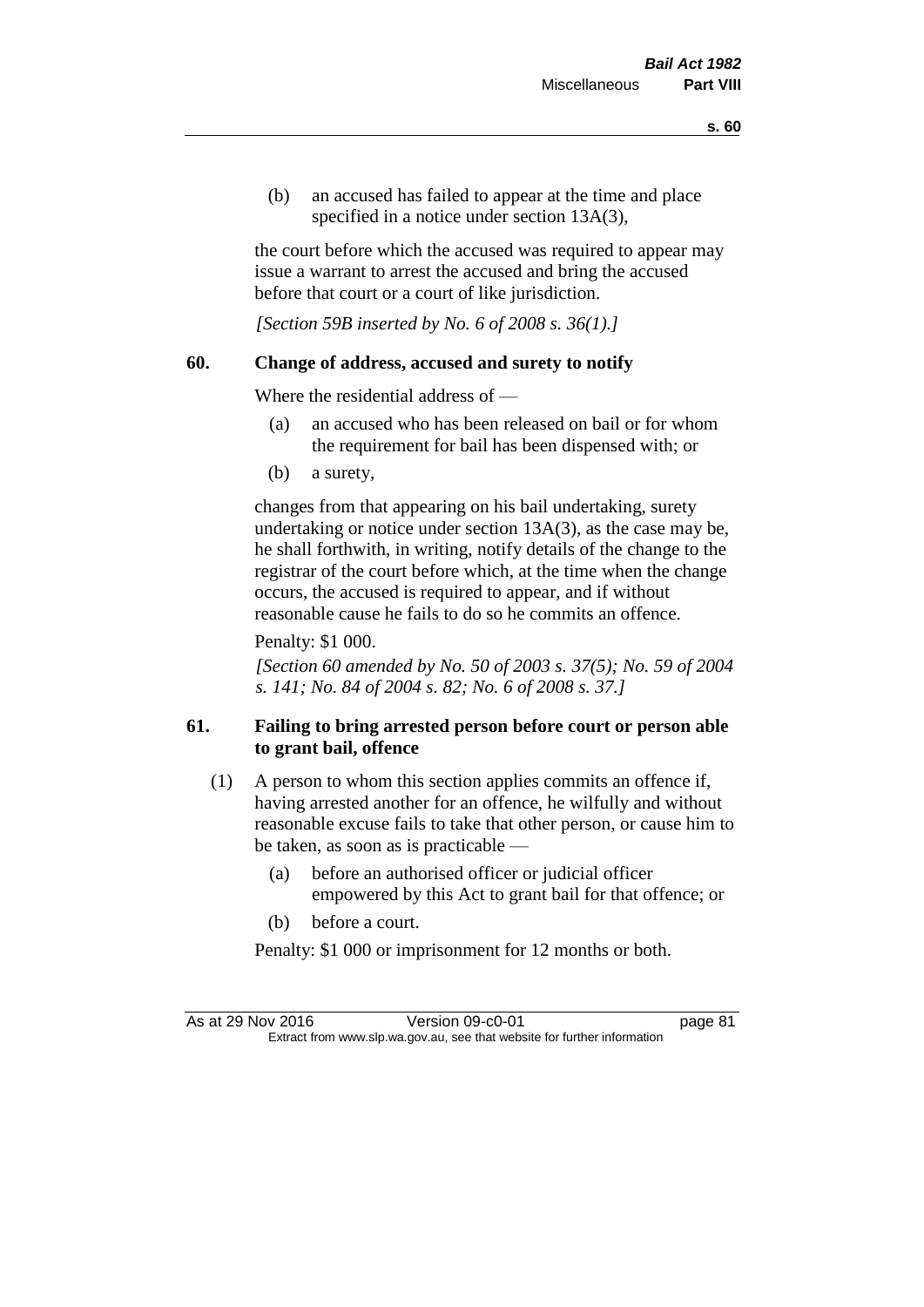#### **s. 62**

- (2) This section applies to a person who
	- (a) is not empowered by this Act to grant bail for the offence; or
	- (b) being so empowered, elects to act under section 6(7).

*[Section 61 amended by No. 15 of 1988 s. 17; No. 59 of 2006 s. 4(4); No. 6 of 2008 s. 38.]* 

# **62. Giving false information for bail purposes, offence**

A person who for the purpose of obtaining —

- (a) a grant of bail for himself or a variation of the terms and conditions thereof; or
- (b) approval of himself as a surety,

makes any statement which he knows is false in a material particular, or recklessly makes any statement which is false in a material particular, commits an offence.

Penalty: \$1 000 or imprisonment for 12 months or both.

### **63. Protection from personal liability**

A person shall not be liable in civil proceedings on account of anything done, or omitted to be done, by him in good faith in the course of carrying out any provision of this Act, or purporting to be so done or omitted; but the liability (if any) of any other person (including the State or the Commonwealth) as his employer is not affected by this section and shall be determined as if it had not been passed.

*[Section 63 amended by No. 65 of 2003 s. 121(4).]*

### **64. Proving appearance or non-appearance by accused**

Where it is required for the purposes of this Act to prove —

(a) that an accused did not appear before a particular court, at a particular place, on a particular day, at a particular time or during a particular period; or

page 82 Version 09-c0-01 As at 29 Nov 2016 Extract from www.slp.wa.gov.au, see that website for further information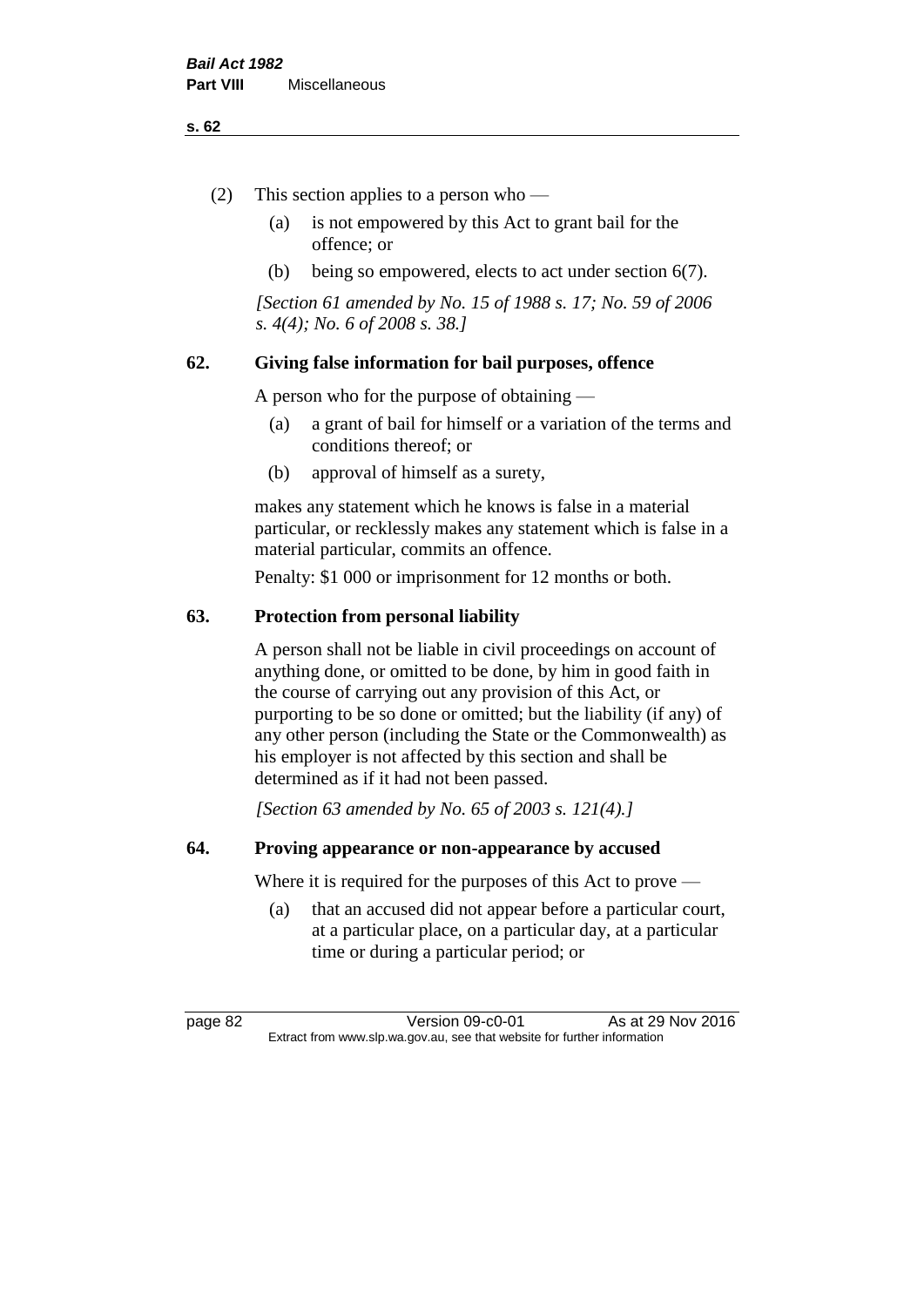(b) the day, time or period when or during which an accused did appear before a particular court at a particular place,

a certificate as to any such matter, purporting to be signed by a judicial officer or registrar of the court before which the accused was required to appear, shall be evidence of the matter so certified.

*[Section 64 amended by No. 59 of 2004 s. 141; No. 84 of 2004 s. 82.]* 

# **65. Bail undertakings by child, effect of**

A bail undertaking entered into by a person who is under the age of 18 years shall bind him as if he were of full age.

# **66. Other powers or duties to grant bail abolished**

- (1) Any power or duty that, at the commencement of this Act, exists apart from statute to grant bail to an accused awaiting an appearance in court for an offence, is abolished.
- (2) Subsection (1) has effect notwithstanding anything in section 16 of the *Supreme Court Act 1935*.
- (3) In subsection (1) *statute* means an Act of the Parliament of Western Australia, other than the *Supreme Court Act 1935*.

*[Section 66 amended by No. 84 of 2004 s. 82.]*

# **66A. Delegation by registrar of court**

- (1) The registrar of a court may, either generally or as otherwise provided by the instrument of delegation, by instrument signed by him, delegate to an officer of that court any function conferred on him by or under this Act other than —
	- (a) this power of delegation; or
	- (aa) a function conferred by section  $11(3)$  or  $36(1)(a)$ ; or
	- (b) any function that a judicial officer has required him to perform personally.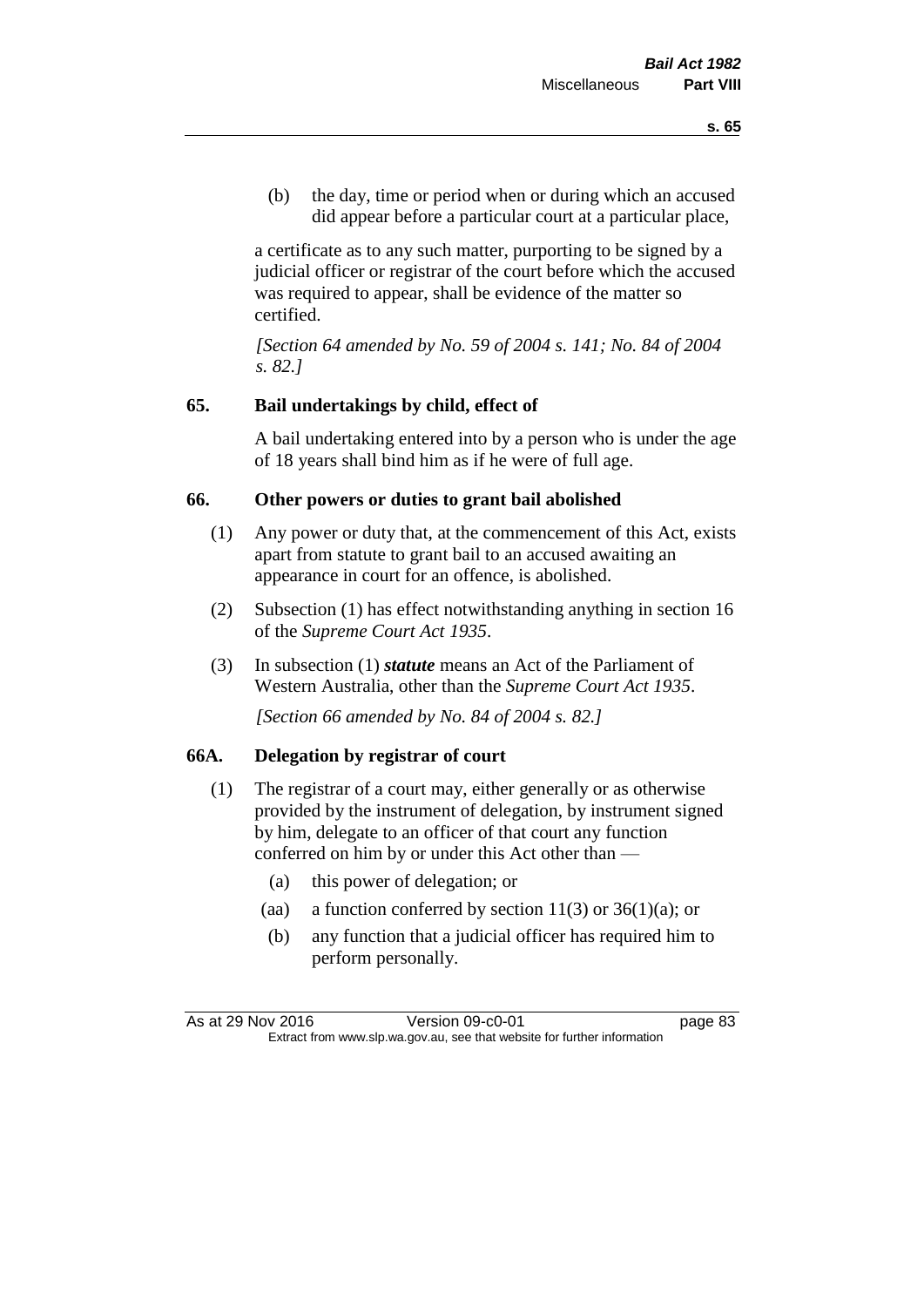**s. 66B**

(2) The superintendent of a detention centre under the *Young Offenders Act 1994* may, either generally or as otherwise provided by the instrument of delegation, by instrument signed by him, delegate to an officer of the Public Sector agency principally assisting the Minister administering that Act in its administration any function conferred on him by or under this Act, other than this power of delegation.

*[Section 66A inserted by No. 15 of 1988 s. 18; amended by No. 49 of 1988 s. 89; No. 31 of 1993 s. 8; No. 59 of 2004 s. 141; No. 65 of 2006 s. 52; No. 6 of 2008 s. 39.]* 

# **66B. Video link or audio link, use of in bail proceedings**

 $(1)$  In this section —

*audio link* means facilities (including telephone) that enable, at the same time, a judicial officer or authorised officer at one place to hear the accused at another place and vice versa;

*bail proceedings* means any proceedings under this Act including —

- (a) proceedings on a case for bail;
- (b) proceedings relating to the variation or revocation of bail;
- (c) proceedings on an application under section 48 or 49;
- (d) proceedings on an appeal under section 15A or 53;

*video link* means facilities (including closed circuit television) that enable, at the same time, a judicial officer or authorised officer at one place to see and hear the accused at another place and vice versa.

- (2) Bail proceedings may be conducted by means of a video link or an audio link.
- (3) Without limiting subsection (2), if a provision of this Act requires or authorises an accused to be brought before, or appear before, a court, judicial officer or authorised officer, the accused

page 84 Version 09-c0-01 As at 29 Nov 2016 Extract from www.slp.wa.gov.au, see that website for further information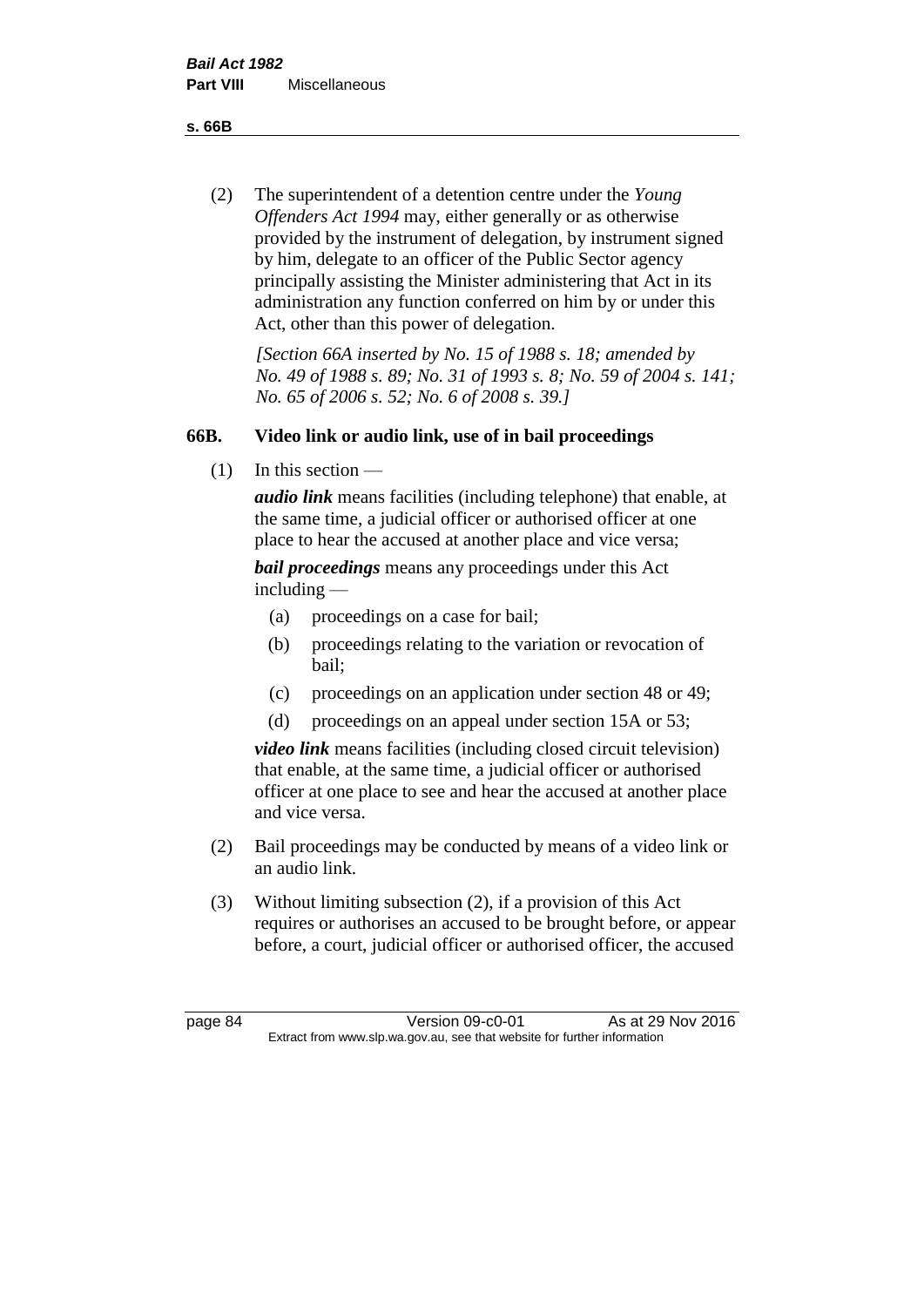may be brought before, or appear before, the court or officer by means of a video link or an audio link.

- (4) An audio link is not to be used under this section unless a video link is not available and cannot reasonably be made available.
- (5) Nothing in this section prevents a court, judicial officer or authorised officer from requiring that an accused be brought before, or appear before, the court or officer in person for the purposes of bail proceedings.

*[Section 66B inserted by No. 6 of 2008 s. 40(1).]*

# **67. Regulations**

- (1) The Governor may make regulations, not inconsistent with this Act, prescribing such things as are required or permitted by this Act to be prescribed or as it is necessary or expedient to prescribe for the purposes thereof.
- (2) Without limiting the generality of subsection (1) regulations  $\text{max}$  —
	- (a) make provision for or with respect to the making of applications —
		- (i) for or in relation to bail;
		- (ii) for the approval of sureties;
		- (iii) for the approval of security to be given by accused persons and sureties;
		- (iv) for the cancellation of a surety undertaking;
		- (v) for an order under section 49,

and for the manner in which such applications are to be made and the procedure to be followed on such applications;

(ba) in any case where the regulations provide that any information, document or record, or a copy of any document or record, is to be or can be provided to a person in electronic form, determine when information

As at 29 Nov 2016 Version 09-c0-01 page 85 Extract from www.slp.wa.gov.au, see that website for further information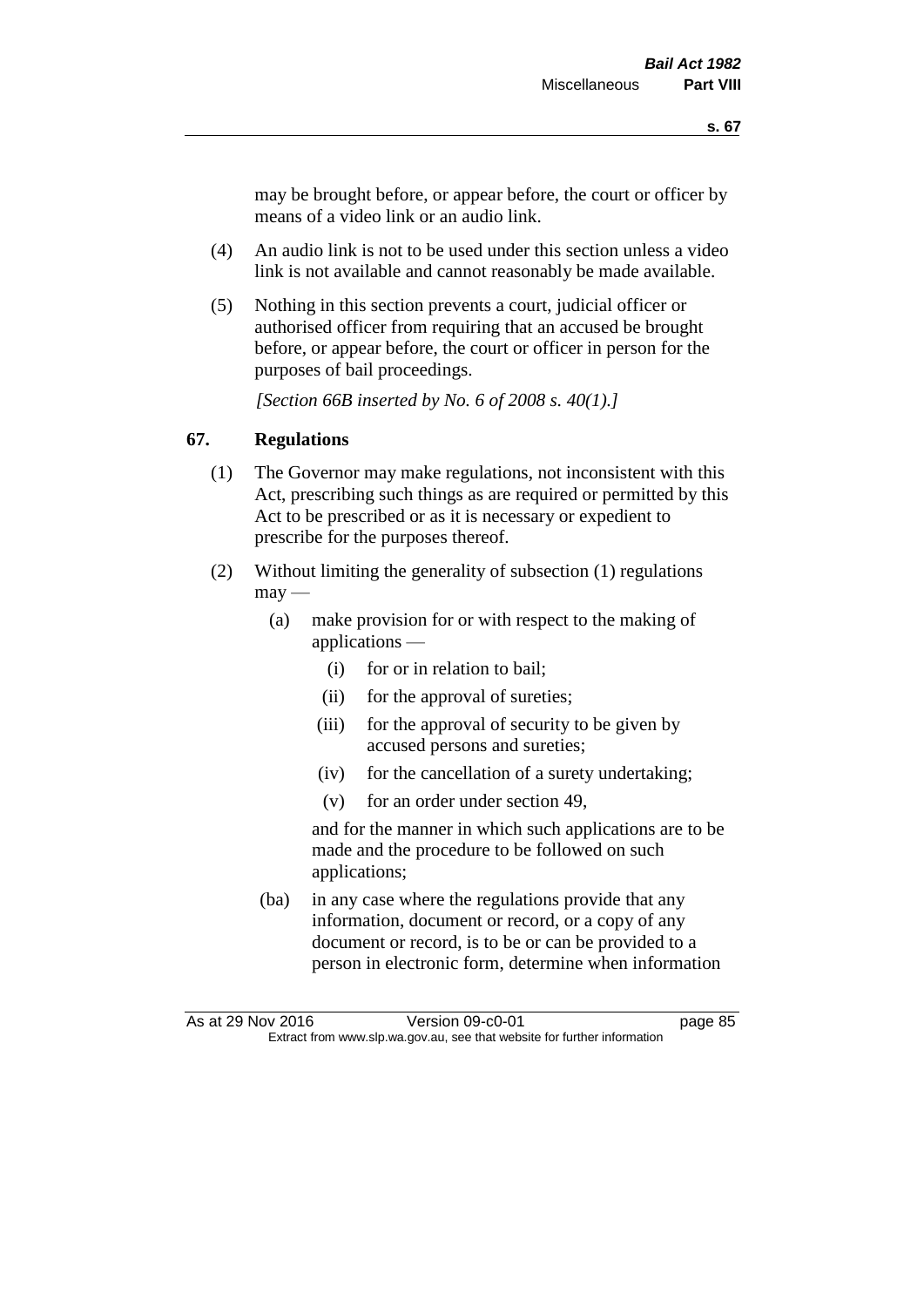or a document, record or copy provided to a person in that form is to be taken to be, or to be presumed to be, received by, or brought to the attention of, the person;

- (b) for the purposes of clause 5 of Part A of Schedule 1, prescribe the officer or officers who may grant bail for any prescribed appearance or class of appearance in court by an accused who is in custody;
- (c) make provision for, or with respect to the management, control, supervision and good order of premises established for the accommodation of persons to whom bail has been granted.
- (3) Regulations made under this section may provide that a contravention or failure to comply with a regulation constitutes an offence and may provide for penalties not exceeding a fine of \$500 for offences against the regulations.

*[Section 67 amended by No. 45 of 1993 s. 12; No. 84 of 2004 s. 83(3); No. 2 of 2008 s. 56(6); No. 6 of 2008 s. 30(3); No. 20 of 2013 s. 31.]* 

*[68. Omitted under the Reprints Act 1984 s. 7(4)(g).]*

page 86 Version 09-c0-01 As at 29 Nov 2016 Extract from www.slp.wa.gov.au, see that website for further information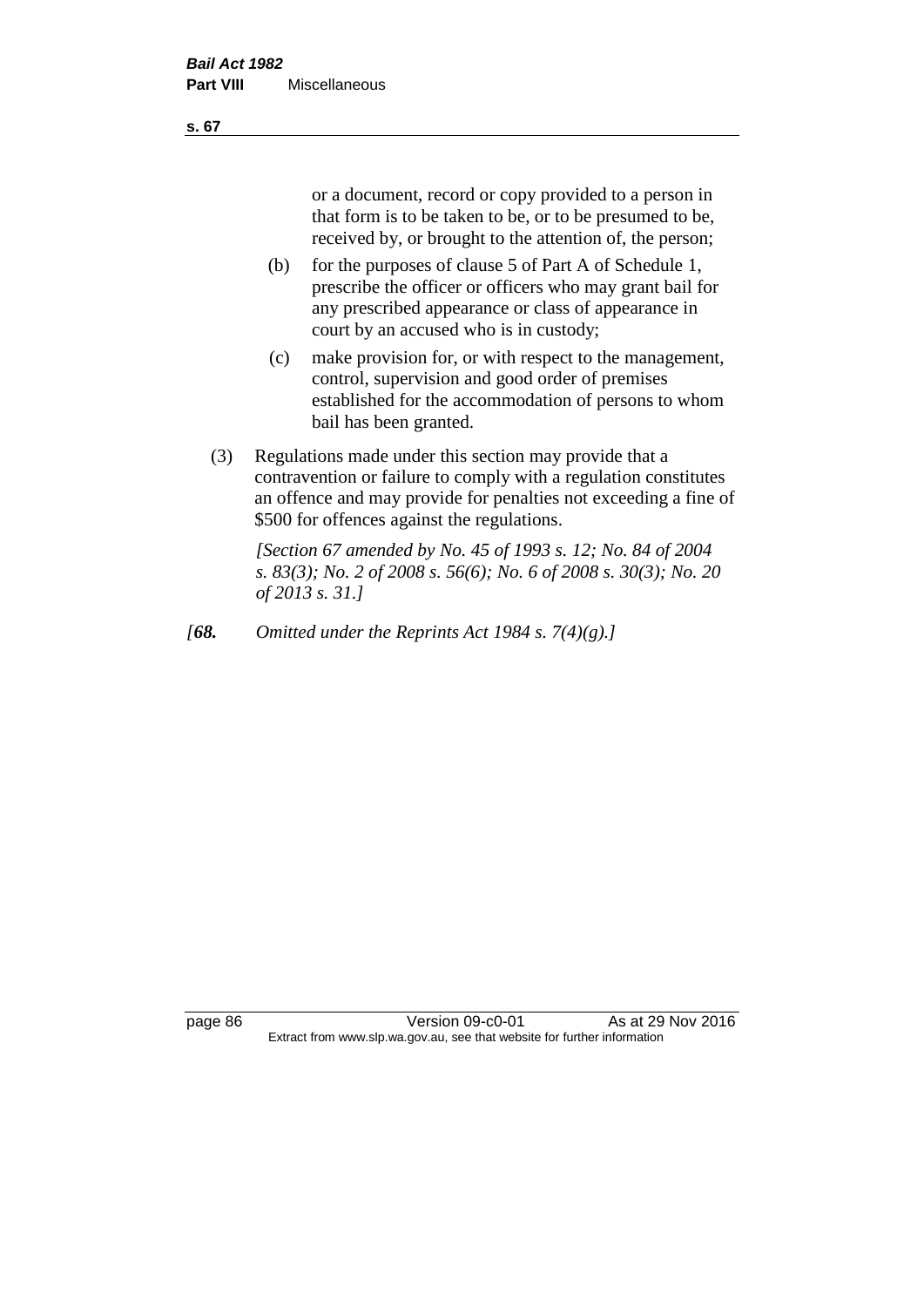# **Schedule 1 — Jurisdiction as to bail and related matters**

[s. 13, 17]

*[Heading inserted by No. 6 of 2008 s. 41(1).]*

# **Part A** — **Jurisdiction relating to bail**

*[Heading inserted by No. 6 of 2008 s. 41(2)(a).]*

### **First Column**

### **Second Column**

*Appearances in court*

*By whom bail may be granted or (where applicable) dispensed with*

*[Heading amended by No. 6 of 2008 s. 41(2)(b) and (c).]*

# **1. Initial appearance**

(1) The initial appearance in a court of summary jurisdiction or the Children's Court by an accused in, or in connection with, proceedings for an offence.

In any case —

- (a) a justice; or
- (b) an authorised police officer; and

in addition, in the case of a child, an authorised community services officer.

(2) The initial appearance in the District Court or the Supreme Court, not being the initial appearance to which clause 3 applies. A judge of the District Court or a judge of the Supreme Court, as the case requires.

*[Clause 1 amended by No. 15 of 1988 s. 19; No. 49 of 1988 s. 90(a)(i); No. 59 of 2004 s. 141; No. 84 of 2004 s. 10(1) and 82.]*

#### As at 29 Nov 2016 Version 09-c0-01 page 87 Extract from www.slp.wa.gov.au, see that website for further information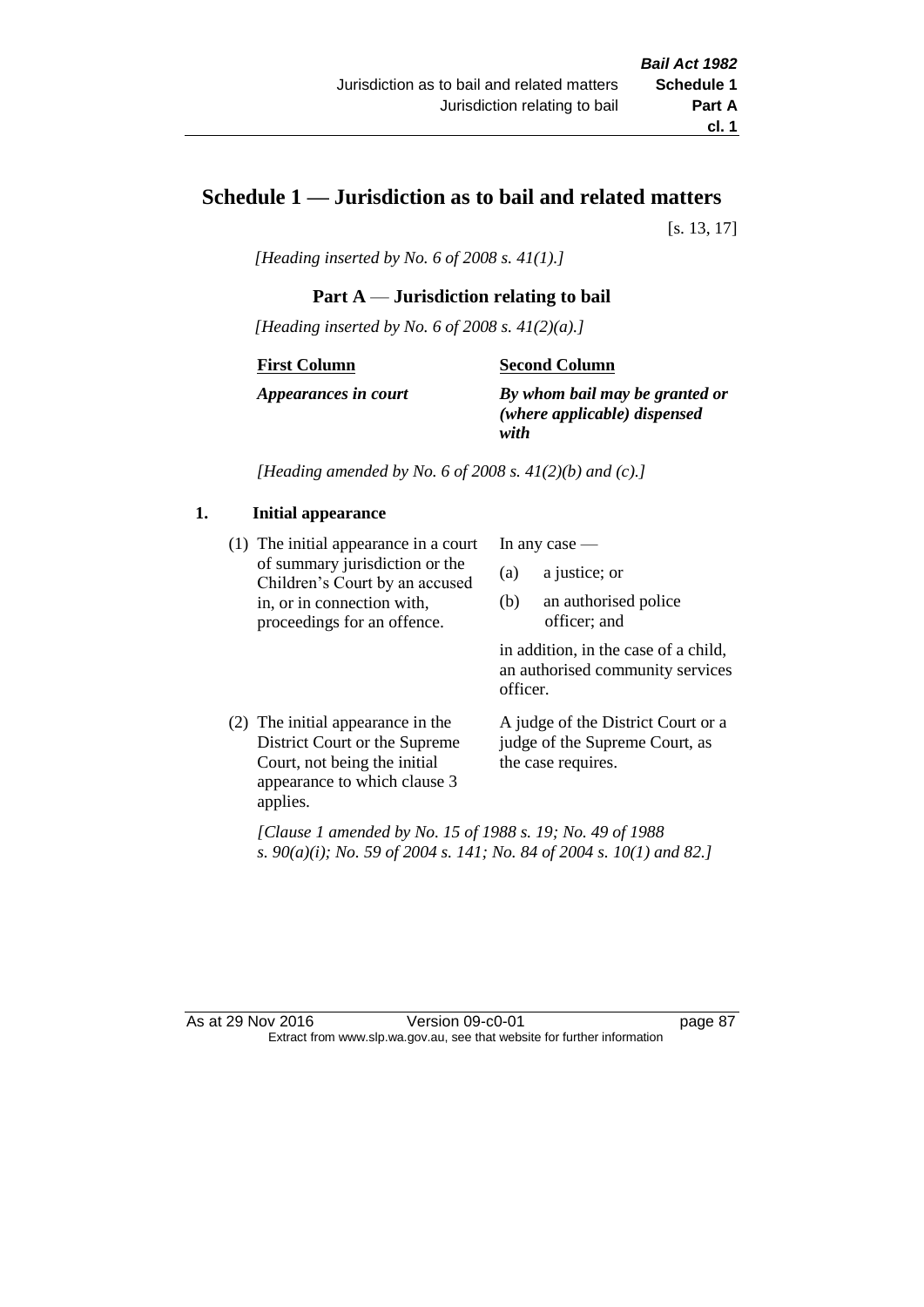| By whom bail may be granted or<br>(where applicable) dispensed |
|----------------------------------------------------------------|
|                                                                |

## **2. Appearance after adjournment**

Appearance in any court or before The judicial officer who orders a judicial officer by an accused after any adjournment of proceedings for an offence, not being a committal under clause 3.

the adjournment.

*[Clause 2 amended by No. 84 of 2004 s. 82.]*

# **3. Appearance on committal to Supreme Court or District Court**

The initial appearance by an accused in the Supreme Court or District Court after he has been committed thereto under any Act to be tried or sentenced or otherwise dealt with. The judicial officer who orders the committal.

*[Clause 3 amended by No. 84 of 2004 s. 82.]*

### **4. Appearance in connection with appeal, rehearing etc.**

| (1) Appearance in connection with an If the appeal is being determined<br>application or appeal made under<br>the <i>Criminal Appeals Act 2004</i> or<br>with any order made in<br>determining the application or<br>appeal. | by a single judge of the Supreme<br>Court, a single judge of the<br>Supreme Court;<br>If the appeal is being determined<br>by the Court of Appeal, the Court<br>of Appeal or a single judge of<br>appeal. |
|------------------------------------------------------------------------------------------------------------------------------------------------------------------------------------------------------------------------------|-----------------------------------------------------------------------------------------------------------------------------------------------------------------------------------------------------------|
| (2) Appearance in connection with a<br>rehearing of proceedings ordered<br>under section 28 of the<br>Children's Court of Western<br>Australia Act 1988.                                                                     | The Children's Court.                                                                                                                                                                                     |

page 88 Version 09-c0-01 As at 29 Nov 2016 Extract from www.slp.wa.gov.au, see that website for further information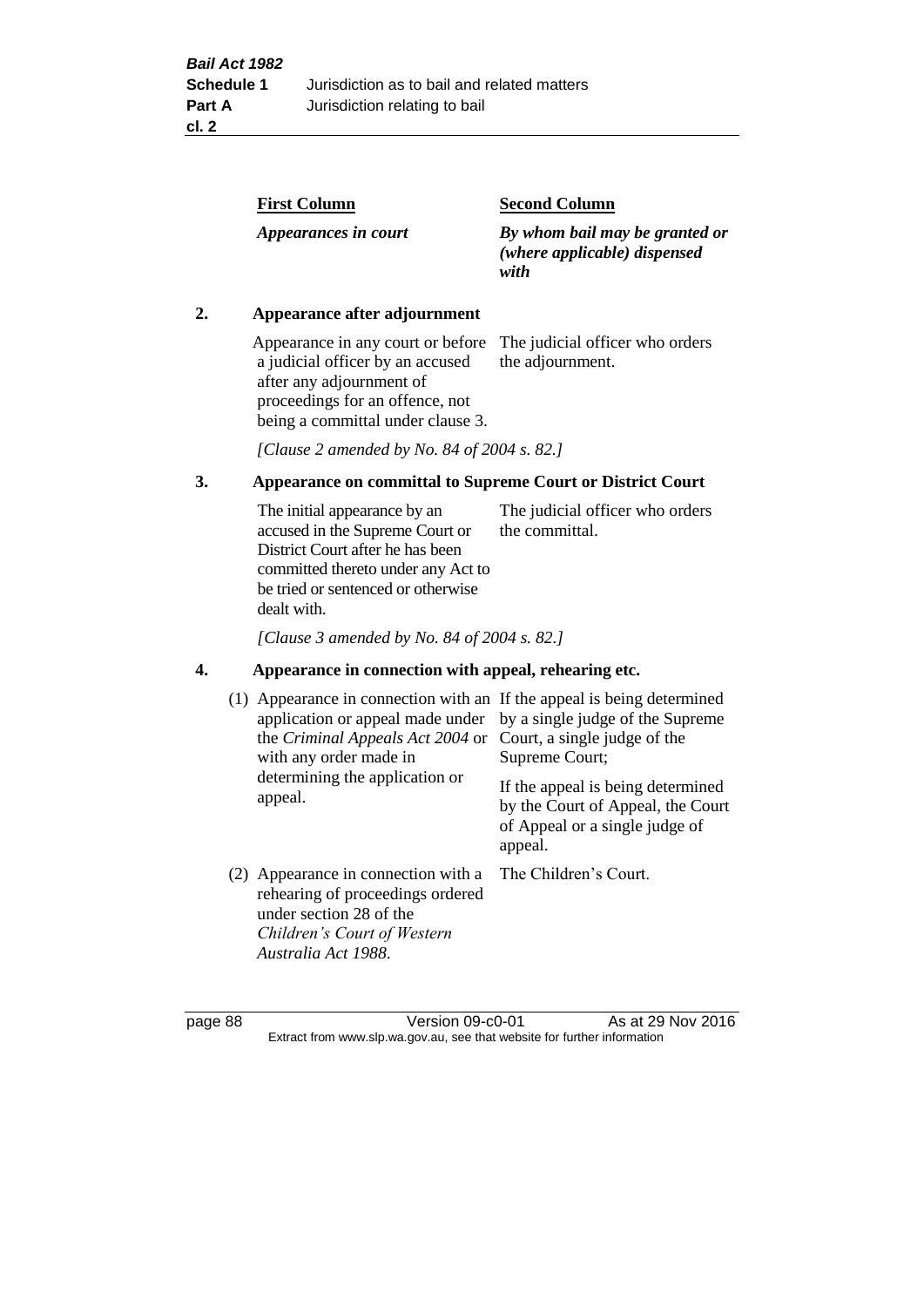| <b>First Column</b>                                                  | <b>Second Column</b>                                                   |  |
|----------------------------------------------------------------------|------------------------------------------------------------------------|--|
| Appearances in court                                                 | By whom bail may be granted or<br>(where applicable) dispensed<br>with |  |
| (3) Appearance in connection with<br>the reconsideration of an order | The Children's Court constituted<br>by the President.                  |  |

*[Clause 4 inserted by No. 84 of 2004 s. 10(2).]*

### **5. Appearance prescribed by regulation**

under section 40 of the *Children's Court of Western* 

*Australia Act 1988*.

| Appearance in a court for any  | The judicial or other officer   |
|--------------------------------|---------------------------------|
| other purpose or following any | prescribed by such regulations. |
| other occurrence prescribed by |                                 |
| regulations under this Act.    |                                 |

### **6. Appearances not otherwise provided for**

Any appearance in a court not otherwise provided for in this Part or by regulations under this Act.

The judicial officer who, or court which, orders the appearance.

#### **7. Term used: proceedings for an offence**

In this Part, unless the contrary intention appears —

*proceedings for an offence* in clause 2 (but not in clause 1) includes any of the following proceedings relating to that offence —

- (a) appeal proceedings; and
- (b) proceedings on a writ of *habeas corpus*; and
- (c) proceedings on the re-appearance of an offender under section 50 of the *Sentencing Act 1995*.

*[Clause 7 inserted by No. 84 of 2004 s. 10(3).]*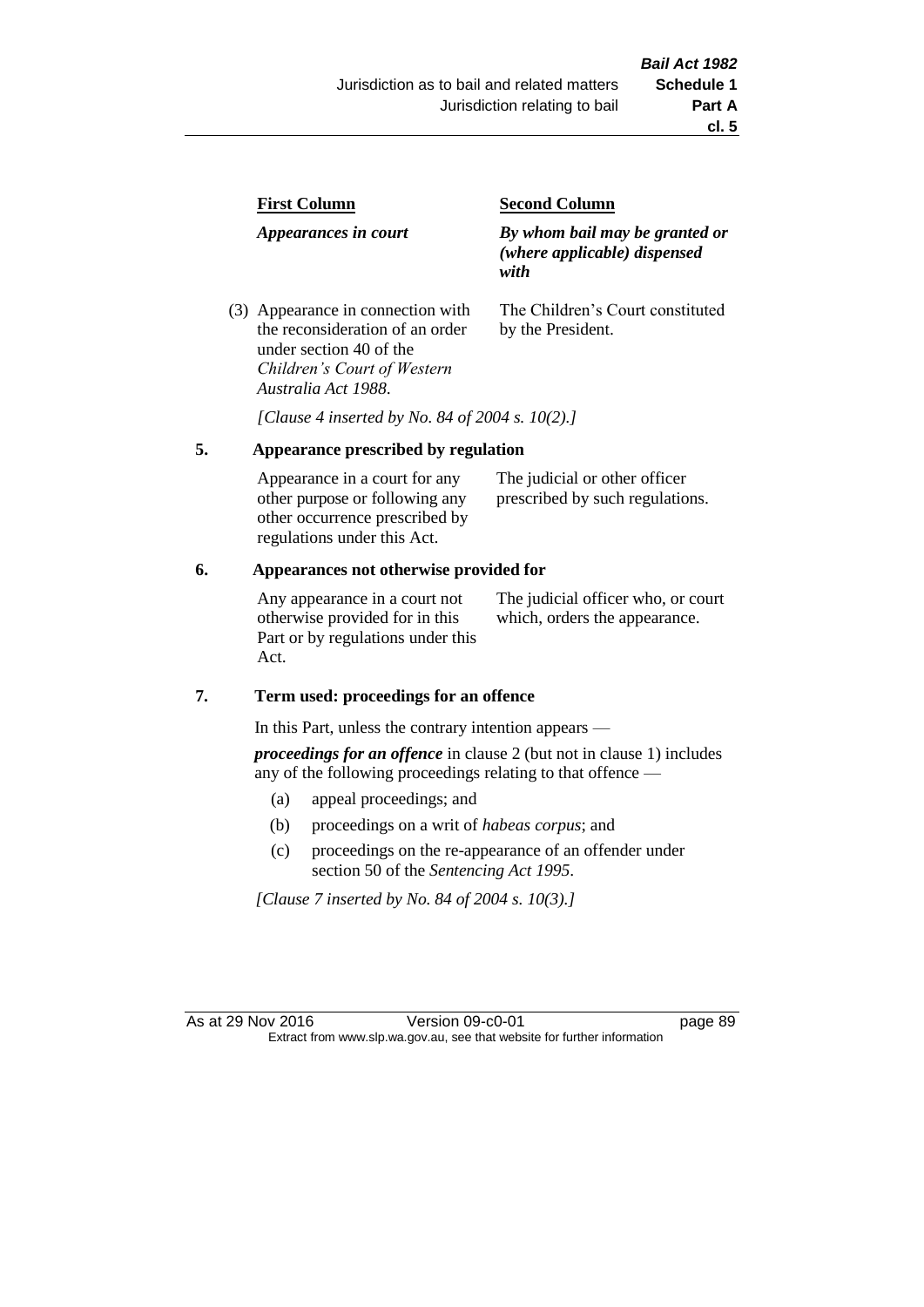### **Part B** — **Cessation of powers relating to bail**

*[Heading inserted by No. 6 of 2008 s. 41(3)(a).]*

### **1. Upon decision by judge, power of other officers ceases**

(1) In this clause —

*judge* means a judge of the Supreme Court, the Children's Court or the District Court.

- (2) After a judge has granted or refused bail for an appearance by an accused the power to grant bail for that appearance ceases to be vested  $in -$ 
	- (a) any judicial officer whose jurisdiction is inferior to that of the judge; or
	- (b) any authorised officer.
- (3) After a judge has dispensed with the requirement for bail for an appearance by an accused the power to grant or refuse bail for that appearance ceases to be vested in any officer referred to in subclause  $(2)(a)$  or  $(b)$ .

*[Clause 1 inserted by No. 6 of 2008 s. 41(3)(b).]*

### **1A. Upon decision by Court of Appeal, other powers cease**

After the Court of Appeal on an appeal under section 15A —

- (a) has granted or refused bail for an appearance by an accused, the power to grant or refuse bail for that appearance; or
- (b) has dispensed with the requirement for bail for an appearance by an accused, the power to grant or refuse bail for that appearance,

ceases to be vested in any judicial officer or in any authorised officer.

*[Clause 1A inserted by No. 6 of 2008 s. 41(3)(b).]*

### **2. Upon decision by judicial officer, his power and that of his peers ceases**

Except where clause 4 applies, the power to grant, refuse or dispense with bail for an appearance by an accused ceases to be vested in any judicial officer (including a judge of the Supreme Court) after he, or

page 90 Version 09-c0-01 As at 29 Nov 2016 Extract from www.slp.wa.gov.au, see that website for further information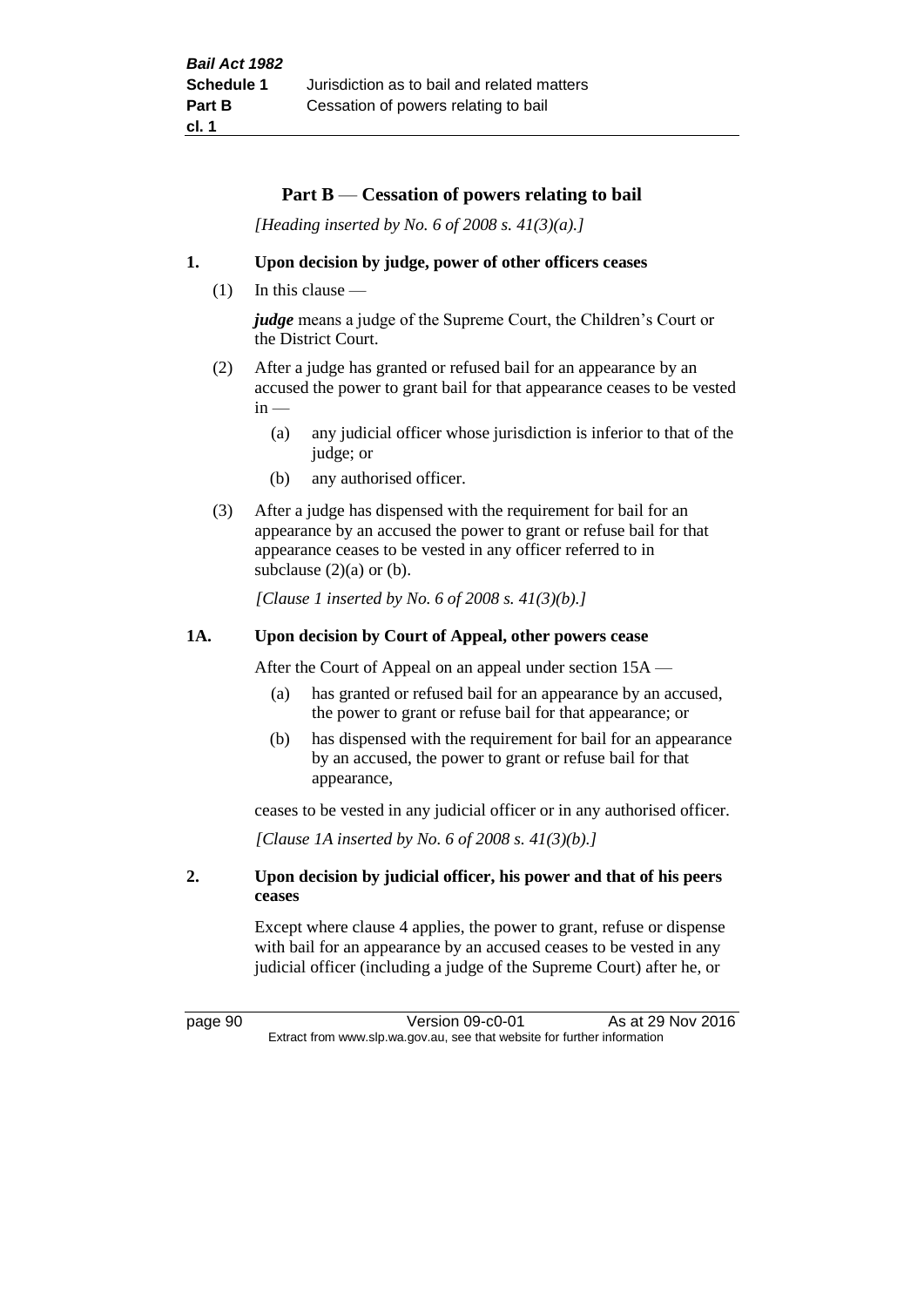another judicial officer whose jurisdiction is co-extensive with his, has granted, refused or dispensed with bail for that appearance.

*[Clause 2 amended by No. 84 of 2004 s. 82; No. 6 of 2008 s. 41(3)(c) and (d).]*

#### **3. Upon refusal of bail for initial appearance, certain powers cease**

- (1) After an authorised officer has refused bail for an initial appearance by an accused, the power to grant bail for that appearance ceases to be vested in another authorised officer, but a justice may nevertheless grant bail for that appearance.
- (2) After a justice has refused bail for an initial appearance by an accused, the power to grant bail for that appearance ceases to be vested in an authorised officer or another justice.

*[Clause 3 inserted by No. 6 of 2008 s. 41(3)(e).]*

### **4. Judicial officer's powers if accused proves new facts or changed circumstances**

Notwithstanding clause 2, where an accused has been refused bail for an appearance or has been granted bail therefor on terms or conditions with which he is unable or unwilling to comply, the judicial officer who granted or refused bail or another judicial officer whose jurisdiction is co-extensive with his has power to grant bail for that appearance or to vary the terms or conditions of bail previously granted therefor if the accused makes application and satisfies him that —

- (a) new facts have been discovered, new circumstances have arisen or the circumstances have changed since bail was previously granted or refused for that appearance; or
- (b) he failed to adequately present his case for bail on the previous occasion when it was considered; or
- (c) where bail was granted subject to a home detention condition, he has, since the previous occasion when his case for bail was considered, complied with the home detention condition for a period of one month or more.

*[Clause 4 amended by No. 61 of 1990 s. 14; No. 84 of 2004 s. 82.]*

As at 29 Nov 2016 Version 09-c0-01 page 91 Extract from www.slp.wa.gov.au, see that website for further information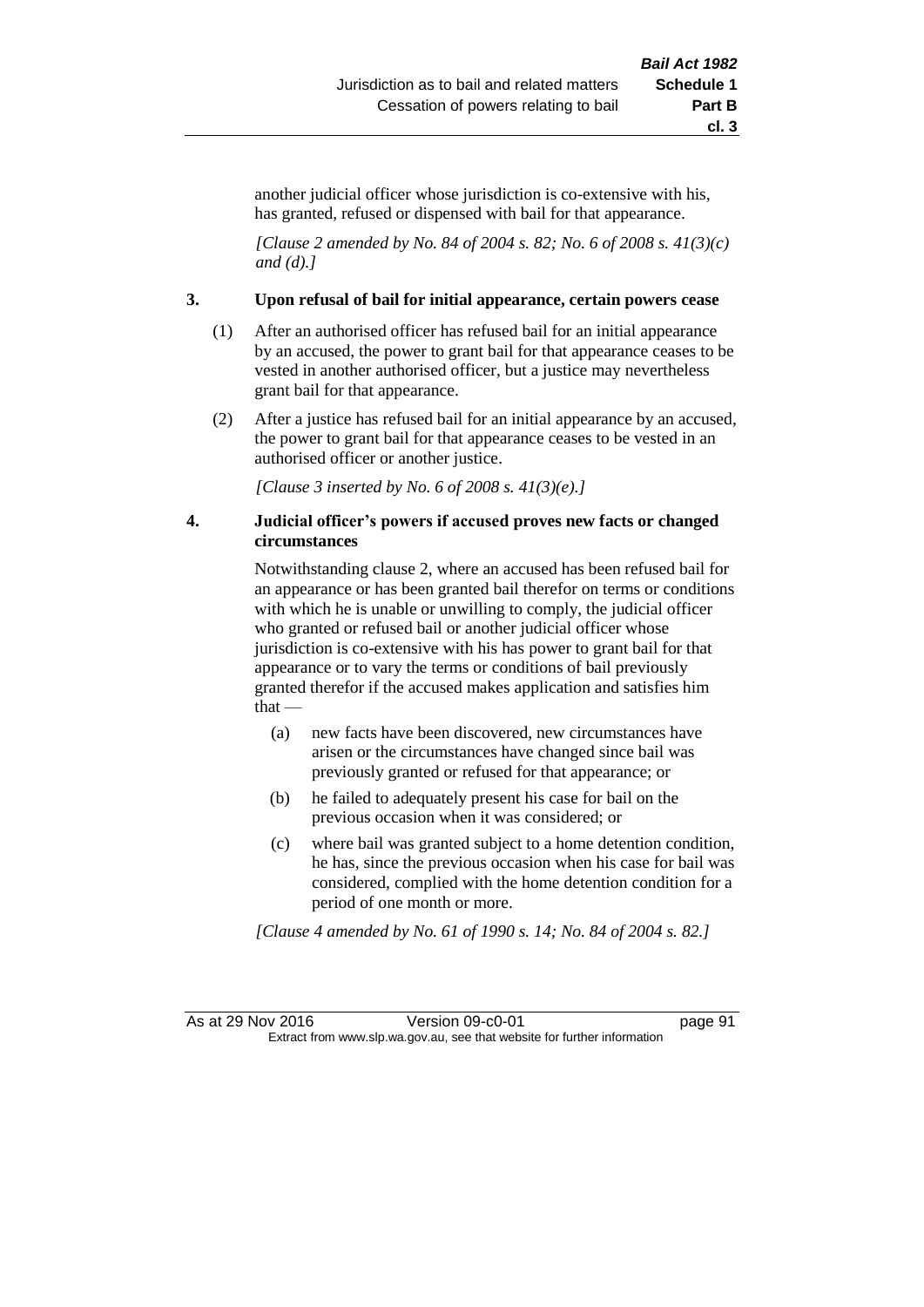# **Part C — Manner in which jurisdiction to be exercised**

*[Heading deleted by No. 6 of 2008 s. 41(4)(a).]*

# **1. Bail before conviction at discretion of court or judicial officer except for child**

Subject to clauses 3A and 3C, the grant or refusal of bail to an accused, other than a child, who is in custody awaiting an appearance in court before conviction for an offence shall be at the discretion of the judicial officer or authorised officer in whom jurisdiction is vested, and that discretion shall be exercised having regard to the following questions as well as to any others which he considers relevant —

- (a) whether, if the accused is not kept in custody, he may  $-$ 
	- (i) fail to appear in court in accordance with his bail undertaking; or
	- (ii) commit an offence; or
	- (iii) endanger the safety, welfare, or property of any person; or
	- (iv) interfere with witnesses or otherwise obstruct the course of justice, whether in relation to himself or any other person;
- (b) whether the accused needs to be held in custody for his own protection;
- (c) whether the prosecutor has put forward grounds for opposing the grant of bail;
- (d) whether, as regards the period when the accused is on trial, there are grounds for believing that, if he is not kept in custody, the proper conduct of the trial may be prejudiced;
- (e) whether there is any condition which could reasonably be imposed under Part D which would —
	- (i) sufficiently remove the possibility referred to in paragraphs (a) and (d); or
	- (ii) obviate the need referred to in paragraph (b); or
	- (iii) remove the grounds for opposition referred to in paragraph (c);

page 92 Version 09-c0-01 As at 29 Nov 2016 Extract from www.slp.wa.gov.au, see that website for further information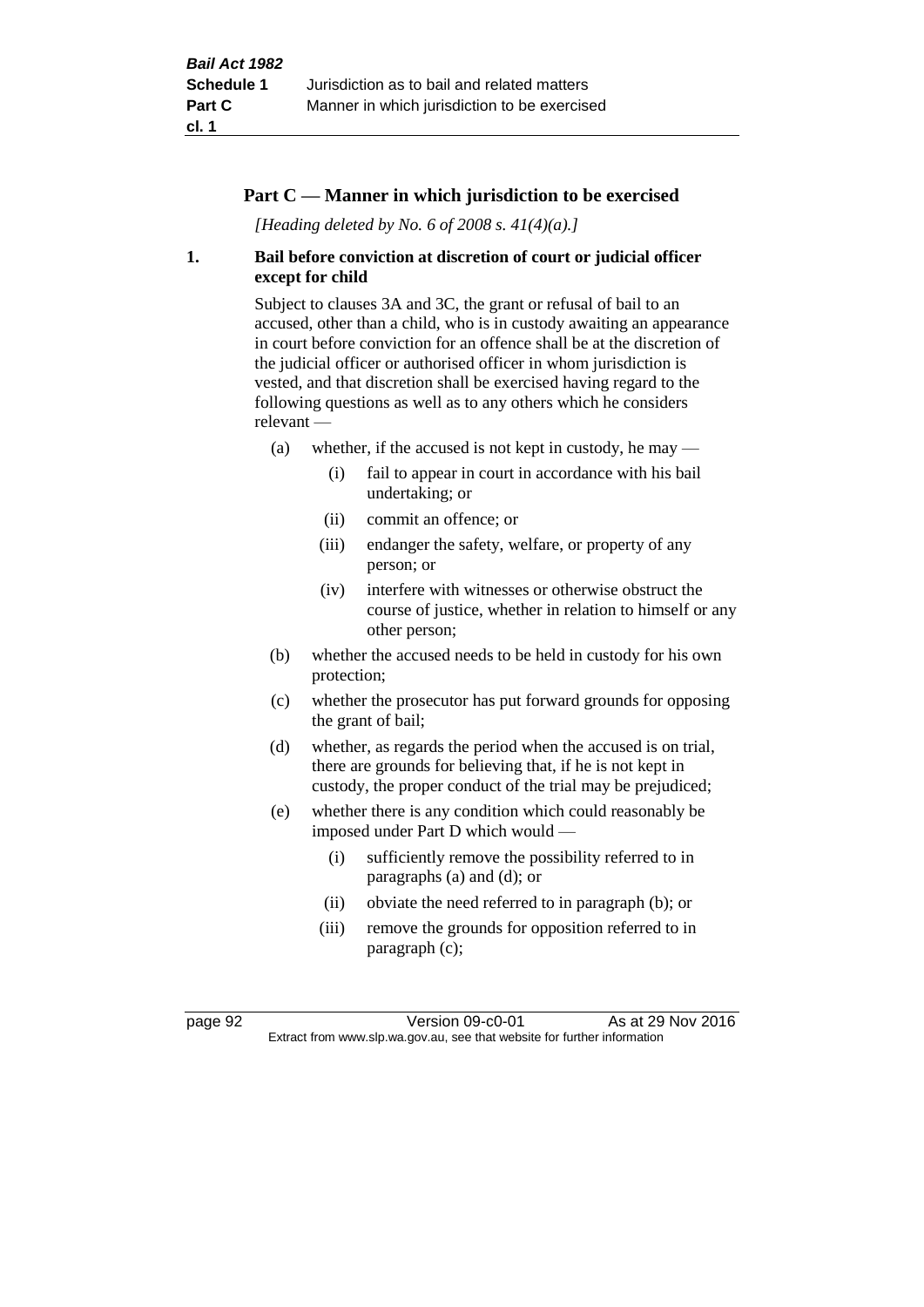- (f) where the accused is charged with an offence that is alleged to have been committed in respect of a child, whether a condition should be imposed under Part D requiring the accused to reside at a place other than the place where the child resides;
- (g) whether the alleged circumstances of the offence or offences amount to wrongdoing of such a serious nature as to make a grant of bail inappropriate.

*[Clause 1 amended by No. 14 of 1992 s. 11; No. 45 of 1993 s. 10(2)(a); No. 54 of 1998 s. 8(a) and (b); No. 84 of 2004 s. 82; No. 6 of 2008 s. 41(4)(b).]*

### **2. Child to have qualified right to bail**

(1) In this clause —

*responsible person* means a parent, relative, employer or other person who, in the opinion of the judicial officer or authorised officer, is in a position to both influence the conduct of the child and provide the child with support and direction.

- (2) Subject to subclause (3), a child accused who is in custody awaiting an appearance in court before conviction for an offence has a right to be granted bail unless —
	- (a) in the opinion of the judicial officer or authorised officer in whom jurisdiction is vested —
		- (i) one or more of the questions set out in clause  $1(a)$ , (b), (d) and (g) must be answered in the affirmative; and
		- (ii) there is no condition which he could reasonably impose under Part D which would satisfy the relevant provision of clause 1(e);

or

(b) there is no responsible person willing to enter into an undertaking of the kind described in subclause (3)(c),

and if the child is refused bail he shall be dealt with in accordance with section 19(2) of the *Young Offenders Act 1994*.

As at 29 Nov 2016 Version 09-c0-01 page 93 Extract from www.slp.wa.gov.au, see that website for further information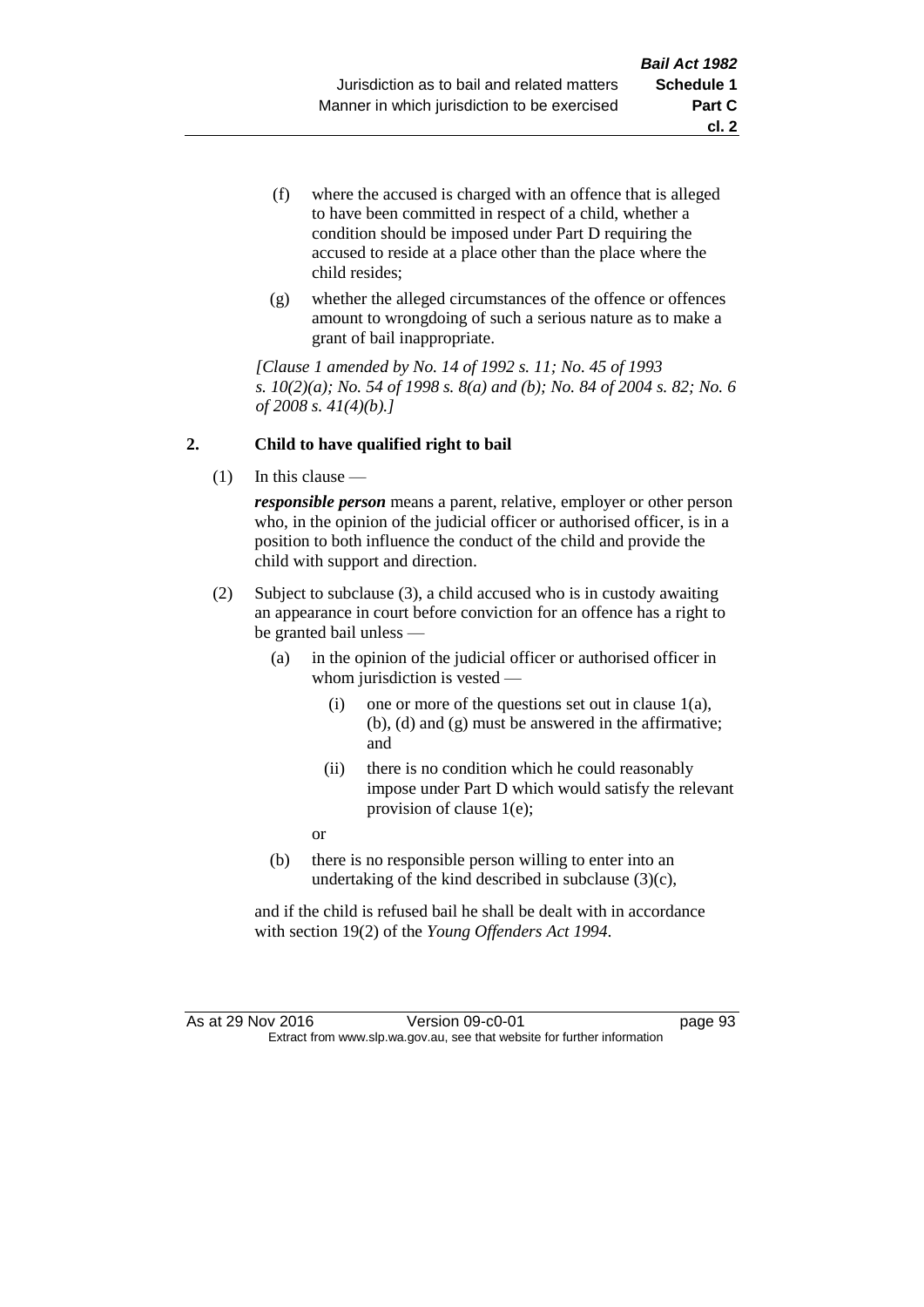- (3) The right of a child accused under subclause (2) is subject to  $-$ 
	- (a) clauses 3A and 3C; and
	- *[(b) deleted]*
	- (c) there being imposed as a condition on the grant of bail a requirement that before the release of the child on bail a responsible person undertakes in writing in the approved form to ensure that the child complies with any requirement of his bail undertaking mentioned in section  $28(2)(a)$ , (b), (c) and (d).
- (4) Subclauses (2)(b) and (3)(c) do not apply to a child accused if it appears to the judicial officer or authorised officer that the accused —
	- (a) is over the age of 17 years; and
	- (b) has sufficient maturity to live independently without the guidance or control of a parent or guardian.
- (5) For the purposes of this clause, the provisions of sections 46, 47, 48, 54, 55(2), 60 and  $67(2)(a)(iv)$  apply with all necessary changes as  $if -$ 
	- (a) references in those provisions to a surety and a surety undertaking were references to a responsible person and to an undertaking referred to in subclause (3)(c) respectively; and
	- (b) section  $54(1)(b)(i)$  read as follows
		- (i) a person who has entered into an undertaking referred to in clause  $2(3)(c)$  of Part C of Schedule 1 should no longer be regarded as a responsible person for the purposes of that clause, or is dead;
- (6) Where a child accused is released on bail his right to be at liberty is subject to the exercise of the powers in section 17A.

*[Clause 2 inserted by No. 45 of 1993 s. 10(2)(b); amended by No. 57 of 1997 s. 21(3)(a); No. 54 of 1998 s. 8(c); No. 34 of 2004 Sch. 2 cl. 3(3); No. 84 of 2004 s. 82; No. 6 of 2008 s. 41(4)(c) and 43(4).]*

page 94 Version 09-c0-01 As at 29 Nov 2016 Extract from www.slp.wa.gov.au, see that website for further information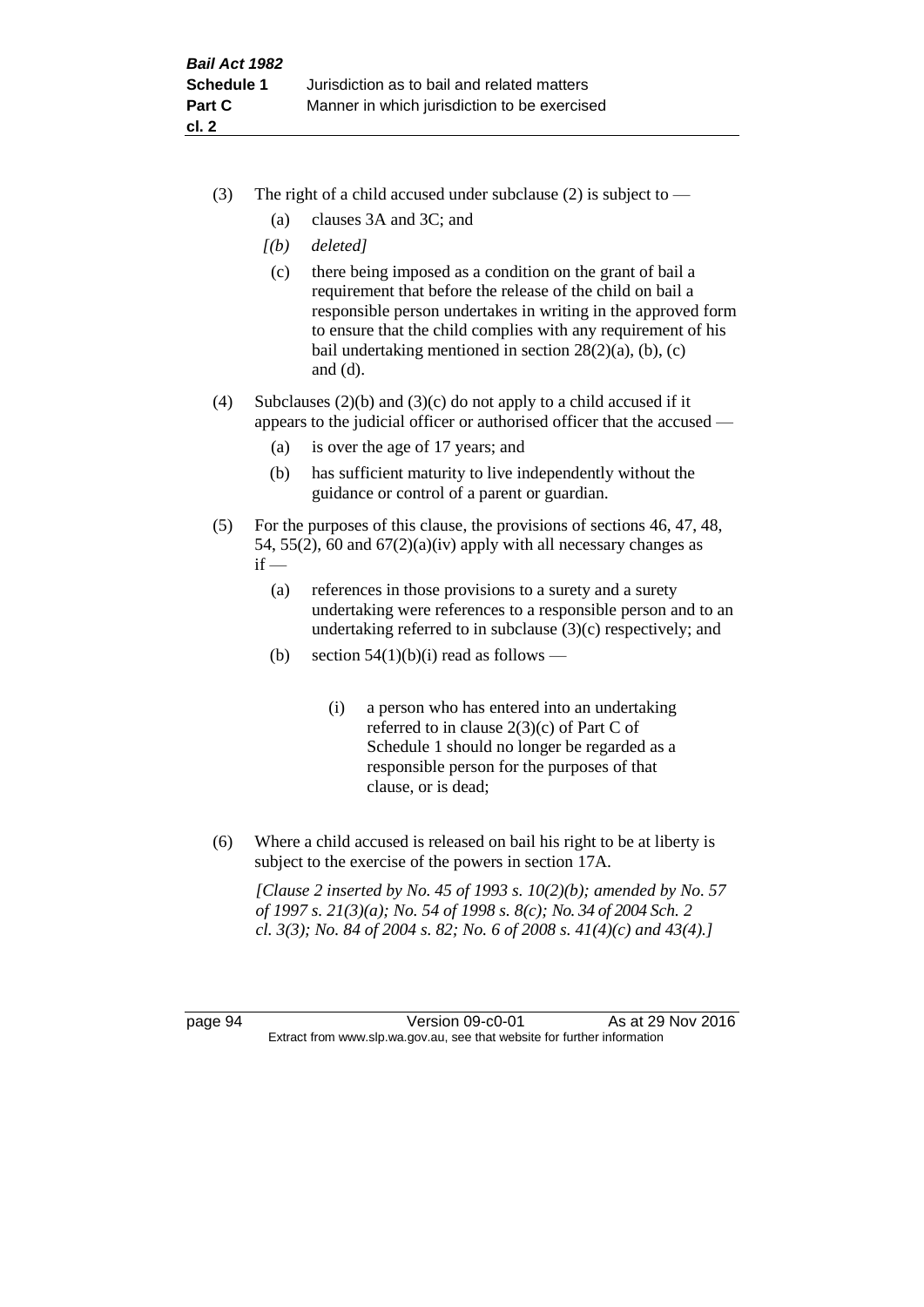### **3. Matters relevant to cl. 1(a)**

In considering whether an accused may do any of the things mentioned in clause 1(a), the judicial officer or authorised officer shall have regard to the following matters, as well as to any others which he considers relevant —

- (a) the nature and seriousness of the offence or offences (including any other offence or offences for which he is awaiting trial) and the probable method of dealing with the accused for it or them, if he is convicted; and
- (b) the character, previous convictions, antecedents, associations, home environment, background, place of residence, and financial position of the accused; and
- (c) the history of any previous grants of bail to him; and
- (d) the strength of the evidence against him.

*[Clause 3 amended by No. 84 of 2004 s. 82.]*

### **3A. Bail for accused charged with serious offence committed while on bail or early release for another serious offence**

- (1) Notwithstanding clause 1, 2 or 4 or any other provision of this Act, where —
	- (a) an accused is in custody
		- (i) awaiting an appearance in court before conviction for a serious offence; or
		- (ii) waiting to be sentenced or otherwise dealt with for a serious offence of which the accused has been convicted;

and

- (b) the serious offence is alleged to have been committed while the accused was —
	- (i) on bail for; or
	- (ii) at liberty under an early release order made in respect of,

another serious offence,

the judicial officer or (if section 16A does not apply) the authorised officer in whom jurisdiction is vested shall refuse to grant bail for the

As at 29 Nov 2016 Version 09-c0-01 page 95 Extract from www.slp.wa.gov.au, see that website for further information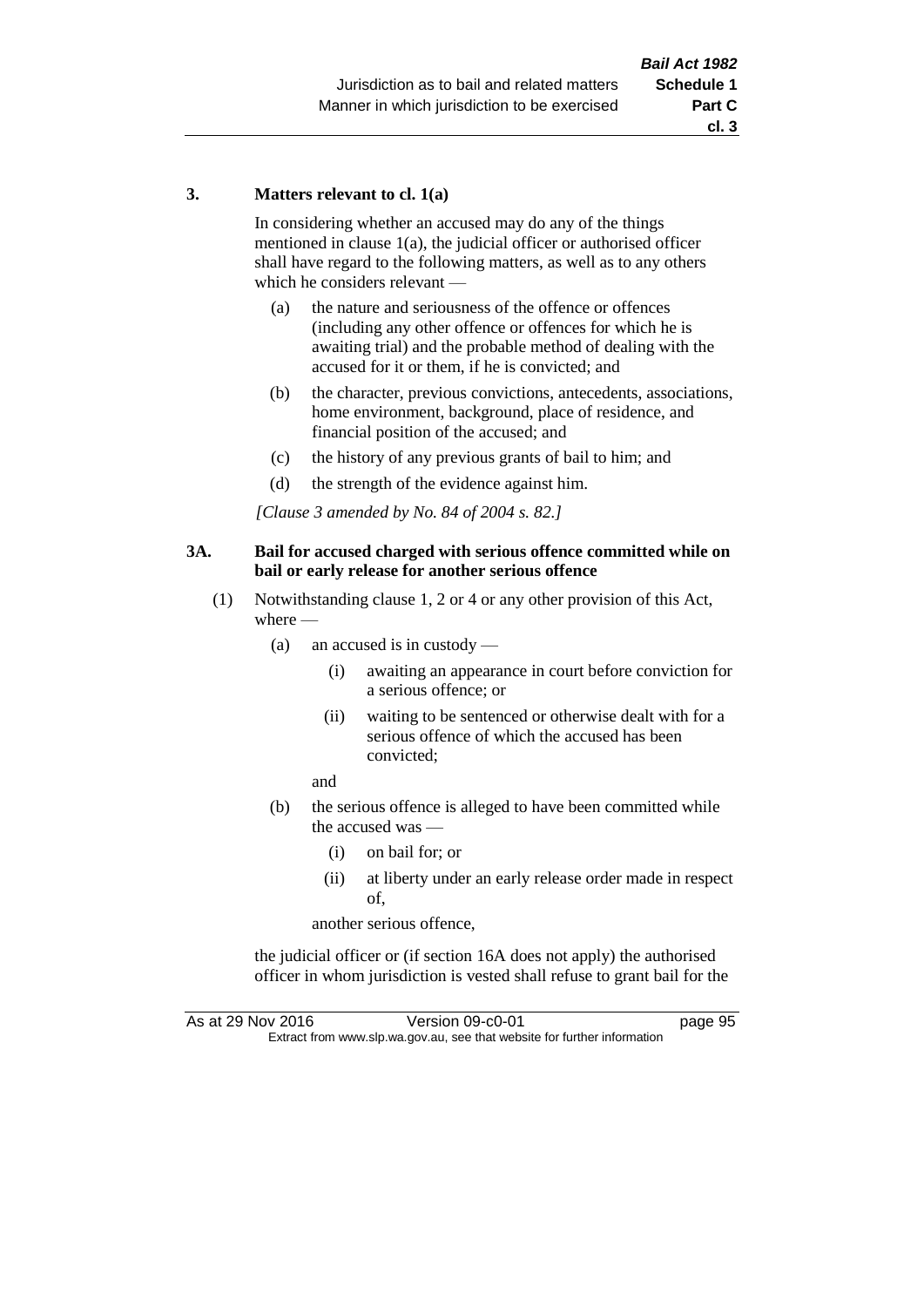serious offence referred to in paragraph (a) unless the judicial officer or authorised officer —

- (c) is satisfied that there are exceptional reasons why the accused should not be kept in custody and, if clause 3B applies, is so satisfied only after complying with that clause; and
- (d) is also satisfied that bail may properly be granted having regard to the provisions of clauses 1 and 3 or, in the case of a child accused, clauses 2 and 3.
- (2) Notwithstanding section 7(1), where an accused is refused bail under subclause (1) for an appearance for a serious offence his case for bail need not be considered again under that subsection for an appearance for that offence unless he satisfies the judicial officer who may order his detention that —
	- (a) new facts have been discovered, new circumstances have arisen or the circumstances have changed since bail was refused; or
	- (b) he failed to adequately present his case for bail on the occasion of that refusal.
- (3) Where a child accused is refused bail under subclause (1) he shall be dealt with in accordance with section 19(2) of the *Young Offenders Act 1994*.

*[Clause 3A inserted by No. 45 of 1993 s. 10(2)(c); amended by No. 57 of 1997 s. 21(3)(b); No. 54 of 1998 s. 7 and 13(1); No. 84 of 2004 s. 82; No. 6 of 2008 s. 41(4)(d).]*

# **3B. Exceptional reasons under cl. 3A(1), determining**

- (1) This clause applies where it appears to the judicial officer or (if section 16A does not apply) the authorised officer that all or any of the acts alleged to constitute a serious offence referred to in clause 3A(1)(b) would, if proved in the appropriate proceedings, amount to a breach by the accused of a protective condition or order.
- (2) The judicial officer or authorised officer shall, before making a decision that there are exceptional reasons for the purposes of clause 3A(1)(c), make enquiry, or cause enquiry to be made, whether there has already been —
	- (a) any breach by the accused of the protective condition or order that has been proved in proceedings; or

page 96 Version 09-c0-01 As at 29 Nov 2016 Extract from www.slp.wa.gov.au, see that website for further information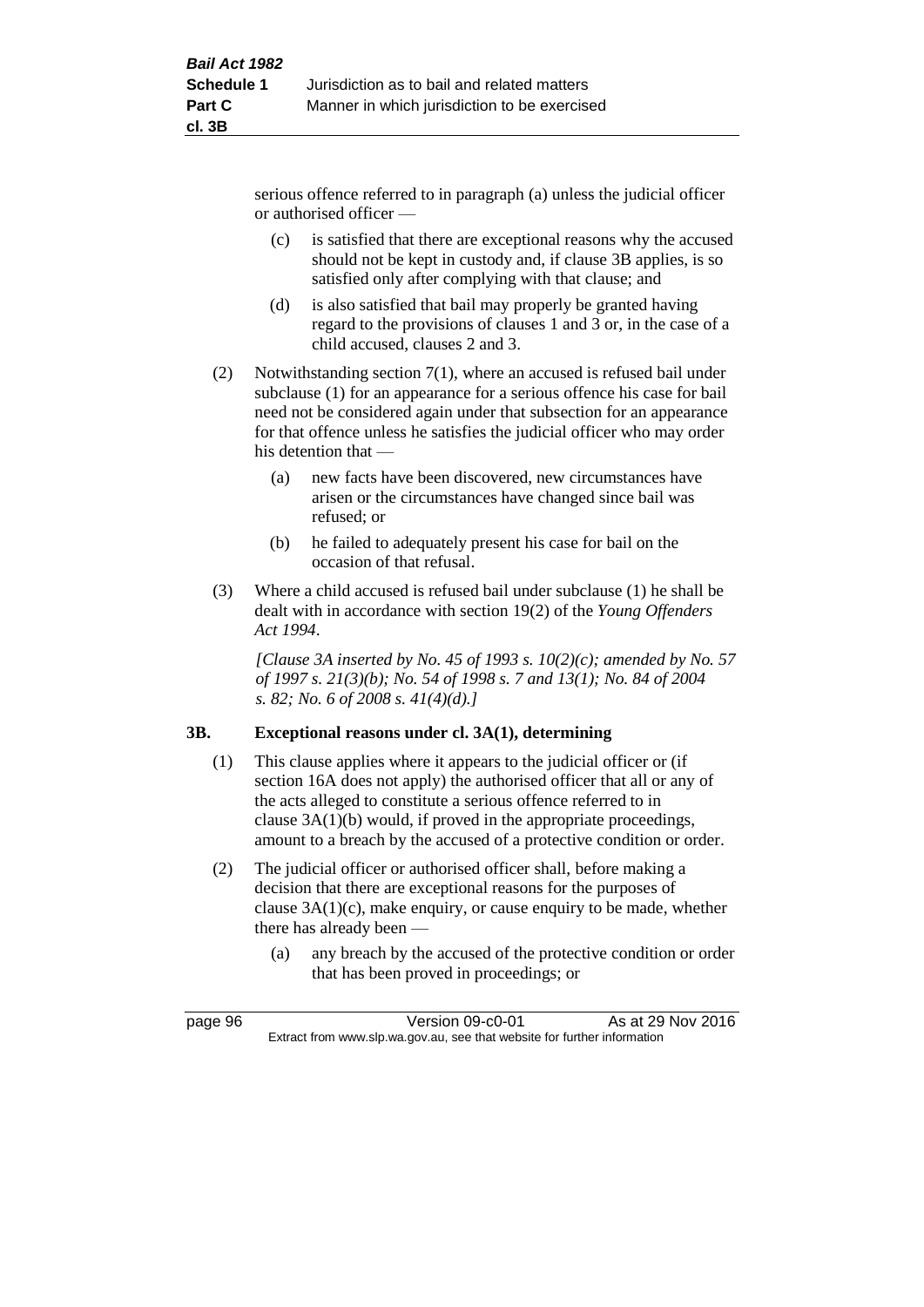**cl. 3B**

- (b) any alleged breach by the accused of the protective condition or order that has not been so proved, including an allegation that has not been the subject of a prosecution or any other communication to any relevant official; or
- (c) any alleged breach by the accused of any other protective condition or order that has been the subject of a prosecution.
- (3) On becoming aware of any such alleged breach, the judicial officer or authorised officer shall give each person for whose protection a protective condition or order referred to in subclause (2) was imposed or made (a *relevant person*) a reasonable opportunity to give evidence by affidavit on matters relating to that protective condition or order.
- (4) The judicial officer or authorised officer shall in making any decision for the purposes of clause  $3A(1)(c)$  —
	- (a) give due weight to  $-$ 
		- (i) any evidence given under subclause (3); and
		- (ii) any adverse effect that a grant of bail to the accused would have on a relevant person; and
		- (iii) any difficulty that a relevant person might have in proving any future breach of a protective condition or order;

and

- (b) consider whether it would be appropriate to refuse bail and make a hospital order under section 5 of the *Criminal Law (Mentally Impaired Accused) Act 1996*; and
- (c) in the case of a condition imposed for a purpose mentioned in clause 2(2)(c) or (d) of Part D, treat any alleged breach of the condition as a serious matter even if the conduct alleged to amount to the breach in itself appears to be trivial; and
- (d) consider whether any alleged breach of a protective condition or order that has occurred shows that the purpose of the condition or order has not been achieved and that the accused should be kept in custody.
- (5) The provisions of this clause do not limit the matters that the judicial officer or authorised officer may take into account for the purposes of clause  $3A(1)(c)$ .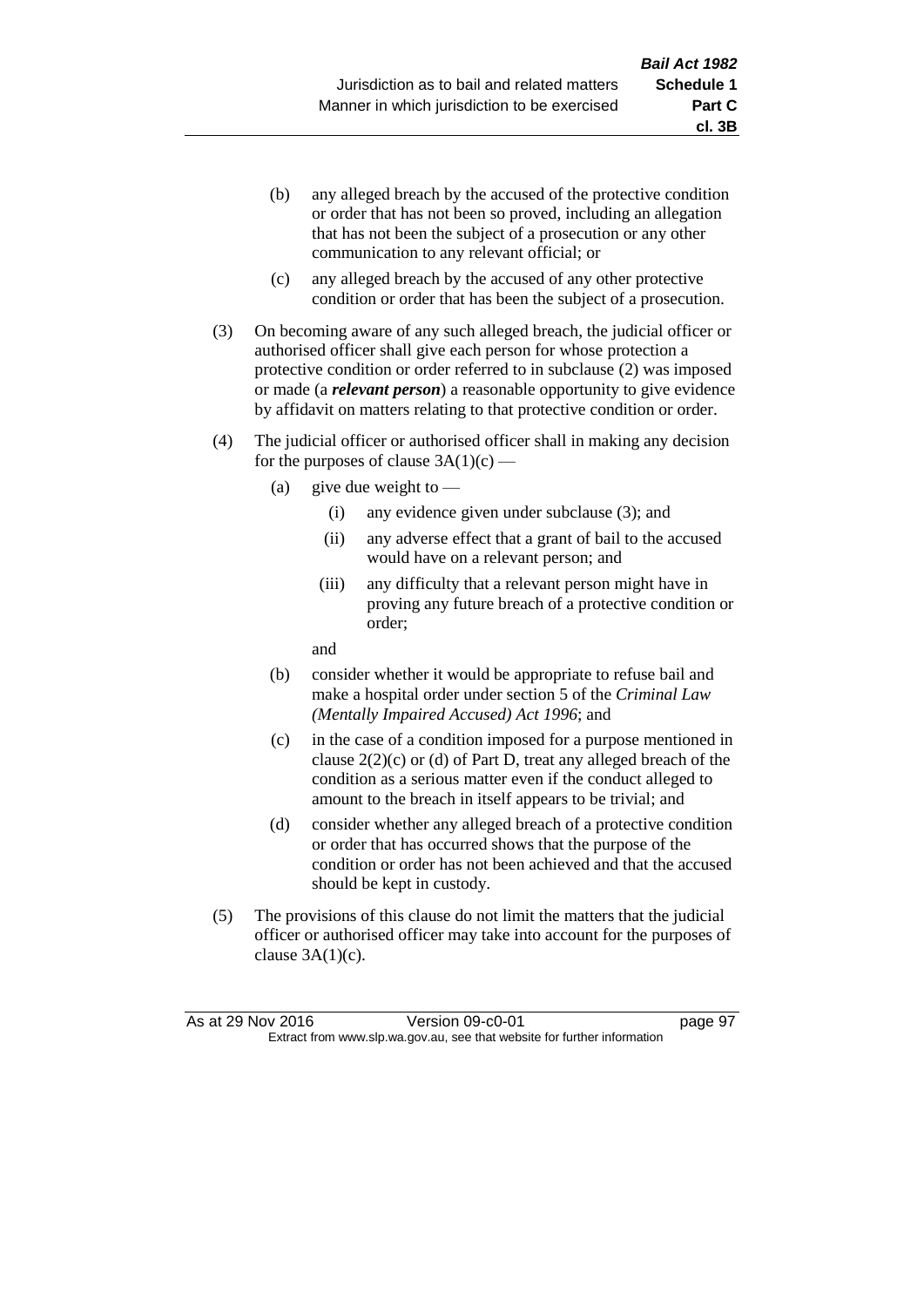(6) In this clause —

### *protective condition or order* means —

- (a) a condition imposed for a purpose mentioned in clause  $2(2)(c)$ or (d) of Part D; or
- (b) a violence restraining order or a police order under the *Restraining Orders Act 1997*; or
- (c) a Part VII order under the *Justices Act 1902* <sup>3</sup>
	- (i) that under section 86 of the *Restraining Orders Act 1997* is taken to be a misconduct restraining order under that Act; and
	- (ii) that shows on the face of the order that the causing or threatening of personal injury by the accused was a ground for the making of the order.

*[Clause 3B inserted by No. 54 of 1998 s. 13(2); amended by No. 38 of 2004 s. 60; No. 59 of 2004 s. 141; No. 84 of 2004 s. 11 and 82.]*

### **3C. Bail in murder cases**

Notwithstanding clause 1, 2 or 4 or any other provision of this Act, where an accused is in custody —

- (a) awaiting an appearance in court before conviction for an offence of murder; or
- (b) waiting to be sentenced or otherwise dealt with for an offence of murder of which the accused has been convicted,

the judicial officer in whom jurisdiction is vested shall refuse to grant bail for the offence unless the judicial officer is satisfied that -

- (c) there are exceptional reasons why the accused should not be kept in custody; and
- (d) bail may properly be granted having regard to the provisions of clauses 1 and 3 or, in the case of a child, clauses 2 and 3.

*[Clause 3C inserted by No. 6 of 2008 s. 41(4)(e); amended by No. 29 of 2008 s. 24(7).]*

### **4. Bail after conviction for accused awaiting sentence**

(1) Subject to clauses 3A and 3C, the grant or refusal of bail to an accused, other than a child, who is in custody waiting to be sentenced

page 98 Version 09-c0-01 As at 29 Nov 2016 Extract from www.slp.wa.gov.au, see that website for further information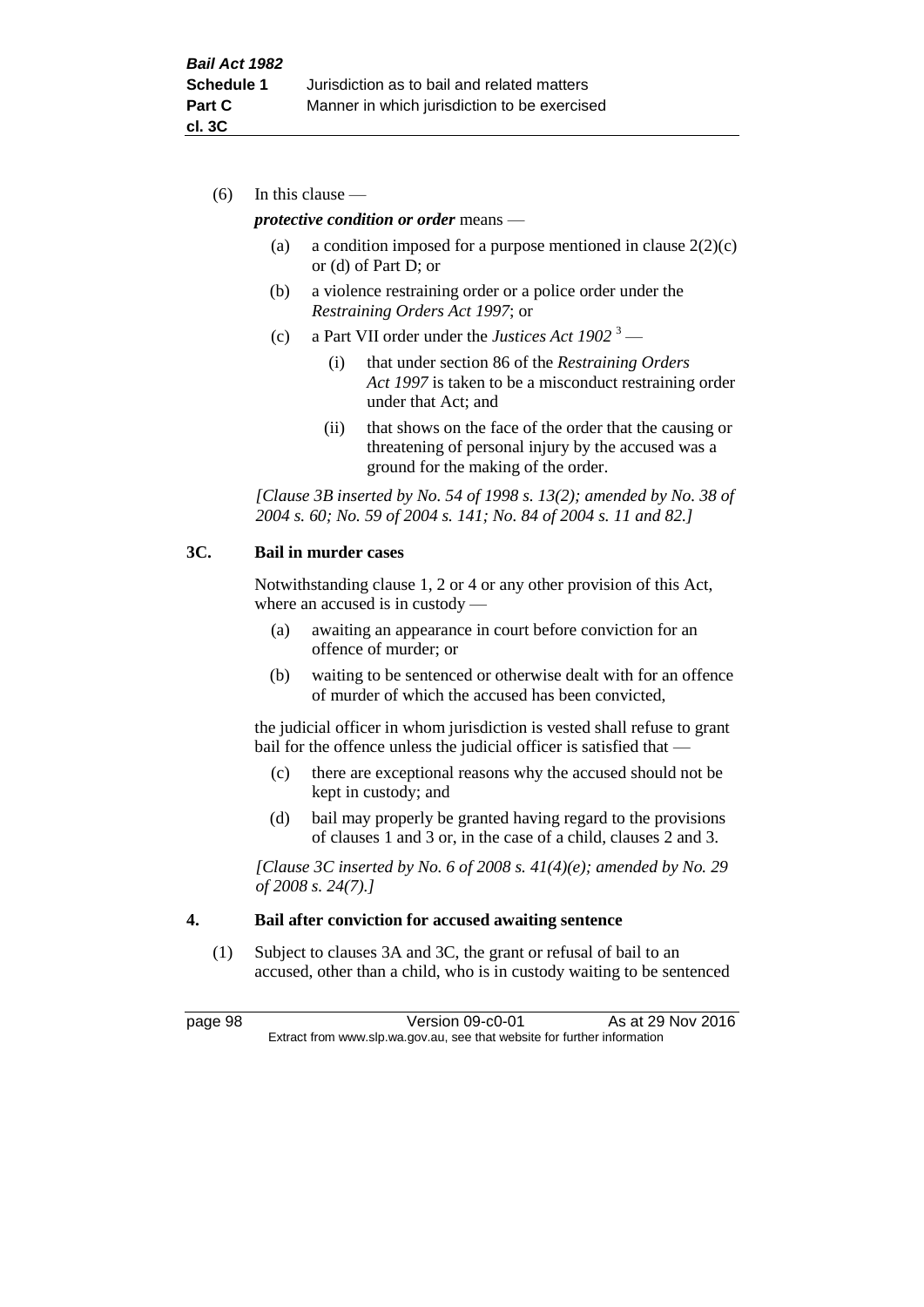**cl. 4A**

or otherwise dealt with for an offence of which the accused has been convicted shall be at the discretion of the judicial officer in whom jurisdiction is vested, and that discretion shall be exercised having regard to the questions set out in clause 1 as well as to any others which the judicial officer considers relevant.

(2) A child accused who is in custody waiting to be sentenced or otherwise dealt with for an offence of which the child accused has been convicted has the same right to be granted bail as a child accused referred to in clause 2(2), and the provisions of clause 2 apply accordingly.

*[Clause 4 inserted by No. 6 of 2008 s. 41(4)(f).]*

# **4A. Bail after conviction for accused awaiting disposal of appeal**

In deciding whether or not to grant bail to an accused who is in custody waiting for the disposal of appeal proceedings, the judicial officer shall consider whether there are exceptional reasons why the accused should not be kept in custody, and shall only grant bail to the accused if satisfied that —

- (a) exceptional reasons exist; and
- (b) it is proper to do so having regard to the provisions of clauses 1 and 3 or, in the case of a child, clauses 2 and 3.

*[Clause 4A inserted by No. 6 of 2008 s. 41(4)(f).]*

# **5. Exception to cl. 4A for bail in appeal under** *Criminal Appeals Act 2004* **Part 2**

Clause 4A does not apply to the bail of a person who is awaiting the disposal of appeal proceedings under Part 2 of the *Criminal Appeals Act 2004*; such a person shall be deemed for the purposes of this Part to be awaiting an appearance in court before conviction for an offence.

*[Clause 5 inserted by No. 33 of 1989 s. 18; amended by No. 59 of 2004 s. 141; No. 84 of 2004 s. 11; No. 6 of 2008 s. 41(4)(g).]*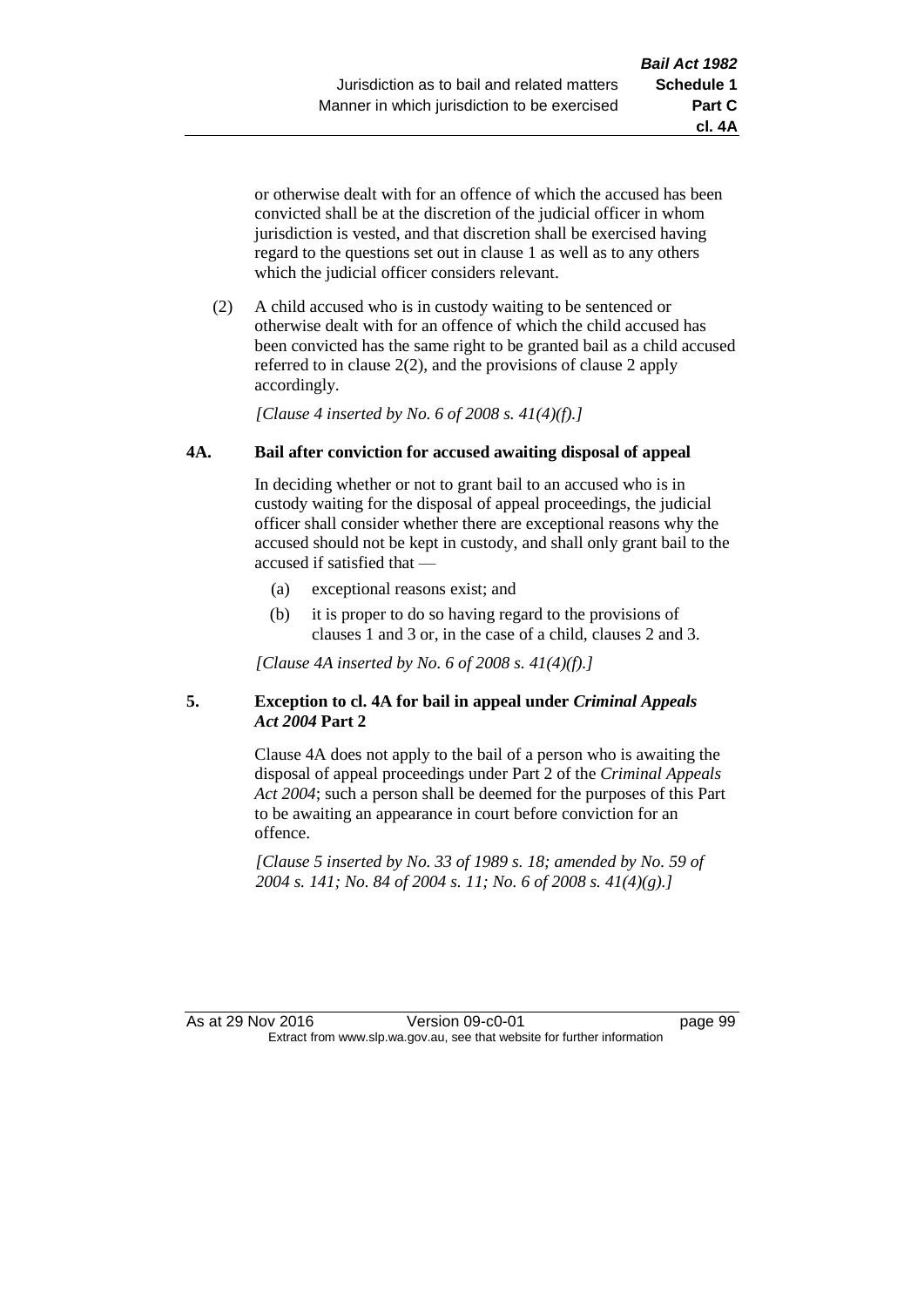### **6. Bail of people on community or similar orders**

For the purpose of determining whether clause 4 applies, a person in custody —

- (a) under section 50, 79, 84E, 128, 129 or 132 of the *Sentencing Act 1995* in connection with a possible breach of a conditional release order, a sentence of suspended imprisonment or conditional suspended imprisonment or a community order imposed under that Act; or
- (b) under section 43 of the *Young Offenders Act 1994* in respect of an alleged breach of a youth community based order, an intensive youth supervision order or a conditional release order made under that Act,

is to be taken as not having been convicted of the offence for which the sentence was imposed.

*[Clause 6 inserted by No. 78 of 1995 s. 8; amended by No. 27 of 2004 s. 13(3).]*

*[Heading deleted by No. 6 of 2008 s. 41(4)(h).]*

# **7. Bail for initial appearance to be for not more than 30 days**

In fixing the terms of bail of an accused for his initial appearance in court for an offence, a justice or an authorised officer shall require him to make the appearance within the period of 30 days commencing on and including the day on which the accused was arrested for the offence.

*[Clause 7 amended by No. 84 of 2004 s. 82; No. 6 of 2008 s. 41(4)(i).]*

# **8. Bail on adjournment in court of summary jurisdiction to be for not more than 30 days except by consent**

In fixing the terms of bail of an accused for an appearance in court after an adjournment of proceedings for an offence, a judicial officer sitting as a court of summary jurisdiction shall require him to make the appearance within the period of 30 days commencing on and including the day on which the proceedings are adjourned, unless the accused consents to appear on a later day.

*[Clause 8 amended by No. 49 of 1988 s. 90(c); No. 59 of 2004 s. 141; No. 84 of 2004 s. 82.]*

page 100 Version 09-c0-01 As at 29 Nov 2016 Extract from www.slp.wa.gov.au, see that website for further information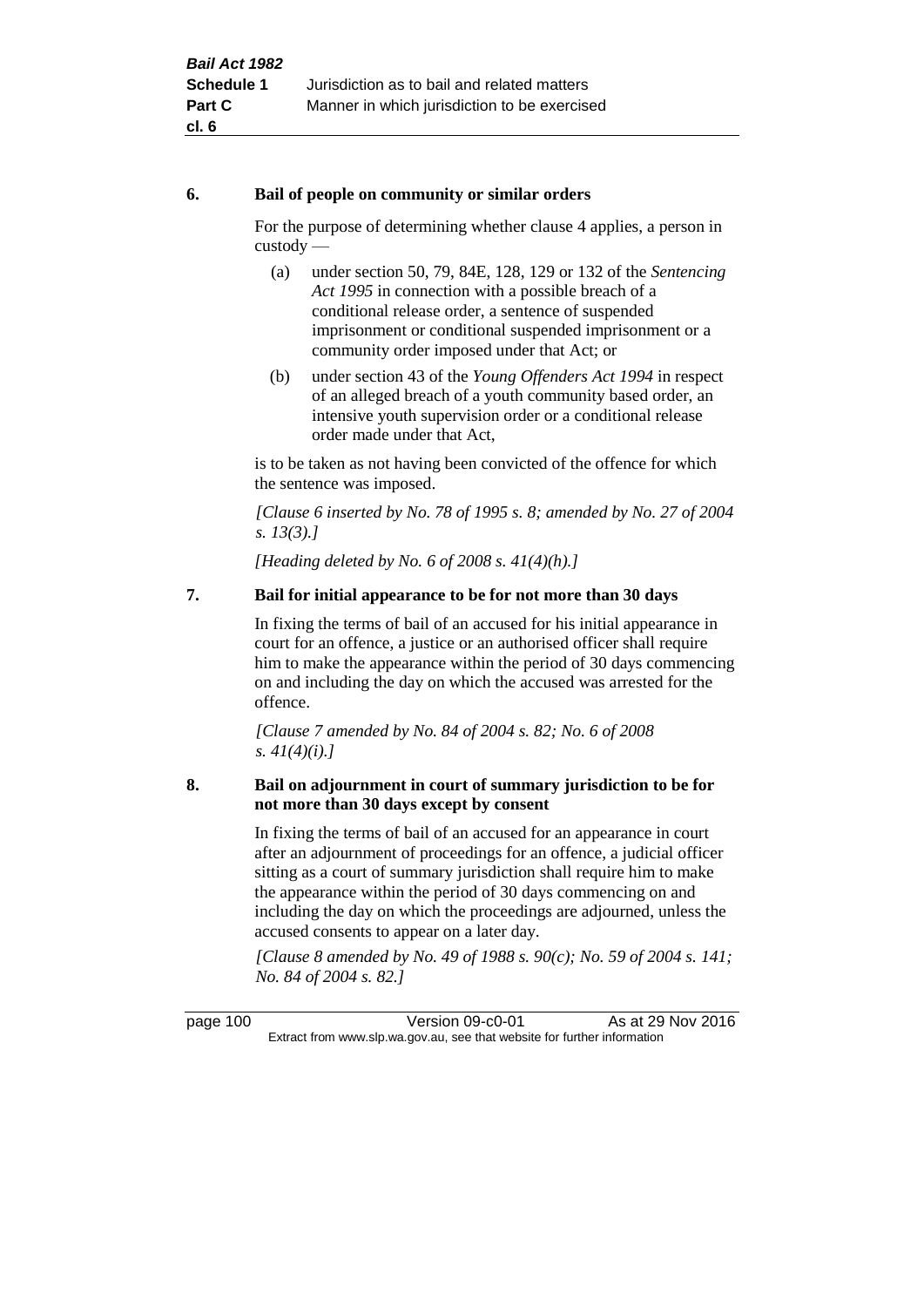# **9. Calculating periods for cl. 7 and 8**

The periods specified in clauses 7 and 8 shall be calculated to include any Sunday or public holiday.

# **Part D — Conditions which may be imposed on a grant of bail**

### **1. Conditions as to forfeiture, sureties, security etc.**

- (1) A judicial officer or authorised officer, on a grant of bail, may impose conditions under this clause if he considers that it is desirable to do so to ensure the performance of the accused's bail undertaking.
- (2) If a judicial officer or authorised officer considers that it is desirable as mentioned in subclause (1), he may in addition to releasing the accused on his bail undertaking impose any one or more of the following conditions —
	- (a) that the accused in his bail undertaking agree to forfeit a specified amount of money if he fails to comply with any requirement of his bail undertaking mentioned in section  $28(2)(a)$  or (b); or
	- (b) that a surety or a specified number of sureties enter into a surety undertaking or surety undertakings whereby he or they agree to forfeit a specified amount or specified amounts of money if the accused fails to comply with any requirement of his bail undertaking mentioned in section 28(2)(a) or (b); or
	- (c) that any of them the accused and the surety or sureties give security of a specified value, including the deposit of a specified amount of cash, for the performance of their respective obligations; or
	- (d) that any of them the accused and the surety or sureties deposit with a specified officer any specified passbook or document relating to the title to, or ownership of, any account or other asset offered as security for the performance of their respective obligations; or
	- (e) that any of them the accused and the surety or sureties, at his or their own expense or otherwise, enter into such mortgage, charge, assignment or other transaction, or take such other step, as may be required, including completion of the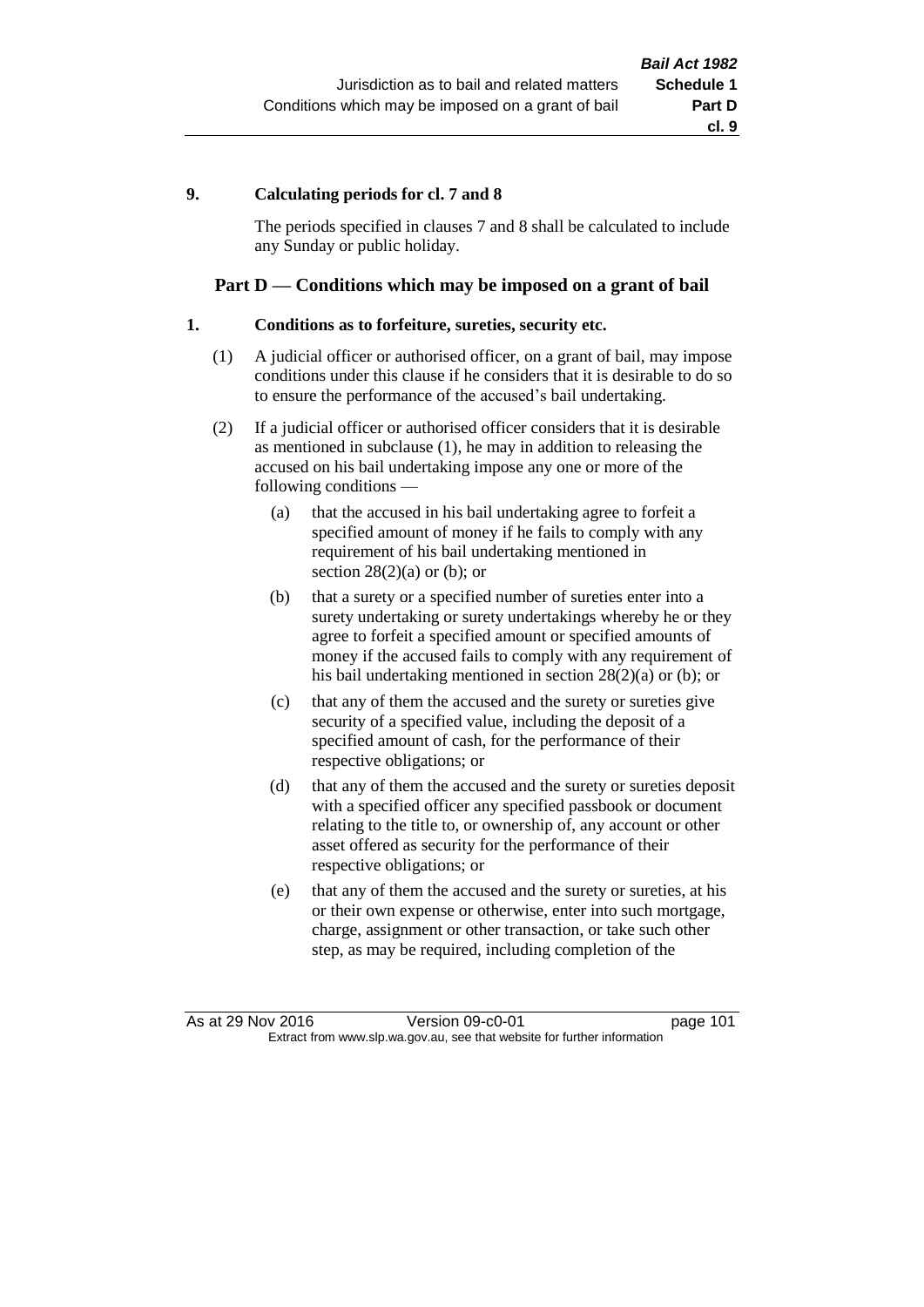necessary documents, to render any security effective and enforceable by the State.

- (3) The nature and sufficiency of any security, and the documentation therefor, required under subclause (2) shall be determined by the judicial officer or authorised officer who imposed the condition or, if no determination is so made —
	- (a) by the person before whom the bail undertaking is entered into, where the security is to be given by the accused; and
	- (b) where the security is to be given by a surety, by any person authorised under section 36 to approve the surety or before whom the surety undertaking is entered into.
- (4) When a bail undertaking ceases to have effect as provided in section 34(a) to (d), or upon an accused being acquitted of a charge under section  $51(1)$  or (2) or discharged from further proceedings therefor, each of them the accused, or where section 34(b) applies his personal representative, and any surety is entitled to have returned to him any security given under subclause (2).
- (5) When a surety undertaking ceases to have effect as provided in section 47(a) to (f), a surety is entitled to have returned to him any security given under subclause  $(2)$ .

*[Clause 1 amended by No. 65 of 2003 s. 121(3); No. 84 of 2004 s. 82; No. 6 of 2008 s. 18(3).]*

# **2. Other conditions**

- (1) A judicial officer or authorised officer, on a grant of bail, may impose conditions —
	- (a) to be complied with before the accused is released on bail or while the accused is on bail; or
	- (b) as to the accused's conduct while on bail; or
	- (c) as to where the accused shall reside while on bail,

if he considers that it is desirable for any purpose mentioned in subclause (2), (2b), (3) or (4).

page 102 Version 09-c0-01 As at 29 Nov 2016 Extract from www.slp.wa.gov.au, see that website for further information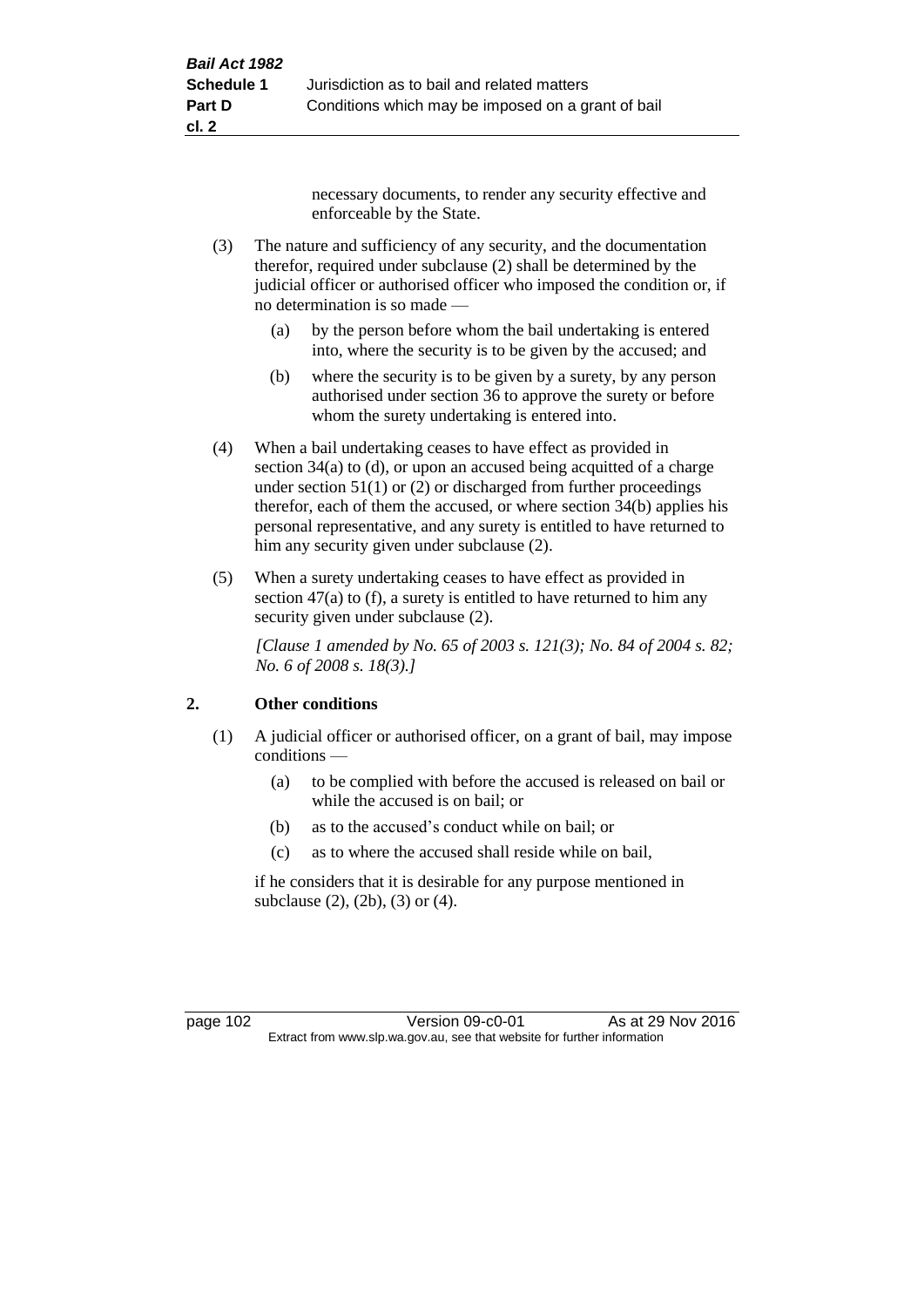- (1a) Without limiting subclause (1), a judicial officer or authorised officer shall, on a grant of bail to a child accused, consider whether it is desirable for any purpose mentioned in subclause (2) to impose a condition as to —
	- (a) any period in each day during which the child is to remain at a particular place; or
	- (b) any person with whom the child is not to associate or communicate; or
	- (c) any place that the child is not to frequent; or
	- (d) the attendance by the child at a school or other educational institution; or
	- (e) any other matter,

and the judicial officer or authorised officer may impose any such condition.

- (2) Any condition may be imposed under subclause (1) or (1a) to ensure that an accused —
	- (a) appears in court in accordance with his bail undertaking; or
	- (b) does not while on bail commit an offence; or
	- (c) does not endanger the safety, welfare or property of any person; or
	- (d) does not interfere with witnesses or otherwise obstruct the course of justice, whether in relation to himself or any other person; or
	- (e) as regards the period when the accused is on trial, does not prejudice the proper conduct of the trial.
- (2a) Before imposing a condition on a grant of bail for a purpose mentioned in subclause (2)(c) or (d) a judicial officer or authorised officer is to consider whether that purpose would be better served, or could be better assisted, by a restraining order made under the *Restraining Orders Act 1997* and whether, in the case of a judicial officer, to exercise the power in section 63 of that Act or, in the case of an authorised officer, to make a telephone application under that Act.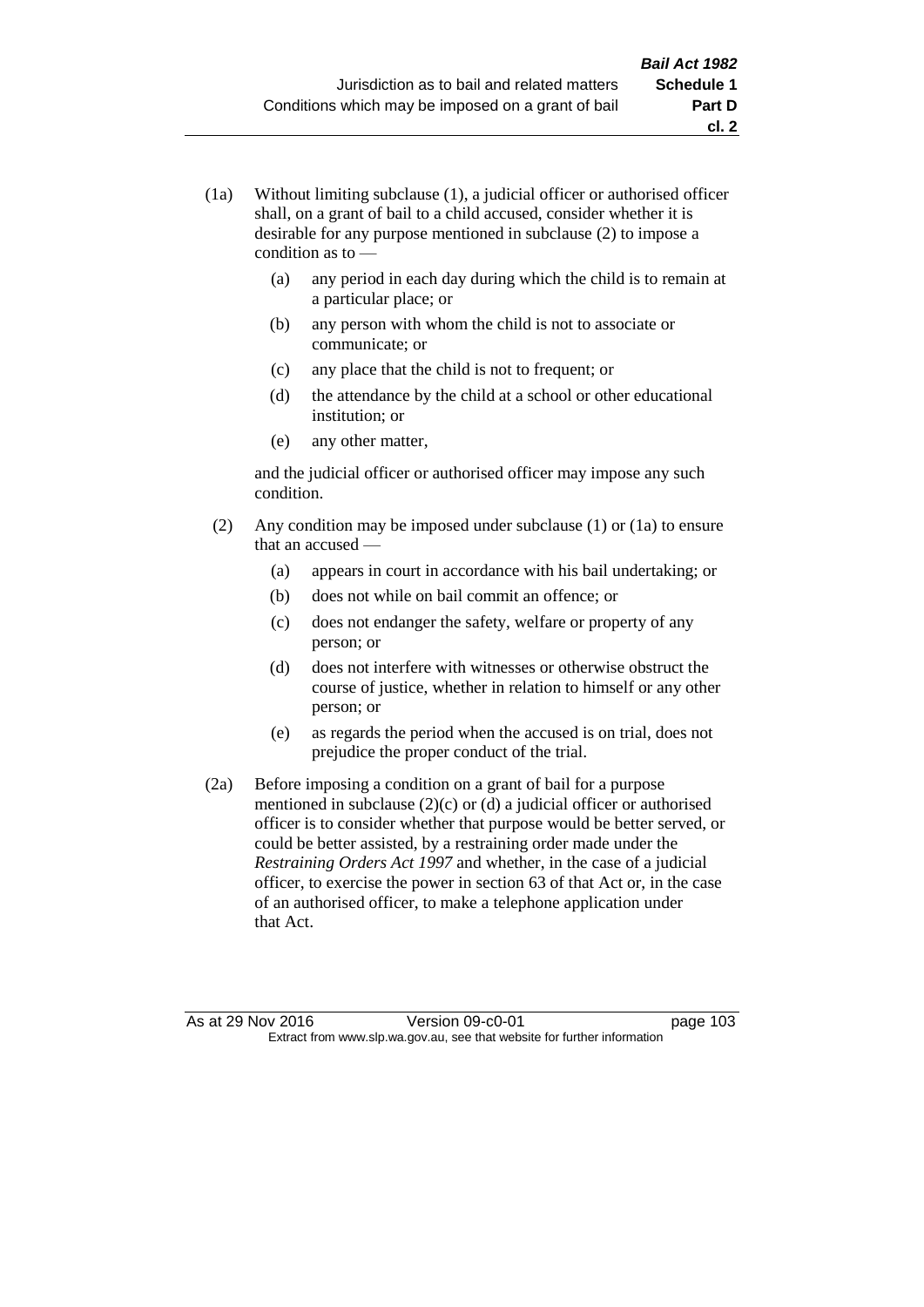- (2b) Where a judicial officer is of the opinion that the accused should while on bail —
	- (a) be counselled for a behavioural problem; or
	- (b) attend a course or programme that may assist with such a problem,

the judicial officer may under subclause (1) impose a condition for that purpose that requires the accused to —

- (c) attend a prescribed person to be counselled; or
- (d) attend a prescribed course or programme,

that is specified by the judicial officer in the condition.

- (3) Where a judicial officer who grants bail to an accused is of the opinion that the accused's physical condition ought to be examined the officer may, under subclause (1), impose any condition which the officer considers desirable for the purpose of ensuring that the accused is examined by a medical practitioner.
- (3a) Where a judicial officer who grants bail to an accused is of the opinion that the accused's mental condition ought to be assessed or examined the officer may, under subclause (1), impose any condition which the officer considers desirable for the purpose of ensuring that the accused's mental condition is assessed or examined including a condition —
	- (a) that the accused be assessed, either by a medical practitioner or by an authorised mental health practitioner as defined in the *Mental Health Act 2014* section 4, for the purpose of deciding whether to make a referral under section 26 of that Act;
	- (b) that the accused be admitted to an authorised hospital (as defined in the *Mental Health Act 2014* section 4);
	- (c) that the accused be examined by a psychiatrist.
- (4) Where a judicial officer is of the opinion that an accused is suffering from alcohol or drug abuse and is in need of care or treatment either on that account, or to enable him to be prepared for his trial, the judicial officer may, under subclause (1), impose any condition which he considers desirable for the purpose of ensuring that the accused receives such care or treatment, including that he lives in, or from

page 104 Version 09-c0-01 As at 29 Nov 2016 Extract from www.slp.wa.gov.au, see that website for further information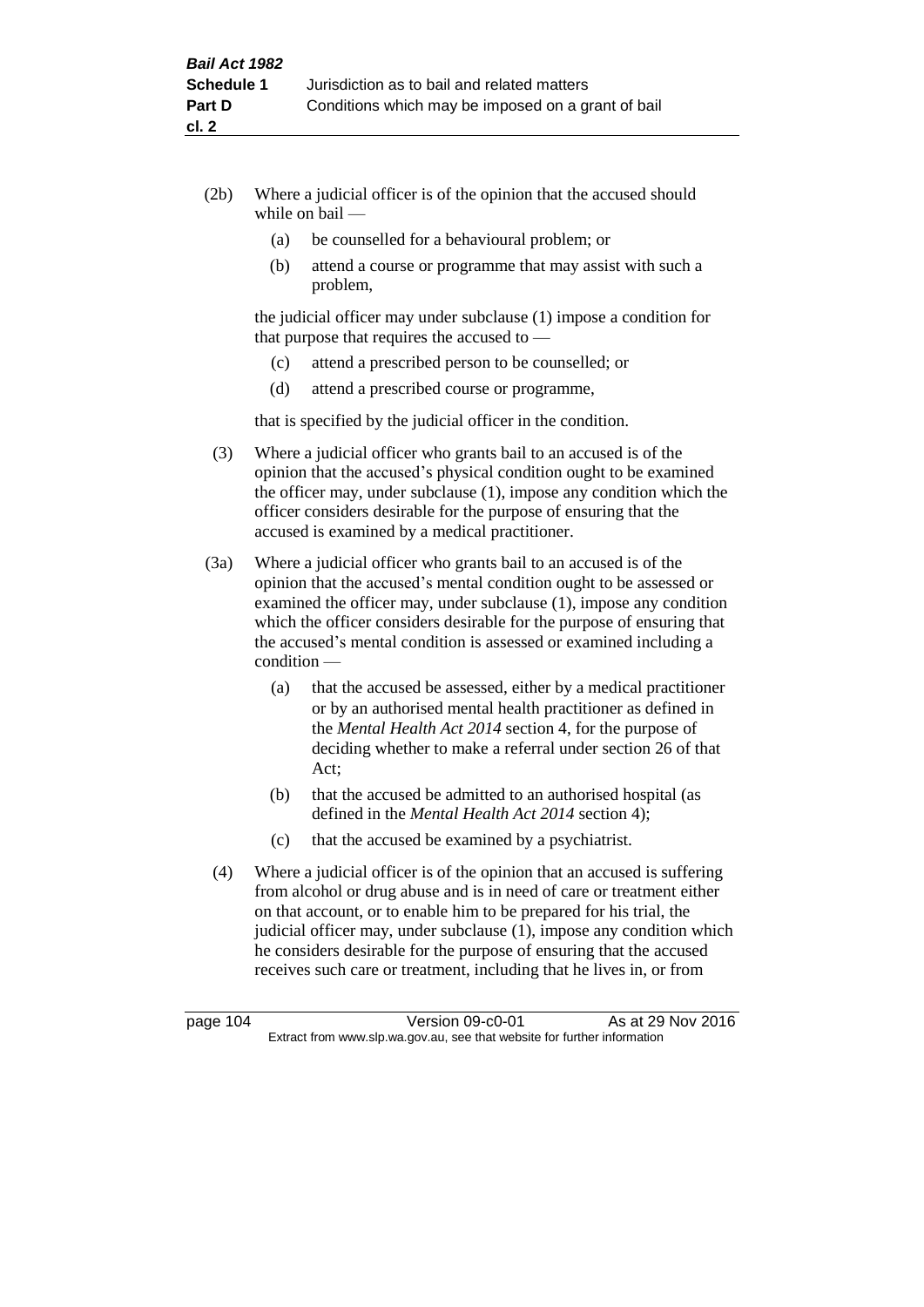time to time attends at, a specified institution or place in order to receive such care or treatment.

- (5) Where a judicial officer imposes a condition for a purpose mentioned in subclause (2b), (3), (3a) or (4), the judicial officer shall cause to be sent to the person who is to counsel, assess or examine the accused, or the place at which the accused is to attend, a statement of the reasons for imposing the condition.
- (6) Where a condition is imposed under this clause that an accused shall reside in premises established for the accommodation of persons to whom bail has been granted, that condition shall be deemed to include a further condition that the accused shall comply with such rules as are for the time being laid down for the maintenance of the good order of those premises, whether such rules are made under section 67 or by the authority responsible for the good order of the premises.
- (7) In this clause —

*medical practitioner* means a person registered under the *Health Practitioner Regulation National Law (Western Australia)* in the medical profession;

*psychiatrist* has the meaning given in the *Mental Health Act 2014* section 4.

*[Clause 2 amended by No. 45 of 1993 s. 10(3); No. 69 of 1996 s. 3; No. 54 of 1998 s. 12; No. 84 of 2004 s. 82; No. 22 of 2008 Sch. 3 cl. 4; No. 35 of 2010 s. 29; No. 25 of 2014 s. 35.]*

*[Clause 2. Modifications to be applied in order to give effect to Cross-border Justice Act 2008: clause altered 1 Nov 2009. See endnote 1M.]*

### **3. Home detention condition**

- (1) A judicial officer may, subject to this clause, impose a home detention condition as a condition on a grant of bail.
- (2) A home detention condition shall not be imposed unless the accused is over the age of 17 years and the judicial officer is satisfied -
	- (a) after considering a report from a community corrections officer about the accused and his circumstances, that the accused is suitable to be subject to a home detention condition; and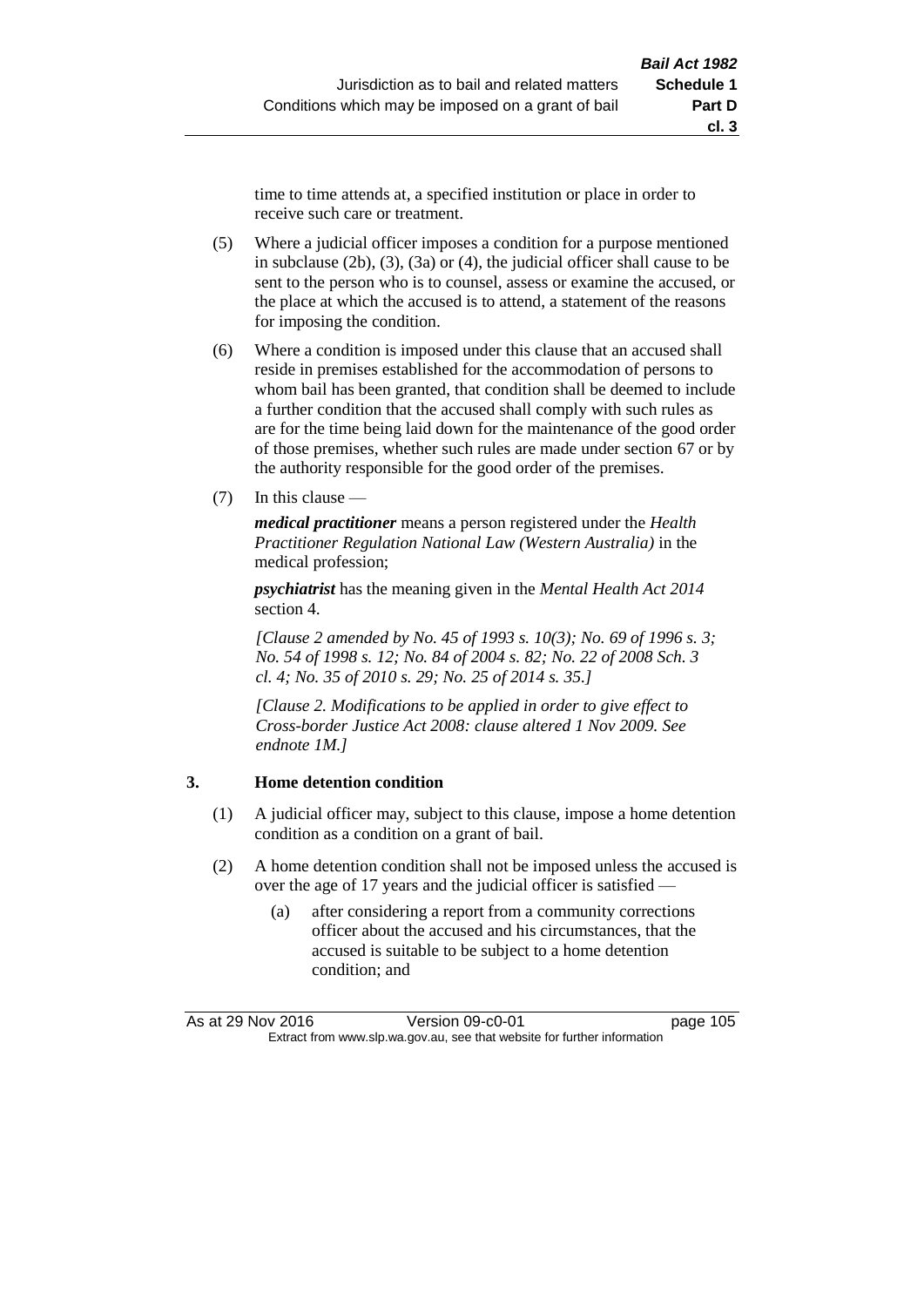- (b) that the place where it is proposed the accused will remain while subject to the home detention condition is a suitable place; and
- (c) that unless a home detention condition is imposed, the accused will not be released on bail.
- (3) A home detention condition is a condition that while the accused is on bail the accused shall —
	- (a) remain at and not leave the place specified in the bail record form and in the bail undertaking (or in a notice under section 50E) until the time specified, or deemed by section 31(3) to be specified, in the bail undertaking except —
		- (i) to work in gainful employment approved by a community corrections officer; or
		- (ii) with the approval of a community corrections officer, to seek gainful employment; or
		- (iii) to obtain urgent medical or dental treatment for the accused; or
		- (iv) for the purpose of averting or minimizing a serious risk of death or injury to the accused or to another person; or
		- (v) to obey an order issued under a written law (such as a summons) requiring the accused's presence elsewhere; or
		- (vi) for a purpose approved of by a community corrections officer; or
		- (vii) on the direction of a community corrections officer; and
	- (b) not leave the State; and
	- (c) comply with every reasonable direction of a community corrections officer; and
	- (d) comply with such of the conditions specified in the list provided under section 24A(4) as may be specified in a notice given under section 50E(b); and

page 106 Version 09-c0-01 As at 29 Nov 2016 Extract from www.slp.wa.gov.au, see that website for further information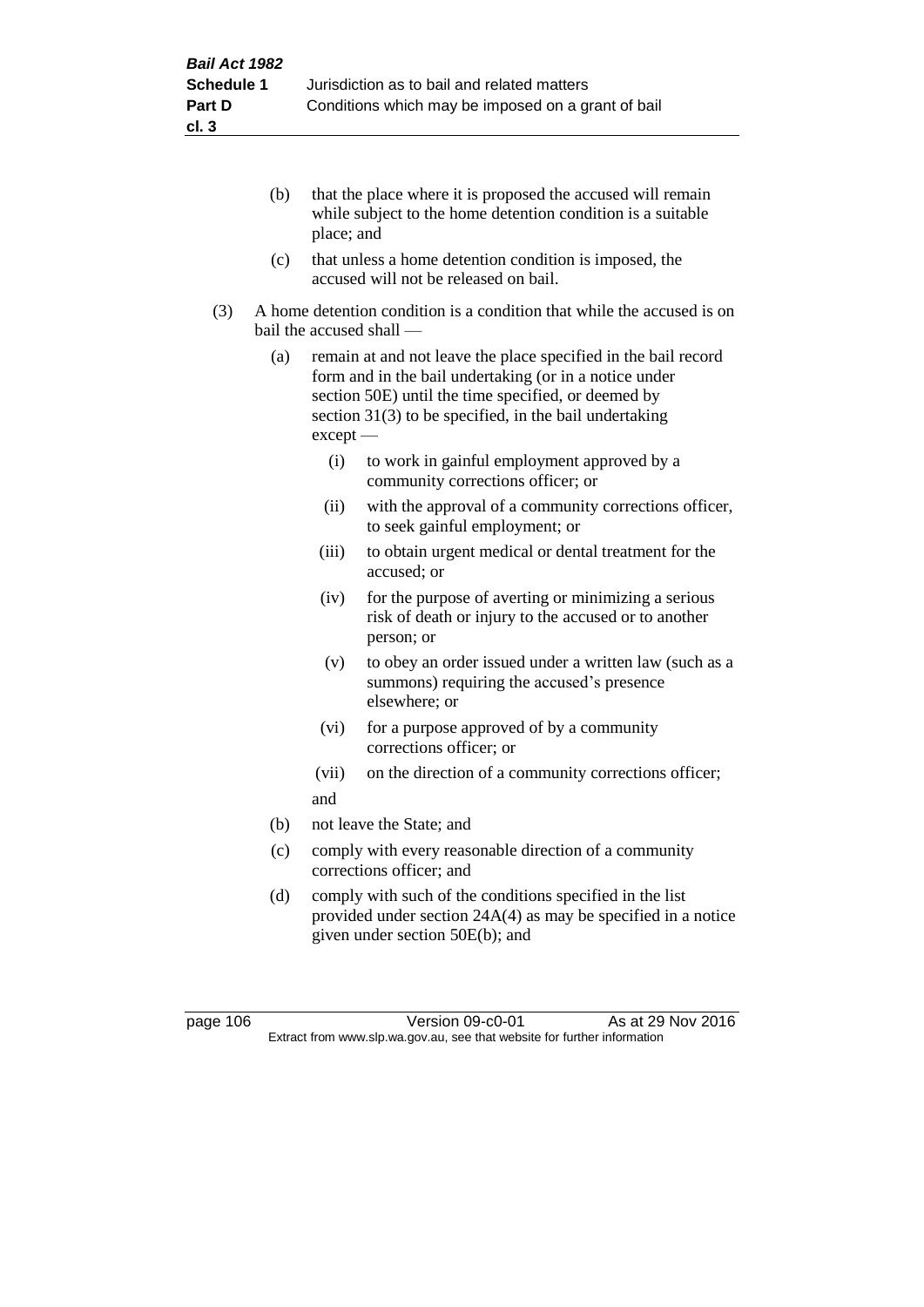(e) when requested to do so, produce a copy of his bail undertaking and any notice by the CEO (corrections) under section 50E for inspection by a community corrections officer or a member of the Police Force.

*[Clause 3 inserted by No. 61 of 1990 s. 15; amended by No. 31 of 1993 s. 9; No. 84 of 2004 s. 82; No. 65 of 2006 s. 53.]*

*[Clause 3. Modifications to be applied in order to give effect to Cross-border Justice Act 2008: clause altered 1 Nov 2009. See endnote 1M.]*

As at 29 Nov 2016 Version 09-c0-01 page 107 Extract from www.slp.wa.gov.au, see that website for further information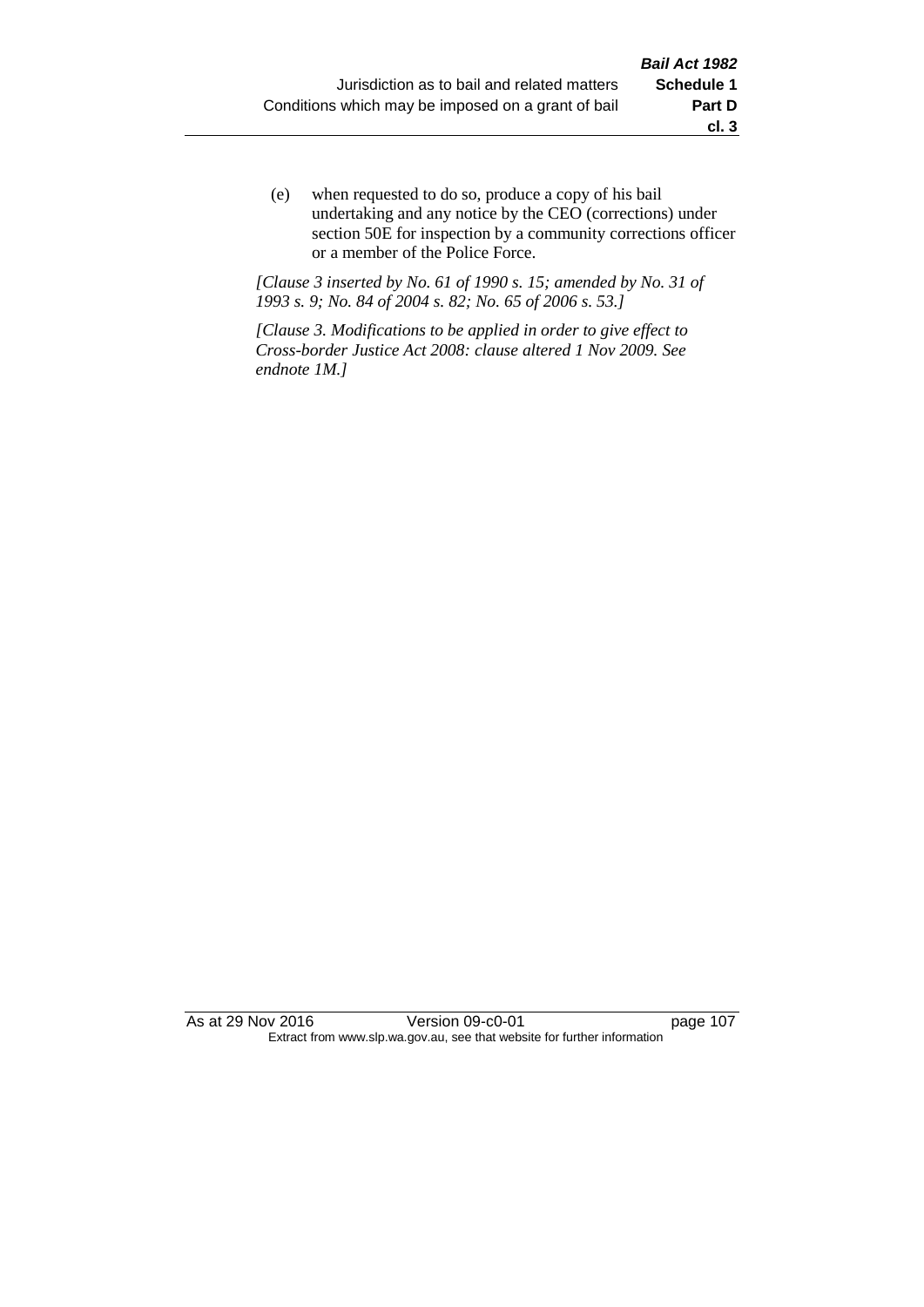**cl. 1**

# **Schedule 2 — Serious offences**

 $[s. 3(1)]$ 

*[Heading inserted by No. 6 of 2008 s. 42(1).]*

|    | <b>Enactment</b>         | <b>Description of offence</b>                                                    |
|----|--------------------------|----------------------------------------------------------------------------------|
| 1. | <b>The Criminal Code</b> |                                                                                  |
|    | s. $221E(1)$             | Participating in activities of<br>criminal organisation                          |
|    | s. $221F(1)$             | Instructing commission of offence<br>for benefit of criminal organisation        |
|    | s. 279                   | Murder                                                                           |
|    | s. 280                   | Manslaughter                                                                     |
|    | s. 281                   | Unlawful assault causing death                                                   |
|    | s. 283                   | Attempt to murder                                                                |
|    | s. 292                   | Disabling in order to commit<br>indictable offence                               |
|    | s. 294                   | Acts intended to cause grievous<br>bodily harm or to resist or prevent<br>arrest |
|    | s. 297                   | Grievous bodily harm                                                             |
|    | s. 301                   | Wounding and similar acts                                                        |
|    | s. $304(2)$              | Acts or omissions, with intent to<br>harm, causing bodily harm or<br>danger      |
|    | s. 317                   | Assault occasioning bodily harm                                                  |
|    | s. $317A(a)$             | Assault with intent to commit or<br>facilitate a crime                           |
|    | s. $317A(b)$             | Assault with intent to do grievous<br>bodily harm                                |
|    | s. 318                   | Serious assaults                                                                 |
|    | s. 323                   | Indecent assault                                                                 |
|    |                          |                                                                                  |

page 108 Version 09-c0-01 As at 29 Nov 2016 Extract from www.slp.wa.gov.au, see that website for further information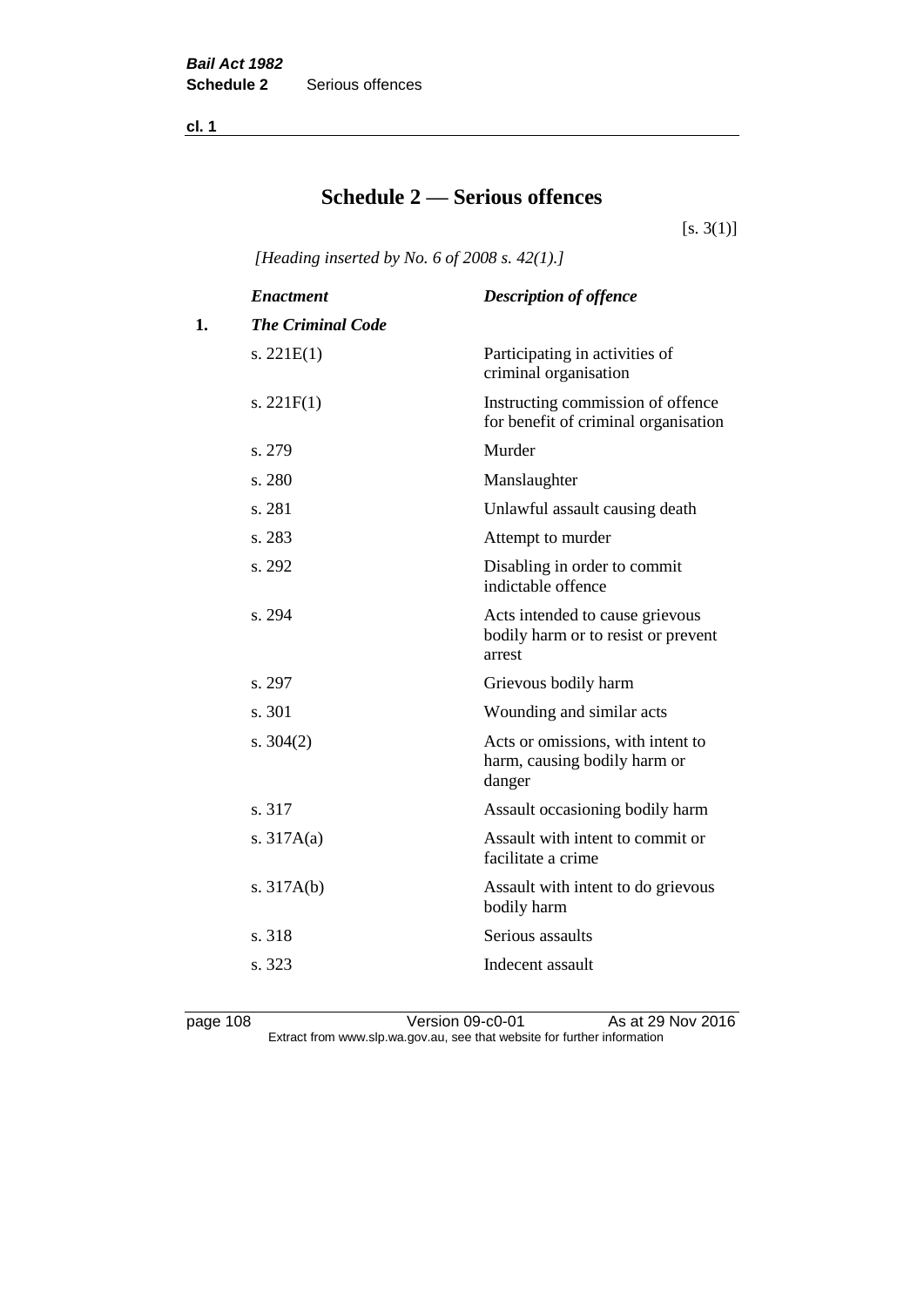|      | <b>Enactment</b>                               | <b>Description of offence</b>                                                                                                                      |
|------|------------------------------------------------|----------------------------------------------------------------------------------------------------------------------------------------------------|
|      | s. 324                                         | Aggravated indecent assault                                                                                                                        |
|      | s. 325                                         | Sexual penetration without consent                                                                                                                 |
|      | s. 326                                         | Aggravated sexual penetration<br>without consent                                                                                                   |
|      | s. 331B                                        | Sexual servitude                                                                                                                                   |
|      | s. 331C                                        | Conducting business involving<br>sexual servitude                                                                                                  |
|      | s. 331D                                        | Deceptive recruiting for<br>commercial sexual services                                                                                             |
|      | s. 332                                         | Kidnapping                                                                                                                                         |
|      | s. 333                                         | Deprivation of liberty                                                                                                                             |
|      | s. 338E                                        | Stalking                                                                                                                                           |
|      | s. 378                                         | Stealing a motor vehicle                                                                                                                           |
|      | s. 392                                         | Robbery                                                                                                                                            |
|      | s. 393                                         | Assault with intent to rob                                                                                                                         |
|      | s. 401                                         | <b>Burglary</b>                                                                                                                                    |
|      | s. 444                                         | Criminal damage, if the property is<br>destroyed or damaged by fire                                                                                |
| 2.   | <b>Bush Fires Act 1954</b>                     |                                                                                                                                                    |
|      | s. 32                                          | Wilfully lighting a fire or causing a<br>fire to be lit under such<br>circumstances as to be likely to<br>injure or damage a person or<br>property |
| 2AA. | <b>Criminal Organisations Control Act 2012</b> |                                                                                                                                                    |
|      | s.99(1)                                        | Association by controlled person<br>with another controlled person                                                                                 |
|      | s.99(3)                                        | Association by controlled person<br>with another controlled person<br>on 3 or more occasions within<br>3 month period                              |
|      |                                                |                                                                                                                                                    |

As at 29 Nov 2016 Version 09-c0-01 page 109 Extract from www.slp.wa.gov.au, see that website for further information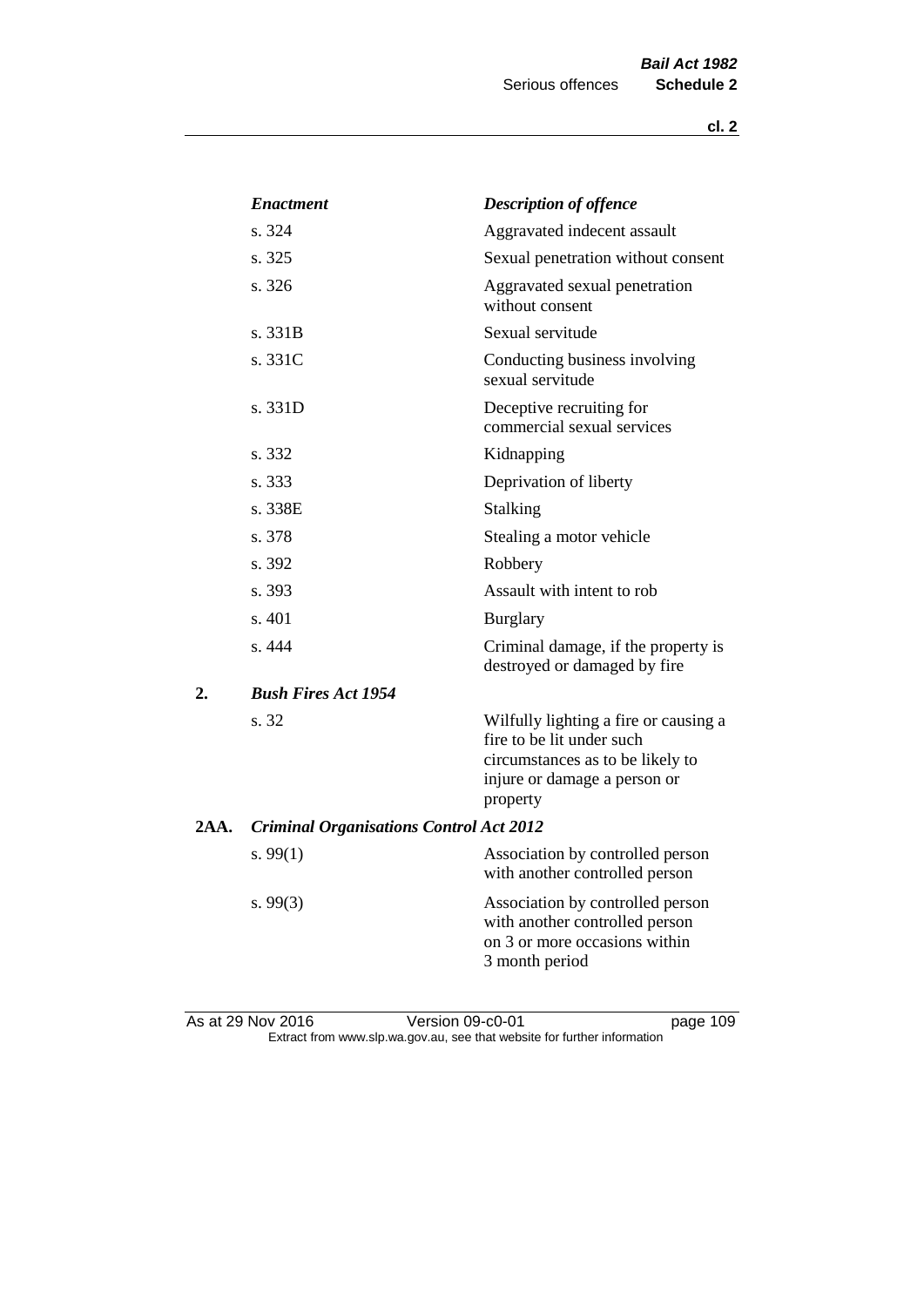**cl. 2a**

|     | <b>Enactment</b>                | <b>Description of offence</b>                                                                                                                                                                                                                                                                                                             |
|-----|---------------------------------|-------------------------------------------------------------------------------------------------------------------------------------------------------------------------------------------------------------------------------------------------------------------------------------------------------------------------------------------|
|     | s. 102                          | Offence for controlled person to<br>get funds to, from or for declared<br>criminal organisation                                                                                                                                                                                                                                           |
|     | s. 103                          | Other contravention of interim<br>control order or control order                                                                                                                                                                                                                                                                          |
|     | s. 106                          | Recruiting members for declared<br>criminal organisation                                                                                                                                                                                                                                                                                  |
|     | s. $107(2)$                     | Permitting premises to be<br>habitually used as place of resort<br>by members of declared criminal<br>organisation                                                                                                                                                                                                                        |
|     | s. $107(3)$                     | Being knowingly concerned in the<br>management of premises<br>habitually used as place of resort<br>by members of declared criminal<br>organisation                                                                                                                                                                                       |
| 2a. | <b>Misuse of Drugs Act 1981</b> |                                                                                                                                                                                                                                                                                                                                           |
|     | s. $6(1)$                       | Offences concerned with<br>prohibited drugs generally                                                                                                                                                                                                                                                                                     |
|     | s. $7(1)$                       | Offences concerned with<br>prohibited plants generally                                                                                                                                                                                                                                                                                    |
|     | s. $14(1)$                      | Possessing a quantity of a<br>category 1 item or a category 2<br>item in circumstances where the<br>life, health or safety of a child<br>under 16 years of age was<br>endangered, or bodily harm (as<br>defined in The Criminal Code<br>section $1(1)$ and $(4)$ ) was caused to<br>such a child, by the acts<br>constituting the offence |
|     | s. $33(1)(a)$                   | Attempting to commit an offence<br>under section $6(1)$ or $7(1)$                                                                                                                                                                                                                                                                         |

page 110 Version 09-c0-01 As at 29 Nov 2016 Extract from www.slp.wa.gov.au, see that website for further information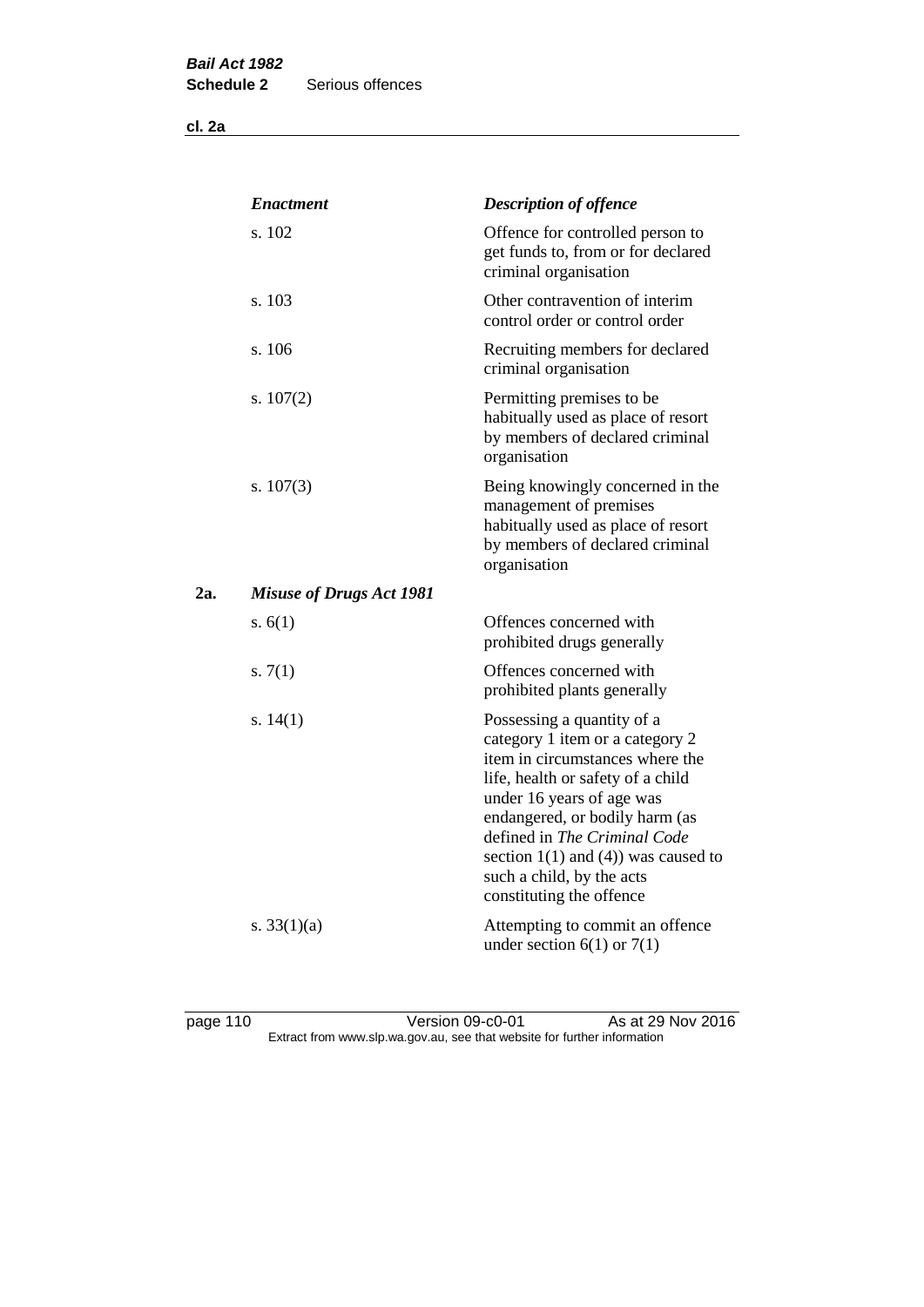| <b>Enactment</b>                   |       | <b>Description of offence</b>                                                                                                                                  |
|------------------------------------|-------|----------------------------------------------------------------------------------------------------------------------------------------------------------------|
| s. $33(2)(a)$                      |       | Conspiracy to commit an offence<br>under s. $6(1)$ or $7(1)$                                                                                                   |
| <b>Restraining Orders Act 1997</b> |       |                                                                                                                                                                |
| s. $61(1)$                         | order | Breach of a violence restraining                                                                                                                               |
| s. $61(2a)$                        |       | Breach of a police order                                                                                                                                       |
| s. $86(2)$                         |       | Breach of a Part VII order under<br>the Justices Act 1902 <sup>3</sup> —                                                                                       |
|                                    | (a)   | that under section 86 of the<br>Restraining Orders Act 1997<br>is taken to be a misconduct<br>restraining order under that<br>Act; and                         |
|                                    | (b)   | that shows on the face of the<br>order that the causing or<br>threatening of personal<br>injury by the accused was a<br>ground for the making of the<br>order. |
| <b>Road Traffic Act 1974</b>       |       |                                                                                                                                                                |
| s. 59                              |       | Dangerous driving causing death,<br>injury, etc.                                                                                                               |
| s. 59A                             | harm  | Dangerous driving causing bodily                                                                                                                               |

*1994 s. 13; No. 38 of 1998 s. 4(2); No. 54 of 1998 s. 15; No. 23 of 2001 s. 10(1); No. 4 of 2004 s. 24 and 26; No. 38 of 2004 s. 61; No. 62 of 2004 s. 9(1); No. 84 of 2004 s. 82; No. 6 of 2008 s. 42(2); No. 29 of 2008 s. 24(8); No. 47 of 2011 s. 19; No. 56 of 2011 s. 11; No. 49 of 2012 s. 172.]* 

As at 29 Nov 2016 Version 09-c0-01 page 111 Extract from www.slp.wa.gov.au, see that website for further information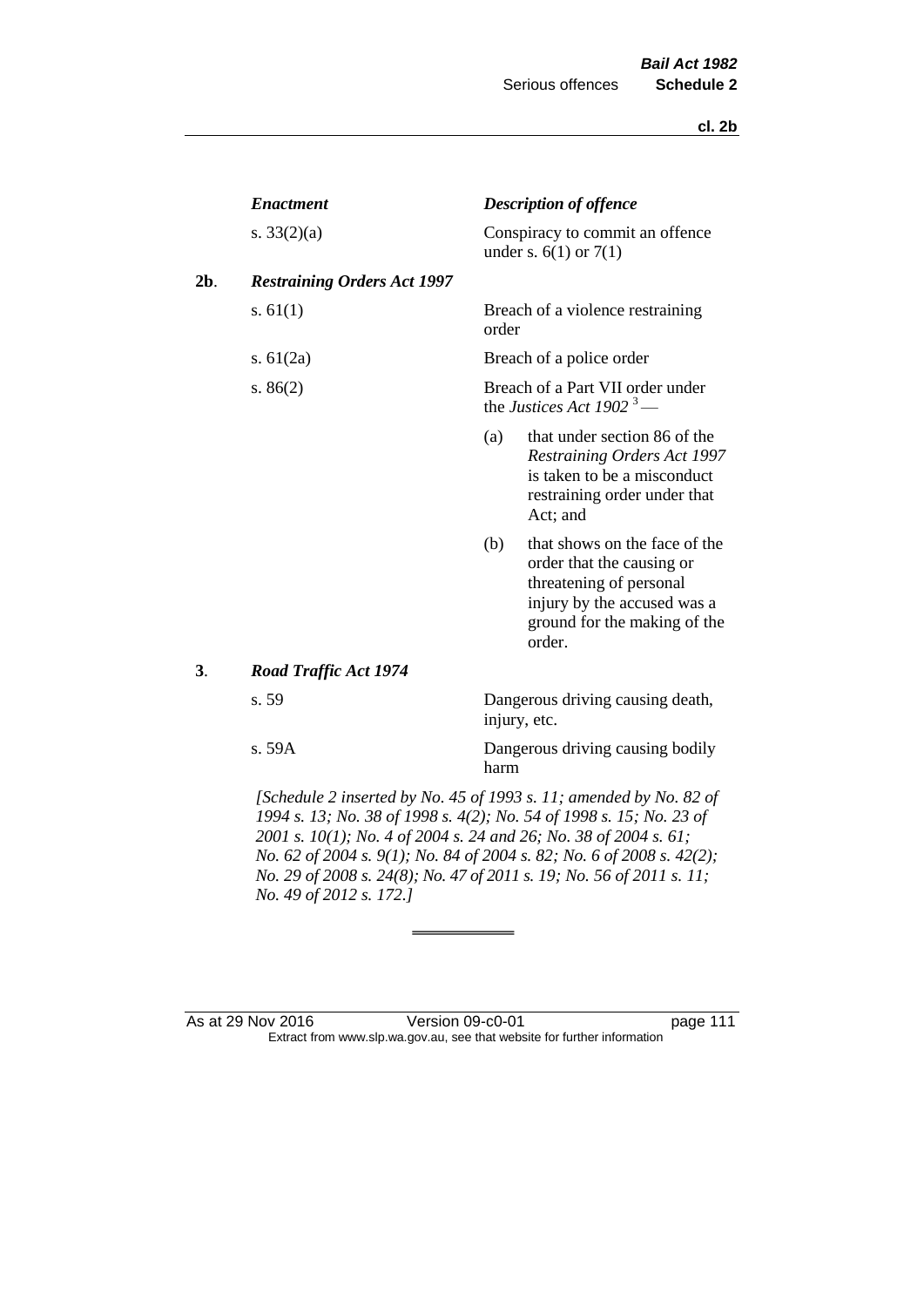# **Notes**

<sup>1</sup> This is a compilation of the *Bail Act 1982* and includes the amendments made by the other written laws referred to in the following table  $^{1M, 1a, 4, 5}$ . The table also contains information about any reprint.

# **Compilation table**

| <b>Short title</b>                                                                                                                                | <b>Number</b><br>and year                              | Assent      | Commencement                                                        |
|---------------------------------------------------------------------------------------------------------------------------------------------------|--------------------------------------------------------|-------------|---------------------------------------------------------------------|
| Bail Act 1982                                                                                                                                     | 86 of 1982                                             | 18 Nov 1982 | 6 Feb 1989 (see s. 2 and<br>Gazette 27 Jan 1989 p. 263)             |
| <b>Acts Amendment</b><br>(Abolition of Capital<br>Punishment) Act 1984<br>Pt. III                                                                 | 52 of 1984                                             | 5 Sep 1984  | 3 Oct 1984                                                          |
| <b>Bail Amendment</b><br>Act 1984 <sup>6</sup>                                                                                                    | 74 of 1984<br>(as amended<br>by $15$ of<br>1988 s. 20) |             | 29 Nov 1984 6 Feb 1989 (see s. 2 and<br>Gazette 27 Jan 1989 p. 263) |
| <b>Bail Amendment</b><br>Act 1988                                                                                                                 | 15 of 1988                                             | 6 Sep 1988  | 6 Feb 1989 (see s. 2 and<br>Gazette 27 Jan 1989 p. 263)             |
| Reprint of the Bail Act 1982 under the Reprints Act 1984 and the Bail Amendment<br>Act 1988 s. 21 <sup>7</sup> (includes amendments listed above) |                                                        |             |                                                                     |
| Criminal Law<br>Amendment Act 1988<br>Pt.4                                                                                                        | 70 of 1988                                             | 15 Dec 1988 | 6 Feb 1989 (see s. 2(2)(b) and<br>Gazette 27 Jan 1989 p. 263)       |
| <b>Acts Amendment</b><br>(Children's Court)<br>Act 1988 Pt. 13                                                                                    | 49 of 1988                                             | 22 Dec 1988 | 1 Dec 1989 (see s. 2 and<br>Gazette 24 Nov 1989 p. 4327)            |
| Justices Amendment<br>Act 1989 s. 18                                                                                                              | 33 of 1989                                             | 22 Dec 1989 | 1 Jun 1991 (see s. 2 and<br>Gazette 17 May 1991 p. 2455)            |
| <b>Community Corrections</b><br><b>Legislation Amendment</b><br>Act 1990 Pt. 2                                                                    | 61 of 1990                                             | 17 Dec 1990 | 3 Apr 1991 (see s. 2 and<br>Gazette 22 Mar 1991 p. 1209)            |
| Child Welfare<br>Amendment Act<br>$(No. 2)$ 1990 s. 15                                                                                            | 83 of 1990                                             | 22 Dec 1990 | 1 Aug 1991 (see s. 2 and<br>Gazette 1 Aug 1991 p. 3983)             |
| Children's Court of<br>Western Australia<br>Amendment Act<br>$(No. 2)$ 1991 s. 21                                                                 | 15 of 1991                                             | 21 Jun 1991 | 9 Aug 1991 (see s. 2(2) and<br>Gazette 9 Aug 1991 p. 4101)          |

page 112 Version 09-c0-01 As at 29 Nov 2016 Extract from www.slp.wa.gov.au, see that website for further information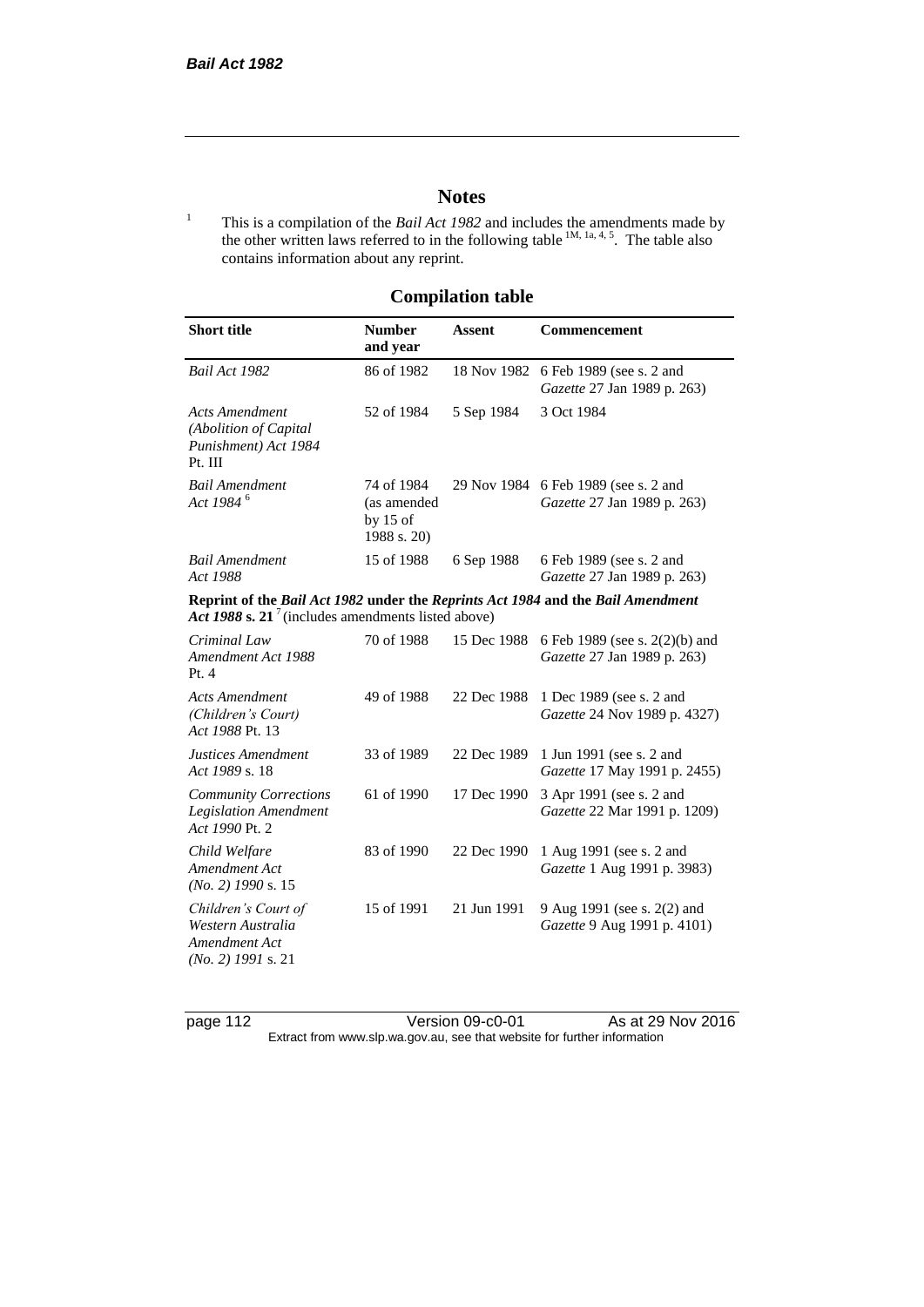| <b>Short title</b>                                                                         | <b>Number</b><br>and year | <b>Assent</b> | <b>Commencement</b>                                                                                                                                                   |  |  |
|--------------------------------------------------------------------------------------------|---------------------------|---------------|-----------------------------------------------------------------------------------------------------------------------------------------------------------------------|--|--|
| Reprint of the <i>Bail Act 1982</i> as at 17 Oct 1991 (includes amendments listed above)   |                           |               |                                                                                                                                                                       |  |  |
| <b>Acts Amendment (Sexual</b><br>Offences) Act 1992 Pt. 3                                  | 14 of 1992                | 17 Jun 1992   | 1 Aug 1992 (see s. 2 and<br>Gazette 28 Jul 1992 p. 3671)                                                                                                              |  |  |
| <b>Acts Amendment</b><br>(Ministry of Justice)<br>Act 1993 Pt. 3 <sup>8</sup>              | 31 of 1993                | 15 Dec 1993   | 1 Jul 1993 (see s. 2)                                                                                                                                                 |  |  |
| Criminal Procedure<br>Amendment Act 1993<br>Pt. 2 <sup>9</sup>                             | 45 of 1993                | 20 Dec 1993   | Act other than s. 7-9 and<br>10(2)(b): 17 Jan 1994<br>(see s. $2(1)$ );<br>s. 7-9 and 10(2)(b): 4 Mar 1994<br>(see s. $2(2)$ and <i>Gazette</i><br>4 Mar 1994 p. 915) |  |  |
| Criminal Law<br>Amendment Act 1994<br>s. $13(1)$ and $(2)$                                 | 82 of 1994                | 23 Dec 1994   | 20 Jan 1995 (see s. 2(2))                                                                                                                                             |  |  |
| Acts Amendment (Fines,<br>Penalties and<br><b>Infringement Notices</b> )<br>Act 1994 Pt. 3 | 92 of 1994                | 23 Dec 1994   | 1 Jan 1995 (see s. 2(1) and<br>Gazette 30 Dec 1994 p. 7211)                                                                                                           |  |  |
| Sentencing<br>(Consequential<br>Provisions) Act 1995 Pt. 5                                 | 78 of 1995                | 16 Jan 1996   | 4 Nov 1996 (see s. 2 and<br>Gazette 25 Oct 1996 p. 5632)                                                                                                              |  |  |
| Coroners Act 1996 s. 61                                                                    | 2 of 1996                 |               | 24 May 1996 7 Apr 1997 (see s. 2 and<br>Gazette 18 Mar 1997 p. 1529)                                                                                                  |  |  |
| <b>Mental Health</b><br>(Consequential<br>Provisions) Act 1996 Pt. 2                       | 69 of 1996                |               | 13 Nov 1996 13 Nov 1997 (see s. 2)                                                                                                                                    |  |  |
| <b>Reprint of the Bail Act 1982 as at 13 Mar 1997</b> (includes amendments listed above    |                           |               |                                                                                                                                                                       |  |  |

**Reprint of the** *Bail Act 1982* **as at 13 Mar 1997** (includes amendments listed above except those in the *Coroners Act 1996* and the *Mental Health (Consequential Provisions) Act 1996*) (corrections in *Gazette* 25 Jul 1997 p. 3909 and 14 Nov 1997 p. 6426)

| Statutes (Repeals and<br>Minor Amendments)<br>Act 1997 s. 21 | 57 of 1997 |                         | 15 Dec 1997 15 Dec 1997 (see s. 2(1))                                                                           |
|--------------------------------------------------------------|------------|-------------------------|-----------------------------------------------------------------------------------------------------------------|
| Criminal Law<br>Amendment Act<br>$(No. 1)$ 1998 s. 4(2)      | 38 of 1998 | 25 Sep 1998 23 Oct 1998 |                                                                                                                 |
| <b>Bail Amendment</b><br>Act 1998 <sup>10</sup>              | 54 of 1998 | 11 Jan 1999             | s. 1 and 2: 11 Jan 1999;<br>Pt. 4 and 7: 15 May 1999<br>(see s. 2 and <i>Gazette</i> )<br>11 May 1999 p. 1905); |

As at 29 Nov 2016 Version 09-c0-01 page 113

Extract from www.slp.wa.gov.au, see that website for further information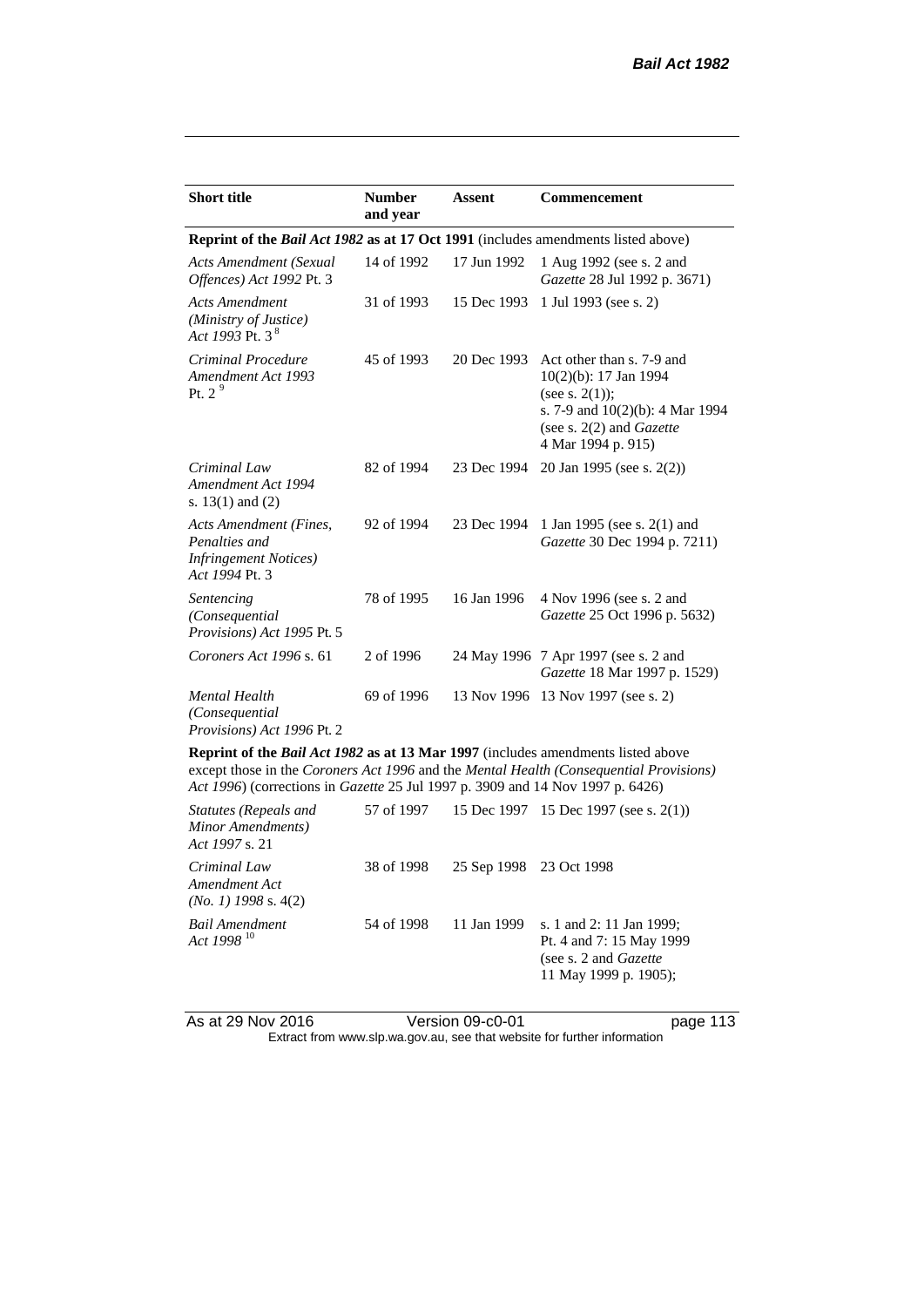| <b>Short title</b>                                                                                                                                 | <b>Number</b><br>and year | Assent                  | <b>Commencement</b>                                                                                                                                                                                                                  |  |  |
|----------------------------------------------------------------------------------------------------------------------------------------------------|---------------------------|-------------------------|--------------------------------------------------------------------------------------------------------------------------------------------------------------------------------------------------------------------------------------|--|--|
|                                                                                                                                                    |                           |                         | Pt. 2, 3 and 5 (other than s. 12):<br>8 Mar 2000 (see s. 2 and<br>Gazette 7 Mar 2000 p. 1039);<br>s. 12: 1 Sep 2000 (see s. 2 and<br>Gazette 29 Aug 2000 p. 4985);<br>Pt. 6: 4 Dec 2000 (see s. 2 and<br>Gazette 4 Dec 2000 p. 6799) |  |  |
| Reprint of the Bail Act 1982 as at 27 Aug 1999 (includes amendments listed above<br>except those in the Bail Amendment Act 1998 Pt. 2, 3, 5 and 6) |                           |                         |                                                                                                                                                                                                                                      |  |  |
| Court Security and<br><b>Custodial Services</b><br>(Consequential)<br>Provisions) Act 1999 Pt. 3                                                   | 47 of 1999                | 8 Dec 1999              | 18 Dec 1999 (see s. 2 and<br>Gazette 17 Dec 1999 p. 6175-6)                                                                                                                                                                          |  |  |
| Criminal Law Amendment<br>Act 2001 s. $10(1)$                                                                                                      | 23 of 2001                | 26 Nov 2001 24 Dec 2001 |                                                                                                                                                                                                                                      |  |  |
| Criminal Investigation<br>(Identifying People)<br>Act 2002 Sch. 2 cl. 1                                                                            | 6 of 2002                 | 4 Jun 2002              | 20 Nov 2002 (see s. 2 and<br>Gazette 19 Nov 2002 p. 5505)                                                                                                                                                                            |  |  |
| Criminal Law (Procedure)<br>Amendment Act 2002 Pt. 4<br>Div. 1                                                                                     | 27 of 2002                | 25 Sep 2002             | 27 Sep 2002 (see s. 2 and<br>Gazette 27 Sep 2002 p. 4875)                                                                                                                                                                            |  |  |
| <b>Sentencing Legislation</b><br>Amendment and Repeal<br>Act 2003 s. 29(3) and 37                                                                  | 50 of 2003                | 9 Jul 2003              | s. 29(3): 31 Aug 2003 (see s. 2)<br>and Gazette 29 Aug 2003<br>p. 3833);<br>s. 37: 15 May 2004 (see s. 2 and<br>Gazette 14 May 2004 p. 1445)                                                                                         |  |  |
| Acts Amendment and<br>Repeal (Courts and Legal<br>Practice) Act 2003 s. 88<br>and $121$ <sup>11</sup>                                              | 65 of 2003                | 4 Dec 2003              | 1 Jan 2004 (see s. 2 and <i>Gazette</i><br>30 Dec 2003 p. 5722)                                                                                                                                                                      |  |  |
| <b>Statutes (Repeals and</b><br>Minor Amendments)<br>Act 2003 s. 29                                                                                | 74 of 2003                | 15 Dec 2003             | 15 Dec 2003 (see s. 2)                                                                                                                                                                                                               |  |  |
| Criminal Code Amendment<br>Act 2004 s. 24, 26 and 58                                                                                               | 4 of 2004                 | 23 Apr 2004             | 21 May 2004 (see s. 2)                                                                                                                                                                                                               |  |  |
| <b>Sentencing Legislation</b><br>Amendment Act 2004 s. 13                                                                                          | 27 of 2004                | 14 Oct 2004             | 31 May 2006 (see s. 2 and<br>Gazette 30 May 2006 p. 1965)                                                                                                                                                                            |  |  |
| Children and Community<br>Services Act 2004 Sch. 2<br>cl.3                                                                                         | 34 of 2004                | 20 Oct 2004             | 1 Mar 2006 (see s. 2 and<br>Gazette 14 Feb 2006 p. 695)                                                                                                                                                                              |  |  |

page 114 Version 09-c0-01 As at 29 Nov 2016 Extract from www.slp.wa.gov.au, see that website for further information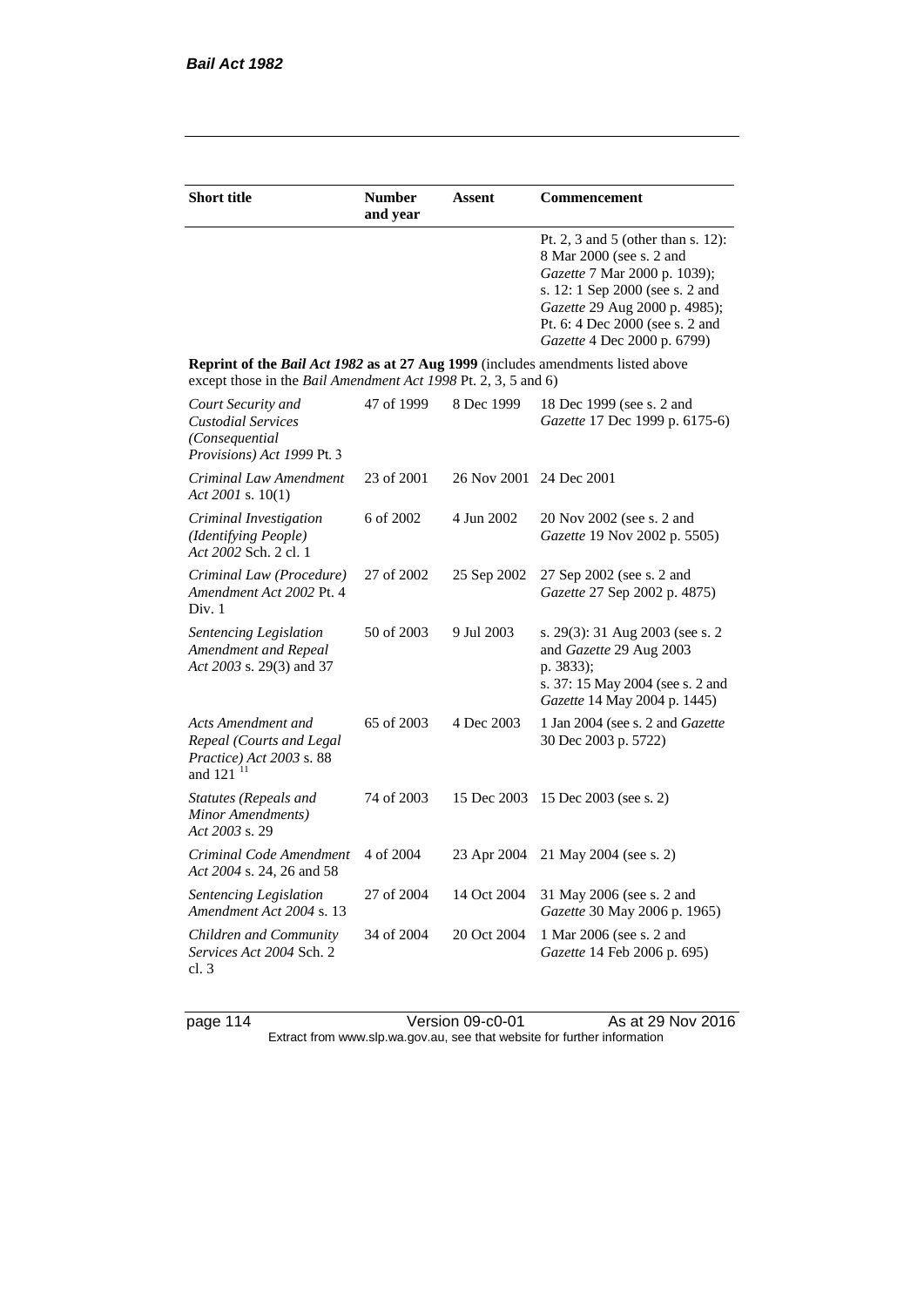| <b>Short title</b>                                                                                           | <b>Number</b><br>and year | Assent      | Commencement                                                                                                                                                                                                                                                    |  |  |
|--------------------------------------------------------------------------------------------------------------|---------------------------|-------------|-----------------------------------------------------------------------------------------------------------------------------------------------------------------------------------------------------------------------------------------------------------------|--|--|
| <b>Acts Amendment (Family</b><br>and Domestic Violence)<br>Act 2004 Pt. 3                                    | 38 of 2004                | 9 Nov 2004  | 1 Dec 2004 (see s. 2 and<br><i>Gazette</i> 26 Nov 2004 p. 5309)                                                                                                                                                                                                 |  |  |
| Acts Amendment (Court of<br>Appeal) Act 2004 s. 28                                                           | 45 of 2004                | 9 Nov 2004  | s. $28(1)$ , (2) and (4) (other than<br>the amendment to s. $7A(1)$ :<br>1 Feb 2005 (see. s. 2 and<br>Gazette 14 Jan 2005 p. 163);<br>s. $28(3)$ and $(4)$ (the<br>amendment to s. $7A(1)$ :<br>2 May 2005 (see. s. 2 and<br><i>Gazette</i> 14 Jan 2005 p. 163) |  |  |
| Courts Legislation<br>Amendment and Repeal<br>Act 2004 s. 141 <sup>12</sup>                                  | 59 of 2004                | 23 Nov 2004 | 1 May 2005 (see s. 2 and<br><i>Gazette</i> 31 Dec 2004 p. 7128)                                                                                                                                                                                                 |  |  |
| Misuse of Drugs<br>Amendment Act $2004$ s. $9(1)$                                                            | 62 of 2004                | 24 Nov 2004 | 1 Jan 2005 (see s. 2 and <i>Gazette</i><br>10 Dec 2004 p. 5965)                                                                                                                                                                                                 |  |  |
| Criminal Procedure and<br>Appeals (Consequential and<br>Other Provisions) Act 2004<br>Pt. 3 and s. 82 and 83 | 84 of 2004                | 16 Dec 2004 | 2 May 2005 (see s. 2 and<br>Gazette 31 Dec 2004 p. 7129<br>(correction in Gazette)<br>7 Jan 2005 p. 53)                                                                                                                                                         |  |  |
| <b>Doppint 5. The Pail Act 1082 as of 1 Apr 2005</b> (includes emandments listed above except                |                           |             |                                                                                                                                                                                                                                                                 |  |  |

**Reprint 5: The** *Bail Act 1982* **as at 1 Apr 2005** (includes amendments listed above except those in the *Sentencing Legislation Amendment Act 2004*, the *Children and Community Services Act 2004*, the *Acts Amendment (Court of Appeal) Act 2004* s. 28(3) and (4) (the amendment to s. 7A(1)), the *Courts Legislation Amendment and Repeal Act 2004* and the *Criminal Procedure and Appeals (Consequential and Other Provisions) Act 2004*)

| Planning and Development<br>(Consequential and<br><b>Transitional Provisions</b> )<br>Act 2005 s. 15 | 38 of 2005 | 12 Dec 2005 | 9 Apr 2006 (see s. 2 and<br>Gazette 21 Mar 2006 p. 1078)                      |
|------------------------------------------------------------------------------------------------------|------------|-------------|-------------------------------------------------------------------------------|
| Criminal Investigation<br><i>(Consequential Provisions)</i><br>Act 2006 Pt. 2                        | 59 of 2006 |             | 16 Nov 2006 1 Jul 2007 (see s. 2 and <i>Gazette</i><br>22 Jun 2007 p. 2838)   |
| <b>Prisons and Sentencing</b><br><b>Legislation Amendment</b><br>Act 2006 Pt. 5                      | 65 of 2006 | 8 Dec 2006  | 4 Apr 2007 (see s. 2 and <i>Gazette</i><br>3 Apr 2007 p. 1491)                |
| <b>Reprint 6: The Bail Act 1982 as at 14 Sep 2007</b> (includes amendments listed above)             |            |             |                                                                               |
| Criminal Law and Evidence 2 of 2008<br>Amendment Act 2008 s. 56                                      |            |             | 12 Mar 2008 27 Apr 2008 (see s. 2 and<br><i>Gazette</i> 24 Apr 2008 p. 1559)  |
| Bail Amendment Act 2008<br>Pt. $2^{13}$                                                              | 6 of 2008  |             | 31 Mar 2008 1 Mar 2009 (see s. 2(b) and<br><i>Gazette</i> 27 Feb 2009 p. 511) |

As at 29 Nov 2016 Version 09-c0-01 page 115

Extract from www.slp.wa.gov.au, see that website for further information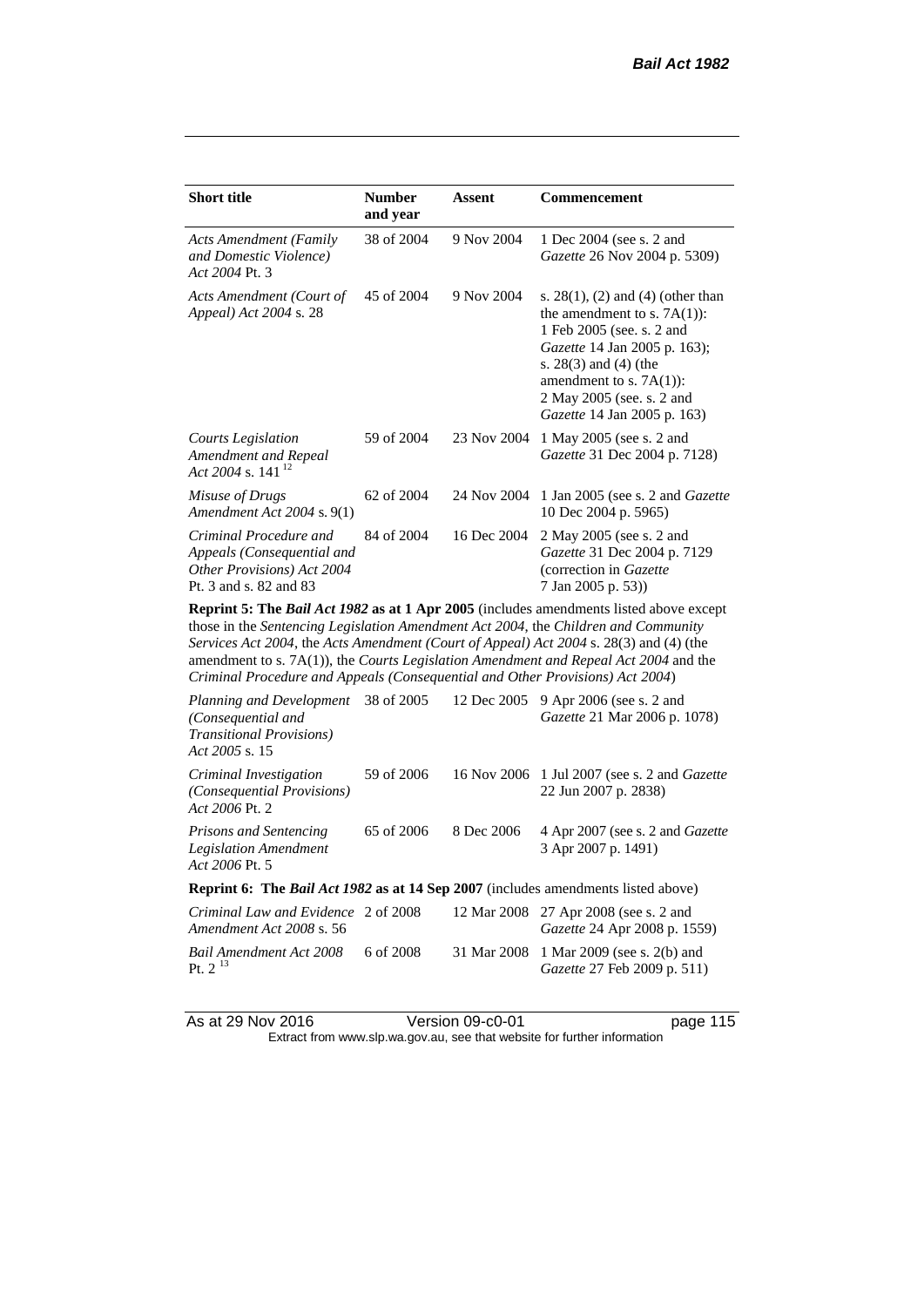| <b>Short title</b>                                                                                        | <b>Number</b><br>and year | <b>Assent</b> | <b>Commencement</b>                                                                                                                                                                                                |
|-----------------------------------------------------------------------------------------------------------|---------------------------|---------------|--------------------------------------------------------------------------------------------------------------------------------------------------------------------------------------------------------------------|
| <b>Medical Practitioners</b><br>Act 2008 Sch. 3 cl. 4                                                     | 22 of 2008                |               | 27 May 2008 1 Dec 2008 (see s. 2 and<br>Gazette 25 Nov 2008 p. 4989)                                                                                                                                               |
| Criminal Law Amendment<br>(Homicide) Act $2008$ s. 24                                                     | 29 of 2008                | 27 Jun 2008   | 1 Aug 2008 (see s. 2(d) and<br>Gazette 22 Jul 2008 p. 3353)                                                                                                                                                        |
| <b>Reprint 7: The Bail Act 1982 as at 6 Mar 2009</b> (includes amendments listed above)                   |                           |               |                                                                                                                                                                                                                    |
| Police Amendment<br>Act 2009 s. 12                                                                        | 42 of 2009                | 3 Dec 2009    | 13 Mar 2010 (see s. 2(b) and<br>Gazette 12 Mar 2010 p. 941)                                                                                                                                                        |
| <b>Health Practitioner</b><br><b>Regulation National Law</b><br>(WA) Act 2010 Pt. 5 Div. 4                | 35 of 2010                | 30 Aug 2010   | 18 Oct 2010 (see s. 2(b) and<br>Gazette 1 Oct 2010 p. 5075-6)                                                                                                                                                      |
| <b>Electronic Transactions</b><br>Act 2011 s. 25                                                          | 46 of 2011                | 25 Oct 2011   | 1 Aug 2012 (see s. 2(c) and<br>Gazette 31 Jul 2012 p. 3683)                                                                                                                                                        |
| Statutes (Repeals and<br>Minor Amendments)<br>Act 2011 s. 19                                              | 47 of 2011                | 25 Oct 2011   | 26 Oct 2011 (see s. 2(b))                                                                                                                                                                                          |
| Misuse of Drugs<br>Amendment Act 2011 Pt. 3                                                               | 56 of 2011                | 21 Nov 2011   | 24 Mar 2012 (see s. 2(b) and<br>Gazette 23 Mar 2012 p. 1363)                                                                                                                                                       |
| those in the <i>Electronic Transactions Act 2011</i> )                                                    |                           |               | <b>Reprint 8: The Bail Act 1982 as at 6 Jul 2012</b> (includes amendments listed above except                                                                                                                      |
| Criminal Organisations<br>Control Act 2012 s. 172                                                         | 49 of 2012                | 29 Nov 2012   | 2 Nov 2013 (see s. 2(b) and<br>Gazette 1 Nov 2013 p. 4891)                                                                                                                                                         |
| <b>Courts and Tribunals</b><br>(Electronic Processes<br>Facilitation) Act 2013 Pt. 3<br>Div. 1 (s. 21-31) | 20 of 2013                | 4 Nov 2013    | Pt. 3 Div. 1 (other than s. 22,<br>23, 25 and 27-30):<br>25 Nov 2013 (see s. 2(b) and<br>Gazette 22 Nov 2013 p. 5391);<br>s. 22, 23, 25 and 27-30:<br>13 Sep 2014 (see s. 2(b) and<br>Gazette 12 Sep 2014 p. 3279) |
| Reprint 9: The Bail Act 1982 as at 1 May 2015 (includes amendments listed above)                          |                           |               |                                                                                                                                                                                                                    |
| <b>Mental Health Legislation</b><br>Amendment Act 2014 Pt. 4<br>Div. 4 Subdiv. 2                          | 25 of 2014                | 3 Nov 2014    | 30 Nov 2015 (see s. 2(b) and<br>Gazette 13 Nov 2014 p. 4632)                                                                                                                                                       |

<sup>1M</sup> Under the *Cross-border Justice Act 2008* section 14, in order to give effect to that Act, this Act must be applied with the modifications prescribed by the *Cross-border Justice Regulations 2009* Part 3 Division 3 as if this Act had been altered in that way. If a modification is to replace or insert a numbered provision, the new provision is identified by the superscript 1M appearing after the provision

page 116 Version 09-c0-01 As at 29 Nov 2016 Extract from www.slp.wa.gov.au, see that website for further information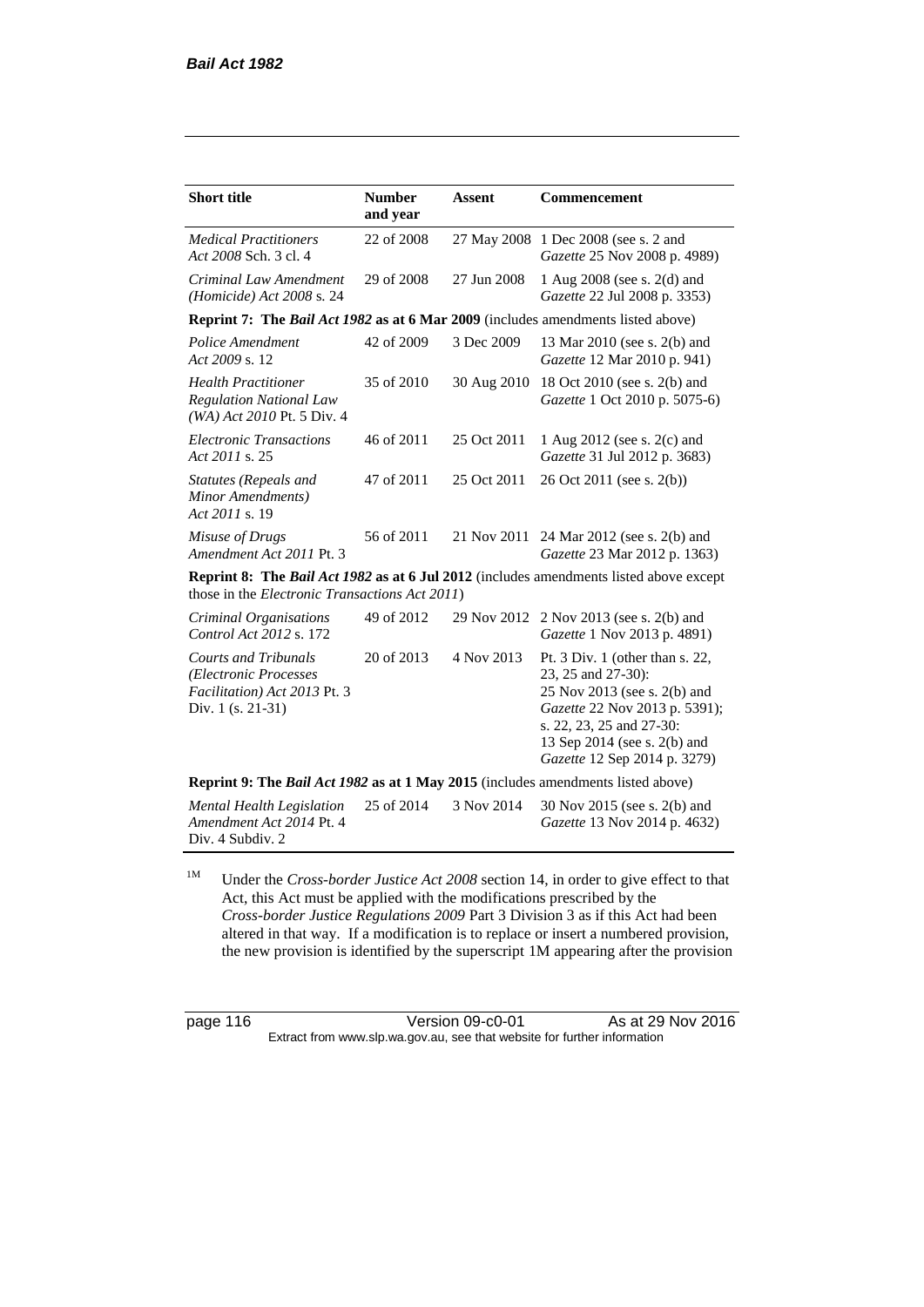number. If a modification is to replace or insert a definition, the new definition is identified by the superscript 1M appearing after the defined term.

<sup>1a</sup> On the date as at which this compilation was prepared, provisions referred to in the following table had not come into operation and were therefore not included in this compilation. For the text of the provisions see the endnotes referred to in the table.

| <b>Short title</b>                                                                                                     | <b>Number</b><br>and year | Assent | <b>Commencement</b>                                                           |
|------------------------------------------------------------------------------------------------------------------------|---------------------------|--------|-------------------------------------------------------------------------------|
| Restraining Orders and<br><b>Related Legislation</b><br>Amendment (Family<br>Violence) Act 2016 Pt. 3<br>Div. $1^{14}$ | 49 of 2016                |        | 29 Nov 2016 1 Jul 2017 (see s. 2(b) and<br><i>Gazette</i> 7 Feb 2017 p. 1157) |

# **Provisions that have not come into operation**

<sup>2</sup> Repealed by the *Sentencing Legislation Amendment and Repeal Act 2003*.

| $\overline{3}$  | The short title of the Justices Act 1902 was changed to the Criminal Procedure<br>(Summary) Act 1902 by the Courts Legislation Amendment and Repeal Act 2004<br>s. 23. The Act was then repealed by the Criminal Procedure and Appeal<br>(Consequential and Other Provisions) Act 2004 s. 4. |
|-----------------|----------------------------------------------------------------------------------------------------------------------------------------------------------------------------------------------------------------------------------------------------------------------------------------------|
| $\overline{4}$  | The amendment in the Sentencing Legislation Amendment and Repeal Act 1999<br>s. 26 had not come into operation when it was repealed by the Sentencing<br>Legislation Amendment and Repeal Act 2003 s. 31.                                                                                    |
| 5               | The Machinery of Government (Miscellaneous Amendments) Act 2006 Pt. 3 Div. 1<br>was repealed by the Statutes (Repeals and Minor Amendments) Act 2011 s. 23(2)<br>before it purported to come into operation.                                                                                 |
| 6               | The Bail Amendment Act 1984 s. 10 and 11 were repealed by the Bail Amendment<br>Act 1988 s. 20.                                                                                                                                                                                              |
| $7\phantom{.0}$ | The <i>Bail Act 1982</i> was not in operation at the time when the reprint was compiled,<br>but the reprinting was authorised by the <i>Bail Amendment Act 1988</i> s. 21.                                                                                                                   |
| 8               | The Acts Amendment (Ministry of Justice) Act 1993 Pt. 19 is a transitional<br>provision that is of no further effect.                                                                                                                                                                        |
| 9               | The Criminal Procedure Amendment Act 1993 s. 13 is a transitional provision that<br>is of no further effect.                                                                                                                                                                                 |
| 10              | The Bail Amendment Act 1998 s. 6(2) is a transitional provision that is of no<br>further effect.                                                                                                                                                                                             |

As at 29 Nov 2016 Version 09-c0-01 page 117 Extract from www.slp.wa.gov.au, see that website for further information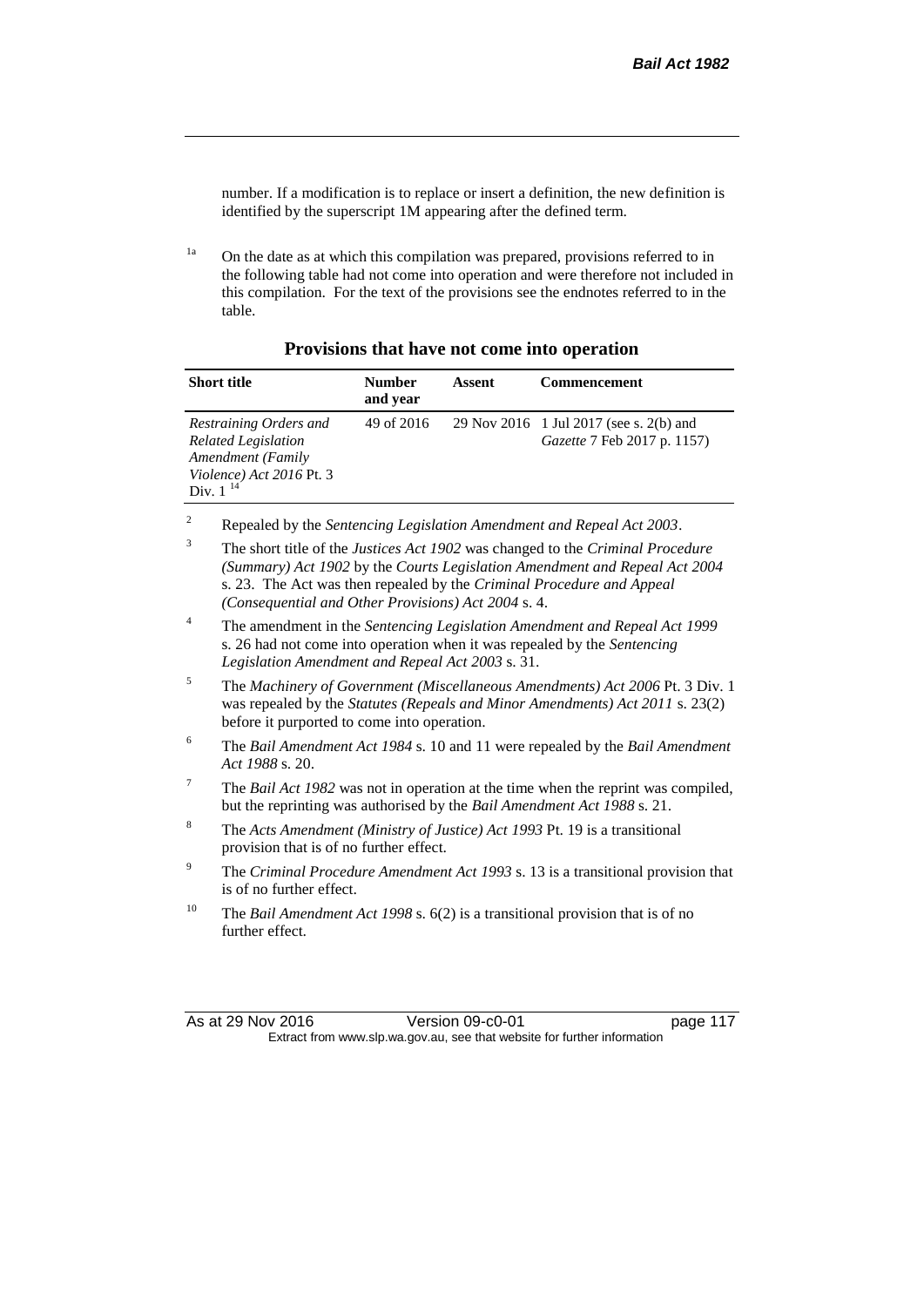<sup>11</sup> The *Acts Amendment and Repeal (Courts and Legal Practice) Act 2003* s. 97 reads as follows:

#### **97. References to Crown Solicitor**

If in a written law or other document or instrument there is a reference to the Crown Solicitor that reference may, where the context so requires, be read as if it had been amended to be a reference to the State Solicitor.

- <sup>12</sup> The amendment in the *Courts Legislation Amendment and Repeal Act 2004* s. 141 (amending Sch. 1 Pt. A cl. 4) is not included because the clause it sought to amend had been amended by the *Acts Amendment (Court of Appeal) Act 2004* s. 28(4) before the amendment purported to come into operation.
- <sup>13</sup> The *Bail Amendment Act 2008* s. 6(2), 9(4)-(11), 10(2), 11(3), 15(5)-(8), 16(2), 18(4)-(5), 21(3), 22(2), 23(4), 24(6)-(7), 27(2)-(3), 28(6), 30(4)-(5), 31(2)-(3), 32(3)-(4), 33(6), 40(2), 41(5)-(9), 42(3) and 44 are transitional provisions.
- <sup>14</sup> On the date as at which this compilation was prepared, the *Restraining Orders and Related Legislation Amendment (Family Violence) Act 2016* Pt. 3 Div. 1 had not come into operation. It reads as follows:

# **Part 3 — Consequential amendments to other Acts**

### **Division 1 —** *Bail Act 1982* **amended**

**87. Act amended**

This Division amends the *Bail Act 1982*.

#### **88. Section 16A amended**

In section 16A(3) before "violence" insert:

family violence restraining orders or

#### **89. Schedule 1 amended**

In Schedule 1 Part C clause 3B(6) in the definition of *protective condition or order* paragraph (b) delete "a violence" and insert:

a family violence restraining order or a violence

page 118 Version 09-c0-01 As at 29 Nov 2016 Extract from www.slp.wa.gov.au, see that website for further information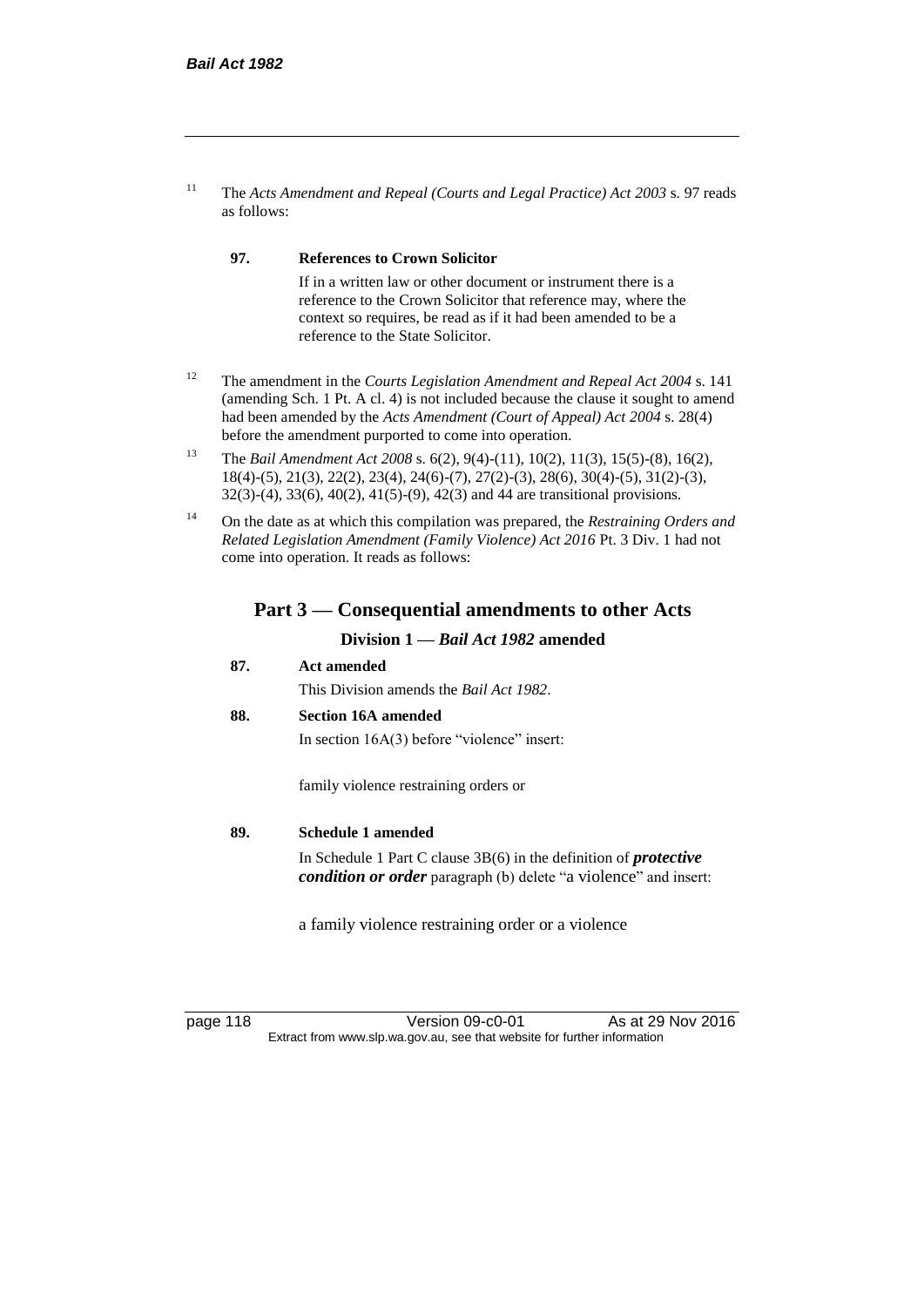# **Defined terms**

[This is a list of terms defined and the provisions where they are defined. The list is not part of the law.]

As at 29 Nov 2016

Version 09-c0-01

page 119

Extract from www.slp.wa.gov.au, see that website for further information